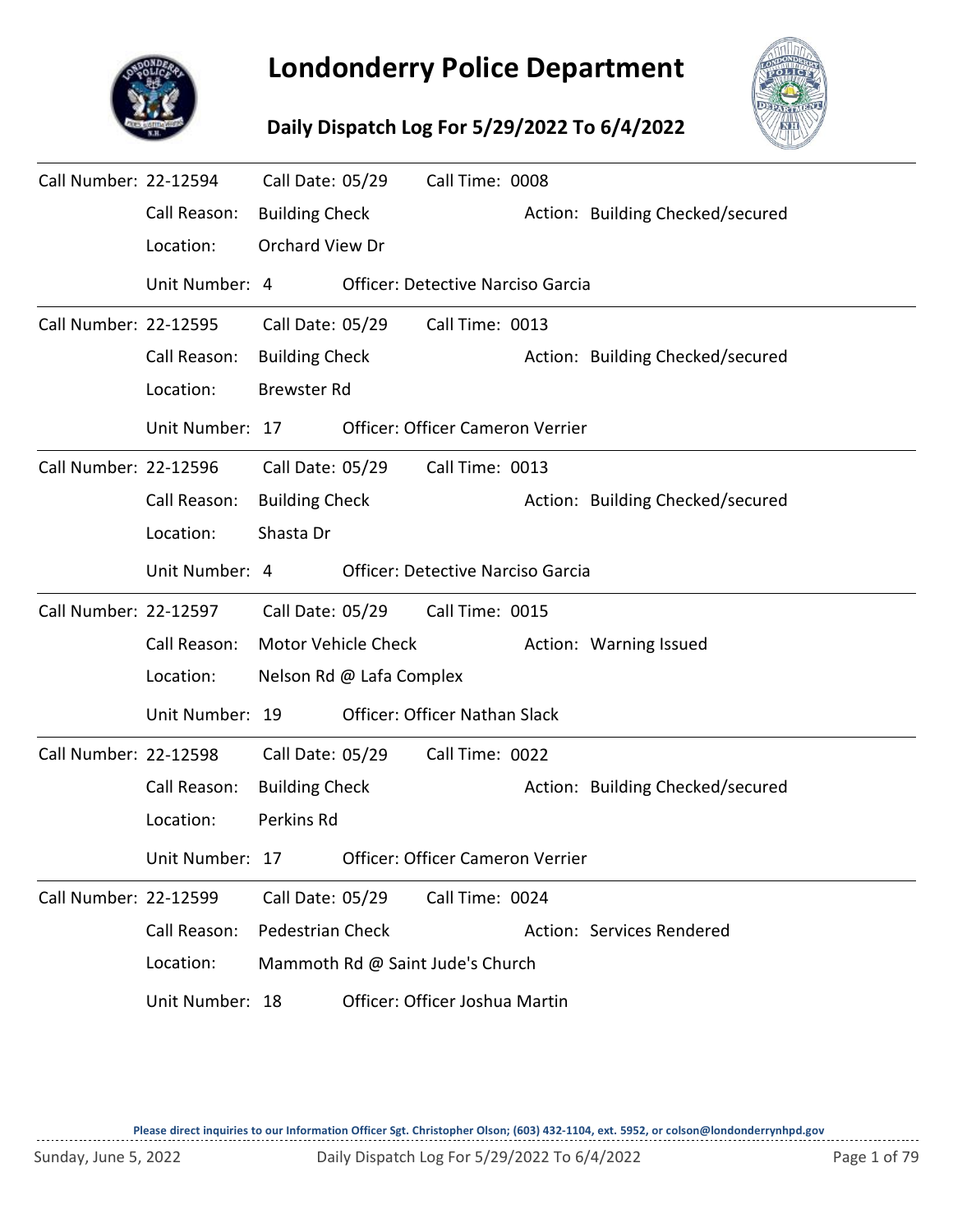| Call Number: 22-12600 |                 | Call Date: 05/29           | Call Time: 0030                         |                                  |
|-----------------------|-----------------|----------------------------|-----------------------------------------|----------------------------------|
|                       | Call Reason:    | <b>Suspicious Activity</b> |                                         | Action: Investigated             |
|                       | Location:       | Coin St                    |                                         |                                  |
|                       | Unit Number: 17 |                            | <b>Officer: Officer Cameron Verrier</b> |                                  |
|                       | Unit Number: 18 |                            | Officer: Officer Joshua Martin          |                                  |
|                       | Unit Number: 19 |                            | Officer: Officer Nathan Slack           |                                  |
| Call Number: 22-12601 |                 | Call Date: 05/29           | Call Time: 0052                         |                                  |
|                       | Call Reason:    | <b>Building Check</b>      |                                         | Action: Building Checked/secured |
|                       | Location:       | Mammoth Rd                 |                                         |                                  |
|                       | Unit Number: 19 |                            | <b>Officer: Officer Nathan Slack</b>    |                                  |
| Call Number: 22-12602 |                 | Call Date: 05/29           | Call Time: 0055                         |                                  |
|                       | Call Reason:    | <b>Building Check</b>      |                                         | Action: Building Checked/secured |
|                       | Location:       | Rockingham Rd              |                                         |                                  |
|                       | Unit Number: 17 |                            | Officer: Officer Cameron Verrier        |                                  |
| Call Number: 22-12604 |                 | Call Date: 05/29           | Call Time: 0130                         |                                  |
|                       | Call Reason:    | <b>Building Check</b>      |                                         | Action: Building Checked/secured |
|                       | Location:       | Shasta Dr                  |                                         |                                  |
|                       | Unit Number: 19 |                            | Officer: Officer Nathan Slack           |                                  |
| Call Number: 22-12605 |                 | Call Date: 05/29           | Call Time: 0144                         |                                  |
|                       | Call Reason:    | <b>Building Check</b>      |                                         | Action: Building Checked/secured |
|                       | Location:       | West Rd                    |                                         |                                  |
|                       | Unit Number: 19 |                            | Officer: Officer Nathan Slack           |                                  |
| Call Number: 22-12606 |                 | Call Date: 05/29           | Call Time: 0156                         |                                  |
|                       | Call Reason:    | <b>Building Check</b>      |                                         | Action: Building Checked/secured |
|                       | Location:       | Pillsbury Rd               |                                         |                                  |
|                       | Unit Number: 19 |                            | Officer: Officer Nathan Slack           |                                  |
| Call Number: 22-12608 |                 | Call Date: 05/29           | Call Time: 0757                         |                                  |
|                       | Call Reason:    | Alarm, Bank                |                                         | Action: Building Checked/secured |
|                       | Location:       | Michels Wy                 |                                         |                                  |
|                       | Unit Number: 18 |                            | <b>Officer: Officer Paul Mueller</b>    |                                  |
|                       |                 |                            |                                         |                                  |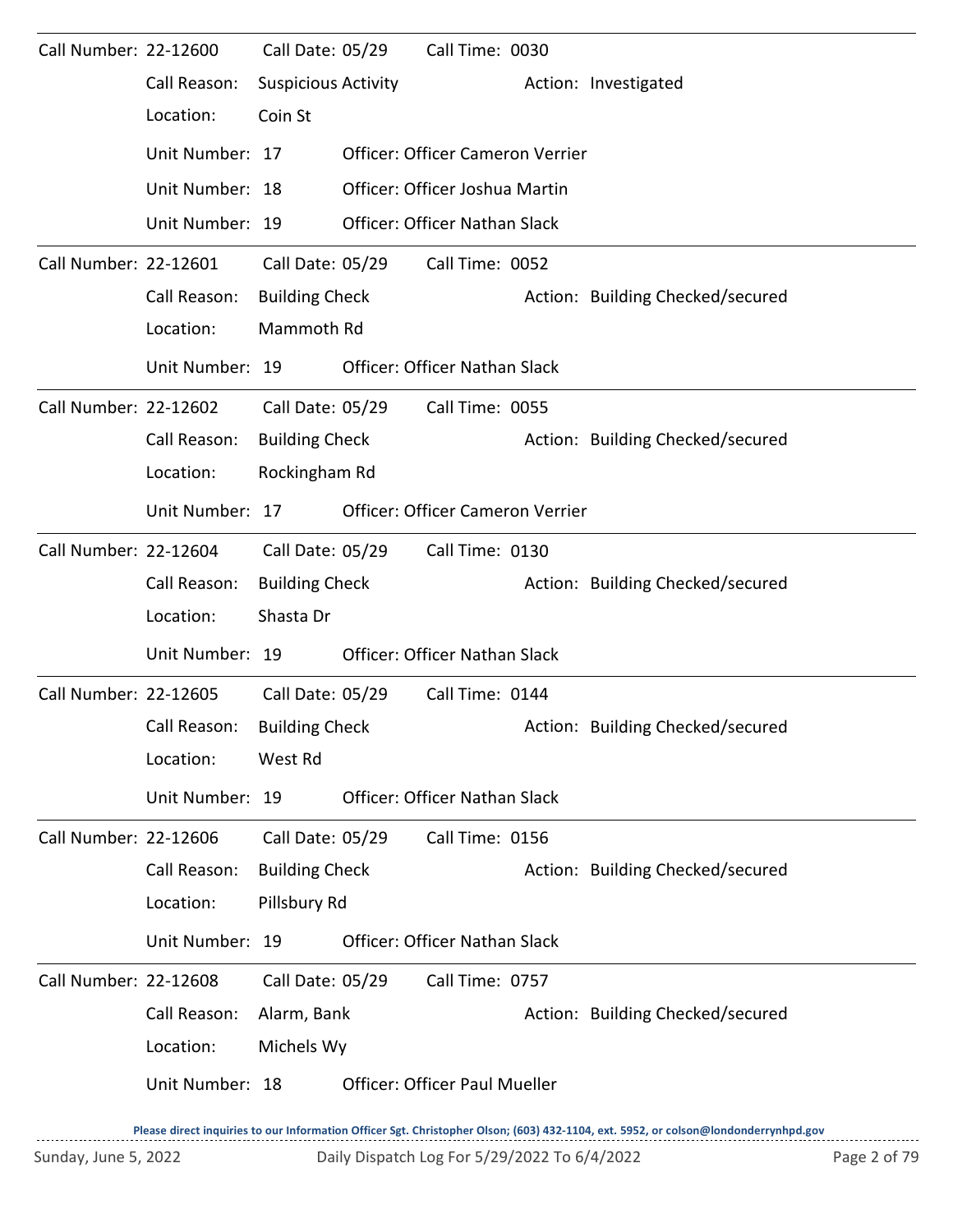| Call Number: 22-12609 |                 |                          | Call Date: 05/29        | Call Time: 0817                            |                                                            |
|-----------------------|-----------------|--------------------------|-------------------------|--------------------------------------------|------------------------------------------------------------|
|                       | Call Reason:    | Follow-up                |                         |                                            | Action: No Action Required                                 |
|                       | Location:       |                          |                         | Nashua Rd @ Dunkin Donuts / Baskin Robbins |                                                            |
|                       | Unit Number: 18 |                          |                         | <b>Officer: Officer Paul Mueller</b>       |                                                            |
| Call Number: 22-12610 |                 | Call Date: 05/29         |                         | Call Time: 1007                            |                                                            |
|                       | Call Reason:    | K9 Training              |                         |                                            | Action: No Action Required                                 |
|                       | Location:       |                          |                         |                                            | Airport Rd @ Manchester Boston Regional Airport/terminal&g |
|                       | Unit Number: 9  |                          |                         | Officer: Officer Rafael Ribeiro            |                                                            |
| Call Number: 22-12611 |                 |                          |                         | Call Date: 05/29 Call Time: 1036           |                                                            |
|                       | Call Reason:    | <b>Community Contact</b> |                         |                                            | Action: Services Rendered                                  |
|                       | Location:       |                          | Orchard View Dr @ Shaws |                                            |                                                            |
|                       | Unit Number: 17 |                          |                         | Officer: Officer Sydney Delforte           |                                                            |
| Call Number: 22-12612 |                 | Call Date: 05/29         |                         | Call Time: 1042                            |                                                            |
|                       | Call Reason:    |                          | Motor Vehicle Check     |                                            | Action: No Action Required                                 |
|                       | Location:       |                          | Perkins Rd @ Sleep Inn  |                                            |                                                            |
|                       | Unit Number: 18 |                          |                         | <b>Officer: Officer Paul Mueller</b>       |                                                            |
| Call Number: 22-12613 |                 |                          | Call Date: 05/29        | Call Time: 1115                            |                                                            |
|                       | Call Reason:    | Assist Derry Pd          |                         |                                            | Action: Services Rendered                                  |
|                       | Location:       |                          |                         | Avery Rd @ Londonderry Flea Market         |                                                            |
|                       | Unit Number: 17 |                          |                         | Officer: Officer Sydney Delforte           |                                                            |
| Call Number: 22-12614 |                 | Call Date: 05/29         |                         | Call Time: 1136                            |                                                            |
|                       | Call Reason:    | Assist Derry Pd          |                         |                                            | Action: Services Rendered                                  |
|                       | Location:       | <b>Charleston Ave</b>    |                         |                                            |                                                            |
|                       | Unit Number: 17 |                          |                         | Officer: Officer Sydney Delforte           |                                                            |
| Call Number: 22-12615 |                 | Call Date: 05/29         |                         | Call Time: 1148                            |                                                            |
|                       | Call Reason:    | Assist Derry Pd          |                         |                                            | Action: Services Rendered                                  |
|                       | Location:       | Perkins Rd               |                         |                                            |                                                            |
|                       | Unit Number: 17 |                          |                         | Officer: Officer Sydney Delforte           |                                                            |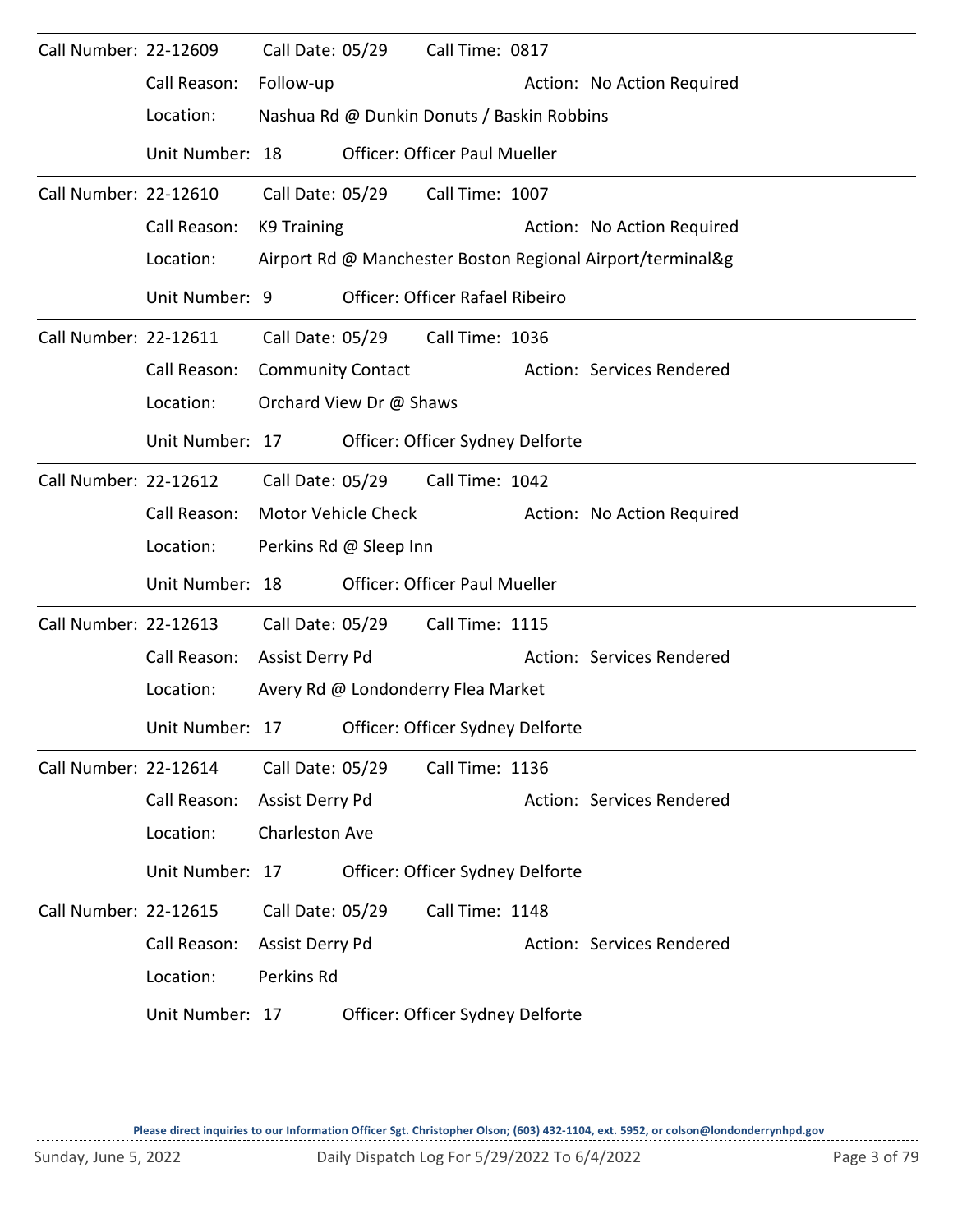| Call Number: 22-12616 |                                                | Call Date: 05/29                    |                                      | Call Time: 1352                       |  |                                  |  |  |  |  |
|-----------------------|------------------------------------------------|-------------------------------------|--------------------------------------|---------------------------------------|--|----------------------------------|--|--|--|--|
|                       | Call Reason:                                   | <b>Domestic Disturbance</b>         |                                      |                                       |  | Action: Services Rendered        |  |  |  |  |
|                       | Location:                                      | Rt 93 @ N/b From Exit 2             |                                      |                                       |  |                                  |  |  |  |  |
|                       | Unit Number: 15                                |                                     |                                      | Officer: Officer Brittany Reitze      |  |                                  |  |  |  |  |
|                       | Unit Number: 17                                | Officer: Officer Sydney Delforte    |                                      |                                       |  |                                  |  |  |  |  |
|                       | Unit Number: 18                                |                                     | <b>Officer: Officer Paul Mueller</b> |                                       |  |                                  |  |  |  |  |
|                       | Unit Number: 3                                 |                                     |                                      | <b>Officer: Officer Matthew Morin</b> |  |                                  |  |  |  |  |
|                       | Unit Number: 4                                 |                                     |                                      | Officer: Sergeant Jason Archambault   |  |                                  |  |  |  |  |
|                       |                                                | Refer to Incident Number: 22-794-OF |                                      |                                       |  |                                  |  |  |  |  |
| Call Number: 22-12617 |                                                | Call Date: 05/29                    |                                      | Call Time: 1432                       |  |                                  |  |  |  |  |
|                       | Call Reason:                                   |                                     |                                      | Animal Control - Found Dog            |  | Action: Services Rendered        |  |  |  |  |
|                       | Location:                                      |                                     | Mammoth Rd @ Moose Hill Orchards     |                                       |  |                                  |  |  |  |  |
|                       | Unit Number: 19                                |                                     |                                      | Officer: Officer Sarah Sabella        |  |                                  |  |  |  |  |
| Call Number: 22-12618 |                                                | Call Date: 05/29                    |                                      | Call Time: 1450                       |  |                                  |  |  |  |  |
|                       | Call Reason:                                   | Fish & Game Violations              |                                      |                                       |  | Action: No Action Required       |  |  |  |  |
|                       | Location:                                      | Faucher Rd                          |                                      |                                       |  |                                  |  |  |  |  |
| Call Number: 22-12619 |                                                | Call Date: 05/29                    |                                      | Call Time: 1525                       |  |                                  |  |  |  |  |
|                       | Call Reason:                                   | <b>Building Check</b>               |                                      |                                       |  | Action: Building Checked/secured |  |  |  |  |
|                       | Location:                                      | Shasta Dr                           |                                      |                                       |  |                                  |  |  |  |  |
|                       | Unit Number: 19 Officer: Officer Sarah Sabella |                                     |                                      |                                       |  |                                  |  |  |  |  |
| Call Number: 22-12620 |                                                | Call Date: 05/29                    |                                      | Call Time: 1547                       |  |                                  |  |  |  |  |
|                       | Call Reason:                                   | Motor Vehicle Complaint             |                                      |                                       |  | Action: Investigated             |  |  |  |  |
|                       | Location:                                      | Nashua Rd @ Gilcreast Rd@ Eb        |                                      |                                       |  |                                  |  |  |  |  |
|                       | Unit Number: 14                                |                                     |                                      | Officer: Officer James Defelice       |  |                                  |  |  |  |  |
| Call Number: 22-12621 |                                                | Call Date: 05/29                    |                                      | Call Time: 1618                       |  |                                  |  |  |  |  |
|                       | Call Reason:                                   | Motor Vehicle Accident              |                                      |                                       |  | Action: Investigated             |  |  |  |  |
|                       | Location:                                      | Sugarplum Ln @ Gilcreast Rd         |                                      |                                       |  |                                  |  |  |  |  |
|                       | Unit Number: 14                                |                                     |                                      | Officer: Officer James Defelice       |  |                                  |  |  |  |  |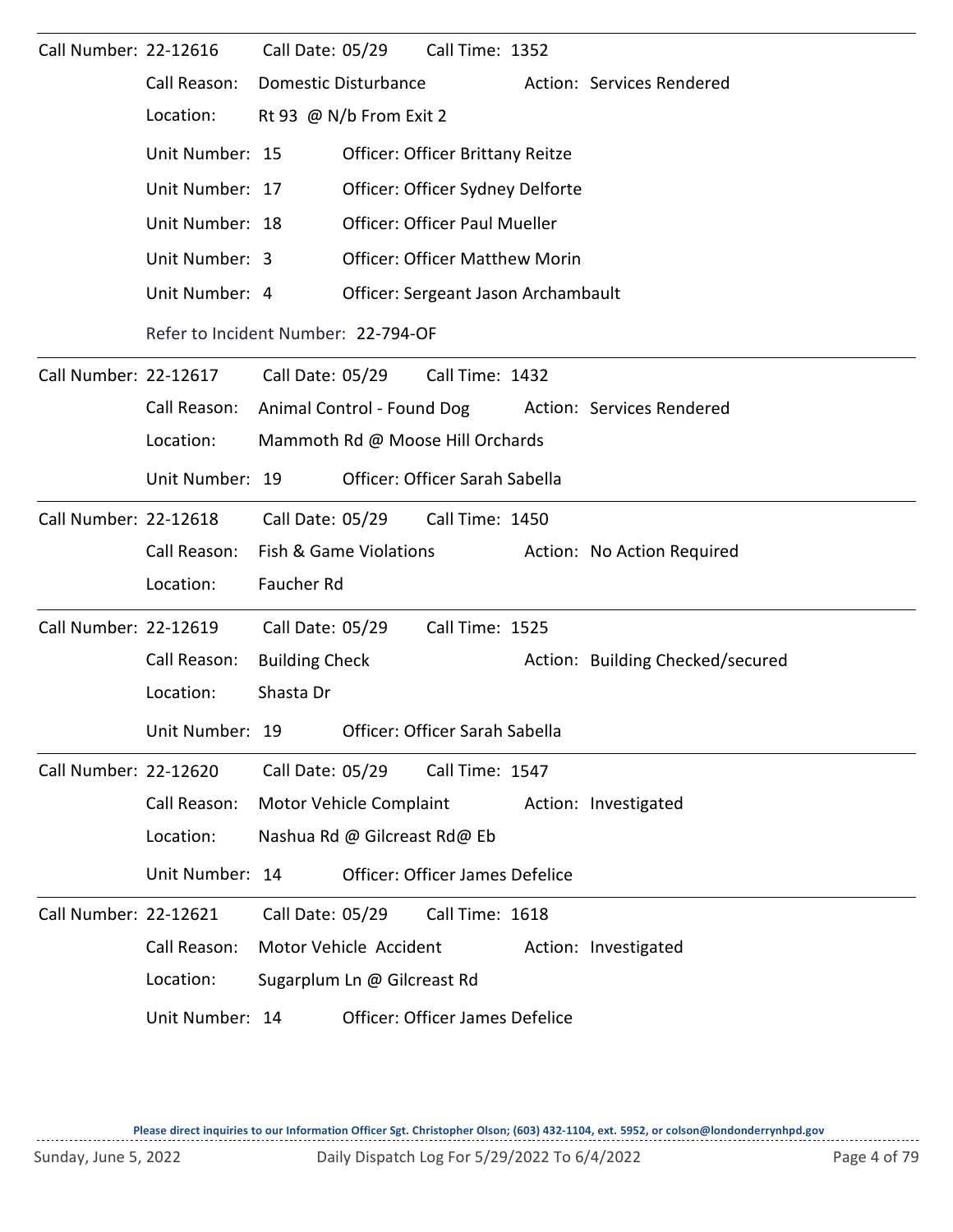| Call Number: 22-12622 |                 | Call Date: 05/29           |                             | Call Time: 1619                       |                                  |
|-----------------------|-----------------|----------------------------|-----------------------------|---------------------------------------|----------------------------------|
|                       | Call Reason:    | Trespassing                |                             |                                       | Action: Could Not Locate         |
|                       | Location:       | <b>Bancroft Rd</b>         |                             |                                       |                                  |
|                       | Unit Number: 19 |                            |                             | Officer: Officer Sarah Sabella        |                                  |
|                       | Unit Number: 3  |                            |                             | <b>Officer: Officer Matthew Morin</b> |                                  |
| Call Number: 22-12624 |                 |                            | Call Date: 05/29            | Call Time: 1658                       |                                  |
|                       | Call Reason:    | K9 Training                |                             |                                       | Action: Services Rendered        |
|                       | Location:       |                            |                             | Garden Ln @ Park And Ride South       |                                  |
|                       | Unit Number: 3  |                            |                             | <b>Officer: Officer Matthew Morin</b> |                                  |
| Call Number: 22-12626 |                 | Call Date: 05/29           |                             | Call Time: 1714                       |                                  |
|                       | Call Reason:    | <b>Building Check</b>      |                             |                                       | Action: Building Checked/secured |
|                       | Location:       | Perkins Rd                 |                             |                                       |                                  |
|                       | Unit Number: 18 |                            |                             | Officer: Officer Tyler Macdonald      |                                  |
| Call Number: 22-12627 |                 | Call Date: 05/29           |                             | Call Time: 1708                       |                                  |
|                       | Call Reason:    | <b>Suspicious Activity</b> |                             |                                       | Action: Services Rendered        |
|                       | Location:       | Auburn Rd                  |                             |                                       |                                  |
| Call Number: 22-12628 |                 | Call Date: 05/29           |                             | Call Time: 1718                       |                                  |
|                       | Call Reason:    | <b>Building Check</b>      |                             |                                       | Action: Building Checked/secured |
|                       | Location:       | Rockingham Rd              |                             |                                       |                                  |
|                       | Unit Number: 18 |                            |                             | Officer: Officer Tyler Macdonald      |                                  |
| Call Number: 22-12629 |                 | Call Date: 05/29           |                             | Call Time: 1719                       |                                  |
|                       | Call Reason:    |                            | Motor Vehicle Check         |                                       | Action: Investigated             |
|                       | Location:       |                            |                             | Rockingham Rd @ Nh Liquor Store #61   |                                  |
|                       | Unit Number: 18 |                            |                             | Officer: Officer Tyler Macdonald      |                                  |
| Call Number: 22-12630 |                 | Call Date: 05/29           |                             | Call Time: 1748                       |                                  |
|                       | Call Reason:    | <b>Community Contact</b>   |                             |                                       | Action: Services Rendered        |
|                       | Location:       |                            | Nashua Rd @ Shell Food Mart |                                       |                                  |
|                       | Unit Number: 10 |                            |                             | Officer: Officer James Defelice       |                                  |
|                       | Unit Number: 3  |                            |                             | <b>Officer: Officer Matthew Morin</b> |                                  |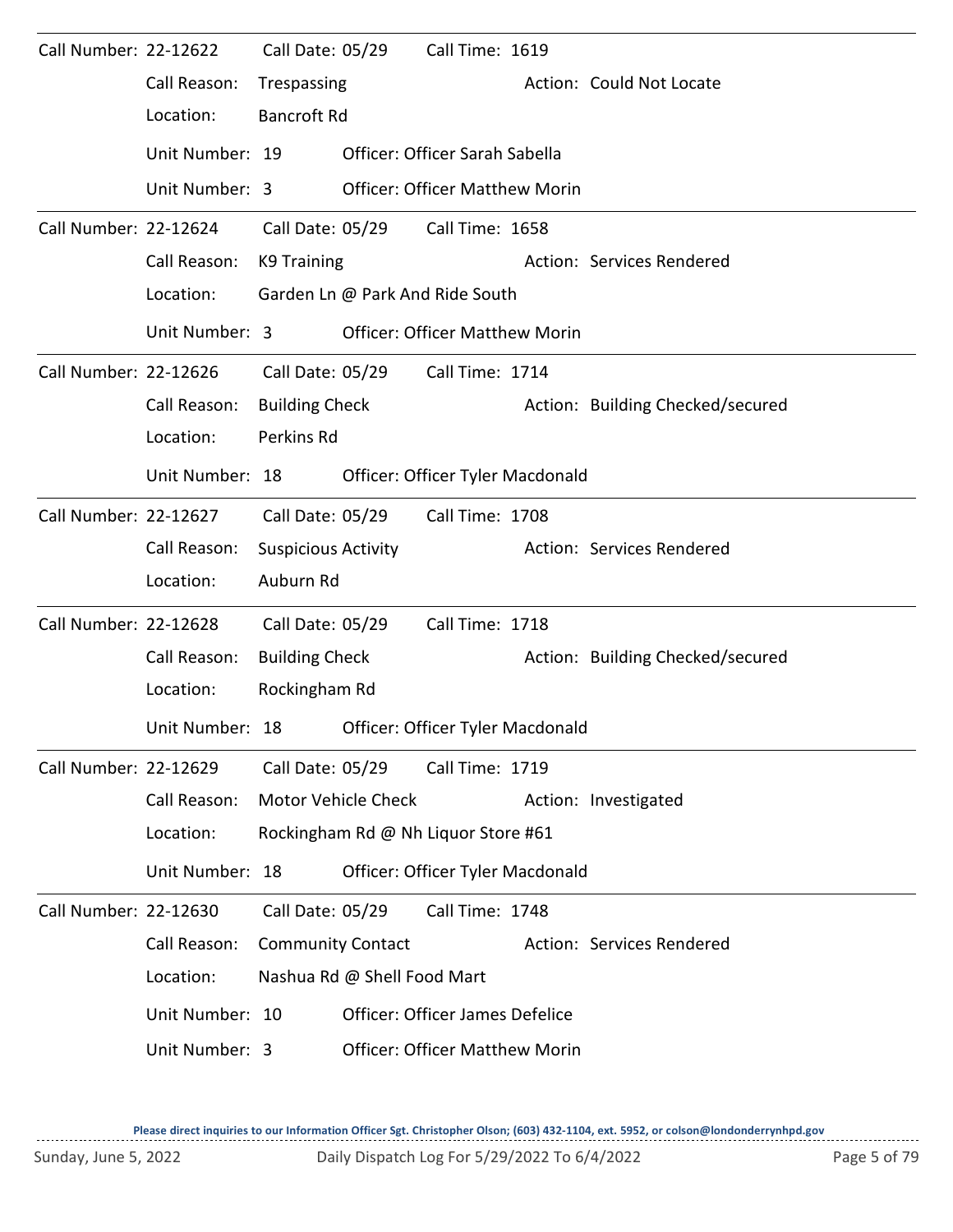| Call Number: 22-12631 |                                     | Call Date: 05/29      |                                | Call Time: 1822                                 |  |                                  |  |  |  |
|-----------------------|-------------------------------------|-----------------------|--------------------------------|-------------------------------------------------|--|----------------------------------|--|--|--|
|                       | Call Reason:                        | Mv Lockout            |                                |                                                 |  | Action: Services Rendered        |  |  |  |
|                       | Location:                           |                       |                                | Airport Rd @ Manchester Boston Regional Airport |  |                                  |  |  |  |
|                       | Unit Number: AP104                  |                       |                                | <b>Officer: Officer Trevor Guay</b>             |  |                                  |  |  |  |
|                       | Refer to Incident Number: 22-790-OF |                       |                                |                                                 |  |                                  |  |  |  |
| Call Number: 22-12632 |                                     |                       | Call Date: 05/29               | Call Time: 1947                                 |  |                                  |  |  |  |
|                       | Call Reason:                        | Disabled Mv           |                                |                                                 |  | Action: Services Rendered        |  |  |  |
|                       | Location:                           |                       | Rt 93 @ Nashua Rd@ Nb Off Ramp |                                                 |  |                                  |  |  |  |
|                       | Unit Number: 10                     |                       |                                | <b>Officer: Officer James Defelice</b>          |  |                                  |  |  |  |
|                       | Unit Number: 9                      |                       |                                | <b>Officer: Officer Rafael Ribeiro</b>          |  |                                  |  |  |  |
| Call Number: 22-12633 |                                     | Call Date: 05/29      |                                | Call Time: 2005                                 |  |                                  |  |  |  |
|                       | Call Reason:                        | Disabled Mv           |                                |                                                 |  | Action: Services Rendered        |  |  |  |
|                       | Location:                           | <b>Action Blvd</b>    |                                |                                                 |  |                                  |  |  |  |
|                       | Unit Number: 9                      |                       |                                | <b>Officer: Officer Rafael Ribeiro</b>          |  |                                  |  |  |  |
| Call Number: 22-12634 |                                     |                       |                                | Call Date: 05/29 Call Time: 2045                |  |                                  |  |  |  |
|                       | Call Reason:                        | Disabled Mv           |                                |                                                 |  | Action: Investigated             |  |  |  |
|                       | Location:                           |                       |                                | Action Blvd @ Bank Of New England               |  |                                  |  |  |  |
|                       | Unit Number: 9                      |                       |                                | Officer: Officer Rafael Ribeiro                 |  |                                  |  |  |  |
| Call Number: 22-12636 |                                     |                       | Call Date: 05/29               | Call Time: 2348                                 |  |                                  |  |  |  |
|                       | Call Reason:                        | <b>Building Check</b> |                                |                                                 |  | Action: Building Checked/secured |  |  |  |
|                       | Location:                           | Rockingham Rd         |                                |                                                 |  |                                  |  |  |  |
|                       | Unit Number: 18                     |                       |                                | Officer: Officer Joshua Martin                  |  |                                  |  |  |  |
| Call Number: 22-12637 |                                     | Call Date: 05/30      |                                | Call Time: 0003                                 |  |                                  |  |  |  |
|                       | Call Reason:                        | Motor Vehicle Check   |                                |                                                 |  | Action: Warning Issued           |  |  |  |
|                       | Location:                           |                       |                                | Mammoth Rd @ Glenwood Cemetary                  |  |                                  |  |  |  |
|                       | Unit Number: 19                     |                       |                                | Officer: Officer Nathan Slack                   |  |                                  |  |  |  |
| Call Number: 22-12642 |                                     | Call Date: 05/30      |                                | Call Time: 0121                                 |  |                                  |  |  |  |
|                       | Call Reason:                        | <b>Building Check</b> |                                |                                                 |  | Action: Building Checked/secured |  |  |  |
|                       | Location:                           | Shasta Dr             |                                |                                                 |  |                                  |  |  |  |
|                       | Unit Number: 19                     |                       |                                | Officer: Officer Nathan Slack                   |  |                                  |  |  |  |
|                       |                                     |                       |                                |                                                 |  |                                  |  |  |  |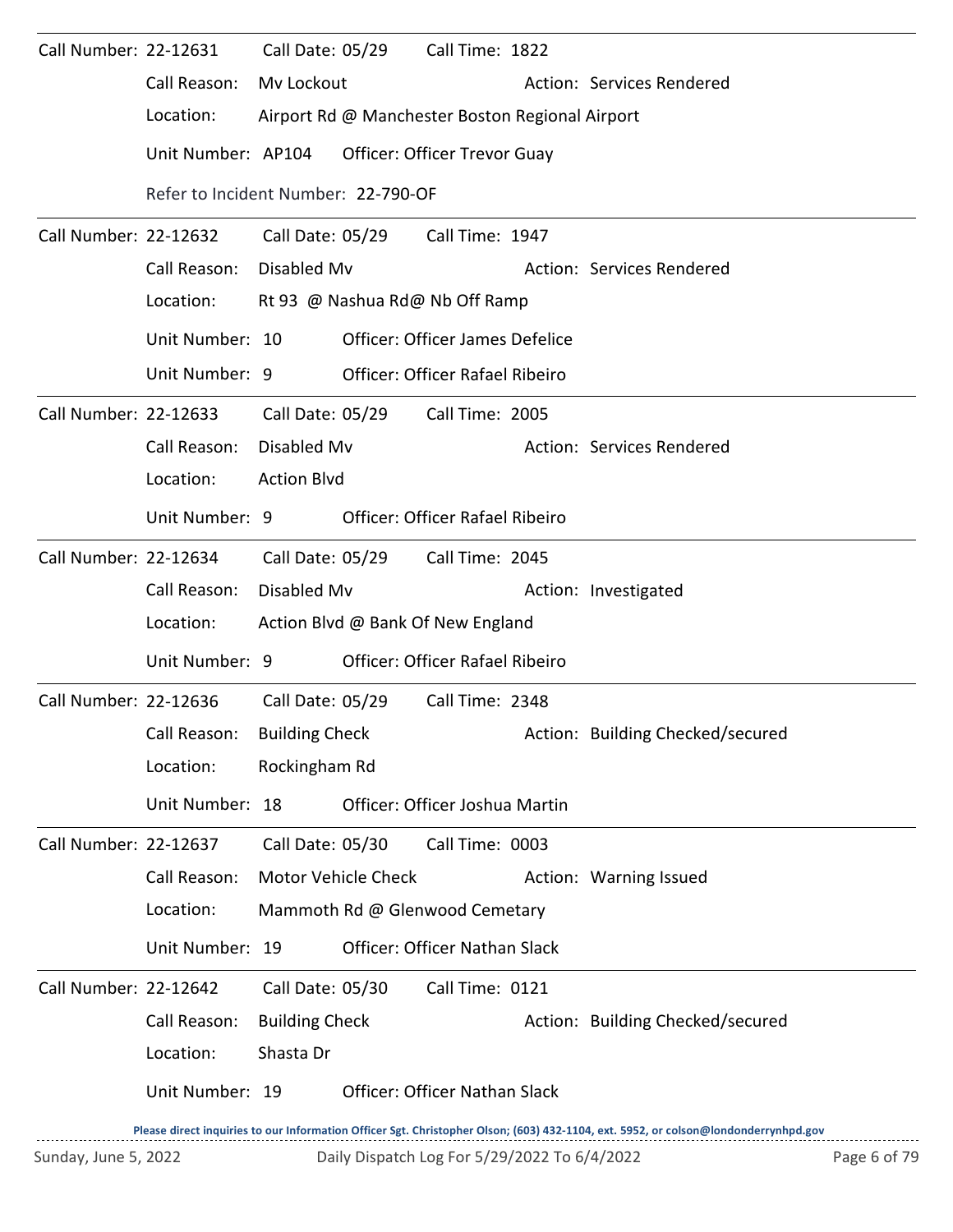| Call Number: 22-12643 |                 | Call Date: 05/30      | Call Time: 0215                      |                                  |
|-----------------------|-----------------|-----------------------|--------------------------------------|----------------------------------|
|                       | Call Reason:    | <b>Building Check</b> |                                      | Action: Building Checked/secured |
|                       | Location:       | Nelson Rd             |                                      |                                  |
|                       | Unit Number: 19 |                       | <b>Officer: Officer Nathan Slack</b> |                                  |
| Call Number: 22-12644 |                 | Call Date: 05/30      | Call Time: 0215                      |                                  |
|                       | Call Reason:    | <b>Building Check</b> |                                      | Action: Building Checked/secured |
|                       | Location:       | Nashua Rd             |                                      |                                  |
|                       | Unit Number: 16 |                       | Officer: Officer Trevor Guay         |                                  |
| Call Number: 22-12645 |                 | Call Date: 05/30      | Call Time: 0218                      |                                  |
|                       | Call Reason:    | <b>Building Check</b> |                                      | Action: Building Checked/secured |
|                       | Location:       | Mammoth Rd            |                                      |                                  |
|                       | Unit Number: 19 |                       | <b>Officer: Officer Nathan Slack</b> |                                  |
| Call Number: 22-12646 |                 | Call Date: 05/30      | Call Time: 0221                      |                                  |
|                       | Call Reason:    | <b>Building Check</b> |                                      | Action: Building Checked/secured |
|                       | Location:       | Mammoth Rd            |                                      |                                  |
|                       | Unit Number: 19 |                       | Officer: Officer Nathan Slack        |                                  |
| Call Number: 22-12647 |                 | Call Date: 05/30      | Call Time: 0233                      |                                  |
|                       | Call Reason:    | <b>Building Check</b> |                                      | Action: Building Checked/secured |
|                       | Location:       | Nashua Rd             |                                      |                                  |
|                       | Unit Number: 16 |                       | <b>Officer: Officer Trevor Guay</b>  |                                  |
| Call Number: 22-12648 |                 | Call Date: 05/30      | Call Time: 0239                      |                                  |
|                       | Call Reason:    | <b>Building Check</b> |                                      | Action: Building Checked/secured |
|                       | Location:       | Nashua Rd             |                                      |                                  |
|                       | Unit Number: 16 |                       | Officer: Officer Trevor Guay         |                                  |
| Call Number: 22-12649 |                 | Call Date: 05/30      | Call Time: 0250                      |                                  |
|                       | Call Reason:    | <b>Building Check</b> |                                      | Action: Building Checked/secured |
|                       | Location:       | South Rd              |                                      |                                  |
|                       | Unit Number: 16 |                       | Officer: Officer Trevor Guay         |                                  |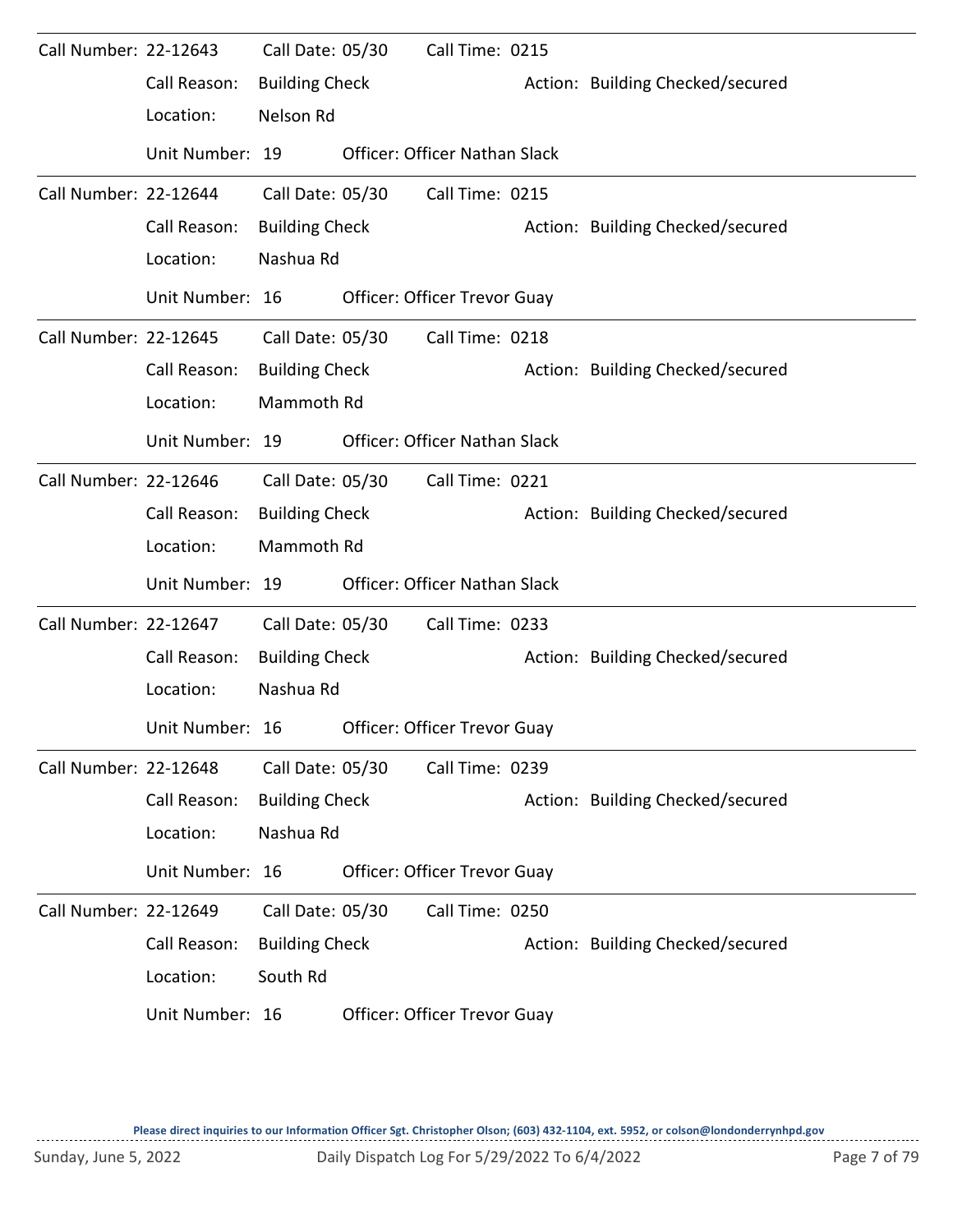| Call Number: 22-12650 |                                                  | Call Date: 05/30           |  | Call Time: 0252                       |                      |                                  |  |  |  |  |
|-----------------------|--------------------------------------------------|----------------------------|--|---------------------------------------|----------------------|----------------------------------|--|--|--|--|
|                       | Call Reason:                                     | <b>Building Check</b>      |  |                                       |                      | Action: Building Checked/secured |  |  |  |  |
|                       | Location:                                        | South Rd                   |  |                                       |                      |                                  |  |  |  |  |
|                       | Unit Number: 16                                  |                            |  | Officer: Officer Trevor Guay          |                      |                                  |  |  |  |  |
| Call Number: 22-12651 |                                                  | Call Date: 05/30           |  | Call Time: 0703                       |                      |                                  |  |  |  |  |
|                       | Call Reason:                                     | <b>Suspicious Activity</b> |  |                                       |                      | Action: Services Rendered        |  |  |  |  |
|                       | Location:                                        | Perkins Rd @ Sleep Inn     |  |                                       |                      |                                  |  |  |  |  |
|                       | Unit Number: 17                                  |                            |  | Officer: Officer Kenneth Morales      |                      |                                  |  |  |  |  |
|                       | Refer to Incident Number: 22-792-OF              |                            |  |                                       |                      |                                  |  |  |  |  |
| Call Number: 22-12652 |                                                  | Call Date: 05/30           |  | Call Time: 0709                       |                      |                                  |  |  |  |  |
|                       | Call Reason:                                     | Pedestrian Check           |  |                                       |                      | Action: Services Rendered        |  |  |  |  |
|                       | Location:                                        | Mammoth Rd @ Nashua Rd     |  |                                       |                      |                                  |  |  |  |  |
|                       | Unit Number: 13                                  |                            |  | Officer: Officer Anthony Marciano     |                      |                                  |  |  |  |  |
|                       | Unit Number: 18                                  |                            |  | <b>Officer: Officer Paul Mueller</b>  |                      |                                  |  |  |  |  |
|                       | Unit Number: 4                                   |                            |  | <b>Officer: Sergeant Randy Duguay</b> |                      |                                  |  |  |  |  |
|                       | Arrest Number: 22-226-AR                         |                            |  |                                       |                      |                                  |  |  |  |  |
|                       |                                                  |                            |  |                                       | Date: 05/30          |                                  |  |  |  |  |
|                       |                                                  |                            |  | Time: 0807                            |                      |                                  |  |  |  |  |
|                       |                                                  |                            |  |                                       |                      | Name: Hinnant, Nathaniel Adam    |  |  |  |  |
|                       |                                                  |                            |  |                                       | Address: Po Box 1459 |                                  |  |  |  |  |
|                       |                                                  |                            |  |                                       |                      | Portland, ME                     |  |  |  |  |
|                       |                                                  |                            |  |                                       |                      |                                  |  |  |  |  |
|                       | Charge #1: Involuntary Emergency Admission (iea) |                            |  |                                       |                      |                                  |  |  |  |  |

Refer to Incident Number: 22-793-OF

Call Number: 22-12653 Call Date: 05/30 Call Time: 1009 Call Reason: Building Check Action: Building Checked/secured Location: Call Date: 05/30 Unit Number: 17 Officer: Officer Kenneth Morales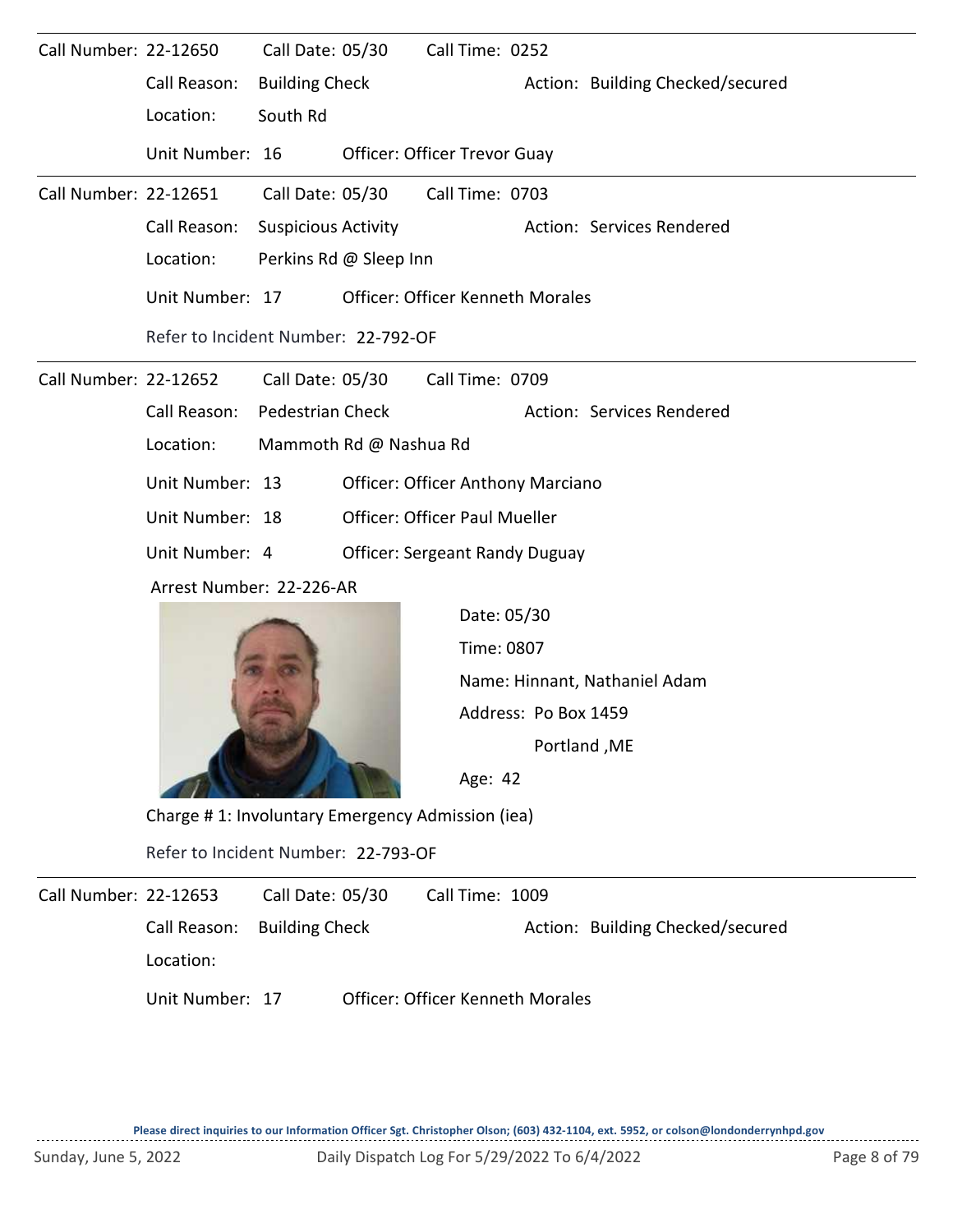| Call Number: 22-12654 |                 | Call Date: 05/30      |                             | Call Time: 1012                          |                                  |
|-----------------------|-----------------|-----------------------|-----------------------------|------------------------------------------|----------------------------------|
|                       | Call Reason:    | <b>Building Check</b> |                             |                                          | Action: Building Checked/secured |
|                       | Location:       | Harvey Rd             |                             |                                          |                                  |
|                       | Unit Number: 17 |                       |                             | <b>Officer: Officer Kenneth Morales</b>  |                                  |
| Call Number: 22-12655 |                 | Call Date: 05/30      |                             | Call Time: 1014                          |                                  |
|                       | Call Reason:    | <b>Building Check</b> |                             |                                          | Action: Building Checked/secured |
|                       | Location:       | <b>Burton Dr</b>      |                             |                                          |                                  |
|                       | Unit Number: 17 |                       |                             | <b>Officer: Officer Kenneth Morales</b>  |                                  |
| Call Number: 22-12656 |                 | Call Date: 05/30      |                             | Call Time: 1019                          |                                  |
|                       | Call Reason:    | <b>Building Check</b> |                             |                                          | Action: Building Checked/secured |
|                       | Location:       | <b>Wentworth Ave</b>  |                             |                                          |                                  |
|                       | Unit Number: 17 |                       |                             | <b>Officer: Officer Kenneth Morales</b>  |                                  |
| Call Number: 22-12657 |                 | Call Date: 05/30      |                             | Call Time: 1048                          |                                  |
|                       | Call Reason:    |                       | <b>Motor Vehicle Check</b>  |                                          | Action: Services Rendered        |
|                       | Location:       |                       | Pillsbury Rd @ Mammoth Rd   |                                          |                                  |
|                       | Unit Number: 18 |                       |                             | <b>Officer: Officer Paul Mueller</b>     |                                  |
| Call Number: 22-12658 |                 | Call Date: 05/30      |                             | Call Time: 1128                          |                                  |
|                       | Call Reason:    |                       | Motor Vehicle Complaint     |                                          | Action: Services Rendered        |
|                       | Location:       |                       | Pillsbury Rd @ Heading West |                                          |                                  |
|                       | Unit Number: 19 |                       |                             | <b>Officer: Officer Anthony Marciano</b> |                                  |
| Call Number: 22-12659 |                 | Call Date: 05/30      |                             | Call Time: 1214                          |                                  |
|                       | Call Reason:    | <b>Building Check</b> |                             |                                          | Action: Services Rendered        |
|                       | Location:       | Rockingham Rd         |                             |                                          |                                  |
|                       | Unit Number: 17 |                       |                             | <b>Officer: Officer Kenneth Morales</b>  |                                  |
| Call Number: 22-12660 |                 | Call Date: 05/30      |                             | Call Time: 1215                          |                                  |
|                       | Call Reason:    | Assist Citizen        |                             |                                          | Action: Services Rendered        |
|                       | Location:       | Sunflower Ln          |                             |                                          |                                  |
|                       | Unit Number: 17 |                       |                             | <b>Officer: Officer Kenneth Morales</b>  |                                  |
|                       | Unit Number: 17 |                       |                             | <b>Officer: Officer Kenneth Morales</b>  |                                  |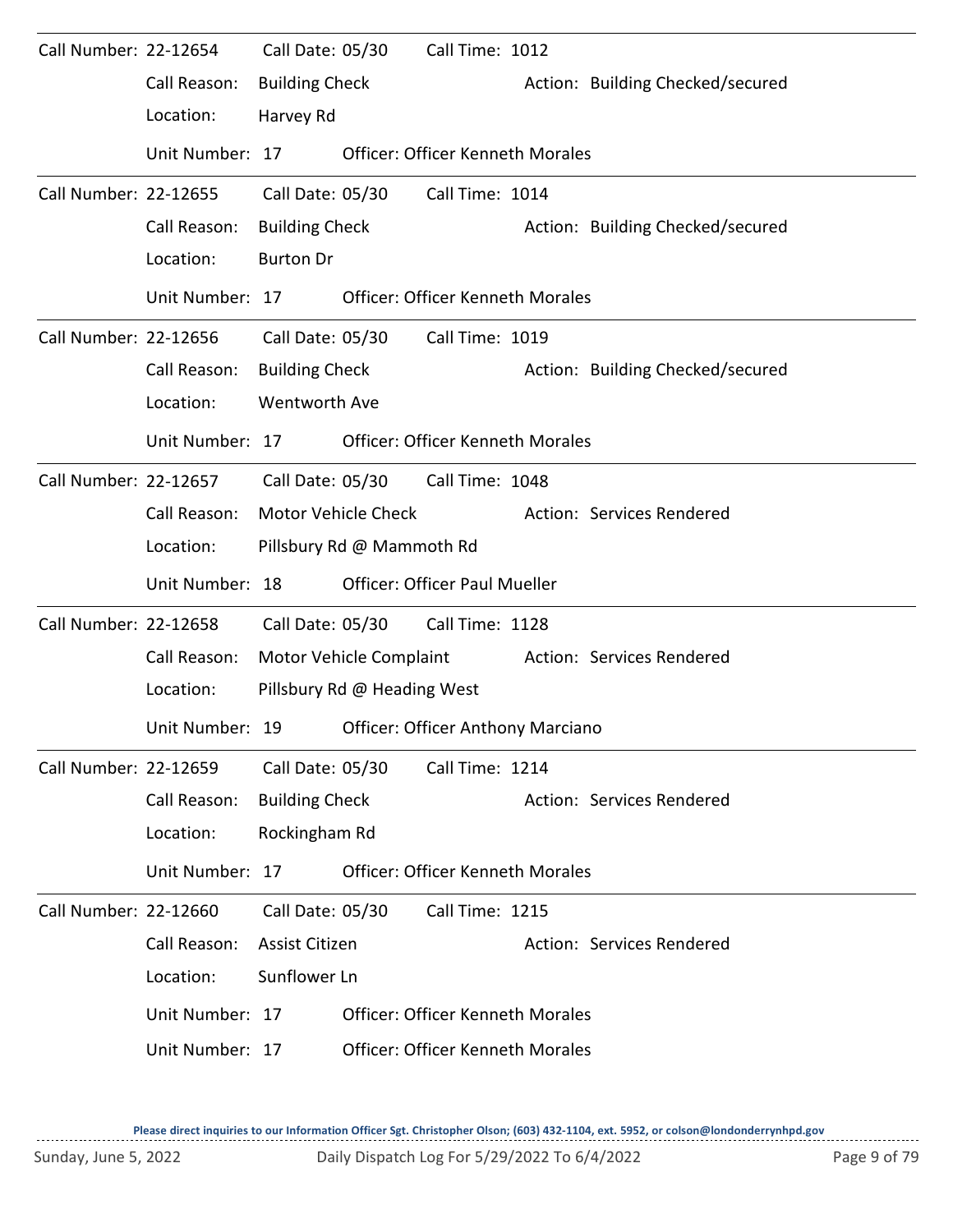| Call Number: 22-12661 | Call Reason:<br>Location:                    | Call Date: 05/30<br>Found/lost Property<br>@ Rail Trail      |                     | Call Time: 1220                                                                | Action: Services Rendered |
|-----------------------|----------------------------------------------|--------------------------------------------------------------|---------------------|--------------------------------------------------------------------------------|---------------------------|
| Call Number: 22-12662 | Call Reason:<br>Location:                    | Call Date: 05/30                                             | Motor Vehicle Check | Call Time: 1241<br>Symmes Dr @ Park And Ride North                             | Action: Investigated      |
|                       | Unit Number: 17                              |                                                              |                     | <b>Officer: Officer Kenneth Morales</b>                                        |                           |
| Call Number: 22-12663 | Call Reason:<br>Location:                    | Disabled Mv<br>Nashua Rd @ Global                            | Call Date: 05/30    | Call Time: 1239                                                                | Action: Services Rendered |
|                       | Unit Number: 19                              |                                                              |                     | Officer: Officer Anthony Marciano                                              |                           |
| Call Number: 22-12665 | Call Reason:<br>Location:                    | Call Date: 05/30<br><b>Building Check</b><br>Mammoth Rd      |                     | Call Time: 1253                                                                | Action: Services Rendered |
|                       | Unit Number: 17                              |                                                              |                     | <b>Officer: Officer Kenneth Morales</b>                                        |                           |
| Call Number: 22-12667 | Call Reason:<br>Location:<br>Unit Number: 19 | Call Date: 05/30<br>Assist Derry Pd<br><b>Charleston Ave</b> |                     | Call Time: 1258<br><b>Officer: Officer Anthony Marciano</b>                    | Action: Services Rendered |
| Call Number: 22-12668 | Call Reason:<br>Location:<br>Unit Number: 17 | Alarm, Residence<br>Mallard Ln                               |                     | Call Date: 05/30    Call Time: 1303<br><b>Officer: Officer Kenneth Morales</b> | Action: Services Rendered |
| Call Number: 22-12669 | Call Reason:<br>Location:<br>Unit Number: 4  | Call Date: 05/30<br>Assist Derry Pd<br>Perkins Rd            |                     | Call Time: 1315<br><b>Officer: Sergeant Randy Duguay</b>                       | Action: Services Rendered |
|                       |                                              |                                                              |                     |                                                                                |                           |
| Call Number: 22-12670 | Call Reason:<br>Location:                    | Call Date: 05/30<br>Assist Derry Pd<br>Oakridge Dr           |                     | Call Time: 1355                                                                | Action: Services Rendered |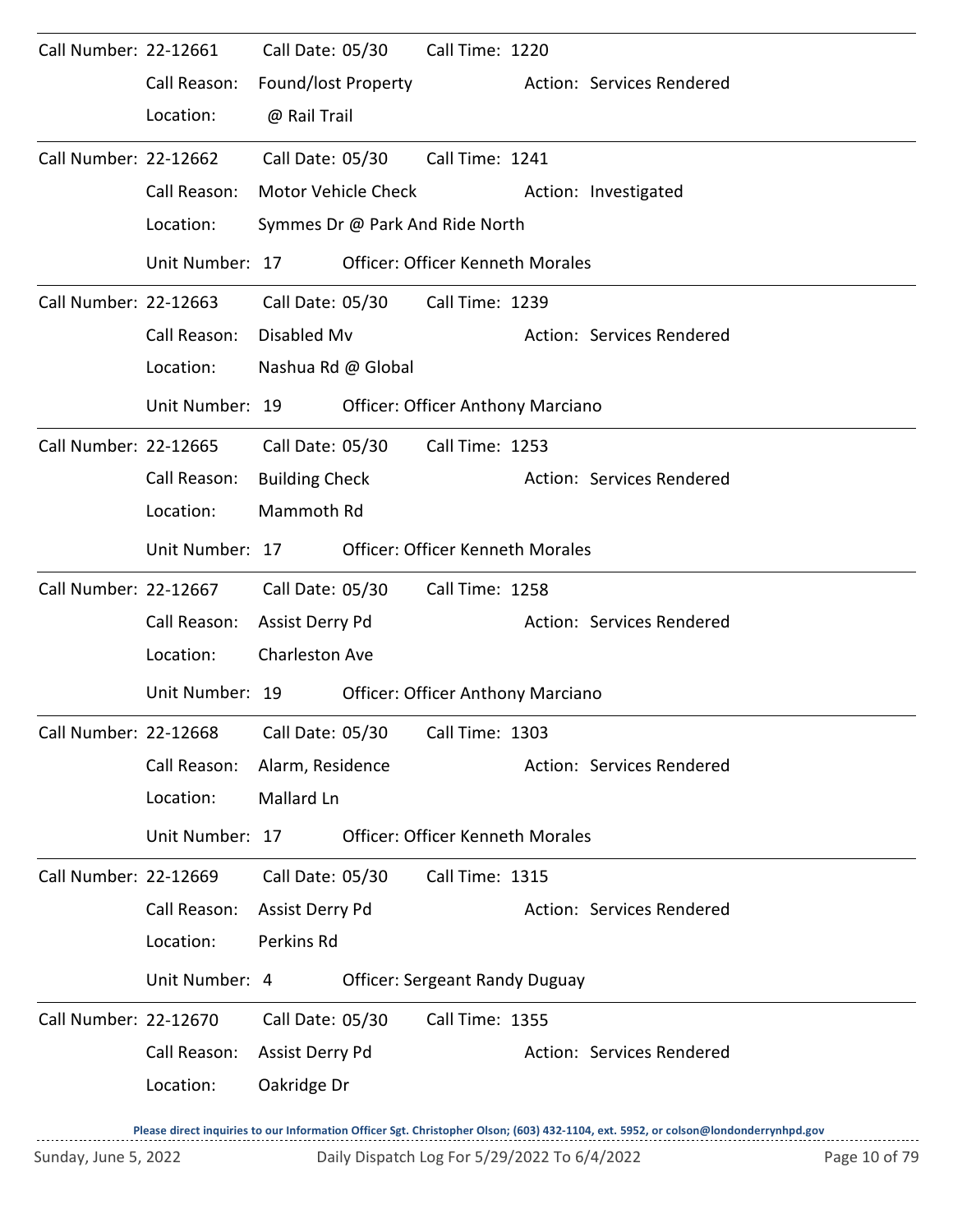|                       | Unit Number: 19             |                            |                                   | <b>Officer: Officer Anthony Marciano</b> |                                  |
|-----------------------|-----------------------------|----------------------------|-----------------------------------|------------------------------------------|----------------------------------|
| Call Number: 22-12671 |                             | Call Date: 05/30           |                                   | Call Time: 1407                          |                                  |
|                       | Call Reason:                | Follow-up                  |                                   |                                          | Action: Investigated             |
|                       | Location:                   | Hall Rd                    |                                   |                                          |                                  |
|                       | Unit Number: 16             |                            |                                   | Officer: Officer Keeley Bartolini        |                                  |
| Call Number: 22-12672 |                             | Call Date: 05/30           |                                   | Call Time: 1450                          |                                  |
|                       | Call Reason:                | <b>Building Check</b>      |                                   |                                          | Action: Services Rendered        |
|                       | Location:                   | Shasta Dr                  |                                   |                                          |                                  |
|                       | Unit Number: 10             |                            |                                   | Officer: Officer Cameron Verrier         |                                  |
| Call Number: 22-12673 |                             | Call Date: 05/30           |                                   | Call Time: 1521                          |                                  |
|                       | Call Reason:                | Disabled Mv                |                                   |                                          | Action: Services Rendered        |
|                       | Location:                   |                            | Airport Rd @ Raymond Wieczorek Dr |                                          |                                  |
|                       | Unit Number: AP104          |                            |                                   | Officer: Officer Nathan Slack            |                                  |
| Call Number: 22-12674 |                             | Call Date: 05/30           |                                   | Call Time: 1601                          |                                  |
|                       | Call Reason:                | <b>Building Check</b>      |                                   |                                          | Action: Building Checked/secured |
|                       | Location:                   | Nashua Rd                  |                                   |                                          |                                  |
|                       | Unit Number: 10             |                            |                                   | Officer: Officer Cameron Verrier         |                                  |
| Call Number: 22-12676 |                             | Call Date: 05/30           |                                   | Call Time: 1632                          |                                  |
|                       | Call Reason:                | <b>Suspicious Activity</b> |                                   |                                          | Action: Investigated             |
|                       | Location:                   | <b>Tokanel Dr</b>          |                                   |                                          |                                  |
|                       | Unit Number: 10             |                            |                                   | <b>Officer: Officer Cameron Verrier</b>  |                                  |
|                       | Unit Number: 13             |                            |                                   | Officer: Officer James Defelice          |                                  |
|                       | Unit Number: 3              |                            |                                   | <b>Officer: Officer Matthew Morin</b>    |                                  |
|                       | Refer to FI Number 22-76-FI |                            |                                   |                                          |                                  |
| Call Number: 22-12677 |                             | Call Date: 05/30           |                                   | Call Time: 1658                          |                                  |
|                       | Call Reason:                | Follow-up                  |                                   |                                          | Action: Investigated             |
|                       | Location:                   | <b>Tokanel Dr</b>          |                                   |                                          |                                  |
|                       | Unit Number: 10             |                            |                                   | <b>Officer: Officer Cameron Verrier</b>  |                                  |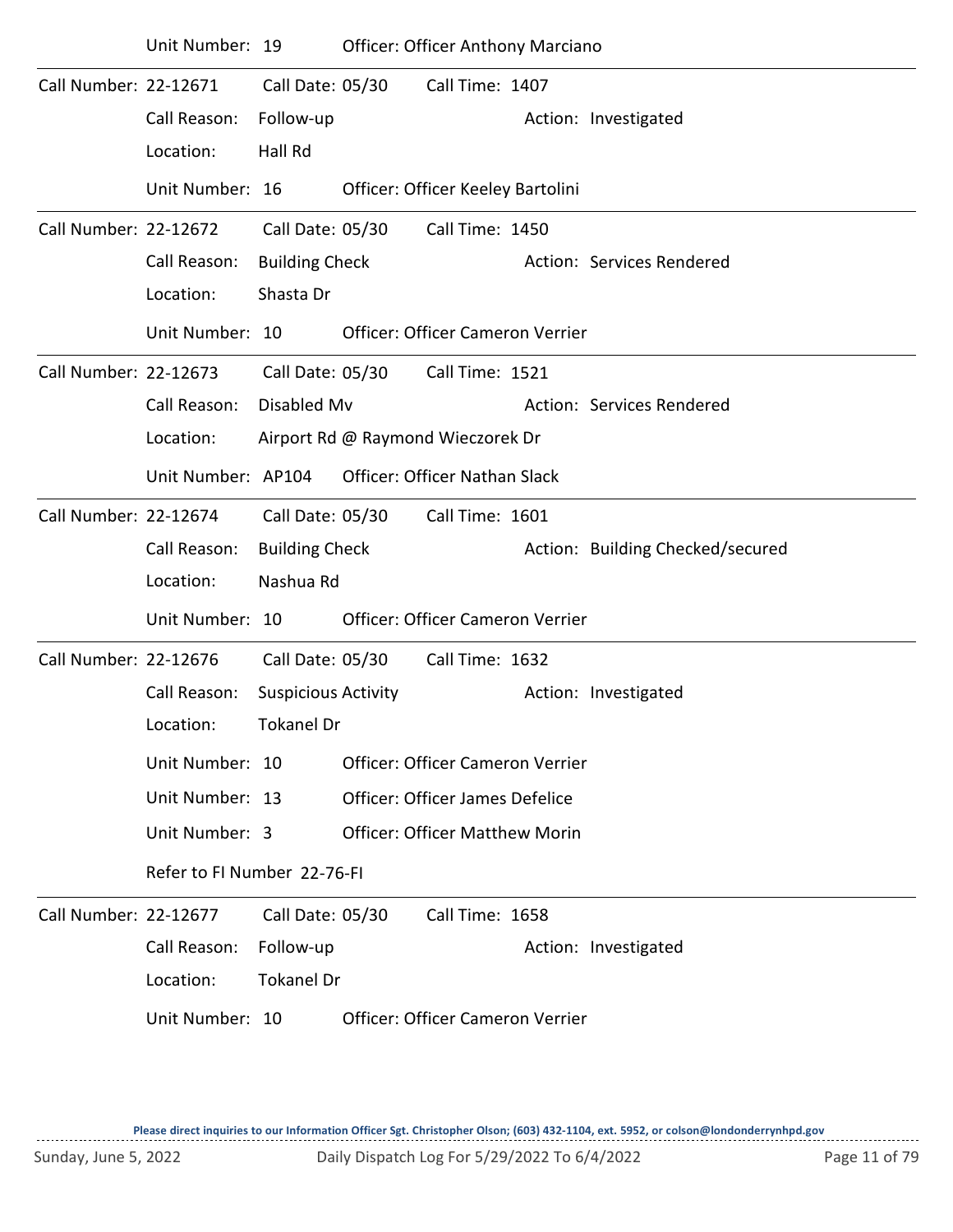| Call Number: 22-12678 |                                     | Call Date: 05/30      |  | Call Time: 1709                        |  |                                  |  |  |  |
|-----------------------|-------------------------------------|-----------------------|--|----------------------------------------|--|----------------------------------|--|--|--|
|                       | Call Reason:                        | Abandoned 911         |  |                                        |  | Action: Investigated             |  |  |  |
|                       | Location:                           |                       |  | Michels Wy @ Market Basket #42         |  |                                  |  |  |  |
|                       | Unit Number: 10                     |                       |  | Officer: Officer Cameron Verrier       |  |                                  |  |  |  |
| Call Number: 22-12679 |                                     | Call Date: 05/30      |  | Call Time: 1713                        |  |                                  |  |  |  |
|                       | Call Reason:                        | <b>Building Check</b> |  |                                        |  | Action: Building Checked/secured |  |  |  |
|                       | Location:                           | Perkins Rd            |  |                                        |  |                                  |  |  |  |
|                       | Unit Number: 4                      |                       |  | Officer: Sergeant Jason Archambault    |  |                                  |  |  |  |
| Call Number: 22-12681 |                                     | Call Date: 05/30      |  | Call Time: 1753                        |  |                                  |  |  |  |
|                       | Call Reason:                        | Assist Citizen        |  |                                        |  | Action: Warning Issued           |  |  |  |
|                       | Location:                           | <b>Bridle Pt</b>      |  |                                        |  |                                  |  |  |  |
|                       | Unit Number: 16                     |                       |  | Officer: Officer Keeley Bartolini      |  |                                  |  |  |  |
|                       | Refer to Incident Number: 22-795-OF |                       |  |                                        |  |                                  |  |  |  |
| Call Number: 22-12682 |                                     | Call Date: 05/30      |  | Call Time: 1814                        |  |                                  |  |  |  |
|                       | Call Reason:                        |                       |  | Ohrv - Complaint/violation             |  | Action: Could Not Locate         |  |  |  |
|                       | Location:                           | Ashley Dr             |  |                                        |  |                                  |  |  |  |
|                       | Unit Number: 13                     |                       |  | <b>Officer: Officer James Defelice</b> |  |                                  |  |  |  |
| Call Number: 22-12684 |                                     | Call Date: 05/30      |  | Call Time: 1937                        |  |                                  |  |  |  |
|                       | Call Reason:                        | <b>Building Check</b> |  |                                        |  | Action: Building Checked/secured |  |  |  |
|                       | Location:                           | Shasta Dr             |  |                                        |  |                                  |  |  |  |
|                       | Unit Number: 16                     |                       |  | Officer: Officer Keeley Bartolini      |  |                                  |  |  |  |
| Call Number: 22-12685 |                                     | Call Date: 05/30      |  | Call Time: 2005                        |  |                                  |  |  |  |
|                       | Call Reason:                        | K9 Training           |  |                                        |  | Action: Services Rendered        |  |  |  |
|                       | Location:                           |                       |  | Garden Ln @ Park And Ride South        |  |                                  |  |  |  |
|                       | Unit Number: 3                      |                       |  | <b>Officer: Officer Matthew Morin</b>  |  |                                  |  |  |  |
| Call Number: 22-12686 |                                     | Call Date: 05/30      |  | Call Time: 2006                        |  |                                  |  |  |  |
|                       | Call Reason:                        | <b>Welfare Check</b>  |  |                                        |  | Action: Investigated             |  |  |  |
|                       | Location:                           | <b>Tanager Wy</b>     |  |                                        |  |                                  |  |  |  |
|                       | Unit Number: 13                     |                       |  | Officer: Officer James Defelice        |  |                                  |  |  |  |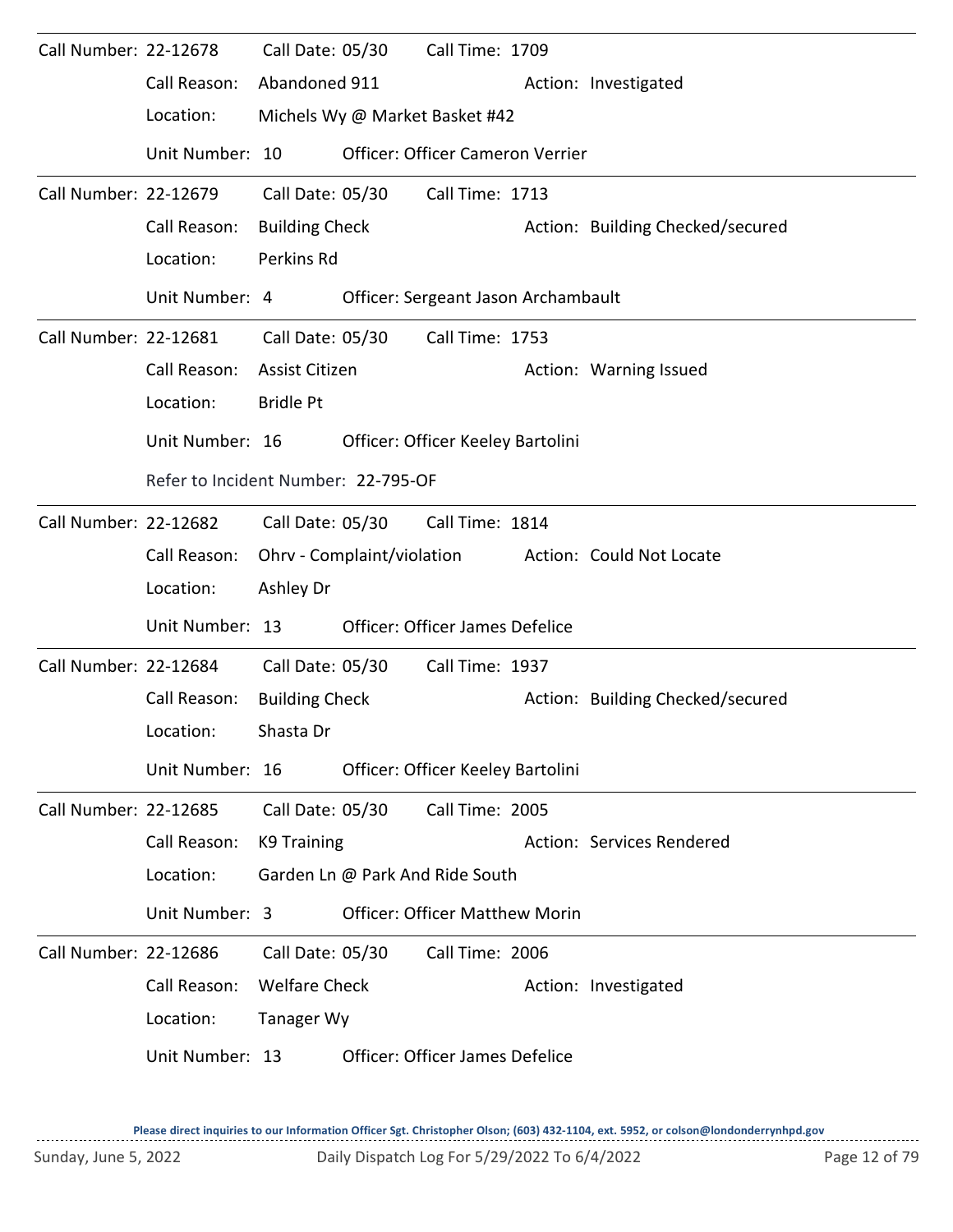| Call Number: 22-12687 |                 | Call Date: 05/30      |                        | Call Time: 2016                       |  |                                                              |  |  |  |
|-----------------------|-----------------|-----------------------|------------------------|---------------------------------------|--|--------------------------------------------------------------|--|--|--|
|                       | Call Reason:    | Found/lost Property   |                        |                                       |  | Action: Services Rendered                                    |  |  |  |
|                       | Location:       | Paula Dr              |                        |                                       |  |                                                              |  |  |  |
| Call Number: 22-12688 |                 | Call Date: 05/30      |                        | Call Time: 2030                       |  |                                                              |  |  |  |
|                       | Call Reason:    |                       |                        |                                       |  | Assist Londonderry Fire Dept Action: Transported To Hospital |  |  |  |
|                       | Location:       | Old Derry Rd          |                        |                                       |  |                                                              |  |  |  |
|                       | Unit Number: 16 |                       |                        | Officer: Officer Keeley Bartolini     |  |                                                              |  |  |  |
| Call Number: 22-12689 |                 | Call Date: 05/30      |                        | Call Time: 2048                       |  |                                                              |  |  |  |
|                       | Call Reason:    | <b>Animal Control</b> |                        |                                       |  | Action: Could Not Locate                                     |  |  |  |
|                       | Location:       |                       | Gilcreast Rd @ Ross Dr |                                       |  |                                                              |  |  |  |
|                       | Unit Number: 10 |                       |                        | Officer: Officer Cameron Verrier      |  |                                                              |  |  |  |
| Call Number: 22-12690 |                 | Call Date: 05/30      |                        | Call Time: 2054                       |  |                                                              |  |  |  |
|                       | Call Reason:    | Keep The Peace        |                        |                                       |  | Action: Services Rendered                                    |  |  |  |
|                       | Location:       | Sunflower Ln          |                        |                                       |  |                                                              |  |  |  |
|                       | Unit Number: 16 |                       |                        | Officer: Officer Keeley Bartolini     |  |                                                              |  |  |  |
| Call Number: 22-12691 |                 |                       | Call Date: 05/30       | Call Time: 2100                       |  |                                                              |  |  |  |
|                       | Call Reason:    |                       | Motor Vehicle Check    |                                       |  | Action: Investigated                                         |  |  |  |
|                       | Location:       |                       |                        | Garden Ln @ Park And Ride South       |  |                                                              |  |  |  |
|                       | Unit Number: 3  |                       |                        | <b>Officer: Officer Matthew Morin</b> |  |                                                              |  |  |  |
| Call Number: 22-12693 |                 | Call Date: 05/30      |                        | Call Time: 2205                       |  |                                                              |  |  |  |
|                       | Call Reason:    |                       | Scam Phone/internet    |                                       |  | Action: Services Rendered                                    |  |  |  |
|                       | Location:       | Sandstone Cir         |                        |                                       |  |                                                              |  |  |  |
|                       | Unit Number: 17 |                       |                        |                                       |  | Officers: Officer Brandon Gauthier & Officer Nathan Slack    |  |  |  |
| Call Number: 22-12694 |                 | Call Date: 05/30      |                        | Call Time: 2240                       |  |                                                              |  |  |  |
|                       | Call Reason:    | <b>Building Check</b> |                        |                                       |  | Action: Building Checked/secured                             |  |  |  |
|                       | Location:       | Mammoth Rd            |                        |                                       |  |                                                              |  |  |  |
|                       | Unit Number: 16 |                       |                        | Officer: Officer Joanna Phan          |  |                                                              |  |  |  |
| Call Number: 22-12697 |                 | Call Date: 05/30      |                        | Call Time: 2249                       |  |                                                              |  |  |  |
|                       | Call Reason:    | <b>Building Check</b> |                        |                                       |  | Action: Building Checked/secured                             |  |  |  |
|                       | Location:       | Mammoth Rd            |                        |                                       |  |                                                              |  |  |  |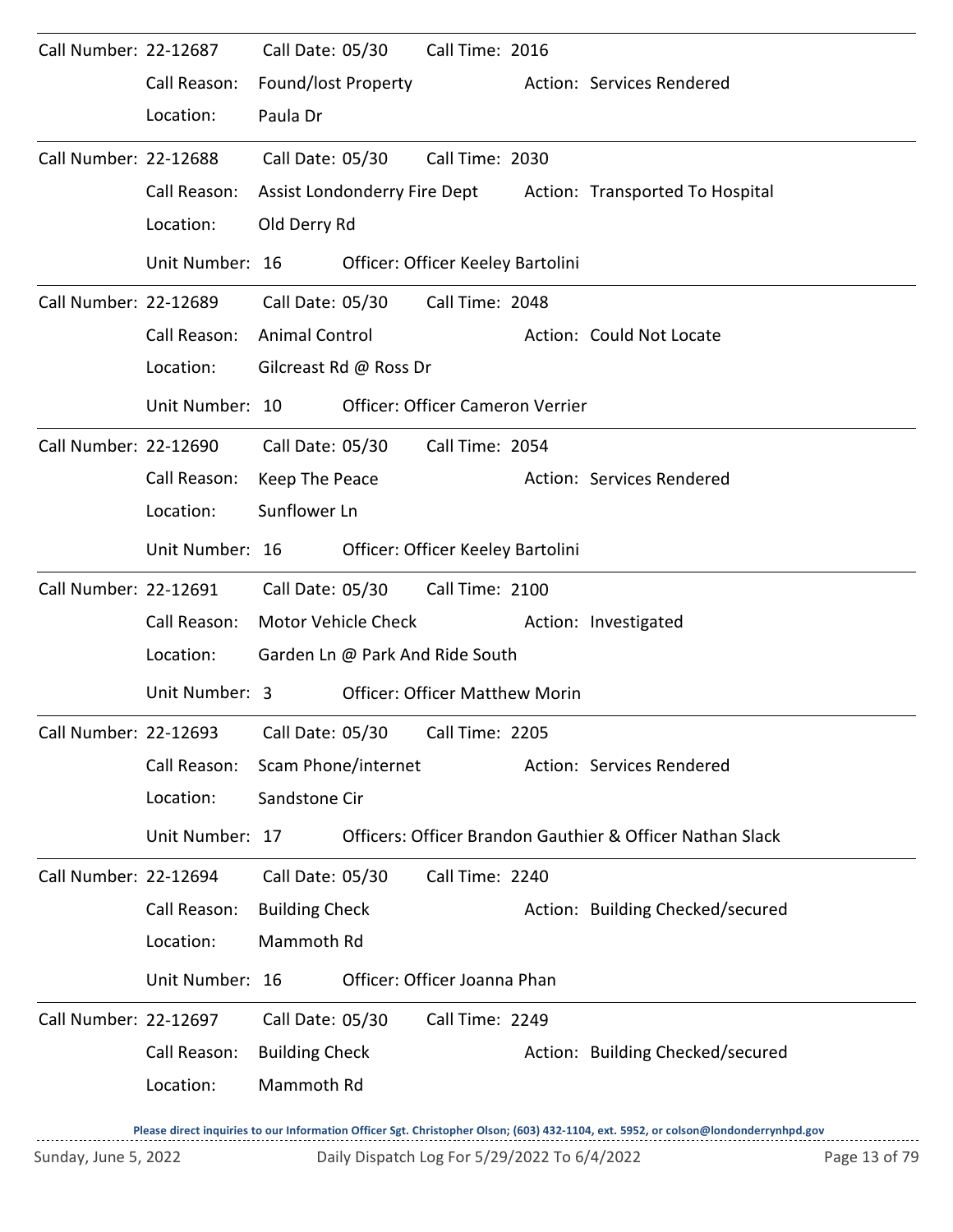|                       | Unit Number: 4  |                              | Officer: Sergeant Christopher Olson    |                                                           |
|-----------------------|-----------------|------------------------------|----------------------------------------|-----------------------------------------------------------|
| Call Number: 22-12698 |                 | Call Date: 05/30             | Call Time: 2250                        |                                                           |
|                       | Call Reason:    | <b>Building Check</b>        |                                        | Action: Building Checked/secured                          |
|                       | Location:       | Mammoth Rd                   |                                        |                                                           |
|                       | Unit Number: 4  |                              | Officer: Sergeant Christopher Olson    |                                                           |
| Call Number: 22-12699 |                 | Call Date: 05/30             | Call Time: 2252                        |                                                           |
|                       | Call Reason:    | <b>Building Check</b>        |                                        | Action: Building Checked/secured                          |
|                       | Location:       | Rockingham Rd                |                                        |                                                           |
|                       | Unit Number: 16 |                              | Officer: Officer Joanna Phan           |                                                           |
| Call Number: 22-12700 |                 | Call Date: 05/30             | Call Time: 2251                        |                                                           |
|                       | Call Reason:    | Assist Londonderry Fire Dept |                                        | Action: Investigated                                      |
|                       | Location:       | Fairway Rd                   |                                        |                                                           |
|                       | Unit Number: 17 |                              |                                        | Officers: Officer Brandon Gauthier & Officer Nathan Slack |
|                       | Unit Number: 9  |                              | <b>Officer: Officer Rafael Ribeiro</b> |                                                           |
| Call Number: 22-12701 |                 | Call Date: 05/30             | Call Time: 2253                        |                                                           |
|                       | Call Reason:    | <b>Building Check</b>        |                                        | Action: Arrest(s) Made                                    |
|                       | Location:       | Nashua Rd                    |                                        |                                                           |
|                       | Unit Number: 4  |                              | Officer: Sergeant Christopher Olson    |                                                           |
| Call Number: 22-12702 |                 | Call Date: 05/30             | Call Time: 2255                        |                                                           |
|                       | Call Reason:    | <b>Building Check</b>        |                                        | Action: Arrest(s) Made                                    |
|                       | Location:       | Nashua Rd                    |                                        |                                                           |
|                       | Unit Number: 4  |                              | Officer: Sergeant Christopher Olson    |                                                           |
| Call Number: 22-12703 |                 | Call Date: 05/30             | Call Time: 2258                        |                                                           |
|                       | Call Reason:    | <b>Building Check</b>        |                                        | Action: Building Checked/secured                          |
|                       | Location:       | Nelson Rd                    |                                        |                                                           |
|                       | Unit Number: 4  |                              | Officer: Sergeant Christopher Olson    |                                                           |
| Call Number: 22-12704 |                 | Call Date: 05/30             | Call Time: 2259                        |                                                           |
|                       | Call Reason:    | <b>Building Check</b>        |                                        | Action: Building Checked/secured                          |
|                       | Location:       | Rockingham Rd                |                                        |                                                           |
|                       | Unit Number: 16 |                              | Officer: Officer Joanna Phan           |                                                           |
|                       |                 |                              |                                        |                                                           |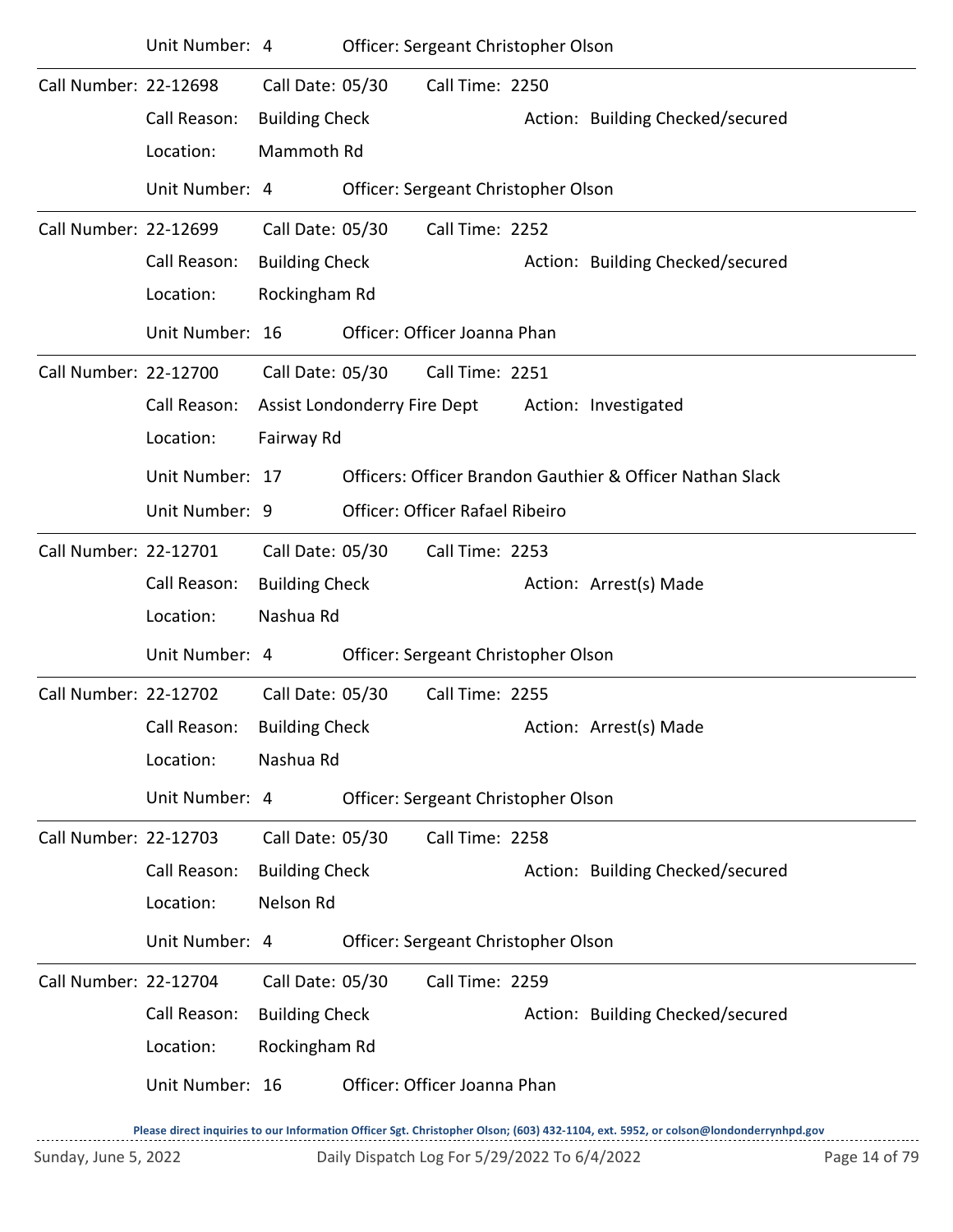| Call Number: 22-12705 |                 | Call Date: 05/30      | Call Time: 2303              |                                  |
|-----------------------|-----------------|-----------------------|------------------------------|----------------------------------|
|                       | Call Reason:    | <b>Building Check</b> |                              | Action: Building Checked/secured |
|                       | Location:       | Rockingham Rd         |                              |                                  |
|                       | Unit Number: 16 |                       | Officer: Officer Joanna Phan |                                  |
| Call Number: 22-12706 |                 | Call Date: 05/30      | Call Time: 2307              |                                  |
|                       | Call Reason:    | <b>Building Check</b> |                              | Action: Building Checked/secured |
|                       | Location:       | Independence Dr       |                              |                                  |
|                       | Unit Number: 16 |                       | Officer: Officer Joanna Phan |                                  |
| Call Number: 22-12707 |                 | Call Date: 05/30      | Call Time: 2309              |                                  |
|                       | Call Reason:    | <b>Building Check</b> |                              | Action: Building Checked/secured |
|                       | Location:       | Independence Dr       |                              |                                  |
|                       | Unit Number: 16 |                       | Officer: Officer Joanna Phan |                                  |
| Call Number: 22-12708 |                 | Call Date: 05/30      | Call Time: 2311              |                                  |
|                       | Call Reason:    | <b>Building Check</b> |                              | Action: Building Checked/secured |
|                       | Location:       | Rockingham Rd         |                              |                                  |
|                       | Unit Number: 16 |                       | Officer: Officer Joanna Phan |                                  |
| Call Number: 22-12709 |                 | Call Date: 05/30      | Call Time: 2314              |                                  |
|                       | Call Reason:    | <b>Building Check</b> |                              | Action: Building Checked/secured |
|                       | Location:       | Perkins Rd            |                              |                                  |
|                       | Unit Number: 16 |                       | Officer: Officer Joanna Phan |                                  |
| Call Number: 22-12710 |                 | Call Date: 05/30      | Call Time: 2316              |                                  |
|                       | Call Reason:    | <b>Building Check</b> |                              | Action: Building Checked/secured |
|                       | Location:       | Perkins Rd            |                              |                                  |
|                       | Unit Number: 16 |                       | Officer: Officer Joanna Phan |                                  |
| Call Number: 22-12711 |                 | Call Date: 05/30      | Call Time: 2323              |                                  |
|                       | Call Reason:    | <b>Building Check</b> |                              | Action: Building Checked/secured |
|                       | Location:       | Mammoth Rd            |                              |                                  |
|                       | Unit Number: 16 |                       | Officer: Officer Joanna Phan |                                  |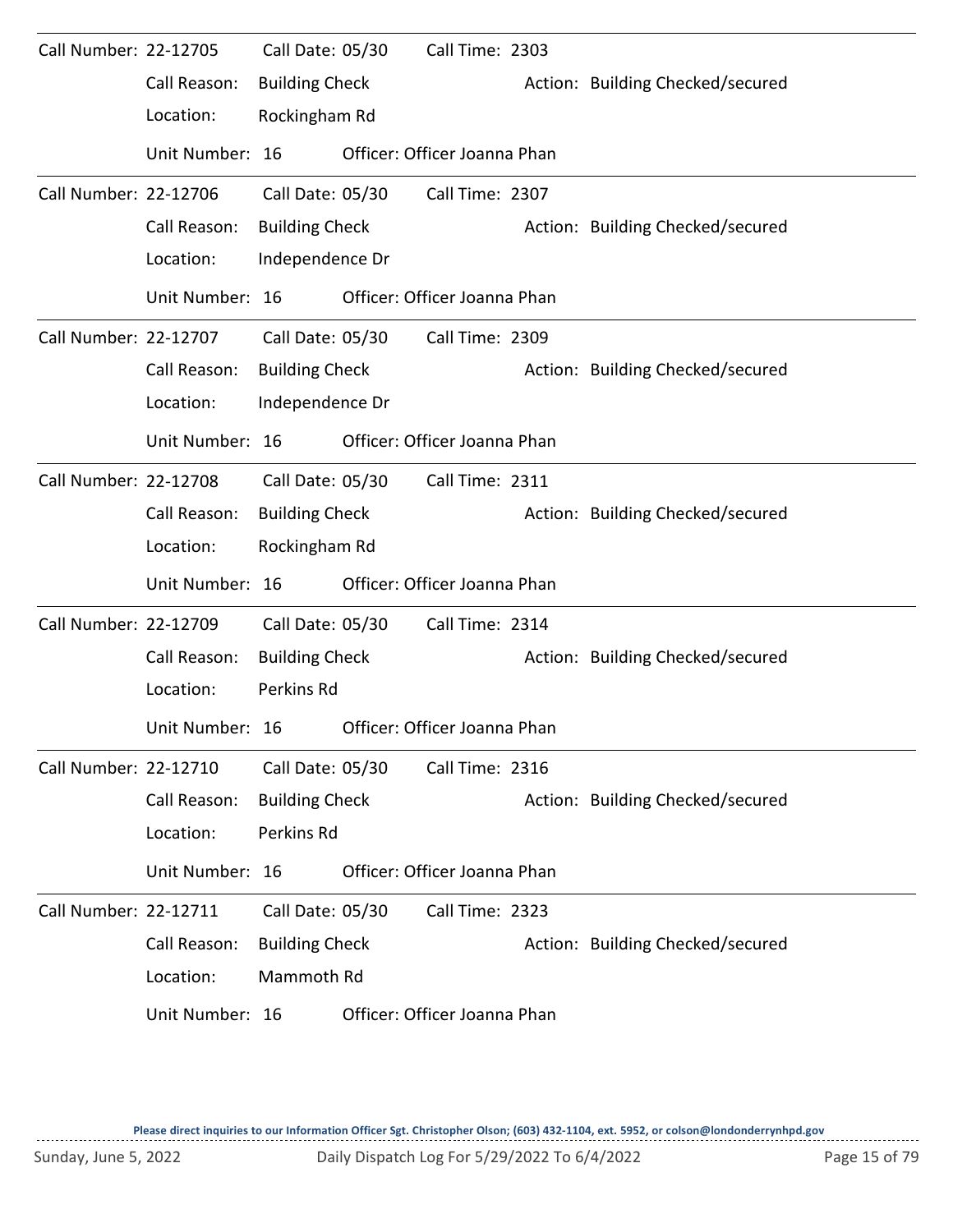| Call Number: 22-12713 |                 | Call Date: 05/30      |                     | Call Time: 2325              |                                  |
|-----------------------|-----------------|-----------------------|---------------------|------------------------------|----------------------------------|
|                       | Call Reason:    | <b>Building Check</b> |                     |                              | Action: Building Checked/secured |
|                       | Location:       | Rockingham Rd         |                     |                              |                                  |
|                       | Unit Number: 16 |                       |                     | Officer: Officer Joanna Phan |                                  |
| Call Number: 22-12714 |                 | Call Date: 05/30      |                     | Call Time: 2339              |                                  |
|                       | Call Reason:    | <b>Building Check</b> |                     |                              | Action: Building Checked/secured |
|                       | Location:       | Navigator Rd          |                     |                              |                                  |
|                       | Unit Number: 16 |                       |                     | Officer: Officer Joanna Phan |                                  |
| Call Number: 22-12715 |                 | Call Date: 05/30      |                     | Call Time: 2343              |                                  |
|                       | Call Reason:    | <b>Building Check</b> |                     |                              | Action: Building Checked/secured |
|                       | Location:       | Harvey Rd             |                     |                              |                                  |
|                       | Unit Number: 16 |                       |                     | Officer: Officer Joanna Phan |                                  |
| Call Number: 22-12716 |                 | Call Date: 05/30      |                     | Call Time: 2344              |                                  |
|                       | Call Reason:    | <b>Building Check</b> |                     |                              | Action: Building Checked/secured |
|                       | Location:       | Planeview Dr          |                     |                              |                                  |
|                       | Unit Number: 16 |                       |                     | Officer: Officer Joanna Phan |                                  |
| Call Number: 22-12717 |                 | Call Date: 05/30      |                     | Call Time: 2345              |                                  |
|                       | Call Reason:    | <b>Building Check</b> |                     |                              | Action: Building Checked/secured |
|                       | Location:       | <b>Memorial Dr</b>    |                     |                              |                                  |
|                       | Unit Number: 16 |                       |                     | Officer: Officer Joanna Phan |                                  |
| Call Number: 22-12718 |                 | Call Date: 05/30      |                     | Call Time: 2347              |                                  |
|                       | Call Reason:    |                       | Motor Vehicle Check |                              | Action: Services Rendered        |
|                       | Location:       | Delta Dr              |                     |                              |                                  |
|                       | Unit Number: 16 |                       |                     | Officer: Officer Joanna Phan |                                  |
|                       | Unit Number: 16 |                       |                     | Officer: Officer Joanna Phan |                                  |
| Call Number: 22-12719 |                 | Call Date: 05/30      |                     | Call Time: 2354              |                                  |
|                       | Call Reason:    | <b>Building Check</b> |                     |                              | Action: Building Checked/secured |
|                       | Location:       | Delta Dr              |                     |                              |                                  |
|                       | Unit Number: 16 |                       |                     | Officer: Officer Joanna Phan |                                  |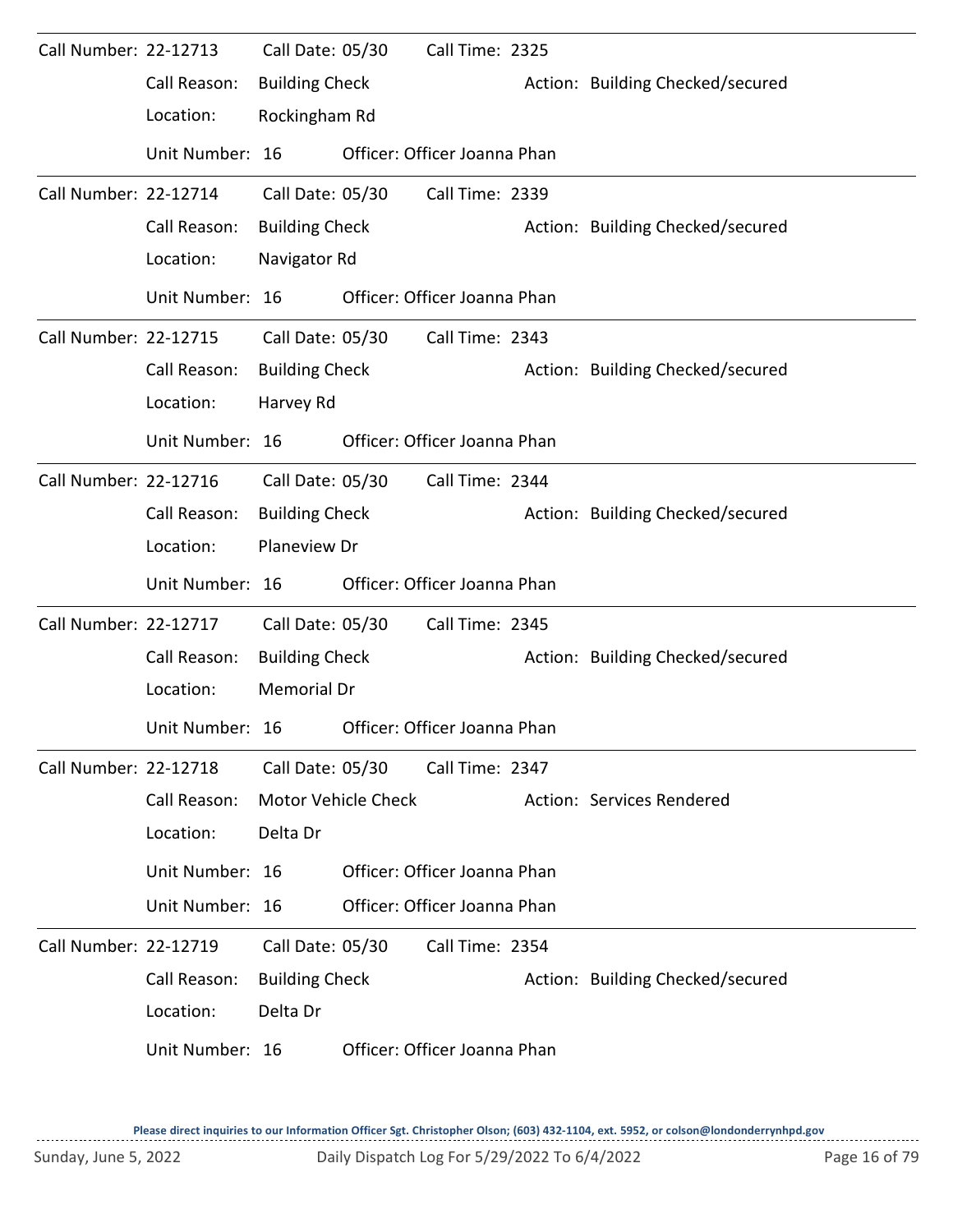| Call Number: 22-12720 |                 | Call Date: 05/31      |                         | Call Time: 0000                 |                                                           |
|-----------------------|-----------------|-----------------------|-------------------------|---------------------------------|-----------------------------------------------------------|
|                       | Call Reason:    | <b>Building Check</b> |                         |                                 | Action: Building Checked/secured                          |
|                       | Location:       | Innovation Wy         |                         |                                 |                                                           |
|                       | Unit Number: 16 |                       |                         | Officer: Officer Joanna Phan    |                                                           |
| Call Number: 22-12722 |                 | Call Date: 05/31      |                         | Call Time: 0008                 |                                                           |
|                       | Call Reason:    | <b>Building Check</b> |                         |                                 | Action: Building Checked/secured                          |
|                       | Location:       | Litchfield Rd         |                         |                                 |                                                           |
|                       | Unit Number: 16 |                       |                         | Officer: Officer Joanna Phan    |                                                           |
| Call Number: 22-12723 |                 | Call Date: 05/31      |                         | Call Time: 0022                 |                                                           |
|                       | Call Reason:    | <b>Building Check</b> |                         |                                 | Action: Building Checked/secured                          |
|                       | Location:       | Rockingham Rd         |                         |                                 |                                                           |
|                       | Unit Number: 16 |                       |                         | Officer: Officer Joanna Phan    |                                                           |
| Call Number: 22-12724 |                 | Call Date: 05/31      |                         | Call Time: 0022                 |                                                           |
|                       | Call Reason:    | Motor Vehicle Check   |                         |                                 | Action: Services Rendered                                 |
|                       | Location:       |                       | Nashua Rd @ Burger King |                                 |                                                           |
|                       | Unit Number: 17 |                       |                         |                                 | Officers: Officer Brandon Gauthier & Officer Nathan Slack |
| Call Number: 22-12725 |                 | Call Date: 05/31      |                         | Call Time: 0030                 |                                                           |
|                       | Call Reason:    | <b>Building Check</b> |                         |                                 | Action: Building Checked/secured                          |
|                       | Location:       | Symmes Dr             |                         |                                 |                                                           |
|                       | Unit Number: 16 |                       |                         | Officer: Officer Joanna Phan    |                                                           |
| Call Number: 22-12726 |                 | Call Date: 05/31      |                         | Call Time: 0032                 |                                                           |
|                       | Call Reason:    | <b>Building Check</b> |                         |                                 | Action: Building Checked/secured                          |
|                       | Location:       | Symmes Dr             |                         |                                 |                                                           |
|                       | Unit Number: 16 |                       |                         | Officer: Officer Joanna Phan    |                                                           |
| Call Number: 22-12727 |                 | Call Date: 05/31      |                         | Call Time: 0033                 |                                                           |
|                       | Call Reason:    |                       | Motor Vehicle Check     |                                 | Action: Services Rendered                                 |
|                       | Location:       |                       |                         | Garden Ln @ Park And Ride South |                                                           |
|                       | Unit Number: 17 |                       |                         |                                 | Officers: Officer Brandon Gauthier & Officer Nathan Slack |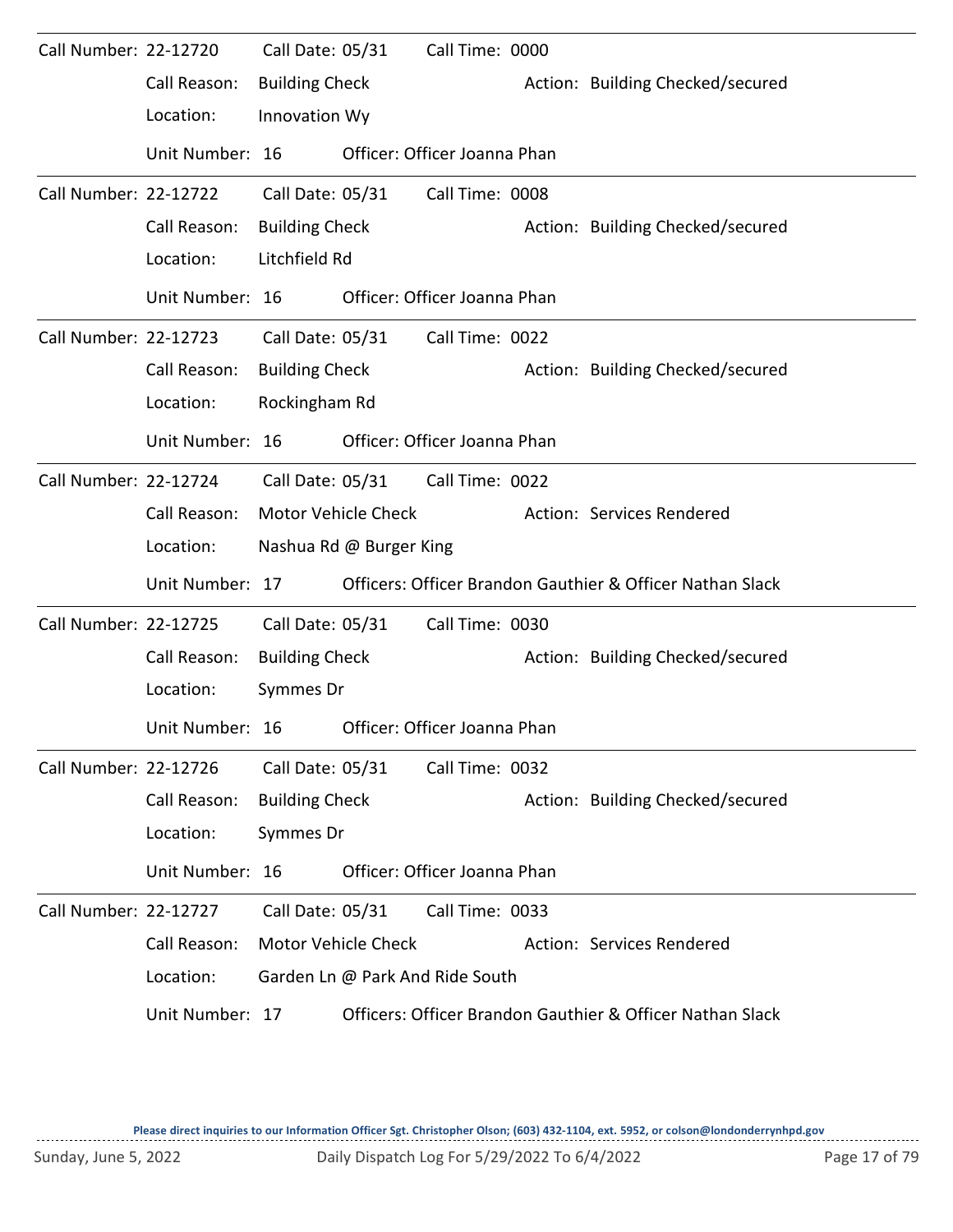| Call Number: 22-12728 |                 | Call Date: 05/31      |                            | Call Time: 0034                   |                                  |
|-----------------------|-----------------|-----------------------|----------------------------|-----------------------------------|----------------------------------|
|                       | Call Reason:    | <b>Building Check</b> |                            |                                   | Action: Building Checked/secured |
|                       | Location:       | Rockingham Rd         |                            |                                   |                                  |
|                       | Unit Number: 16 |                       |                            | Officer: Officer Joanna Phan      |                                  |
| Call Number: 22-12729 |                 | Call Date: 05/31      |                            | Call Time: 0038                   |                                  |
|                       | Call Reason:    | <b>Building Check</b> |                            |                                   | Action: Building Checked/secured |
|                       | Location:       | Rockingham Rd         |                            |                                   |                                  |
|                       | Unit Number: 16 |                       |                            | Officer: Officer Joanna Phan      |                                  |
| Call Number: 22-12730 |                 | Call Date: 05/31      |                            | Call Time: 0044                   |                                  |
|                       | Call Reason:    | <b>Building Check</b> |                            |                                   | Action: Building Checked/secured |
|                       | Location:       | Rockingham Rd         |                            |                                   |                                  |
|                       | Unit Number: 16 |                       |                            | Officer: Officer Joanna Phan      |                                  |
| Call Number: 22-12731 |                 | Call Date: 05/31      |                            | Call Time: 0046                   |                                  |
|                       | Call Reason:    |                       | <b>Motor Vehicle Check</b> |                                   | Action: Services Rendered        |
|                       | Location:       |                       |                            | Rockingham Rd @ Circle T Car Wash |                                  |
|                       | Unit Number: 16 |                       |                            | Officer: Officer Joanna Phan      |                                  |
| Call Number: 22-12732 |                 | Call Date: 05/31      |                            | Call Time: 0049                   |                                  |
|                       | Call Reason:    | <b>Building Check</b> |                            |                                   | Action: Building Checked/secured |
|                       | Location:       | Rockingham Rd         |                            |                                   |                                  |
|                       | Unit Number: 16 |                       |                            | Officer: Officer Joanna Phan      |                                  |
| Call Number: 22-12733 |                 | Call Date: 05/31      |                            | Call Time: 0052                   |                                  |
|                       | Call Reason:    | <b>Building Check</b> |                            |                                   | Action: Building Checked/secured |
|                       | Location:       | Nelson Rd             |                            |                                   |                                  |
|                       | Unit Number: 9  |                       |                            | Officer: Officer Rafael Ribeiro   |                                  |
| Call Number: 22-12734 |                 | Call Date: 05/31      |                            | Call Time: 0053                   |                                  |
|                       | Call Reason:    | <b>Building Check</b> |                            |                                   | Action: Building Checked/secured |
|                       | Location:       | Rockingham Rd         |                            |                                   |                                  |
|                       | Unit Number: 16 |                       |                            | Officer: Officer Joanna Phan      |                                  |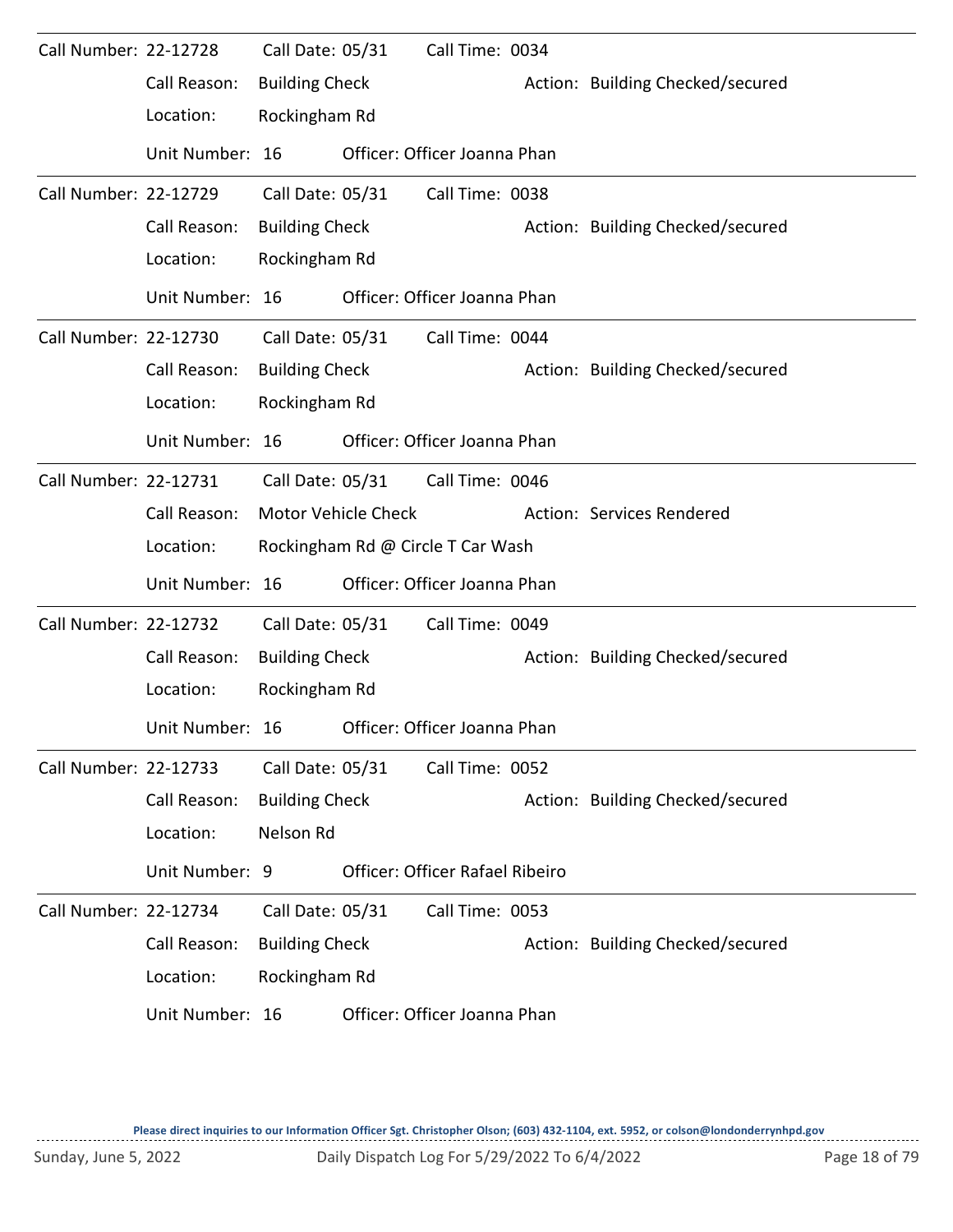| Call Number: 22-12735 |                 | Call Date: 05/31      |                               | Call Time: 0056                          |  |                                                           |  |  |  |  |
|-----------------------|-----------------|-----------------------|-------------------------------|------------------------------------------|--|-----------------------------------------------------------|--|--|--|--|
|                       | Call Reason:    | <b>Building Check</b> |                               |                                          |  | Action: Building Checked/secured                          |  |  |  |  |
|                       | Location:       | Sanborn Rd            |                               |                                          |  |                                                           |  |  |  |  |
|                       | Unit Number: 16 |                       |                               | Officer: Officer Joanna Phan             |  |                                                           |  |  |  |  |
| Call Number: 22-12736 |                 | Call Date: 05/31      |                               | Call Time: 0059                          |  |                                                           |  |  |  |  |
|                       | Call Reason:    | <b>Building Check</b> |                               |                                          |  | Action: Building Checked/secured                          |  |  |  |  |
|                       | Location:       | Sanborn Rd            |                               |                                          |  |                                                           |  |  |  |  |
|                       | Unit Number: 16 |                       |                               | Officer: Officer Joanna Phan             |  |                                                           |  |  |  |  |
| Call Number: 22-12737 |                 |                       |                               | Call Date: 05/31 Call Time: 0123         |  |                                                           |  |  |  |  |
|                       | Call Reason:    |                       | Motor Vehicle Check           |                                          |  | Action: Services Rendered                                 |  |  |  |  |
|                       | Location:       |                       | Orchard View Dr @ Shaws       |                                          |  |                                                           |  |  |  |  |
|                       | Unit Number: 17 |                       |                               |                                          |  | Officers: Officer Brandon Gauthier & Officer Nathan Slack |  |  |  |  |
| Call Number: 22-12739 |                 | Call Date: 05/31      |                               | Call Time: 0632                          |  |                                                           |  |  |  |  |
|                       | Call Reason:    | <b>Building Check</b> |                               |                                          |  | Action: Building Checked/secured                          |  |  |  |  |
|                       | Location:       | Shasta Dr             |                               |                                          |  |                                                           |  |  |  |  |
|                       | Unit Number: 17 |                       |                               | <b>Officer: Officer Kenneth Morales</b>  |  |                                                           |  |  |  |  |
| Call Number: 22-12740 |                 | Call Date: 05/31      |                               | Call Time: 0630                          |  |                                                           |  |  |  |  |
|                       | Call Reason:    |                       | Motor Vehicle Accident        |                                          |  | Action: Services Rendered                                 |  |  |  |  |
|                       | Location:       |                       | Rockingham Rd @ 7-eleven      |                                          |  |                                                           |  |  |  |  |
|                       | Unit Number: 19 |                       |                               | <b>Officer: Officer Anthony Marciano</b> |  |                                                           |  |  |  |  |
| Call Number: 22-12741 |                 | Call Date: 05/31      |                               | Call Time: 0633                          |  |                                                           |  |  |  |  |
|                       | Call Reason:    | Animal Control        |                               |                                          |  | Action: Could Not Locate                                  |  |  |  |  |
|                       | Location:       |                       | Sanborn Rd @ Sanborn Crossing |                                          |  |                                                           |  |  |  |  |
|                       | Unit Number: 18 |                       |                               | <b>Officer: Officer Paul Mueller</b>     |  |                                                           |  |  |  |  |
| Call Number: 22-12742 |                 | Call Date: 05/31      |                               | Call Time: 0636                          |  |                                                           |  |  |  |  |
|                       | Call Reason:    | Disturbance           |                               |                                          |  | Action: Could Not Locate                                  |  |  |  |  |
|                       | Location:       |                       |                               | Rockingham Rd @ The Stumble Inn          |  |                                                           |  |  |  |  |
|                       | Unit Number: 17 |                       |                               | <b>Officer: Officer Kenneth Morales</b>  |  |                                                           |  |  |  |  |
|                       | Unit Number: 19 |                       |                               | <b>Officer: Officer Anthony Marciano</b> |  |                                                           |  |  |  |  |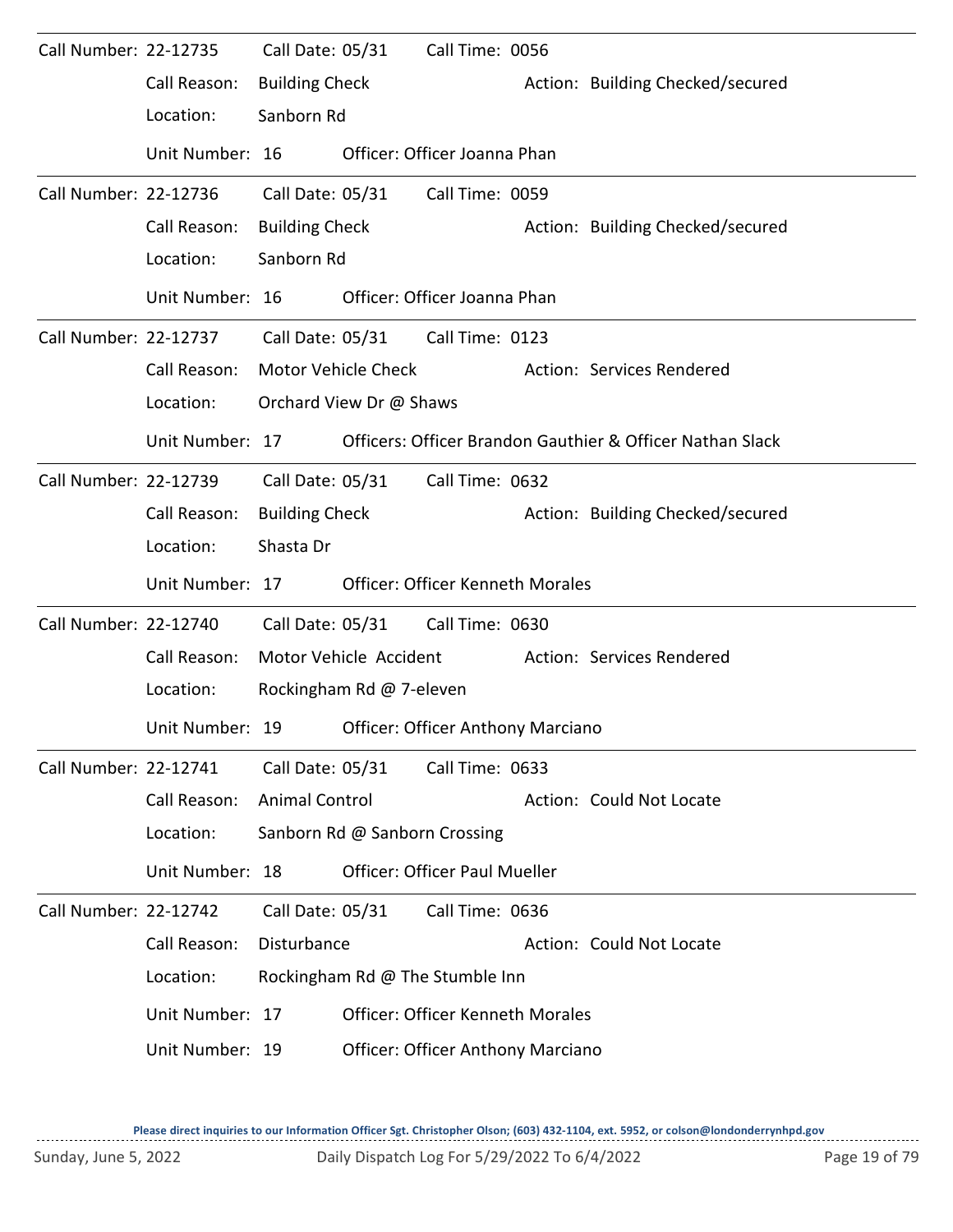| Call Number: 22-12743 |                  | Call Date: 05/31       |                        | Call Time: 0700                                 |                                                            |
|-----------------------|------------------|------------------------|------------------------|-------------------------------------------------|------------------------------------------------------------|
|                       | Call Reason:     | Assist Citizen         |                        |                                                 | Action: Services Rendered                                  |
|                       | Location:        |                        |                        | Airport Rd @ Manchester Boston Regional Airport |                                                            |
|                       | Unit Number: Unk |                        |                        | Officer: Officer Muzafer Aku                    |                                                            |
| Call Number: 22-12745 |                  | Call Date: 05/31       |                        | Call Time: 0718                                 |                                                            |
|                       | Call Reason:     | Disabled Mv            |                        |                                                 | Action: Services Rendered                                  |
|                       | Location:        | Nashua Rd @ Rt 93      |                        |                                                 |                                                            |
|                       | Unit Number: 17  |                        |                        | <b>Officer: Officer Kenneth Morales</b>         |                                                            |
| Call Number: 22-12746 |                  |                        |                        | Call Date: 05/31 Call Time: 0723                |                                                            |
|                       | Call Reason:     |                        | Motor Vehicle Accident |                                                 | Action: Investigated                                       |
|                       | Location:        |                        |                        | Mammoth Rd @ Londonderry Police Department      |                                                            |
|                       | Unit Number: 4   |                        |                        | <b>Officer: Sergeant Randy Duguay</b>           |                                                            |
| Call Number: 22-12747 |                  | Call Date: 05/31       |                        | Call Time: 0736                                 |                                                            |
|                       | Call Reason:     | <b>Building Check</b>  |                        |                                                 | Action: Building Checked/secured                           |
|                       | Location:        | Shasta Dr              |                        |                                                 |                                                            |
|                       | Unit Number: 19  |                        |                        | Officer: Officer Anthony Marciano               |                                                            |
| Call Number: 22-12749 |                  | Call Date: 05/31       |                        | Call Time: 0748                                 |                                                            |
|                       | Call Reason:     | <b>Traffic Control</b> |                        |                                                 | Action: Services Rendered                                  |
|                       | Location:        | Colonial Dr            |                        |                                                 |                                                            |
|                       | Unit Number: 13  |                        |                        | Officer: Officer Paul Mueller                   |                                                            |
| Call Number: 22-12750 |                  | Call Date: 05/31       |                        | Call Time: 0801                                 |                                                            |
|                       | Call Reason:     | Airport Alert          |                        |                                                 | Action: Services Rendered                                  |
|                       | Location:        |                        |                        |                                                 | Airport Rd @ Manchester Boston Regional Airport/terminal&g |
|                       | Unit Number: 19  |                        |                        | <b>Officer: Officer Anthony Marciano</b>        |                                                            |
| Call Number: 22-12751 |                  | Call Date: 05/31       |                        | Call Time: 0815                                 |                                                            |
|                       | Call Reason:     |                        | School Check/walk-thru |                                                 | Action: Building Checked/secured                           |
|                       | Location:        |                        |                        | South Rd @ Londonderry South School             |                                                            |
|                       | Unit Number: 17  |                        |                        | <b>Officer: Officer Kenneth Morales</b>         |                                                            |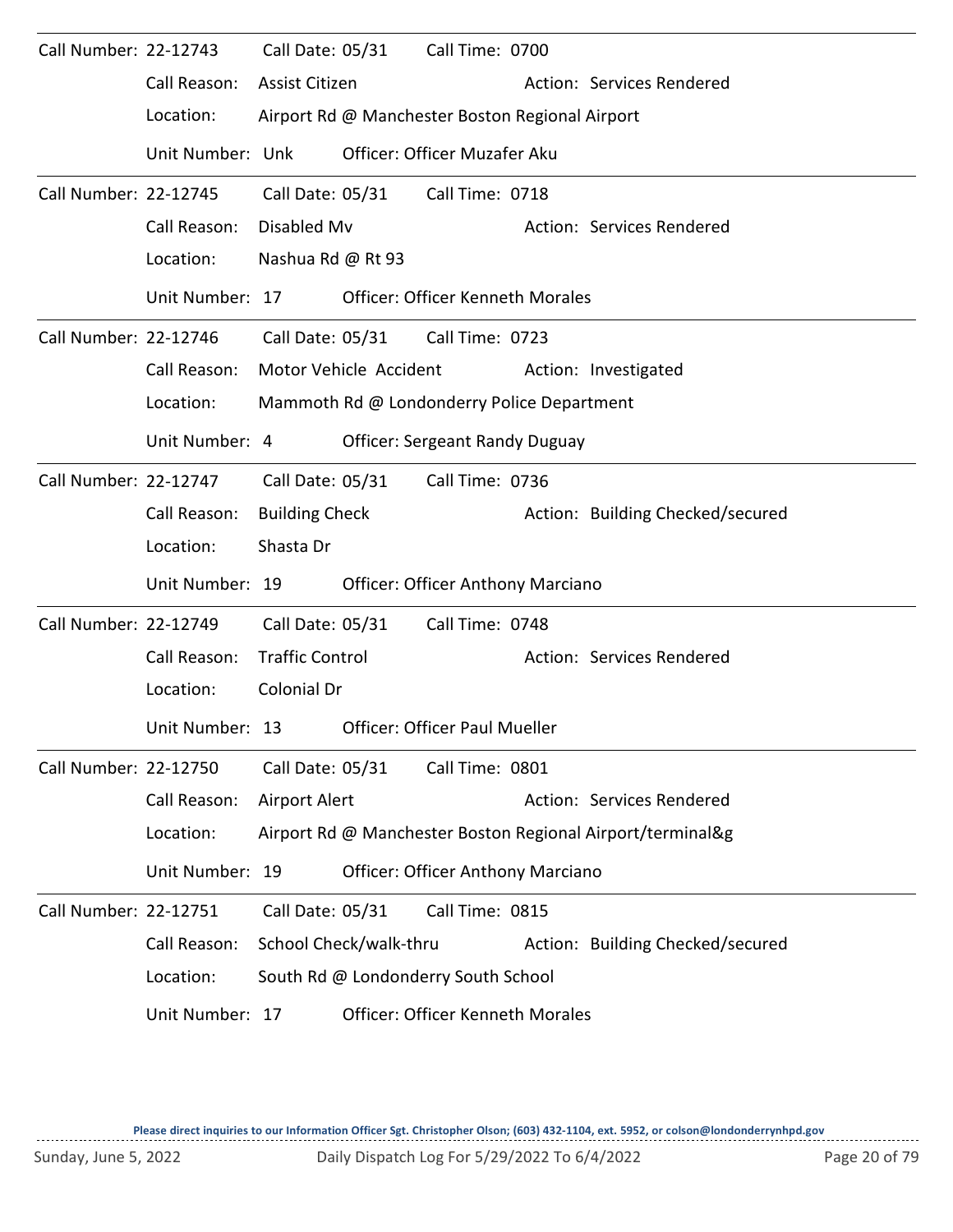| Call Number: 22-12752 |                 | Call Date: 05/31       |                                        | Call Time: 0818                          |  |                                              |  |  |  |
|-----------------------|-----------------|------------------------|----------------------------------------|------------------------------------------|--|----------------------------------------------|--|--|--|
|                       | Call Reason:    | School Check/walk-thru |                                        |                                          |  | Action: Services Rendered                    |  |  |  |
|                       | Location:       |                        |                                        | Sanborn Rd @ Londonderry North School    |  |                                              |  |  |  |
|                       | Unit Number: 19 |                        |                                        | <b>Officer: Officer Anthony Marciano</b> |  |                                              |  |  |  |
| Call Number: 22-12753 |                 | Call Date: 05/31       |                                        | Call Time: 0826                          |  |                                              |  |  |  |
|                       | Call Reason:    | School Check/walk-thru |                                        |                                          |  | Action: Services Rendered                    |  |  |  |
|                       | Location:       |                        |                                        | Mammoth Rd @ Matthew Thornton School     |  |                                              |  |  |  |
|                       | Unit Number: 13 |                        |                                        | <b>Officer: Officer Paul Mueller</b>     |  |                                              |  |  |  |
| Call Number: 22-12756 |                 |                        |                                        | Call Date: 05/31 Call Time: 0849         |  |                                              |  |  |  |
|                       | Call Reason:    |                        |                                        | Animal Control - Missing Dog             |  | Action: Services Rendered                    |  |  |  |
|                       | Location:       |                        | Perkins Rd @ Bartley Hill Rd           |                                          |  |                                              |  |  |  |
|                       | Unit Number: 19 |                        |                                        | <b>Officer: Officer Anthony Marciano</b> |  |                                              |  |  |  |
| Call Number: 22-12758 |                 | Call Date: 05/31       |                                        | Call Time: 0900                          |  |                                              |  |  |  |
|                       | Call Reason:    | School Check/walk-thru |                                        |                                          |  | Action: Services Rendered                    |  |  |  |
|                       | Location:       |                        | Mammoth Rd @ Londonderry Middle School |                                          |  |                                              |  |  |  |
|                       | Unit Number: 13 |                        |                                        | <b>Officer: Officer Paul Mueller</b>     |  |                                              |  |  |  |
| Call Number: 22-12759 |                 | Call Date: 05/31       |                                        | Call Time: 0917                          |  |                                              |  |  |  |
|                       | Call Reason:    | <b>Building Check</b>  |                                        |                                          |  | Action: Services Rendered                    |  |  |  |
|                       | Location:       | Airport Rd             |                                        |                                          |  |                                              |  |  |  |
|                       | Unit Number: 4  |                        |                                        | <b>Officer: Sergeant Randy Duguay</b>    |  |                                              |  |  |  |
| Call Number: 22-12760 |                 | Call Date: 05/31       |                                        | Call Time: 0951                          |  |                                              |  |  |  |
|                       | Call Reason:    | Follow-up              |                                        |                                          |  | Action: Services Rendered                    |  |  |  |
|                       | Location:       | Perkins Rd             |                                        |                                          |  |                                              |  |  |  |
|                       | Unit Number: 26 |                        |                                        |                                          |  | Officer: Animal Control Officer David Carver |  |  |  |
| Call Number: 22-12761 |                 | Call Date: 05/31       |                                        | Call Time: 0949                          |  |                                              |  |  |  |
|                       | Call Reason:    |                        | Motor Vehicle Complaint                |                                          |  | Action: Services Rendered                    |  |  |  |
|                       | Location:       |                        | High Range Rd @ Wiley Hill Rd          |                                          |  |                                              |  |  |  |
|                       | Unit Number: 13 |                        |                                        | <b>Officer: Officer Paul Mueller</b>     |  |                                              |  |  |  |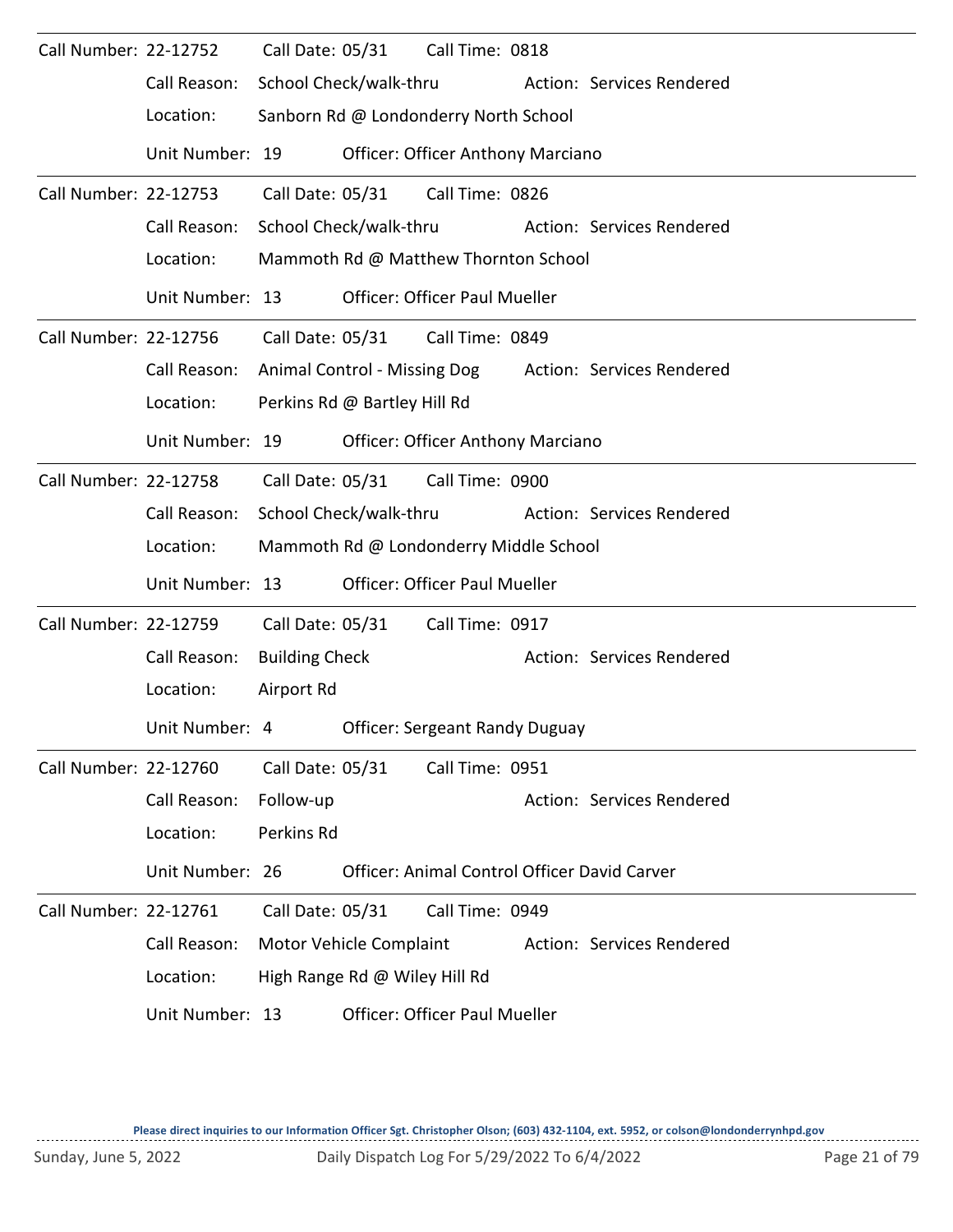| Call Number: 22-12762 |                                     | Call Date: 05/31         | Call Time: 1003                           |                                                                                                                                     |
|-----------------------|-------------------------------------|--------------------------|-------------------------------------------|-------------------------------------------------------------------------------------------------------------------------------------|
|                       | Call Reason:                        | <b>Building Check</b>    |                                           | Action: Building Checked/secured                                                                                                    |
|                       | Location:                           | Nelson Rd                |                                           |                                                                                                                                     |
|                       | Unit Number: 4                      |                          | <b>Officer: Sergeant Randy Duguay</b>     |                                                                                                                                     |
| Call Number: 22-12763 |                                     | Call Date: 05/31         | Call Time: 1009                           |                                                                                                                                     |
|                       | Call Reason:                        | Follow-up                |                                           | Action: Services Rendered                                                                                                           |
|                       | Location:                           | Delta Dr @ Ecco Usa      |                                           |                                                                                                                                     |
|                       | Unit Number: 19                     |                          | <b>Officer: Officer Anthony Marciano</b>  |                                                                                                                                     |
| Call Number: 22-12764 |                                     | Call Date: 05/31         | Call Time: 1033                           |                                                                                                                                     |
|                       | Call Reason:                        | Follow-up                |                                           | Action: Investigated                                                                                                                |
|                       | Location:                           | Woodcrest Dr             |                                           |                                                                                                                                     |
|                       | Unit Number: 26                     |                          |                                           | Officer: Animal Control Officer David Carver                                                                                        |
| Call Number: 22-12765 |                                     | Call Date: 05/31         | Call Time: 1041                           |                                                                                                                                     |
|                       | Call Reason:                        | <b>Building Check</b>    |                                           | Action: Building Checked/secured                                                                                                    |
|                       | Location:                           | Perkins Rd               |                                           |                                                                                                                                     |
|                       | Unit Number: 19                     |                          | <b>Officer: Officer Anthony Marciano</b>  |                                                                                                                                     |
| Call Number: 22-12766 |                                     | Call Date: 05/31         | Call Time: 1040                           |                                                                                                                                     |
|                       | Call Reason:                        | <b>Medical Emergency</b> |                                           | Action: Services Rendered                                                                                                           |
|                       | Location:                           |                          |                                           | Airport Rd @ Manchester Boston Regional Airport/terminal&g                                                                          |
|                       | Unit Number: Unk                    |                          | Officer: Officer Muzafer Aku              |                                                                                                                                     |
|                       | Refer to Incident Number: 22-796-OF |                          |                                           |                                                                                                                                     |
| Call Number: 22-12767 |                                     | Call Date: 05/31         | Call Time: 1040                           |                                                                                                                                     |
|                       | Call Reason:                        | Vin Verification         |                                           | Action: Services Rendered                                                                                                           |
|                       | Location:                           | Hall Rd                  |                                           |                                                                                                                                     |
|                       | Unit Number: 13                     |                          | <b>Officer: Officer Paul Mueller</b>      |                                                                                                                                     |
|                       | Unit Number: 19                     |                          | <b>Officer: Officer Anthony Marciano</b>  |                                                                                                                                     |
| Call Number: 22-12768 |                                     | Call Date: 05/31         | Call Time: 1102                           |                                                                                                                                     |
|                       | Call Reason:                        | Follow-up                |                                           | Action: Services Rendered                                                                                                           |
|                       | Location:                           |                          | Nashua Rd @ 7-eleven Food Mart            |                                                                                                                                     |
|                       | Unit Number: 7                      |                          | <b>Officer: Detective Andrew Phillips</b> |                                                                                                                                     |
|                       |                                     |                          |                                           | Please direct inquiries to our Information Officer Set. Christopher Olson: (603) 432-1104, ext. 5952, or colson@londonderrynhod.gov |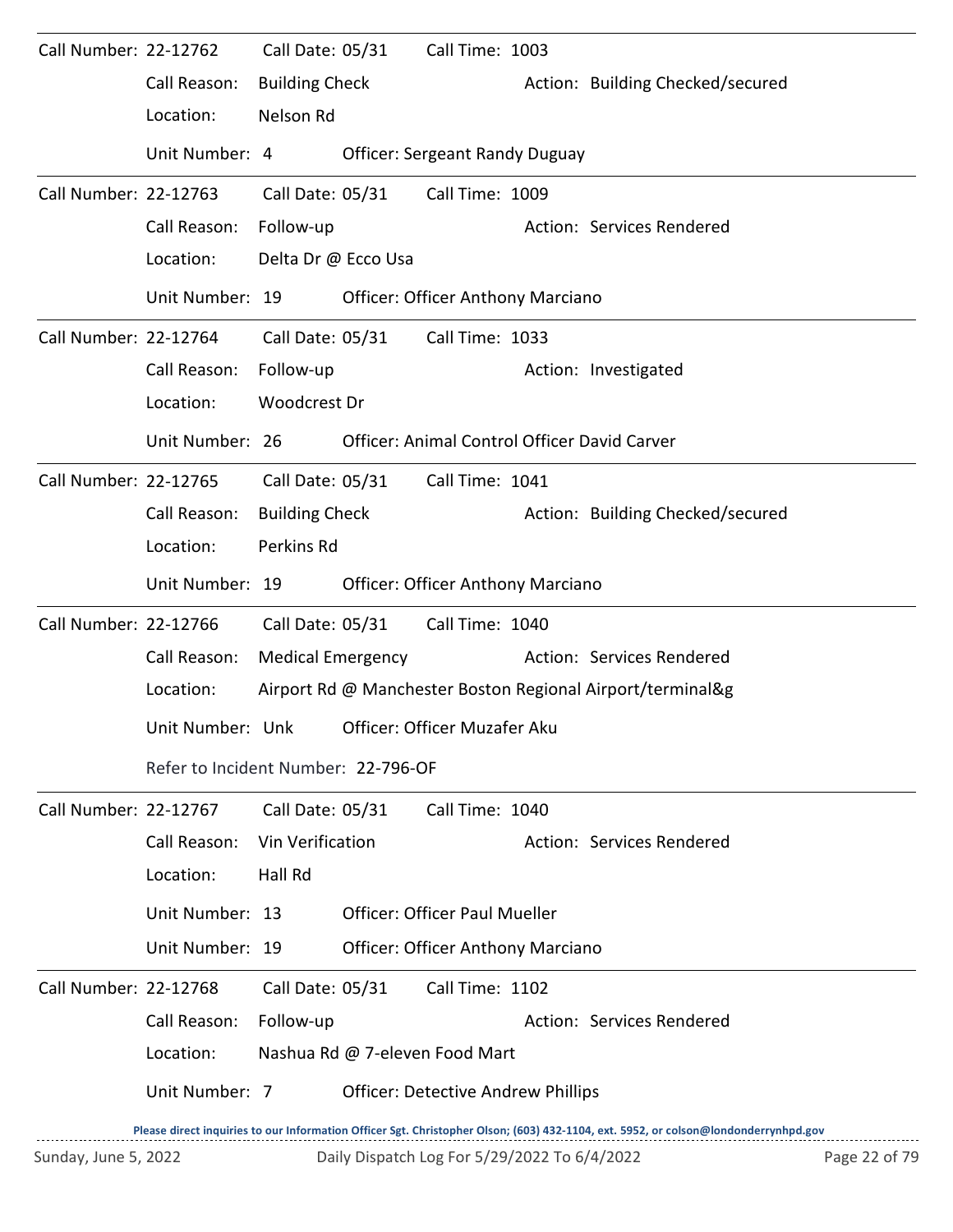| Call Number: 22-12769 |                                     | Call Date: 05/31      |                         | Call Time: 1123                          |  |                           |  |  |  |  |
|-----------------------|-------------------------------------|-----------------------|-------------------------|------------------------------------------|--|---------------------------|--|--|--|--|
|                       | Call Reason:                        | Alarm, Business       |                         |                                          |  | Action: False Alarm       |  |  |  |  |
|                       | Location:                           | Nashua Rd             |                         |                                          |  |                           |  |  |  |  |
| Call Number: 22-12771 |                                     | Call Date: 05/31      |                         | Call Time: 1139                          |  |                           |  |  |  |  |
|                       | Call Reason:                        | <b>Building Check</b> |                         |                                          |  | Action: Services Rendered |  |  |  |  |
|                       | Location:                           | Nashua Rd             |                         |                                          |  |                           |  |  |  |  |
|                       | Unit Number: 13                     |                       |                         | <b>Officer: Officer Paul Mueller</b>     |  |                           |  |  |  |  |
| Call Number: 22-12772 |                                     |                       |                         | Call Date: 05/31 Call Time: 1136         |  |                           |  |  |  |  |
|                       | Call Reason:                        |                       | Motor Vehicle Complaint |                                          |  | Action: Removed Hazard    |  |  |  |  |
|                       | Location:                           | Seasons Ln            |                         |                                          |  |                           |  |  |  |  |
|                       | Unit Number: 3                      |                       |                         | <b>Officer: Officer Matthew Morin</b>    |  |                           |  |  |  |  |
| Call Number: 22-12773 |                                     |                       |                         | Call Date: 05/31 Call Time: 1140         |  |                           |  |  |  |  |
|                       | Call Reason:                        |                       | Motor Vehicle Accident  |                                          |  | Action: Services Rendered |  |  |  |  |
|                       | Location:                           | Winding Pond Rd       |                         |                                          |  |                           |  |  |  |  |
|                       | Unit Number: 17                     |                       |                         | <b>Officer: Officer Kenneth Morales</b>  |  |                           |  |  |  |  |
| Call Number: 22-12774 |                                     | Call Date: 05/31      |                         | Call Time: 1156                          |  |                           |  |  |  |  |
|                       | Call Reason:                        | Civil Issue           |                         |                                          |  | Action: Services Rendered |  |  |  |  |
|                       | Location:                           | <b>Bridle Pt</b>      |                         |                                          |  |                           |  |  |  |  |
|                       | Unit Number: 19                     |                       |                         | <b>Officer: Officer Anthony Marciano</b> |  |                           |  |  |  |  |
|                       | Unit Number: 19                     |                       |                         | <b>Officer: Officer Anthony Marciano</b> |  |                           |  |  |  |  |
|                       | Refer to Incident Number: 22-798-OF |                       |                         |                                          |  |                           |  |  |  |  |
| Call Number: 22-12775 |                                     | Call Date: 05/31      |                         | Call Time: 1206                          |  |                           |  |  |  |  |
|                       | Call Reason:                        | Follow-up             |                         |                                          |  | Action: Services Rendered |  |  |  |  |
|                       | Location:                           | Winding Pond Rd       |                         |                                          |  |                           |  |  |  |  |
|                       | Unit Number: 17                     |                       |                         | <b>Officer: Officer Kenneth Morales</b>  |  |                           |  |  |  |  |
| Call Number: 22-12776 |                                     | Call Date: 05/31      |                         | Call Time: 1222                          |  |                           |  |  |  |  |
|                       | Call Reason:                        | Shoplifting           |                         |                                          |  | Action: Investigated      |  |  |  |  |
|                       | Location:                           |                       |                         | Rockingham Rd @ Nh Liquor Store #61      |  |                           |  |  |  |  |
|                       | Unit Number: 13                     |                       |                         | <b>Officer: Officer Paul Mueller</b>     |  |                           |  |  |  |  |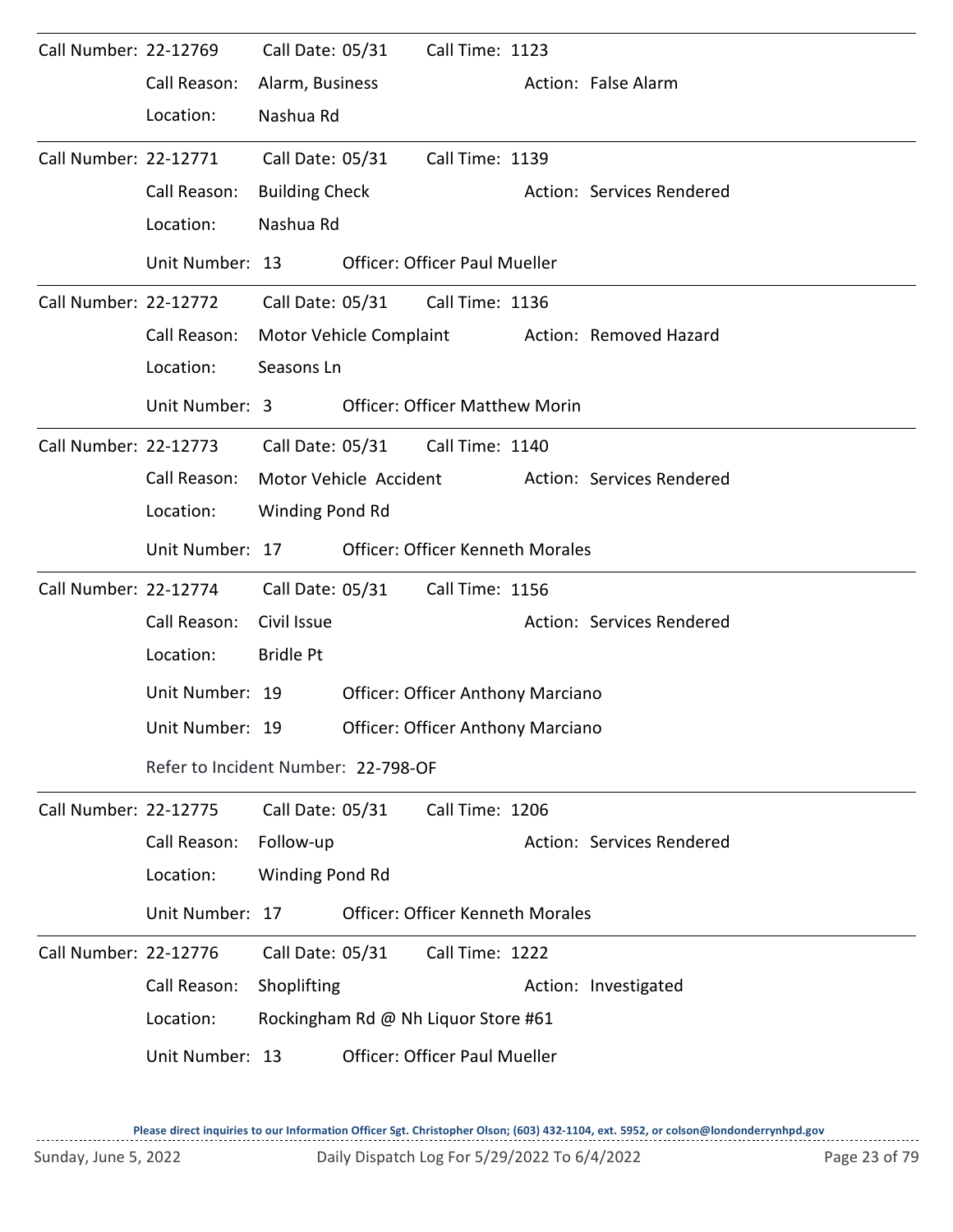| Call Number: 22-12777 |                 |                                      | Call Date: 05/31                      | Call Time: 1225                          |  |                                              |  |  |  |  |  |
|-----------------------|-----------------|--------------------------------------|---------------------------------------|------------------------------------------|--|----------------------------------------------|--|--|--|--|--|
|                       | Call Reason:    | <b>Wires Down</b>                    |                                       |                                          |  | Action: Services Rendered                    |  |  |  |  |  |
|                       | Location:       |                                      |                                       | Garden Ln @ Park And Ride South          |  |                                              |  |  |  |  |  |
|                       | Unit Number: 17 |                                      |                                       | <b>Officer: Officer Kenneth Morales</b>  |  |                                              |  |  |  |  |  |
| Call Number: 22-12778 |                 | Call Date: 05/31                     |                                       | Call Time: 1232                          |  |                                              |  |  |  |  |  |
|                       | Call Reason:    | Juvenile Offenses                    |                                       |                                          |  | Action: Investigated                         |  |  |  |  |  |
|                       | Location:       | Mammoth Rd @ Londonderry High School |                                       |                                          |  |                                              |  |  |  |  |  |
|                       | Unit Number: 13 | <b>Officer: Officer Paul Mueller</b> |                                       |                                          |  |                                              |  |  |  |  |  |
|                       | Unit Number: 23 |                                      |                                       | <b>Officer: Officer Michael Tufo</b>     |  |                                              |  |  |  |  |  |
|                       |                 | Refer to Incident Number: 22-797-OF  |                                       |                                          |  |                                              |  |  |  |  |  |
| Call Number: 22-12779 |                 |                                      | Call Date: 05/31                      | Call Time: 1246                          |  |                                              |  |  |  |  |  |
|                       | Call Reason:    | Follow-up                            |                                       |                                          |  | Action: Services Rendered                    |  |  |  |  |  |
|                       | Location:       |                                      | Buttrick Rd @ Elliot Medical Building |                                          |  |                                              |  |  |  |  |  |
|                       | Unit Number: 19 |                                      |                                       | <b>Officer: Officer Anthony Marciano</b> |  |                                              |  |  |  |  |  |
| Call Number: 22-12780 |                 |                                      | Call Date: 05/31                      | Call Time: 1250                          |  |                                              |  |  |  |  |  |
|                       | Call Reason:    | Animal Control                       |                                       |                                          |  | Action: Investigated                         |  |  |  |  |  |
|                       | Location:       | King John Dr                         |                                       |                                          |  |                                              |  |  |  |  |  |
|                       | Unit Number: 26 |                                      |                                       |                                          |  | Officer: Animal Control Officer David Carver |  |  |  |  |  |
| Call Number: 22-12781 |                 | Call Date: 05/31                     |                                       | Call Time: 1257                          |  |                                              |  |  |  |  |  |
|                       | Call Reason:    | Follow-up                            |                                       |                                          |  | Action: Services Rendered                    |  |  |  |  |  |
|                       | Location:       | @ Elliot Hospital                    |                                       |                                          |  |                                              |  |  |  |  |  |
|                       | Unit Number: 19 |                                      |                                       | <b>Officer: Officer Anthony Marciano</b> |  |                                              |  |  |  |  |  |
| Call Number: 22-12782 |                 | Call Date: 05/31                     |                                       | Call Time: 1320                          |  |                                              |  |  |  |  |  |
|                       | Call Reason:    | <b>Welfare Check</b>                 |                                       |                                          |  | Action: Investigated                         |  |  |  |  |  |
|                       | Location:       |                                      |                                       | Rockingham Rd @ Triangle Mobil Mart      |  |                                              |  |  |  |  |  |
|                       | Unit Number: 13 |                                      |                                       | Officer: Officer Paul Mueller            |  |                                              |  |  |  |  |  |
|                       | Unit Number: 16 |                                      |                                       | Officer: Officer Trevor Guay             |  |                                              |  |  |  |  |  |
|                       | Unit Number: 17 |                                      |                                       | <b>Officer: Officer Kenneth Morales</b>  |  |                                              |  |  |  |  |  |
|                       | Unit Number: 19 |                                      |                                       | Officer: Officer Anthony Marciano        |  |                                              |  |  |  |  |  |
|                       | Unit Number: 4  |                                      |                                       | <b>Officer: Sergeant Randy Duguay</b>    |  |                                              |  |  |  |  |  |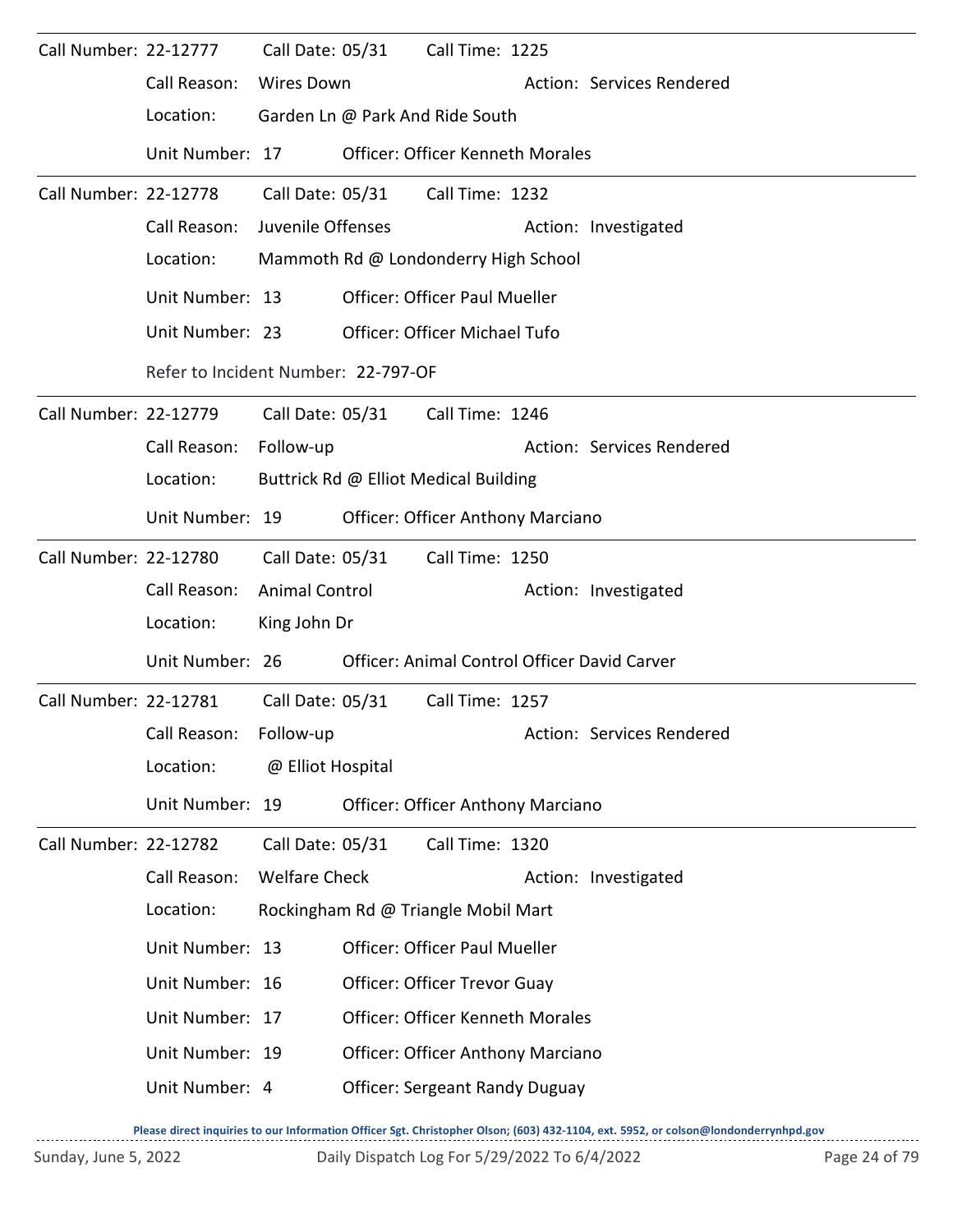|                       | Unit Number: 5                      |                          | <b>Officer: Detective Narciso Garcia</b>        |                           |
|-----------------------|-------------------------------------|--------------------------|-------------------------------------------------|---------------------------|
|                       | Unit Number: 7                      |                          | <b>Officer: Detective Andrew Phillips</b>       |                           |
|                       | Refer to Incident Number: 22-799-OF |                          |                                                 |                           |
| Call Number: 22-12783 |                                     | Call Date: 05/31         | Call Time: 1359                                 |                           |
|                       | Call Reason:                        | <b>Criminal Mischief</b> |                                                 | Action: Investigated      |
|                       | Location:                           |                          | Rockingham Rd @ Heritage Truck & Automotive Inc |                           |
|                       | Unit Number: 19                     |                          | <b>Officer: Detective Andrew Phillips</b>       |                           |
|                       | Refer to Incident Number: 22-800-OF |                          |                                                 |                           |
| Call Number: 22-12784 |                                     | Call Date: 05/31         | Call Time: 1406                                 |                           |
|                       | Call Reason:                        | Vin Verification         |                                                 | Action: Services Rendered |
|                       | Location:                           | Larch Ln                 |                                                 |                           |
|                       | Unit Number: 15                     |                          | Officer: Officer Cameron Verrier                |                           |
| Call Number: 22-12785 |                                     | Call Date: 05/31         | Call Time: 1421                                 |                           |
|                       | Call Reason:                        | School Check/walk-thru   |                                                 | Action: Services Rendered |
|                       | Location:                           |                          | Mammoth Rd @ Londonderry Middle School          |                           |
|                       | Unit Number: 16                     |                          | Officer: Officer Keeley Bartolini               |                           |
| Call Number: 22-12786 |                                     | Call Date: 05/31         | Call Time: 1421                                 |                           |
|                       | Call Reason:                        | Larceny /forgery/ Fraud  |                                                 | Action: Investigated      |
|                       | Location:                           | Golen Dr                 |                                                 |                           |
|                       | Unit Number: 3                      |                          | <b>Officer: Officer Matthew Morin</b>           |                           |
|                       | Refer to Incident Number: 22-828-OF |                          |                                                 |                           |
| Call Number: 22-12788 |                                     | Call Date: 05/31         | Call Time: 1427                                 |                           |
|                       | Call Reason:                        | Motor Vehicle Accident   |                                                 | Action: Services Rendered |
|                       | Location:                           |                          | Mammoth Rd @ Londonderry High School            |                           |
|                       | Unit Number: 23                     |                          | Officer: Officer Michael Tufo                   |                           |
| Call Number: 22-12792 |                                     | Call Date: 05/31         | Call Time: 1445                                 |                           |
|                       | Call Reason:                        | Follow-up                |                                                 | Action: Investigated      |
|                       | Location:                           | Calla Rd                 |                                                 |                           |
|                       | Unit Number: 16                     |                          | Officer: Officer Keeley Bartolini               |                           |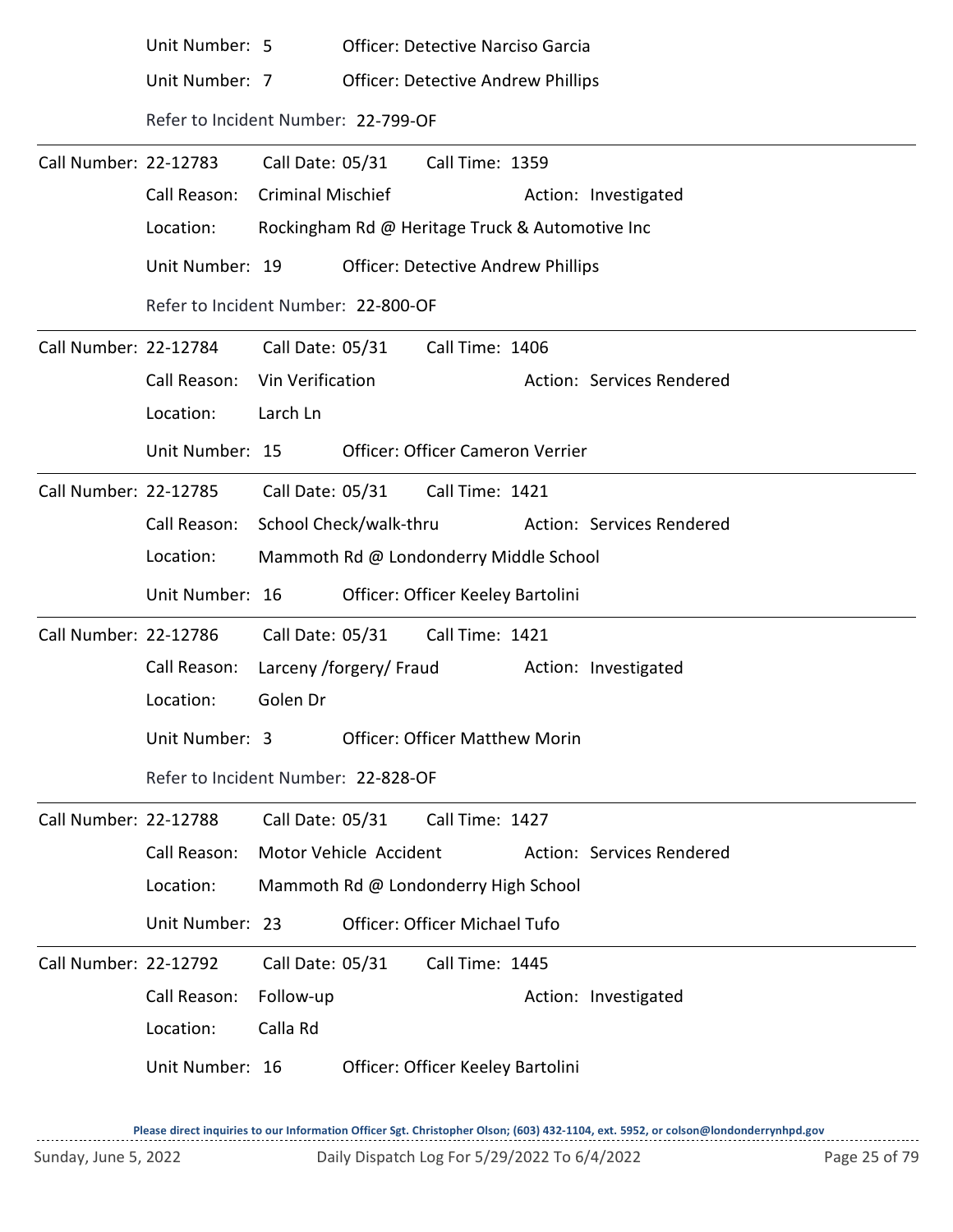| Call Number: 22-12793 | Call Reason:<br>Location: | Call Date: 05/31<br><b>Building Check</b><br>Nashua Rd |                             | Call Time: 1456                           | Action: Services Rendered        |
|-----------------------|---------------------------|--------------------------------------------------------|-----------------------------|-------------------------------------------|----------------------------------|
|                       | Unit Number: 15           |                                                        |                             | <b>Officer: Officer Cameron Verrier</b>   |                                  |
| Call Number: 22-12799 |                           | Call Date: 05/31                                       |                             | Call Time: 1521                           |                                  |
|                       | Call Reason:              | <b>Building Check</b>                                  |                             |                                           | Action: Building Checked/secured |
|                       | Location:                 | Garden Ln                                              |                             |                                           |                                  |
|                       | Unit Number: 15           |                                                        |                             | <b>Officer: Officer Cameron Verrier</b>   |                                  |
| Call Number: 22-12804 |                           | Call Date: 05/31                                       |                             | Call Time: 1553                           |                                  |
|                       | Call Reason:              | <b>Building Check</b>                                  |                             |                                           | Action: Building Checked/secured |
|                       | Location:                 | Nashua Rd                                              |                             |                                           |                                  |
|                       | Unit Number: 16           |                                                        |                             | Officer: Officer Keeley Bartolini         |                                  |
| Call Number: 22-12808 |                           | Call Date: 05/31                                       |                             | Call Time: 1612                           |                                  |
|                       | Call Reason:              | <b>Assist Citizen</b>                                  |                             |                                           | Action: Services Rendered        |
|                       | Location:                 |                                                        | Nashua Rd @ Winding Pond Rd |                                           |                                  |
|                       | Unit Number: 10           |                                                        |                             | Officer: Officer Cameron Verrier          |                                  |
| Call Number: 22-12809 |                           | Call Date: 05/31                                       |                             | Call Time: 1618                           |                                  |
|                       | Call Reason:              | <b>Building Check</b>                                  |                             |                                           | Action: Building Checked/secured |
|                       | Location:                 | Nashua Rd                                              |                             |                                           |                                  |
|                       | Unit Number: 10           |                                                        |                             | Officer: Officer Cameron Verrier          |                                  |
| Call Number: 22-12811 |                           | Call Date: 05/31                                       |                             | Call Time: 1624                           |                                  |
|                       | Call Reason:              | <b>Building Check</b>                                  |                             |                                           | Action: Building Checked/secured |
|                       | Location:                 | Sanborn Rd                                             |                             |                                           |                                  |
|                       | Unit Number: 19           |                                                        |                             | <b>Officer: Detective Andrew Phillips</b> |                                  |
| Call Number: 22-12813 |                           | Call Date: 05/31                                       |                             | Call Time: 1627                           |                                  |
|                       | Call Reason:              | <b>Traffic Control</b>                                 |                             |                                           | Action: Investigated             |
|                       | Location:                 |                                                        | Rockingham Rd @ Clark Rd    |                                           |                                  |
|                       | Unit Number: 19           |                                                        |                             | <b>Officer: Detective Andrew Phillips</b> |                                  |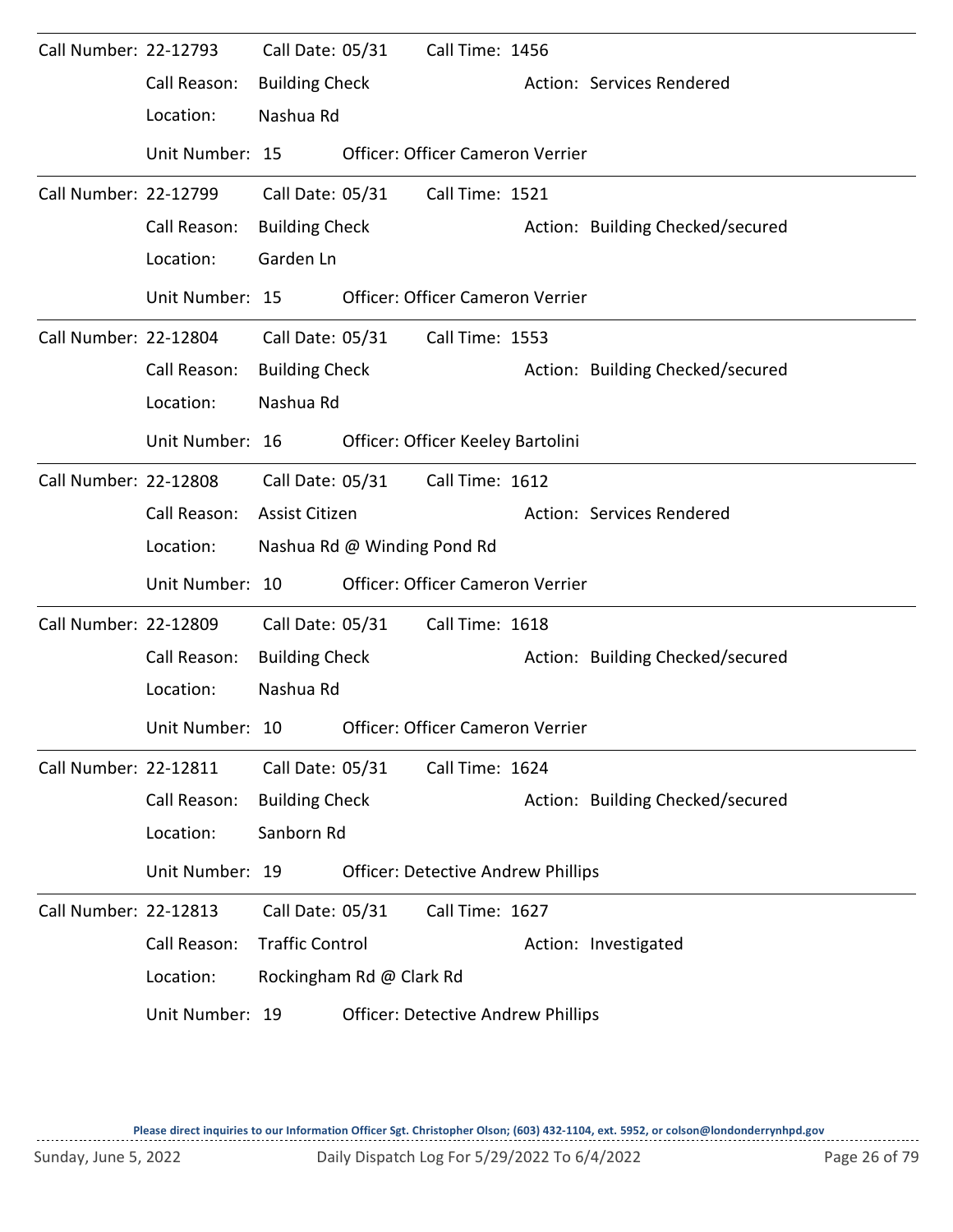| Call Number: 22-12814 |                                     | Call Date: 05/31           |                         | Call Time: 1628                           |                                  |
|-----------------------|-------------------------------------|----------------------------|-------------------------|-------------------------------------------|----------------------------------|
|                       | Call Reason:                        | <b>Building Check</b>      |                         |                                           | Action: Building Checked/secured |
|                       | Location:                           | Garden Ln                  |                         |                                           |                                  |
|                       | Unit Number: 3                      |                            |                         | <b>Officer: Officer Matthew Morin</b>     |                                  |
| Call Number: 22-12815 |                                     | Call Date: 05/31           |                         | Call Time: 1628                           |                                  |
|                       | Call Reason:                        | Disturbance                |                         |                                           | Action: Investigated             |
|                       | Location:                           | Silas Rock Dr              |                         |                                           |                                  |
|                       | Unit Number: 19                     |                            |                         | <b>Officer: Detective Andrew Phillips</b> |                                  |
|                       | Unit Number: 3                      |                            |                         | <b>Officer: Officer Matthew Morin</b>     |                                  |
|                       | Unit Number: Unk                    |                            |                         | Officer: Captain Timothy O'donaghue       |                                  |
|                       | Refer to Incident Number: 22-801-OF |                            |                         |                                           |                                  |
| Call Number: 22-12816 |                                     |                            | Call Date: 05/31        | Call Time: 1656                           |                                  |
|                       | Call Reason:                        |                            | Motor Vehicle Complaint |                                           | Action: Could Not Locate         |
|                       | Location:                           |                            |                         | Rockingham Rd @ Stonehenge Rd             |                                  |
|                       | Unit Number: 16                     |                            |                         | Officer: Officer Keeley Bartolini         |                                  |
| Call Number: 22-12817 |                                     | Call Date: 05/31           |                         | Call Time: 1702                           |                                  |
|                       | Call Reason:                        | Juvenile Offenses          |                         |                                           | Action: Warning Issued           |
|                       | Location:                           |                            | Nashua Rd @ Buttrick Rd |                                           |                                  |
|                       | Unit Number: 17                     |                            |                         | <b>Officer: Officer Kenneth Morales</b>   |                                  |
| Call Number: 22-12819 |                                     | Call Date: 05/31           |                         | Call Time: 1715                           |                                  |
|                       | Call Reason:                        | <b>Building Check</b>      |                         |                                           | Action: Building Checked/secured |
|                       | Location:                           | Nelson Rd                  |                         |                                           |                                  |
|                       | Unit Number: 19                     |                            |                         | <b>Officer: Detective Andrew Phillips</b> |                                  |
| Call Number: 22-12820 |                                     | Call Date: 05/31           |                         | Call Time: 1739                           |                                  |
|                       | Call Reason:                        | <b>Suspicious Activity</b> |                         |                                           | Action: Could Not Locate         |
|                       | Location:                           | <b>Reverend Parker Rd</b>  |                         |                                           |                                  |
|                       | Unit Number: 16                     |                            |                         | Officer: Officer Keeley Bartolini         |                                  |
| Call Number: 22-12821 |                                     | Call Date: 05/31           |                         | Call Time: 1754                           |                                  |
|                       | Call Reason:                        |                            | Motor Vehicle Complaint |                                           | Action: Services Rendered        |
|                       | Location:                           | Chandler Dr                |                         |                                           |                                  |
|                       |                                     |                            |                         |                                           |                                  |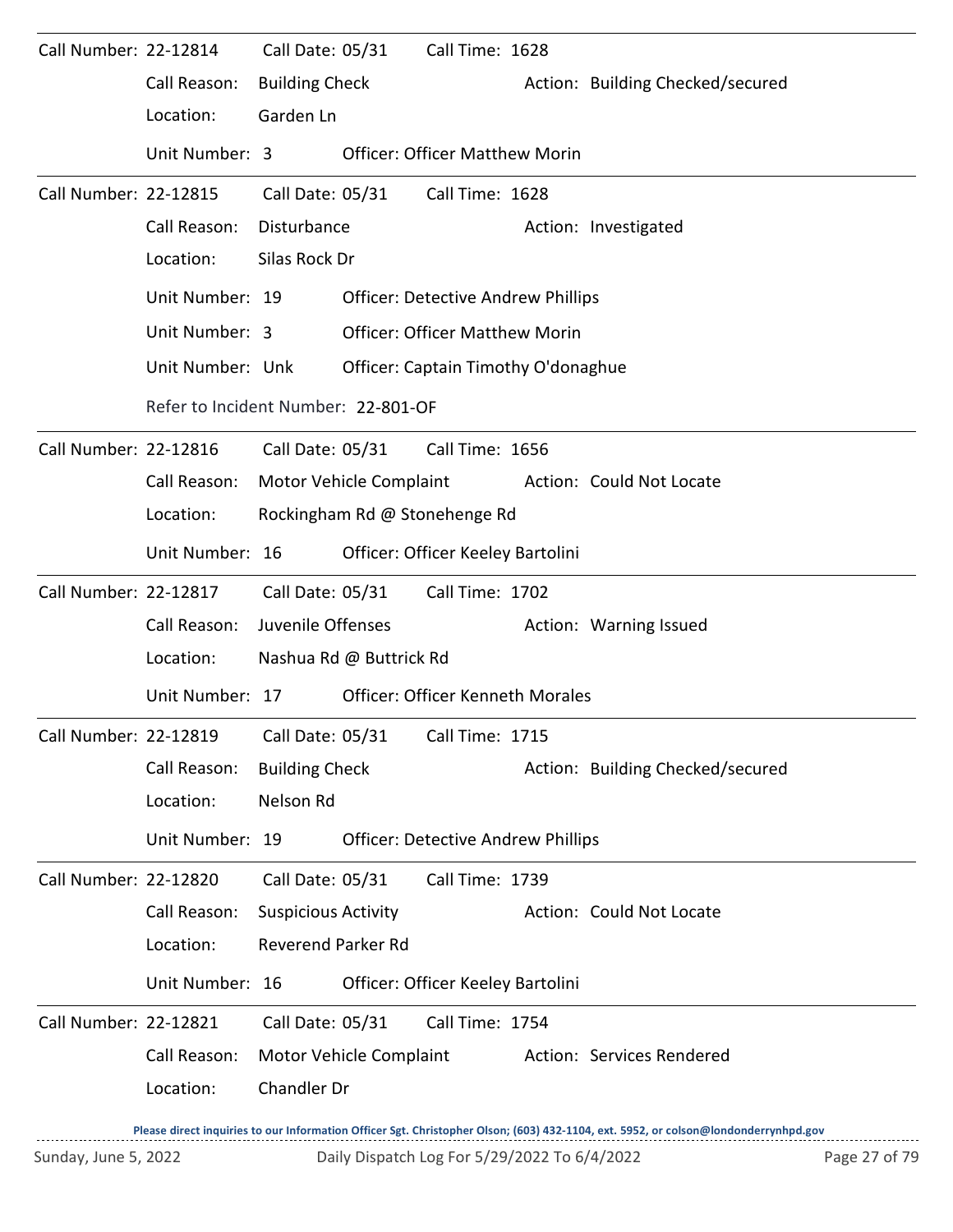|                       | Unit Number: 16 |                        |                     | Officer: Officer Keeley Bartolini         |                                  |
|-----------------------|-----------------|------------------------|---------------------|-------------------------------------------|----------------------------------|
| Call Number: 22-12822 |                 | Call Date: 05/31       |                     | Call Time: 1800                           |                                  |
|                       | Call Reason:    | K9 Training            |                     |                                           | Action: Services Rendered        |
|                       | Location:       |                        |                     | Mammoth Rd @ Londonderry Town Hall        |                                  |
|                       | Unit Number: 3  |                        |                     | <b>Officer: Officer Matthew Morin</b>     |                                  |
| Call Number: 22-12823 |                 | Call Date: 05/31       |                     | Call Time: 1916                           |                                  |
|                       | Call Reason:    | Disabled Mv            |                     |                                           | Action: Investigated             |
|                       | Location:       |                        |                     | Winding Pond Rd @ Mcallister Dr           |                                  |
|                       | Unit Number: 10 |                        |                     | Officer: Officer Cameron Verrier          |                                  |
| Call Number: 22-12824 |                 | Call Date: 05/31       |                     | Call Time: 1920                           |                                  |
|                       | Call Reason:    | Assist Citizen         |                     |                                           | Action: Services Rendered        |
|                       | Location:       | <b>Constitution Dr</b> |                     |                                           |                                  |
|                       | Unit Number: 19 |                        |                     | <b>Officer: Detective Andrew Phillips</b> |                                  |
| Call Number: 22-12825 |                 | Call Date: 05/31       |                     | Call Time: 1923                           |                                  |
|                       | Call Reason:    | <b>Building Check</b>  |                     |                                           | Action: Building Checked/secured |
|                       | Location:       | Rockingham Rd          |                     |                                           |                                  |
|                       | Unit Number: 19 |                        |                     | <b>Officer: Detective Andrew Phillips</b> |                                  |
| Call Number: 22-12826 |                 | Call Date: 05/31       |                     | Call Time: 1923                           |                                  |
|                       | Call Reason:    | <b>Building Check</b>  |                     |                                           | Action: Building Checked/secured |
|                       | Location:       | Nashua Rd              |                     |                                           |                                  |
|                       | Unit Number: 10 |                        |                     | <b>Officer: Officer Cameron Verrier</b>   |                                  |
| Call Number: 22-12828 |                 | Call Date: 05/31       |                     | Call Time: 1926                           |                                  |
|                       | Call Reason:    |                        | Motor Vehicle Check |                                           | Action: Investigated             |
|                       | Location:       |                        |                     | Garden Ln @ Park And Ride South           |                                  |
|                       | Unit Number: 3  |                        |                     | <b>Officer: Officer Matthew Morin</b>     |                                  |
| Call Number: 22-12829 |                 | Call Date: 05/31       |                     | Call Time: 1932                           |                                  |
|                       | Call Reason:    | <b>Building Check</b>  |                     |                                           | Action: Building Checked/secured |
|                       | Location:       | Perkins Rd             |                     |                                           |                                  |
|                       | Unit Number: 19 |                        |                     | <b>Officer: Detective Andrew Phillips</b> |                                  |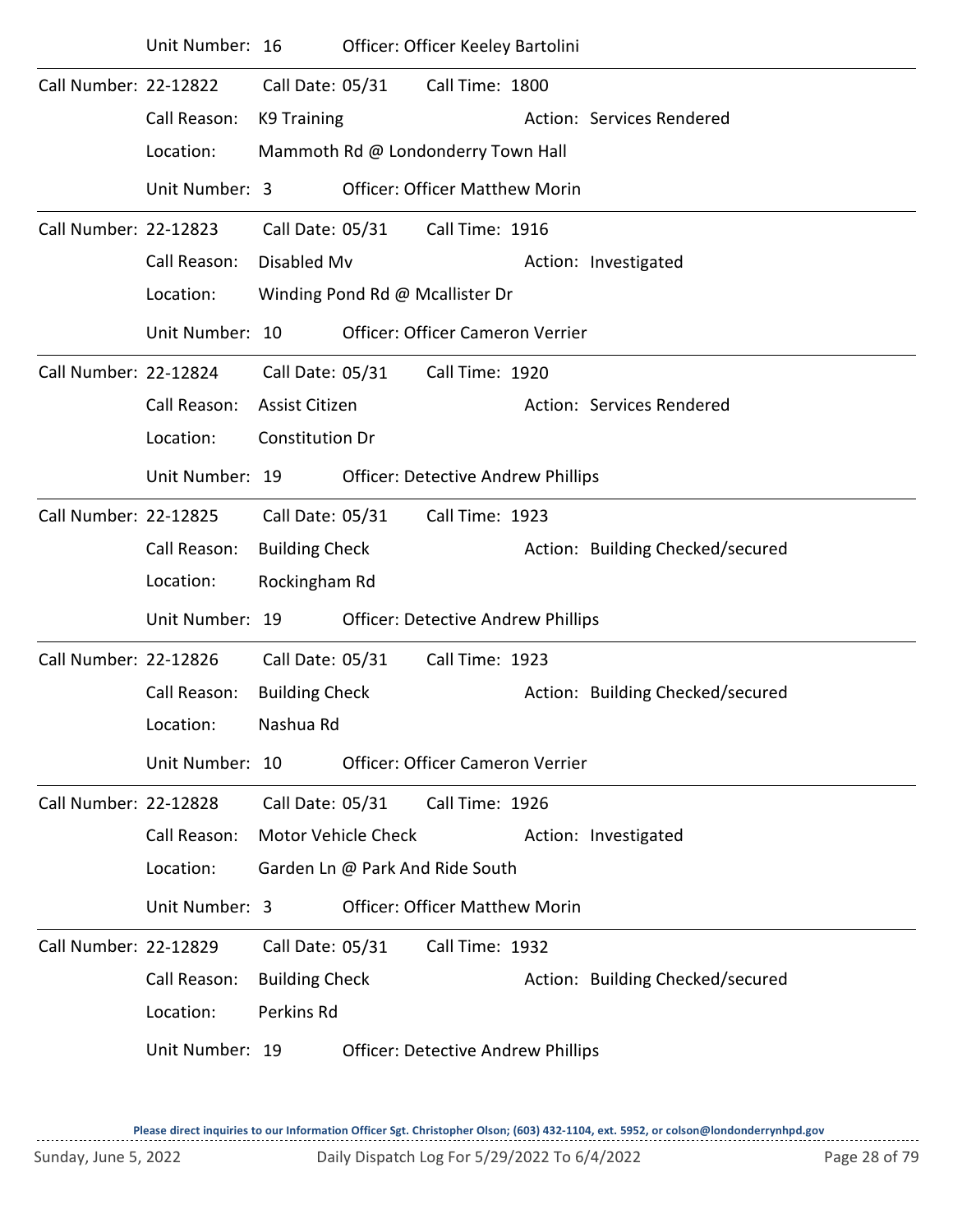| Call Number: 22-12830 |                                     |                       | Call Date: 05/31            | Call Time: 1935                           |                                  |
|-----------------------|-------------------------------------|-----------------------|-----------------------------|-------------------------------------------|----------------------------------|
|                       | Call Reason:                        | <b>Building Check</b> |                             |                                           | Action: Building Checked/secured |
|                       | Location:                           | <b>Bridle Pt</b>      |                             |                                           |                                  |
|                       | Unit Number: 19                     |                       |                             | <b>Officer: Detective Andrew Phillips</b> |                                  |
| Call Number: 22-12833 |                                     | Call Date: 05/31      |                             | Call Time: 1943                           |                                  |
|                       | Call Reason:                        | <b>Building Check</b> |                             |                                           | Action: Building Checked/secured |
|                       | Location:                           | Pinyon Pl             |                             |                                           |                                  |
|                       | Unit Number: 19                     |                       |                             | <b>Officer: Detective Andrew Phillips</b> |                                  |
| Call Number: 22-12834 |                                     | Call Date: 05/31      |                             | Call Time: 1946                           |                                  |
|                       | Call Reason:                        | <b>Building Check</b> |                             |                                           | Action: Building Checked/secured |
|                       | Location:                           | Norwich Pl            |                             |                                           |                                  |
|                       | Unit Number: 19                     |                       |                             | <b>Officer: Detective Andrew Phillips</b> |                                  |
| Call Number: 22-12835 |                                     | Call Date: 05/31      |                             | Call Time: 1948                           |                                  |
|                       | Call Reason:                        | Juvenile Offenses     |                             |                                           | Action: Services Rendered        |
|                       | Location:                           |                       | Nelson Rd @ Lafa Complex    |                                           |                                  |
|                       | Unit Number: 16                     |                       |                             | Officer: Officer Keeley Bartolini         |                                  |
|                       | Unit Number: 19                     |                       |                             | <b>Officer: Detective Andrew Phillips</b> |                                  |
|                       | Refer to Incident Number: 22-803-OF |                       |                             |                                           |                                  |
| Call Number: 22-12837 |                                     | Call Date: 05/31      |                             | Call Time: 2011                           |                                  |
|                       | Call Reason: Alarm, Residence       |                       |                             |                                           | Action: Building Checked/secured |
|                       | Location:                           | Mont Vernon Dr        |                             |                                           |                                  |
|                       | Unit Number: 10                     |                       |                             | Officer: Officer Cameron Verrier          |                                  |
|                       | Unit Number: 3                      |                       |                             | <b>Officer: Officer Matthew Morin</b>     |                                  |
| Call Number: 22-12838 |                                     | Call Date: 05/31      |                             | Call Time: 2024                           |                                  |
|                       | Call Reason:                        |                       | Motor Vehicle Complaint     |                                           | Action: Could Not Locate         |
|                       | Location:                           | Grenier Field Rd      |                             |                                           |                                  |
|                       | Unit Number: 10                     |                       |                             | Officer: Officer Cameron Verrier          |                                  |
| Call Number: 22-12839 |                                     | Call Date: 05/31      |                             | Call Time: 2031                           |                                  |
|                       | Call Reason:                        | K9 Training           |                             |                                           | Action: Services Rendered        |
|                       | Location:                           |                       | Nashua Rd @ Winding Pond Rd |                                           |                                  |
|                       |                                     |                       |                             |                                           |                                  |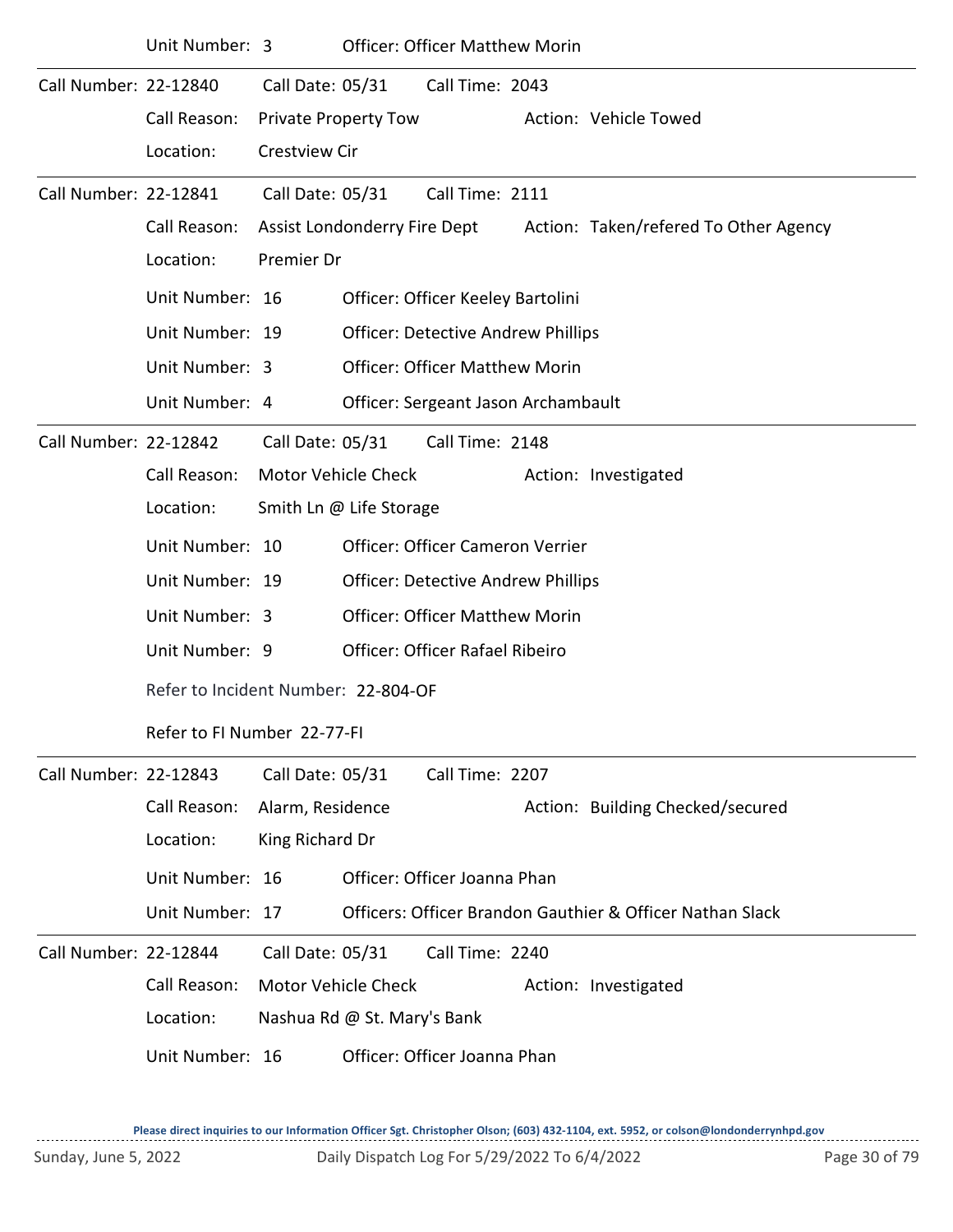| Call Number: 22-12846 |                                     |                       | Call Date: 05/31            | Call Time: 2243                     |                                                           |
|-----------------------|-------------------------------------|-----------------------|-----------------------------|-------------------------------------|-----------------------------------------------------------|
|                       | Call Reason:                        | Mv Lockout            |                             |                                     | Action: Services Rendered                                 |
|                       | Location:                           |                       | Nashua Rd @ Shell Food Mart |                                     |                                                           |
|                       | Unit Number: 17                     |                       |                             |                                     | Officers: Officer Brandon Gauthier & Officer Nathan Slack |
|                       | Refer to Incident Number: 22-805-OF |                       |                             |                                     |                                                           |
| Call Number: 22-12847 |                                     | Call Date: 05/31      |                             | Call Time: 2248                     |                                                           |
|                       | Call Reason:                        | <b>Building Check</b> |                             |                                     | Action: Building Checked/secured                          |
|                       | Location:                           | Mammoth Rd            |                             |                                     |                                                           |
|                       | Unit Number: 4                      |                       |                             | Officer: Sergeant Christopher Olson |                                                           |
| Call Number: 22-12848 |                                     | Call Date: 05/31      |                             | Call Time: 2249                     |                                                           |
|                       | Call Reason:                        | <b>Building Check</b> |                             |                                     | Action: Building Checked/secured                          |
|                       | Location:                           | Mammoth Rd            |                             |                                     |                                                           |
|                       | Unit Number: 4                      |                       |                             | Officer: Sergeant Christopher Olson |                                                           |
| Call Number: 22-12849 |                                     | Call Date: 05/31      |                             | Call Time: 2306                     |                                                           |
|                       | Call Reason:                        | Follow-up             |                             |                                     | Action: Services Rendered                                 |
|                       | Location:                           | Litchfield Rd         |                             |                                     |                                                           |
|                       | Unit Number: 16                     |                       |                             | Officer: Officer Joanna Phan        |                                                           |
| Call Number: 22-12851 |                                     |                       | Call Date: 05/31            | Call Time: 2327                     |                                                           |
|                       | Call Reason:                        | <b>Building Check</b> |                             |                                     | Action: Building Checked/secured                          |
|                       | Location:                           | South Rd              |                             |                                     |                                                           |
|                       | Unit Number: 16                     |                       |                             | Officer: Officer Joanna Phan        |                                                           |
| Call Number: 22-12852 |                                     | Call Date: 05/31      |                             | Call Time: 2330                     |                                                           |
|                       | Call Reason:                        |                       | <b>Motor Vehicle Check</b>  |                                     | Action: Services Rendered                                 |
|                       | Location:                           |                       |                             | South Rd @ Londonderry South School |                                                           |
|                       | Unit Number: 16                     |                       |                             | Officer: Officer Joanna Phan        |                                                           |
| Call Number: 22-12853 |                                     | Call Date: 05/31      |                             | Call Time: 2335                     |                                                           |
|                       | Call Reason:                        | <b>Building Check</b> |                             |                                     | Action: Building Checked/secured                          |
|                       | Location:                           | South Rd              |                             |                                     |                                                           |
|                       | Unit Number: 16                     |                       |                             | Officer: Officer Joanna Phan        |                                                           |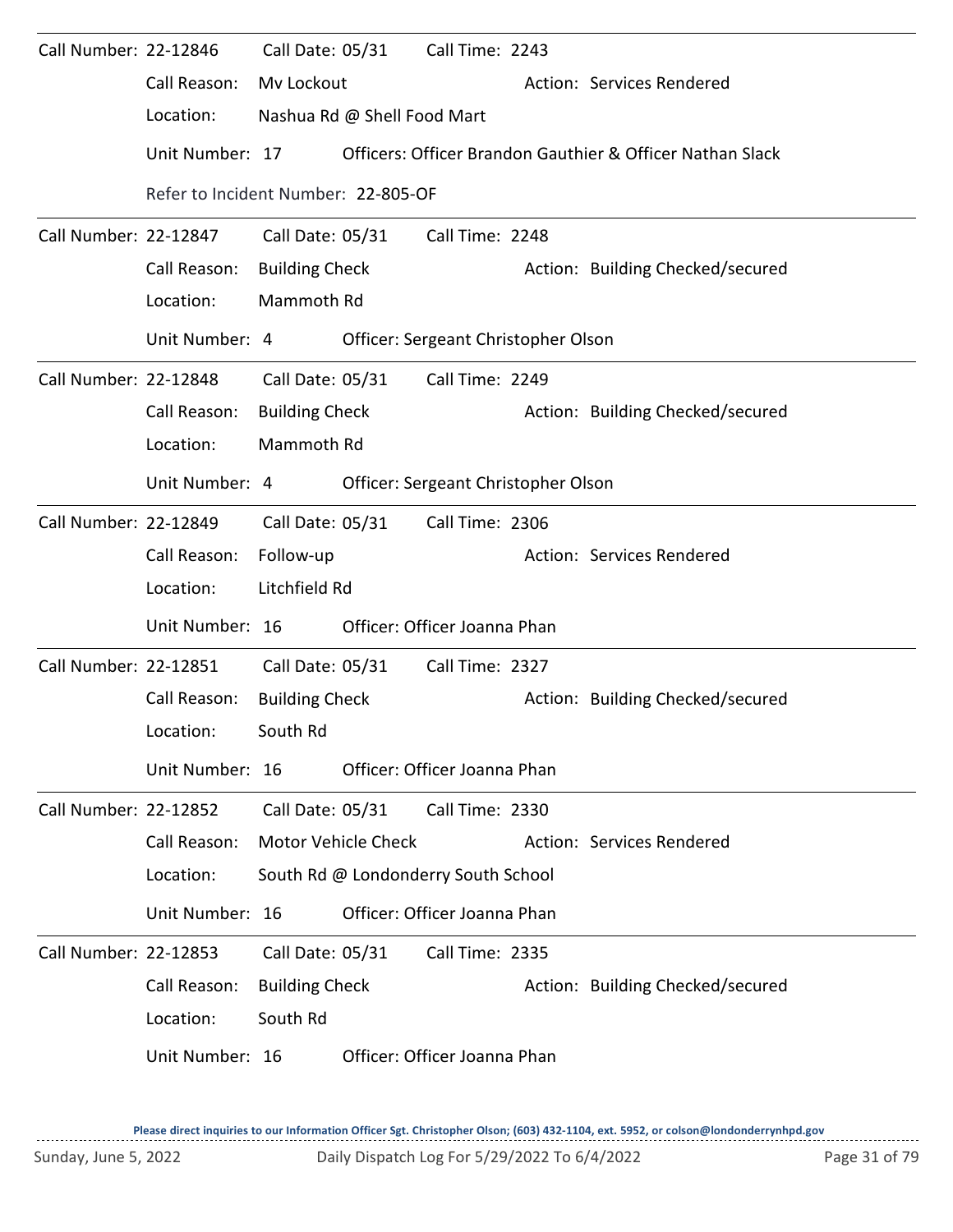| Call Number: 22-12854 |                 | Call Date: 05/31      | Call Time: 2339              |                                                           |
|-----------------------|-----------------|-----------------------|------------------------------|-----------------------------------------------------------|
|                       | Call Reason:    | <b>Building Check</b> |                              | Action: Building Checked/secured                          |
|                       | Location:       | Gilcreast Rd          |                              |                                                           |
|                       | Unit Number: 16 |                       | Officer: Officer Joanna Phan |                                                           |
| Call Number: 22-12855 |                 | Call Date: 05/31      | Call Time: 2341              |                                                           |
|                       | Call Reason:    | Complaint             |                              | Action: Services Rendered                                 |
|                       | Location:       | <b>Windsor Blvd</b>   |                              |                                                           |
|                       | Unit Number: 16 |                       | Officer: Officer Joanna Phan |                                                           |
|                       | Unit Number: 17 |                       |                              | Officers: Officer Brandon Gauthier & Officer Nathan Slack |
| Call Number: 22-12856 |                 | Call Date: 06/01      | Call Time: 0008              |                                                           |
|                       | Call Reason:    | <b>Building Check</b> |                              | Action: Building Checked/secured                          |
|                       | Location:       | Nashua Rd             |                              |                                                           |
|                       | Unit Number: 16 |                       | Officer: Officer Joanna Phan |                                                           |
| Call Number: 22-12858 |                 | Call Date: 06/01      | Call Time: 0014              |                                                           |
|                       | Call Reason:    | <b>Building Check</b> |                              | Action: Building Checked/secured                          |
|                       | Location:       | Nashua Rd             |                              |                                                           |
|                       | Unit Number: 16 |                       | Officer: Officer Joanna Phan |                                                           |
| Call Number: 22-12859 |                 | Call Date: 06/01      | Call Time: 0032              |                                                           |
|                       | Call Reason:    | <b>Building Check</b> |                              | Action: Building Checked/secured                          |
|                       | Location:       | Nashua Rd             |                              |                                                           |
|                       | Unit Number: 16 |                       | Officer: Officer Joanna Phan |                                                           |
| Call Number: 22-12860 |                 | Call Date: 06/01      | Call Time: 0035              |                                                           |
|                       | Call Reason:    | <b>Building Check</b> |                              | Action: Building Checked/secured                          |
|                       | Location:       | Nashua Rd             |                              |                                                           |
|                       | Unit Number: 16 |                       | Officer: Officer Joanna Phan |                                                           |
| Call Number: 22-12861 |                 | Call Date: 06/01      | Call Time: 0036              |                                                           |
|                       | Call Reason:    | <b>Building Check</b> |                              | Action: Building Checked/secured                          |
|                       | Location:       | Mammoth Rd            |                              |                                                           |
|                       | Unit Number: 16 |                       | Officer: Officer Joanna Phan |                                                           |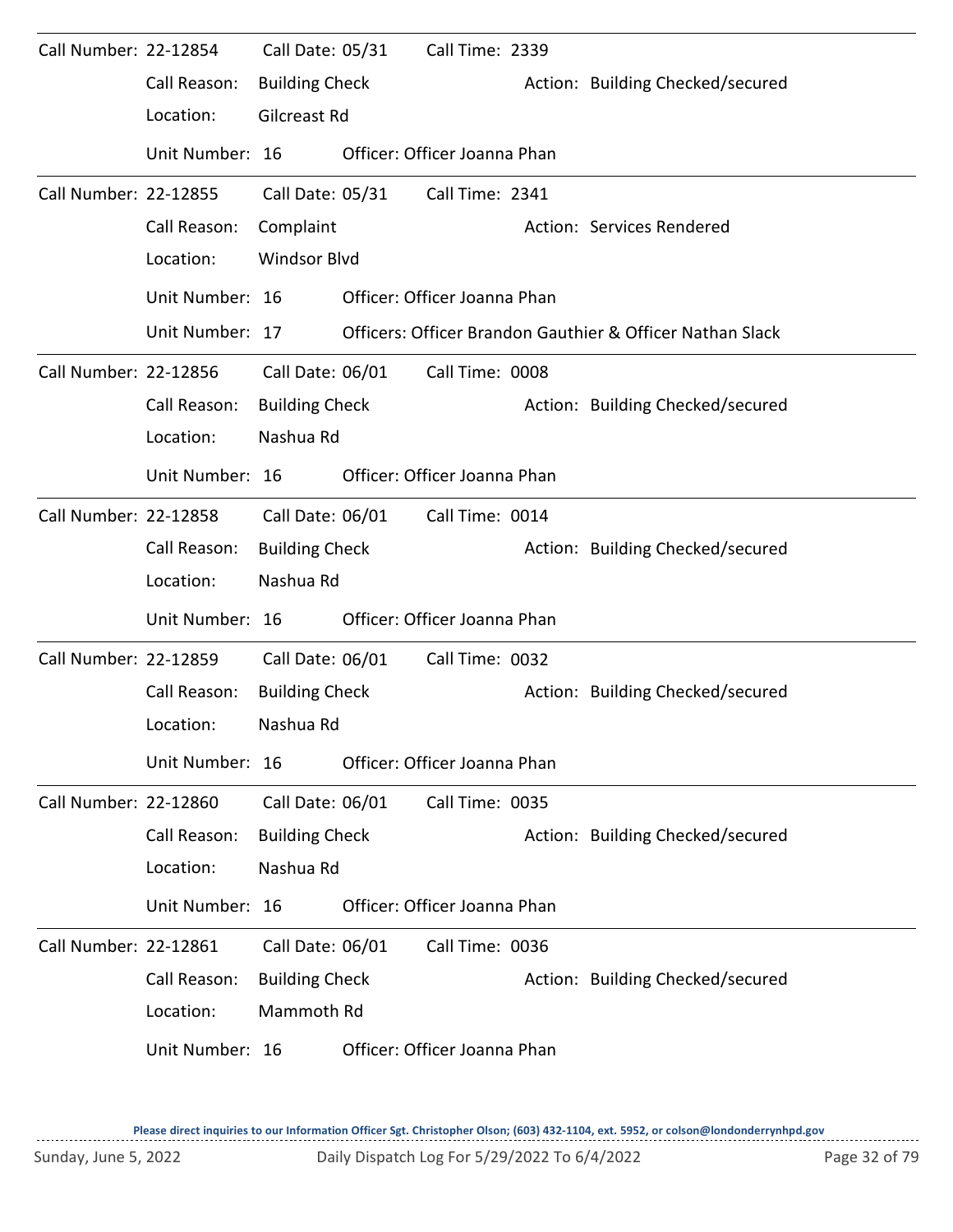| Call Number: 22-12862 |                 | Call Date: 06/01      | Call Time: 0036              |                                                           |
|-----------------------|-----------------|-----------------------|------------------------------|-----------------------------------------------------------|
|                       | Call Reason:    | <b>Building Check</b> |                              | Action: Building Checked/secured                          |
|                       | Location:       | Nashua Rd             |                              |                                                           |
|                       | Unit Number: 16 |                       | Officer: Officer Joanna Phan |                                                           |
| Call Number: 22-12863 |                 | Call Date: 06/01      | Call Time: 0041              |                                                           |
|                       | Call Reason:    | <b>Building Check</b> |                              | Action: Building Checked/secured                          |
|                       | Location:       | Nashua Rd             |                              |                                                           |
|                       | Unit Number: 16 |                       | Officer: Officer Joanna Phan |                                                           |
| Call Number: 22-12864 |                 | Call Date: 06/01      | Call Time: 0042              |                                                           |
|                       | Call Reason:    | <b>Building Check</b> |                              | Action: Building Checked/secured                          |
|                       | Location:       | Mohawk Dr             |                              |                                                           |
|                       | Unit Number: 16 |                       | Officer: Officer Joanna Phan |                                                           |
| Call Number: 22-12865 |                 | Call Date: 06/01      | Call Time: 0042              |                                                           |
|                       | Call Reason:    | <b>Building Check</b> |                              | Action: Building Checked/secured                          |
|                       | Location:       | Mohawk Dr             |                              |                                                           |
|                       | Unit Number: 16 |                       | Officer: Officer Joanna Phan |                                                           |
| Call Number: 22-12866 |                 | Call Date: 06/01      | Call Time: 0043              |                                                           |
|                       | Call Reason:    | <b>Building Check</b> |                              | Action: Building Checked/secured                          |
|                       | Location:       | Symmes Dr             |                              |                                                           |
|                       | Unit Number: 17 |                       |                              | Officers: Officer Brandon Gauthier & Officer Nathan Slack |
| Call Number: 22-12867 |                 | Call Date: 06/01      | Call Time: 0045              |                                                           |
|                       | Call Reason:    | <b>Building Check</b> |                              | Action: Building Checked/secured                          |
|                       | Location:       | Nashua Rd             |                              |                                                           |
|                       | Unit Number: 16 |                       | Officer: Officer Joanna Phan |                                                           |
| Call Number: 22-12868 |                 | Call Date: 06/01      | Call Time: 0048              |                                                           |
|                       | Call Reason:    | <b>Building Check</b> |                              | Action: Building Checked/secured                          |
|                       | Location:       | Orchard View Dr       |                              |                                                           |
|                       | Unit Number: 16 |                       | Officer: Officer Joanna Phan |                                                           |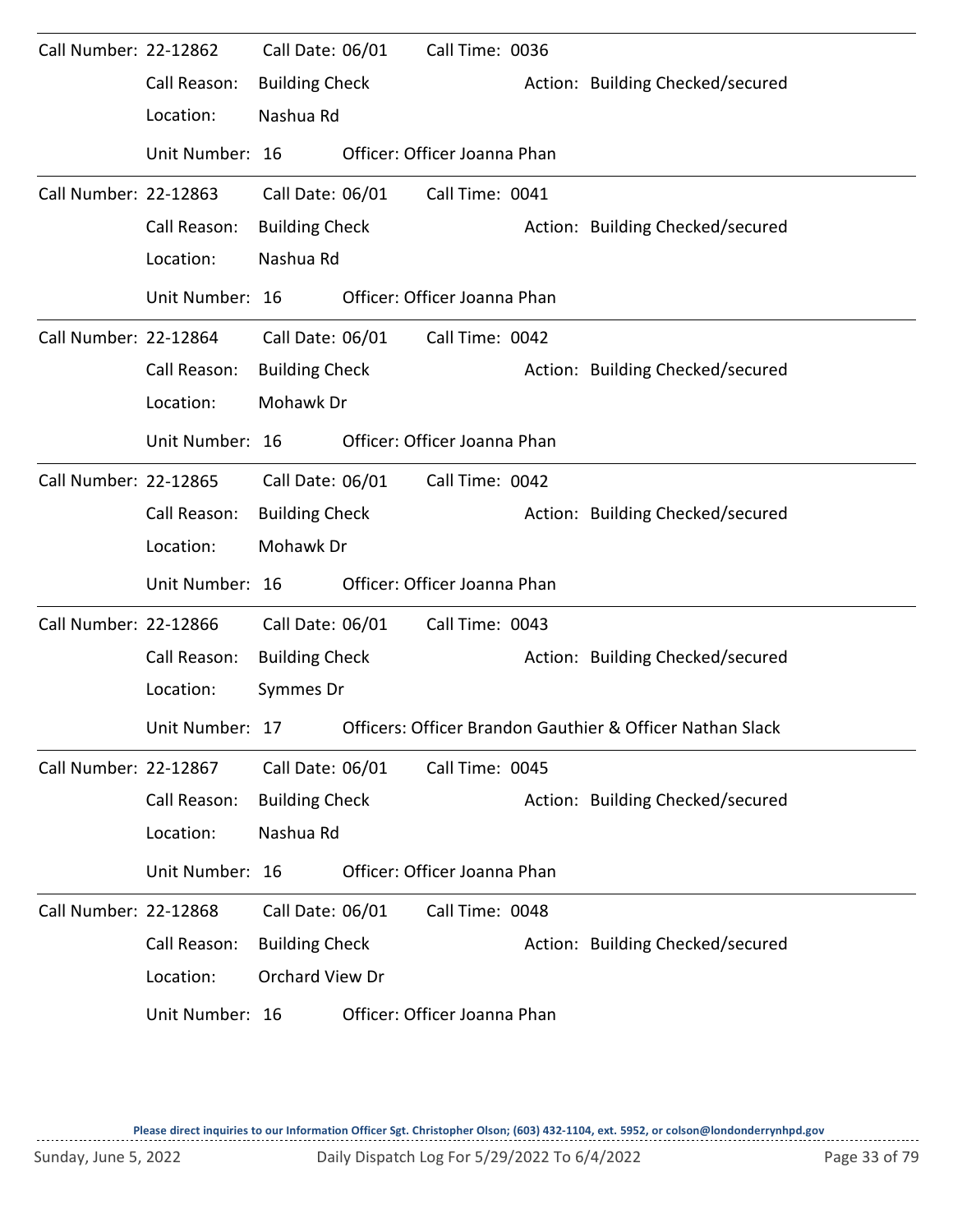| Call Number: 22-12869 |                 | Call Date: 06/01      | Call Time: 0051              |                                                           |
|-----------------------|-----------------|-----------------------|------------------------------|-----------------------------------------------------------|
|                       | Call Reason:    | <b>Building Check</b> |                              | Action: Building Checked/secured                          |
|                       | Location:       | Nashua Rd             |                              |                                                           |
|                       | Unit Number: 16 |                       | Officer: Officer Joanna Phan |                                                           |
| Call Number: 22-12870 |                 | Call Date: 06/01      | Call Time: 0053              |                                                           |
|                       | Call Reason:    | <b>Building Check</b> |                              | Action: Building Checked/secured                          |
|                       | Location:       | Nashua Rd             |                              |                                                           |
|                       | Unit Number: 16 |                       | Officer: Officer Joanna Phan |                                                           |
| Call Number: 22-12871 |                 | Call Date: 06/01      | Call Time: 0054              |                                                           |
|                       | Call Reason:    | <b>Building Check</b> |                              | Action: Building Checked/secured                          |
|                       | Location:       | Nashua Rd             |                              |                                                           |
|                       | Unit Number: 16 |                       | Officer: Officer Joanna Phan |                                                           |
| Call Number: 22-12872 |                 | Call Date: 06/01      | Call Time: 0053              |                                                           |
|                       | Call Reason:    | <b>Building Check</b> |                              | Action: Building Checked/secured                          |
|                       | Location:       | Rockingham Rd         |                              |                                                           |
|                       | Unit Number: 17 |                       |                              | Officers: Officer Brandon Gauthier & Officer Nathan Slack |
| Call Number: 22-12873 |                 | Call Date: 06/01      | Call Time: 0055              |                                                           |
|                       | Call Reason:    | <b>Building Check</b> |                              | Action: Building Checked/secured                          |
|                       | Location:       | Rockingham Rd         |                              |                                                           |
|                       | Unit Number: 17 |                       |                              | Officers: Officer Brandon Gauthier & Officer Nathan Slack |
| Call Number: 22-12874 |                 | Call Date: 06/01      | Call Time: 0055              |                                                           |
|                       | Call Reason:    | <b>Building Check</b> |                              | Action: Building Checked/secured                          |
|                       | Location:       | Orchard View Dr       |                              |                                                           |
|                       | Unit Number: 16 |                       | Officer: Officer Joanna Phan |                                                           |
| Call Number: 22-12875 |                 | Call Date: 06/01      | Call Time: 0058              |                                                           |
|                       | Call Reason:    | <b>Building Check</b> |                              | Action: Building Checked/secured                          |
|                       | Location:       | Orchard View Dr       |                              |                                                           |
|                       | Unit Number: 16 |                       | Officer: Officer Joanna Phan |                                                           |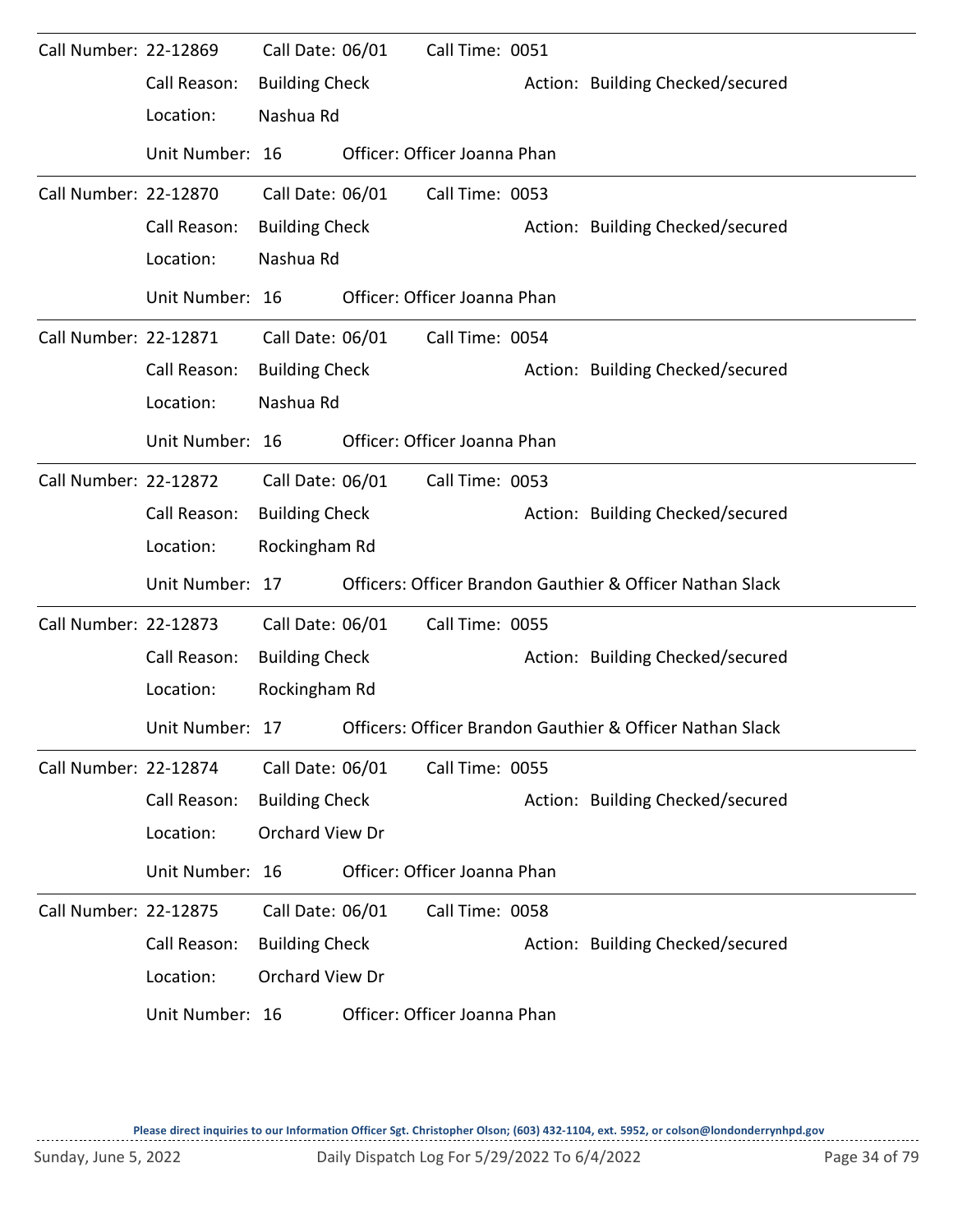| Call Number: 22-12876 |                 | Call Date: 06/01      | Call Time: 0058              |                                                           |
|-----------------------|-----------------|-----------------------|------------------------------|-----------------------------------------------------------|
|                       | Call Reason:    | <b>Building Check</b> |                              | Action: Building Checked/secured                          |
|                       | Location:       | Rockingham Rd         |                              |                                                           |
|                       | Unit Number: 17 |                       |                              | Officers: Officer Brandon Gauthier & Officer Nathan Slack |
| Call Number: 22-12877 |                 | Call Date: 06/01      | Call Time: 0102              |                                                           |
|                       | Call Reason:    | <b>Building Check</b> |                              | Action: Building Checked/secured                          |
|                       | Location:       | Orchard View Dr       |                              |                                                           |
|                       | Unit Number: 16 |                       | Officer: Officer Joanna Phan |                                                           |
| Call Number: 22-12878 |                 | Call Date: 06/01      | Call Time: 0104              |                                                           |
|                       | Call Reason:    | <b>Building Check</b> |                              | Action: Building Checked/secured                          |
|                       | Location:       | Orchard View Dr       |                              |                                                           |
|                       | Unit Number: 16 |                       | Officer: Officer Joanna Phan |                                                           |
| Call Number: 22-12879 |                 | Call Date: 06/01      | Call Time: 0107              |                                                           |
|                       | Call Reason:    | <b>Building Check</b> |                              | Action: Building Checked/secured                          |
|                       | Location:       | <b>Buttrick Rd</b>    |                              |                                                           |
|                       | Unit Number: 16 |                       | Officer: Officer Joanna Phan |                                                           |
| Call Number: 22-12880 |                 | Call Date: 06/01      | Call Time: 0107              |                                                           |
|                       | Call Reason:    | <b>Building Check</b> |                              | Action: Building Checked/secured                          |
|                       | Location:       | Sanborn Rd            |                              |                                                           |
|                       | Unit Number: 17 |                       |                              | Officers: Officer Brandon Gauthier & Officer Nathan Slack |
| Call Number: 22-12881 |                 | Call Date: 06/01      | Call Time: 0113              |                                                           |
|                       | Call Reason:    | <b>Building Check</b> |                              | Action: Building Checked/secured                          |
|                       | Location:       | <b>Buttrick Rd</b>    |                              |                                                           |
|                       | Unit Number: 16 |                       | Officer: Officer Joanna Phan |                                                           |
| Call Number: 22-12882 |                 | Call Date: 06/01      | Call Time: 0114              |                                                           |
|                       | Call Reason:    | <b>Building Check</b> |                              | Action: Building Checked/secured                          |
|                       | Location:       | <b>Buttrick Rd</b>    |                              |                                                           |
|                       | Unit Number: 16 |                       | Officer: Officer Joanna Phan |                                                           |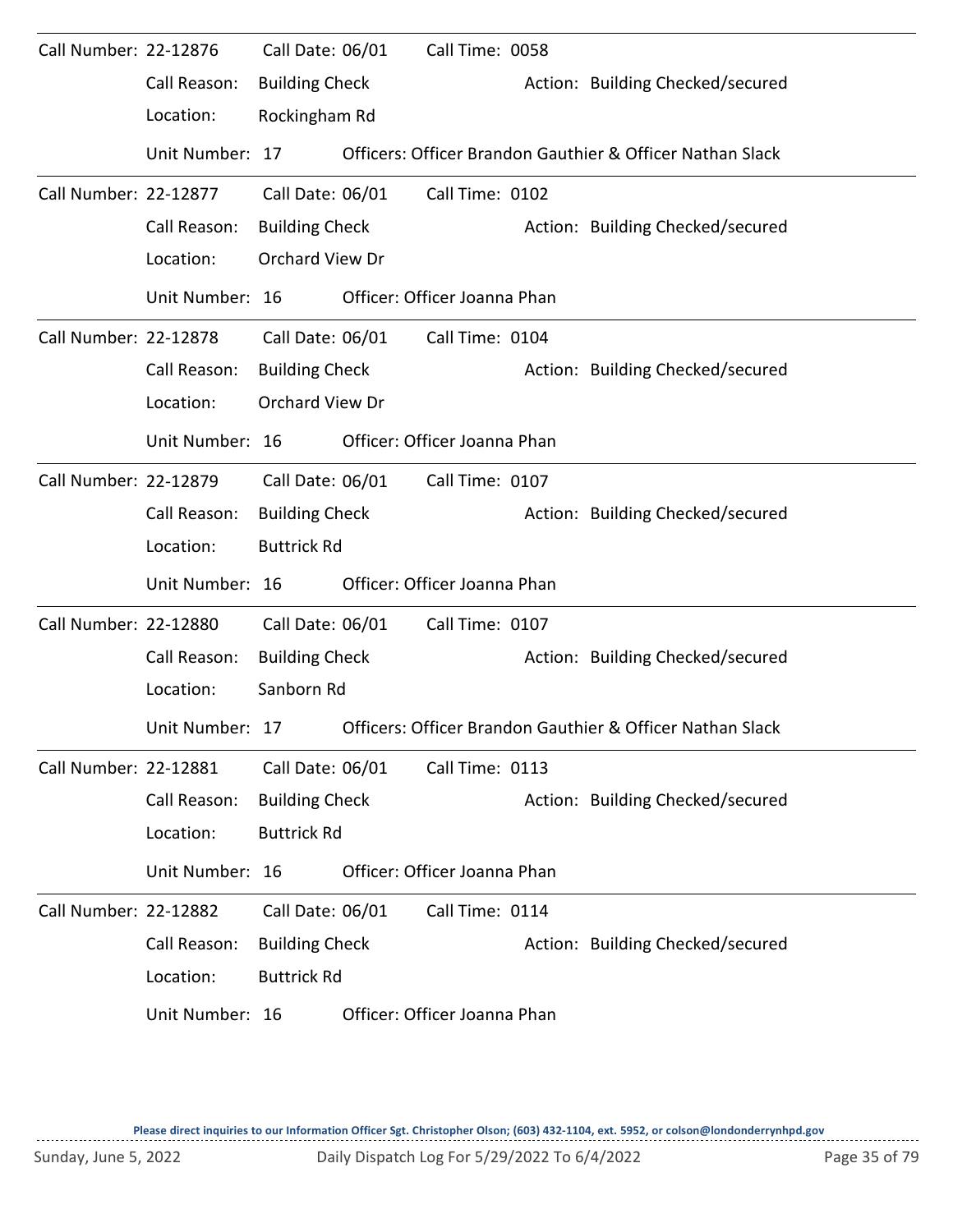| Call Number: 22-12884 |                 | Call Date: 06/01      |                            | Call Time: 0117                               |                                                           |
|-----------------------|-----------------|-----------------------|----------------------------|-----------------------------------------------|-----------------------------------------------------------|
|                       | Call Reason:    |                       | Motor Vehicle Check        |                                               | Action: Services Rendered                                 |
|                       | Location:       |                       |                            | Buttrick Rd @ Elliot Primary Care/urgent Care |                                                           |
|                       | Unit Number: 16 |                       |                            | Officer: Officer Joanna Phan                  |                                                           |
| Call Number: 22-12885 |                 | Call Date: 06/01      |                            | Call Time: 0120                               |                                                           |
|                       | Call Reason:    | <b>Building Check</b> |                            |                                               | Action: Building Checked/secured                          |
|                       | Location:       | Mammoth Rd            |                            |                                               |                                                           |
|                       | Unit Number: 16 |                       |                            | Officer: Officer Joanna Phan                  |                                                           |
| Call Number: 22-12886 |                 |                       |                            | Call Date: 06/01 Call Time: 0123              |                                                           |
|                       | Call Reason:    |                       | Motor Vehicle Check        |                                               | Action: Services Rendered                                 |
|                       | Location:       |                       |                            | Mammoth Rd @ The Coach Stop                   |                                                           |
|                       | Unit Number: 16 |                       |                            | Officer: Officer Joanna Phan                  |                                                           |
| Call Number: 22-12887 |                 |                       | Call Date: 06/01           | Call Time: 0128                               |                                                           |
|                       | Call Reason:    | <b>Building Check</b> |                            |                                               | Action: Building Checked/secured                          |
|                       | Location:       | Nashua Rd             |                            |                                               |                                                           |
|                       | Unit Number: 16 |                       |                            | Officer: Officer Joanna Phan                  |                                                           |
| Call Number: 22-12888 |                 | Call Date: 06/01      |                            | Call Time: 0131                               |                                                           |
|                       | Call Reason:    | <b>Building Check</b> |                            |                                               | Action: Building Checked/secured                          |
|                       | Location:       | Nashua Rd             |                            |                                               |                                                           |
|                       | Unit Number: 16 |                       |                            | Officer: Officer Joanna Phan                  |                                                           |
| Call Number: 22-12889 |                 | Call Date: 06/01      |                            | Call Time: 0132                               |                                                           |
|                       | Call Reason:    | <b>Building Check</b> |                            |                                               | Action: Building Checked/secured                          |
|                       | Location:       | Smith Ln              |                            |                                               |                                                           |
|                       | Unit Number: 17 |                       |                            |                                               | Officers: Officer Brandon Gauthier & Officer Nathan Slack |
| Call Number: 22-12890 |                 | Call Date: 06/01      |                            | Call Time: 0133                               |                                                           |
|                       | Call Reason:    |                       | <b>Motor Vehicle Check</b> |                                               | Action: Services Rendered                                 |
|                       | Location:       | Nashua Rd             |                            |                                               |                                                           |
|                       | Unit Number: 16 |                       |                            | Officer: Officer Joanna Phan                  |                                                           |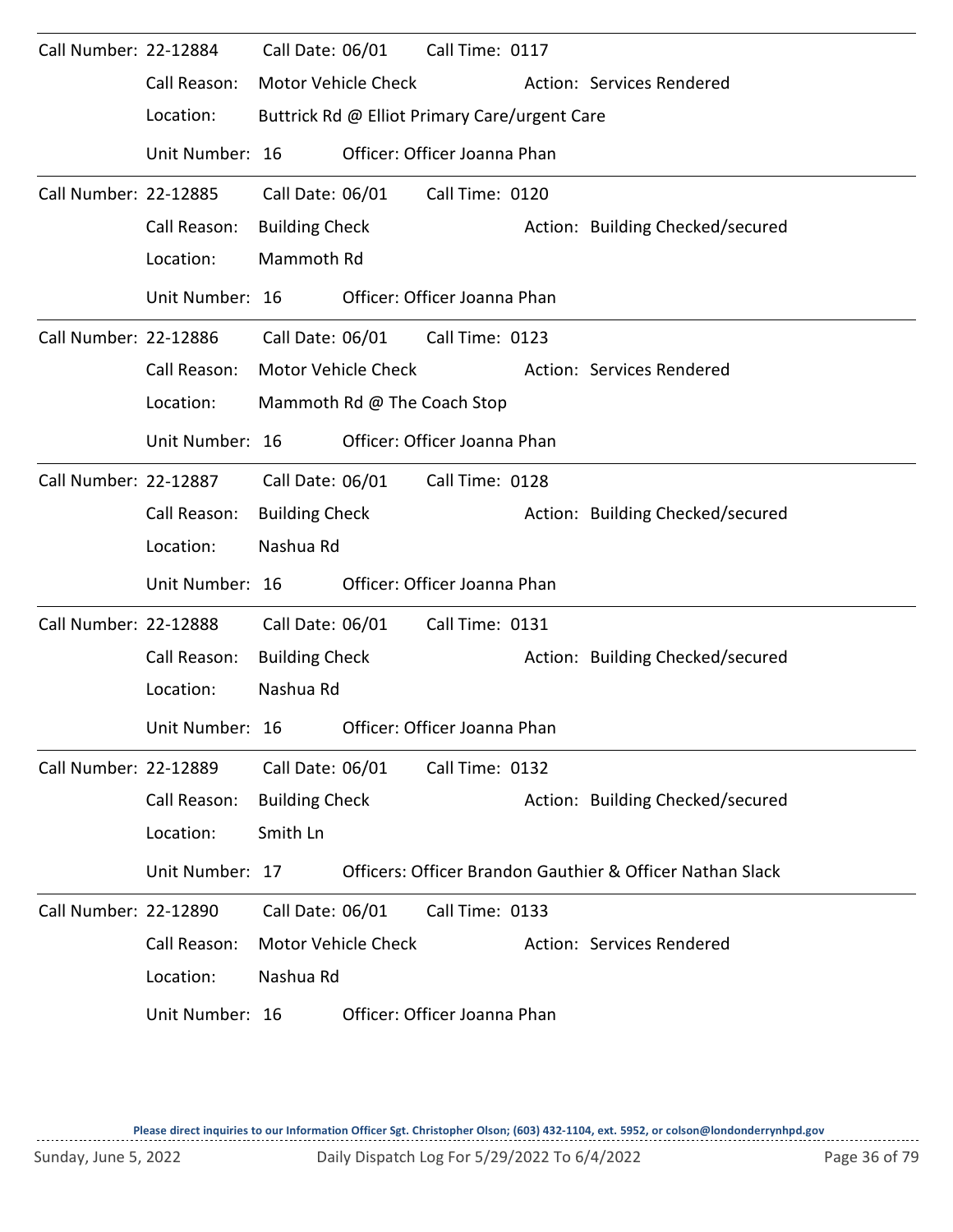| Call Number: 22-12891 |                 | Call Date: 06/01      |                     | Call Time: 0146                 |  |                                                           |  |  |  |  |
|-----------------------|-----------------|-----------------------|---------------------|---------------------------------|--|-----------------------------------------------------------|--|--|--|--|
|                       | Call Reason:    | <b>Building Check</b> |                     |                                 |  | Action: Building Checked/secured                          |  |  |  |  |
|                       | Location:       | Nashua Rd             |                     |                                 |  |                                                           |  |  |  |  |
|                       | Unit Number: 16 |                       |                     | Officer: Officer Joanna Phan    |  |                                                           |  |  |  |  |
| Call Number: 22-12892 |                 | Call Date: 06/01      |                     | Call Time: 0147                 |  |                                                           |  |  |  |  |
|                       | Call Reason:    | <b>Building Check</b> |                     |                                 |  | Action: Building Checked/secured                          |  |  |  |  |
|                       | Location:       |                       | Rockingham Rd       |                                 |  |                                                           |  |  |  |  |
|                       | Unit Number: 17 |                       |                     |                                 |  | Officers: Officer Brandon Gauthier & Officer Nathan Slack |  |  |  |  |
| Call Number: 22-12893 |                 | Call Date: 06/01      |                     | Call Time: 0148                 |  |                                                           |  |  |  |  |
|                       | Call Reason:    | <b>Building Check</b> |                     |                                 |  | Action: Building Checked/secured                          |  |  |  |  |
|                       | Location:       | Hampton Dr            |                     |                                 |  |                                                           |  |  |  |  |
|                       | Unit Number: 16 |                       |                     | Officer: Officer Joanna Phan    |  |                                                           |  |  |  |  |
| Call Number: 22-12894 |                 | Call Date: 06/01      |                     | Call Time: 0151                 |  |                                                           |  |  |  |  |
|                       | Call Reason:    | <b>Building Check</b> |                     |                                 |  | Action: Building Checked/secured                          |  |  |  |  |
|                       | Location:       | Hampton Dr            |                     |                                 |  |                                                           |  |  |  |  |
|                       | Unit Number: 16 |                       |                     | Officer: Officer Joanna Phan    |  |                                                           |  |  |  |  |
| Call Number: 22-12895 |                 | Call Date: 06/01      |                     | Call Time: 0156                 |  |                                                           |  |  |  |  |
|                       | Call Reason:    |                       | Motor Vehicle Check |                                 |  | Action: Services Rendered                                 |  |  |  |  |
|                       | Location:       |                       |                     | Garden Ln @ Park And Ride South |  |                                                           |  |  |  |  |
|                       | Unit Number: 16 |                       |                     | Officer: Officer Joanna Phan    |  |                                                           |  |  |  |  |
| Call Number: 22-12896 |                 | Call Date: 06/01      |                     | Call Time: 0157                 |  |                                                           |  |  |  |  |
|                       | Call Reason:    | <b>Building Check</b> |                     |                                 |  | Action: Building Checked/secured                          |  |  |  |  |
|                       | Location:       | Rockingham Rd         |                     |                                 |  |                                                           |  |  |  |  |
|                       | Unit Number: 17 |                       |                     |                                 |  | Officers: Officer Brandon Gauthier & Officer Nathan Slack |  |  |  |  |
| Call Number: 22-12897 |                 | Call Date: 06/01      |                     | Call Time: 0204                 |  |                                                           |  |  |  |  |
|                       | Call Reason:    | <b>Building Check</b> |                     |                                 |  | Action: Building Checked/secured                          |  |  |  |  |
|                       | Location:       | Michels Wy            |                     |                                 |  |                                                           |  |  |  |  |
|                       | Unit Number: 16 |                       |                     | Officer: Officer Joanna Phan    |  |                                                           |  |  |  |  |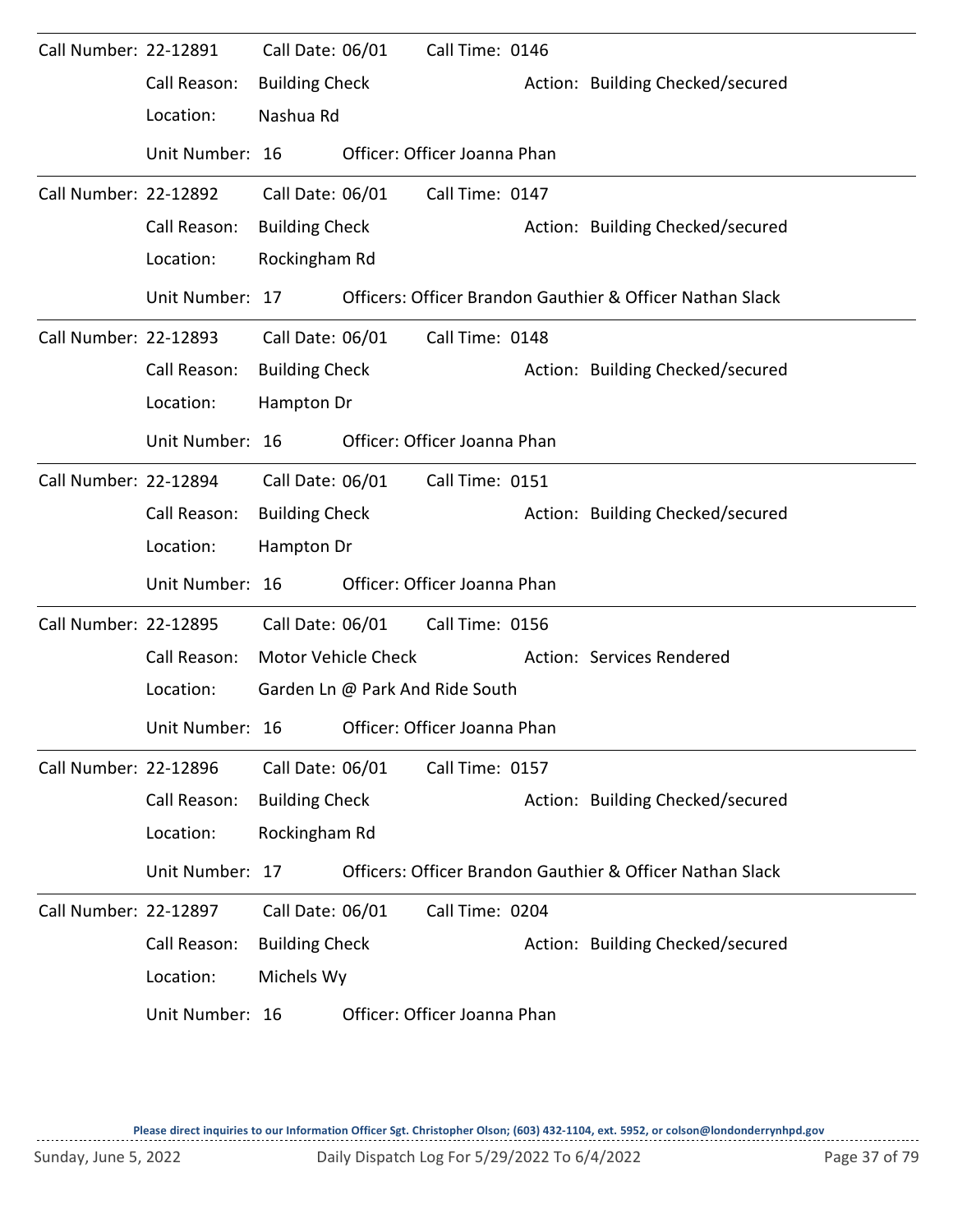| Call Number: 22-12898 |                 | Call Date: 06/01      | Call Time: 0207                 |                                                           |  |
|-----------------------|-----------------|-----------------------|---------------------------------|-----------------------------------------------------------|--|
|                       | Call Reason:    | <b>Building Check</b> |                                 | Action: Building Checked/secured                          |  |
|                       | Location:       | Rockingham Rd         |                                 |                                                           |  |
|                       | Unit Number: 16 |                       | Officer: Officer Joanna Phan    |                                                           |  |
| Call Number: 22-12899 |                 | Call Date: 06/01      | Call Time: 0208                 |                                                           |  |
|                       | Call Reason:    | <b>Building Check</b> |                                 | Action: Building Checked/secured                          |  |
|                       | Location:       | Nashua Rd             |                                 |                                                           |  |
|                       | Unit Number: 16 |                       | Officer: Officer Joanna Phan    |                                                           |  |
| Call Number: 22-12900 |                 | Call Date: 06/01      | Call Time: 0210                 |                                                           |  |
|                       | Call Reason:    | <b>Building Check</b> |                                 | Action: Building Checked/secured                          |  |
|                       | Location:       | Mammoth Rd            |                                 |                                                           |  |
|                       | Unit Number: 17 |                       |                                 | Officers: Officer Brandon Gauthier & Officer Nathan Slack |  |
| Call Number: 22-12901 |                 | Call Date: 06/01      | Call Time: 0212                 |                                                           |  |
|                       | Call Reason:    | <b>Building Check</b> |                                 | Action: Building Checked/secured                          |  |
|                       | Location:       | Mammoth Rd            |                                 |                                                           |  |
|                       |                 |                       |                                 |                                                           |  |
|                       | Unit Number: 16 |                       | Officer: Officer Joanna Phan    |                                                           |  |
| Call Number: 22-12902 |                 | Call Date: 06/01      | Call Time: 0357                 |                                                           |  |
|                       | Call Reason:    | Alarm, Business       |                                 | Action: False, Human Error                                |  |
|                       | Location:       | Harvey Rd             |                                 |                                                           |  |
|                       | Unit Number: 17 |                       |                                 | Officers: Officer Brandon Gauthier & Officer Nathan Slack |  |
|                       | Unit Number: 9  |                       | Officer: Officer Rafael Ribeiro |                                                           |  |
| Call Number: 22-12903 |                 | Call Date: 06/01      | Call Time: 0430                 |                                                           |  |
|                       | Call Reason:    | <b>Building Check</b> |                                 | Action: Building Checked/secured                          |  |
|                       | Location:       | Shasta Dr             |                                 |                                                           |  |
|                       | Unit Number: 17 |                       |                                 | Officers: Officer Brandon Gauthier & Officer Nathan Slack |  |
| Call Number: 22-12904 |                 | Call Date: 06/01      | Call Time: 0431                 |                                                           |  |
|                       | Call Reason:    | Disabled Mv           |                                 | Action: Vehicle Towed                                     |  |
|                       | Location:       | Rt 28 @ Rt 93         |                                 |                                                           |  |
|                       | Unit Number: 17 |                       |                                 | Officers: Officer Brandon Gauthier & Officer Nathan Slack |  |
|                       | Unit Number: 9  |                       | Officer: Officer Rafael Ribeiro |                                                           |  |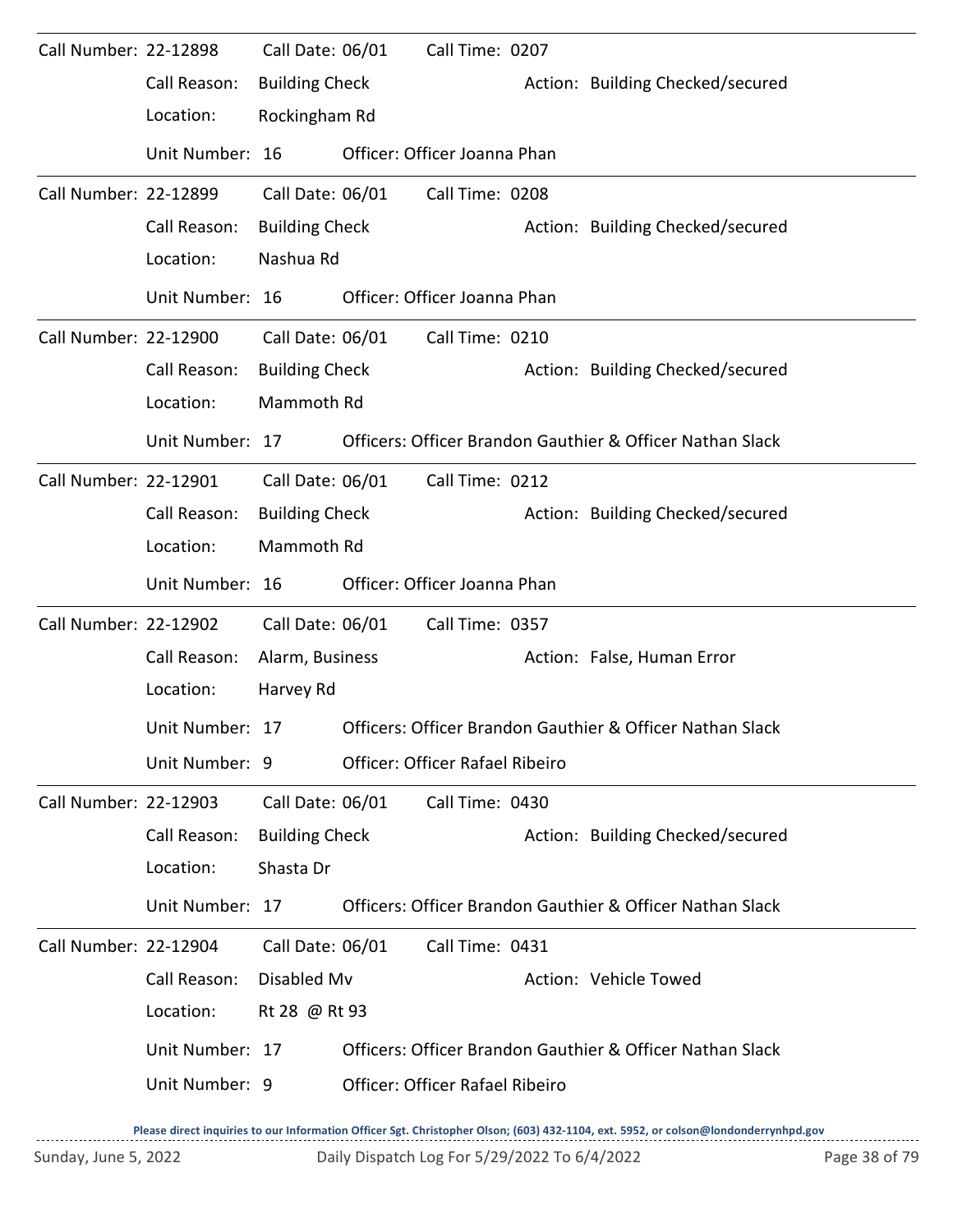| Call Number: 22-12905 |                 | Call Date: 06/01      |                        | Call Time: 0636                          |                                  |
|-----------------------|-----------------|-----------------------|------------------------|------------------------------------------|----------------------------------|
|                       | Call Reason:    | <b>Building Check</b> |                        |                                          | Action: Building Checked/secured |
|                       | Location:       | Shasta Dr             |                        |                                          |                                  |
|                       | Unit Number: 17 |                       |                        | <b>Officer: Officer Kenneth Morales</b>  |                                  |
| Call Number: 22-12906 |                 | Call Date: 06/01      |                        | Call Time: 0650                          |                                  |
|                       | Call Reason:    | <b>Building Check</b> |                        |                                          | Action: Building Checked/secured |
|                       | Location:       | Rockingham Rd         |                        |                                          |                                  |
|                       | Unit Number: 15 |                       |                        | Officer: Officer Sydney Delforte         |                                  |
| Call Number: 22-12908 |                 | Call Date: 06/01      |                        | Call Time: 0657                          |                                  |
|                       | Call Reason:    | <b>Building Check</b> |                        |                                          | Action: Building Checked/secured |
|                       | Location:       | Rockingham Rd         |                        |                                          |                                  |
|                       | Unit Number: 15 |                       |                        | Officer: Officer Sydney Delforte         |                                  |
| Call Number: 22-12909 |                 | Call Date: 06/01      |                        | Call Time: 0703                          |                                  |
|                       | Call Reason:    |                       | Motor Vehicle Accident |                                          | Action: Services Rendered        |
|                       | Location:       | <b>Commerce Ave</b>   |                        |                                          |                                  |
|                       | Unit Number: 15 |                       |                        | Officer: Officer Sydney Delforte         |                                  |
| Call Number: 22-12910 |                 | Call Date: 06/01      |                        | Call Time: 0706                          |                                  |
|                       | Call Reason:    | <b>Building Check</b> |                        |                                          | Action: Building Checked/secured |
|                       | Location:       | Mammoth Rd            |                        |                                          |                                  |
|                       | Unit Number: 19 |                       |                        | <b>Officer: Officer Anthony Marciano</b> |                                  |
| Call Number: 22-12911 |                 | Call Date: 06/01      |                        | Call Time: 0721                          |                                  |
|                       | Call Reason:    | <b>Building Check</b> |                        |                                          | Action: Building Checked/secured |
|                       | Location:       | Mammoth Rd            |                        |                                          |                                  |
|                       | Unit Number: 19 |                       |                        | <b>Officer: Officer Anthony Marciano</b> |                                  |
| Call Number: 22-12912 |                 | Call Date: 06/01      |                        | Call Time: 0732                          |                                  |
|                       | Call Reason:    | <b>Building Check</b> |                        |                                          | Action: Building Checked/secured |
|                       | Location:       | Rockingham Rd         |                        |                                          |                                  |
|                       | Unit Number: 15 |                       |                        | Officer: Officer Sydney Delforte         |                                  |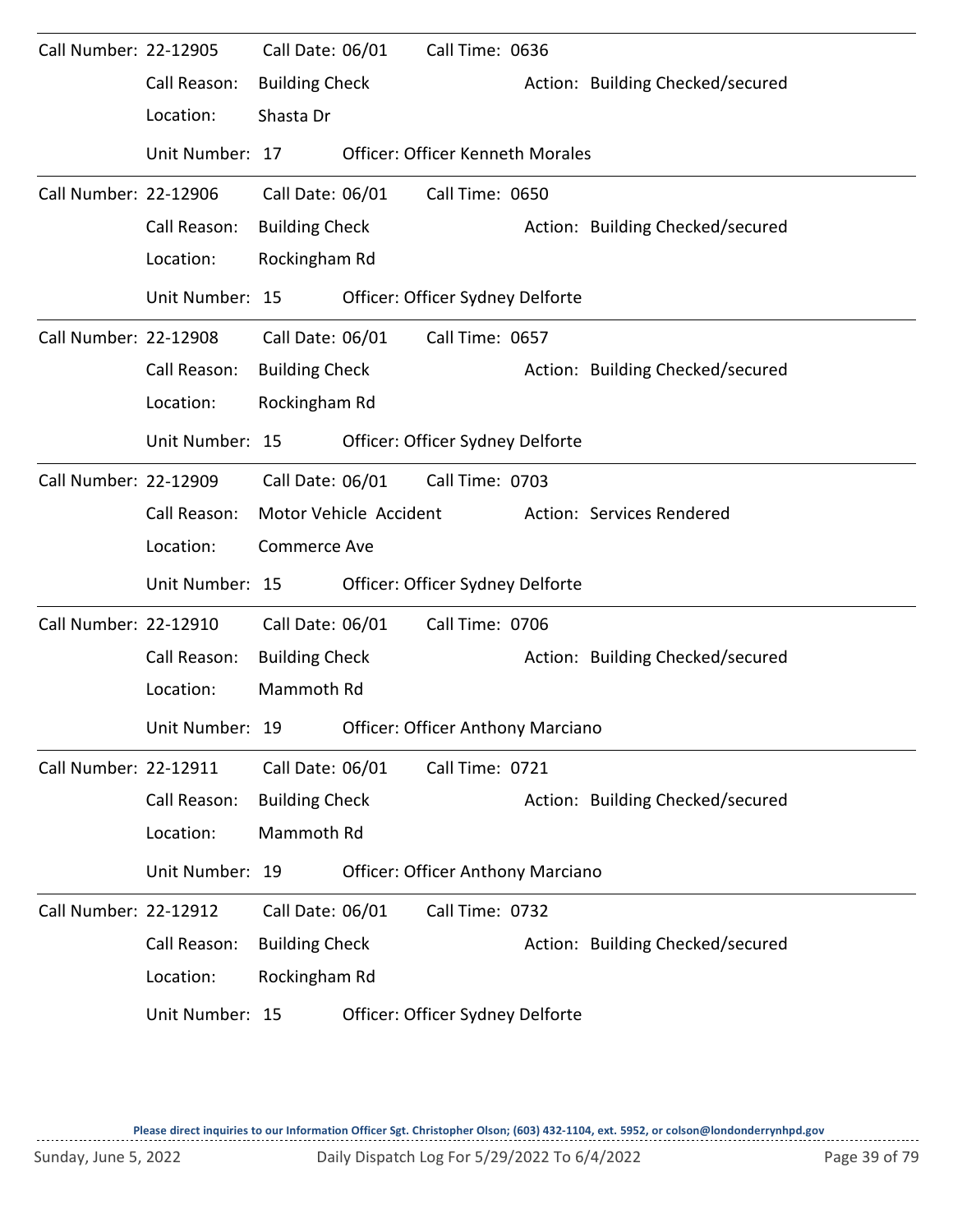| Call Number: 22-12913 |                                     | Call Date: 06/01      |                         | Call Time: 0740                                 |                                                                                                                                     |
|-----------------------|-------------------------------------|-----------------------|-------------------------|-------------------------------------------------|-------------------------------------------------------------------------------------------------------------------------------------|
|                       | Call Reason:                        | <b>Building Check</b> |                         |                                                 | Action: Building Checked/secured                                                                                                    |
|                       | Location:                           | Garden Ln             |                         |                                                 |                                                                                                                                     |
|                       | Unit Number: 17                     |                       |                         | <b>Officer: Officer Kenneth Morales</b>         |                                                                                                                                     |
| Call Number: 22-12914 |                                     | Call Date: 06/01      |                         | Call Time: 0741                                 |                                                                                                                                     |
|                       | Call Reason:                        | <b>Building Check</b> |                         |                                                 | Action: Building Checked/secured                                                                                                    |
|                       | Location:                           | Sanborn Rd            |                         |                                                 |                                                                                                                                     |
|                       | Unit Number: 15                     |                       |                         | Officer: Officer Sydney Delforte                |                                                                                                                                     |
| Call Number: 22-12915 |                                     | Call Date: 06/01      |                         | Call Time: 0757                                 |                                                                                                                                     |
|                       | Call Reason:                        | <b>Building Check</b> |                         |                                                 | Action: Building Checked/secured                                                                                                    |
|                       | Location:                           | South Rd              |                         |                                                 |                                                                                                                                     |
|                       | Unit Number: 17                     |                       |                         | <b>Officer: Officer Kenneth Morales</b>         |                                                                                                                                     |
| Call Number: 22-12916 |                                     | Call Date: 06/01      |                         | Call Time: 0824                                 |                                                                                                                                     |
|                       | Call Reason:                        | <b>Building Check</b> |                         |                                                 | Action: Building Checked/secured                                                                                                    |
|                       | Location:                           | Mammoth Rd            |                         |                                                 |                                                                                                                                     |
|                       | Unit Number: 19                     |                       |                         | Officer: Officer Anthony Marciano               |                                                                                                                                     |
| Call Number: 22-12917 |                                     | Call Date: 06/01      |                         | Call Time: 0841                                 |                                                                                                                                     |
|                       | Call Reason:                        | <b>Traffic Hazard</b> |                         |                                                 | Action: Could Not Locate                                                                                                            |
|                       | Location:                           |                       | Nashua Rd @ Burger King |                                                 |                                                                                                                                     |
|                       | Unit Number: 17                     |                       |                         | <b>Officer: Officer Kenneth Morales</b>         |                                                                                                                                     |
| Call Number: 22-12919 |                                     | Call Date: 06/01      |                         | Call Time: 0848                                 |                                                                                                                                     |
|                       | Call Reason:                        | <b>Animal Control</b> |                         |                                                 | Action: Investigated                                                                                                                |
|                       | Location:                           | <b>Cortland St</b>    |                         |                                                 |                                                                                                                                     |
|                       | Unit Number: 26                     |                       |                         |                                                 | Officer: Animal Control Officer David Carver                                                                                        |
|                       | Unit Number: 30                     |                       |                         | Officer: Conservation Officer Glenn Aprile      |                                                                                                                                     |
| Call Number: 22-12921 |                                     | Call Date: 06/01      |                         | Call Time: 0912                                 |                                                                                                                                     |
|                       | Call Reason:                        | Disturbance           |                         |                                                 | Action: Peace Restored                                                                                                              |
|                       | Location:                           |                       |                         | Airport Rd @ Manchester Boston Regional Airport |                                                                                                                                     |
|                       | Unit Number: Unk                    |                       |                         | Officer: Officer John Perry                     |                                                                                                                                     |
|                       | Refer to Incident Number: 22-806-OF |                       |                         |                                                 |                                                                                                                                     |
|                       |                                     |                       |                         |                                                 | Please direct inquiries to our Information Officer Sgt. Christopher Olson; (603) 432-1104, ext. 5952, or colson@londonderrynhpd.gov |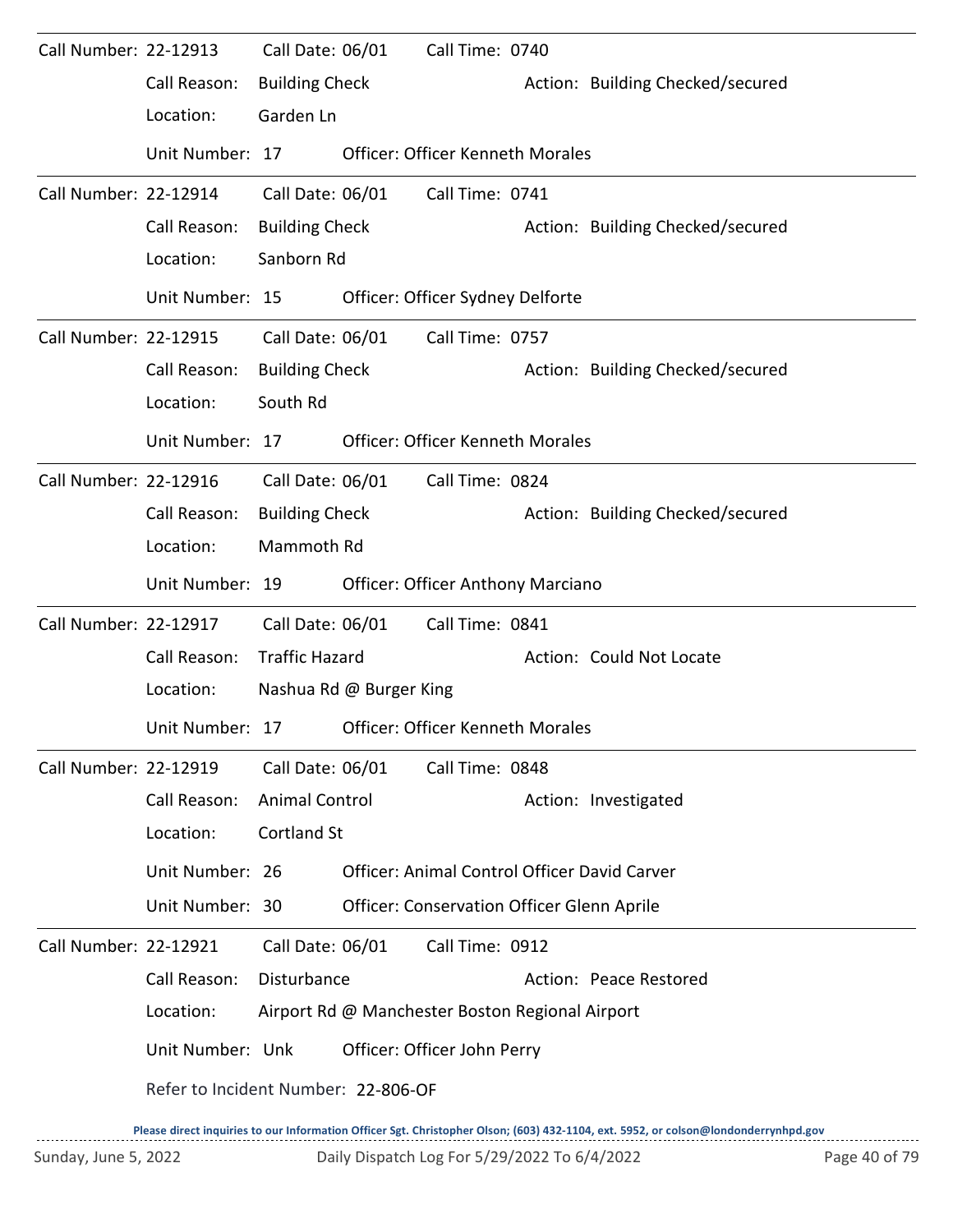| Call Number: 22-12922 |                                                  | Call Date: 06/01         |                  | Call Time: 0914                                   |                |                                              |
|-----------------------|--------------------------------------------------|--------------------------|------------------|---------------------------------------------------|----------------|----------------------------------------------|
|                       | Call Reason:                                     | <b>Animal Control</b>    |                  |                                                   |                | Action: Services Rendered                    |
|                       | Location:                                        | Winterwood Dr            |                  |                                                   |                |                                              |
|                       | Unit Number: 26                                  |                          |                  |                                                   |                | Officer: Animal Control Officer David Carver |
| Call Number: 22-12923 |                                                  | Call Date: 06/01         |                  | Call Time: 0916                                   |                |                                              |
|                       | Call Reason:                                     | Follow-up                |                  |                                                   |                | Action: Investigated                         |
|                       | Location:                                        | Hovey Rd                 |                  |                                                   |                |                                              |
|                       | Unit Number: 30                                  |                          |                  | <b>Officer: Conservation Officer Glenn Aprile</b> |                |                                              |
| Call Number: 22-12924 |                                                  |                          | Call Date: 06/01 | Call Time: 0918                                   |                |                                              |
|                       | Call Reason:                                     | Search Warrant           |                  |                                                   | Action: Served |                                              |
|                       | Location:                                        | Mammoth Rd               |                  |                                                   |                |                                              |
|                       | Unit Number: 17                                  |                          |                  | <b>Officer: Officer Kenneth Morales</b>           |                |                                              |
| Call Number: 22-12925 |                                                  |                          | Call Date: 06/01 | Call Time: 0923                                   |                |                                              |
|                       | Call Reason:                                     | <b>Animal Control</b>    |                  |                                                   |                | Action: No Action Required                   |
|                       | Location:                                        | Mohawk Dr                |                  |                                                   |                |                                              |
|                       | Unit Number: 26                                  |                          |                  |                                                   |                | Officer: Animal Control Officer David Carver |
| Call Number: 22-12927 |                                                  | Call Date: 06/01         |                  | Call Time: 0941                                   |                |                                              |
|                       | Call Reason:                                     | <b>Building Check</b>    |                  |                                                   |                | Action: Building Checked/secured             |
|                       | Location:                                        | Mammoth Rd               |                  |                                                   |                |                                              |
|                       | Unit Number: 15 Officer: Officer Sydney Delforte |                          |                  |                                                   |                |                                              |
| Call Number: 22-12928 |                                                  | Call Date: 06/01         |                  | Call Time: 0944                                   |                |                                              |
|                       | Call Reason:                                     | <b>Building Check</b>    |                  |                                                   |                | Action: Building Checked/secured             |
|                       | Location:                                        | Michels Wy               |                  |                                                   |                |                                              |
|                       | Unit Number: 19                                  |                          |                  | <b>Officer: Officer Anthony Marciano</b>          |                |                                              |
| Call Number: 22-12930 |                                                  | Call Date: 06/01         |                  | Call Time: 1028                                   |                |                                              |
|                       | Call Reason:                                     | <b>Community Contact</b> |                  |                                                   |                | Action: Services Rendered                    |
|                       | Location:                                        |                          |                  | Garden Ln @ Kindercare Learning Center            |                |                                              |
|                       | Unit Number: 19                                  |                          |                  | <b>Officer: Officer Anthony Marciano</b>          |                |                                              |
|                       | Unit Number: 4                                   |                          |                  | Officer: Sergeant Ryan Buker                      |                |                                              |
|                       | Unit Number: Unk                                 |                          |                  | <b>Officer: Detective Andrew Phillips</b>         |                |                                              |
|                       |                                                  |                          |                  |                                                   |                |                                              |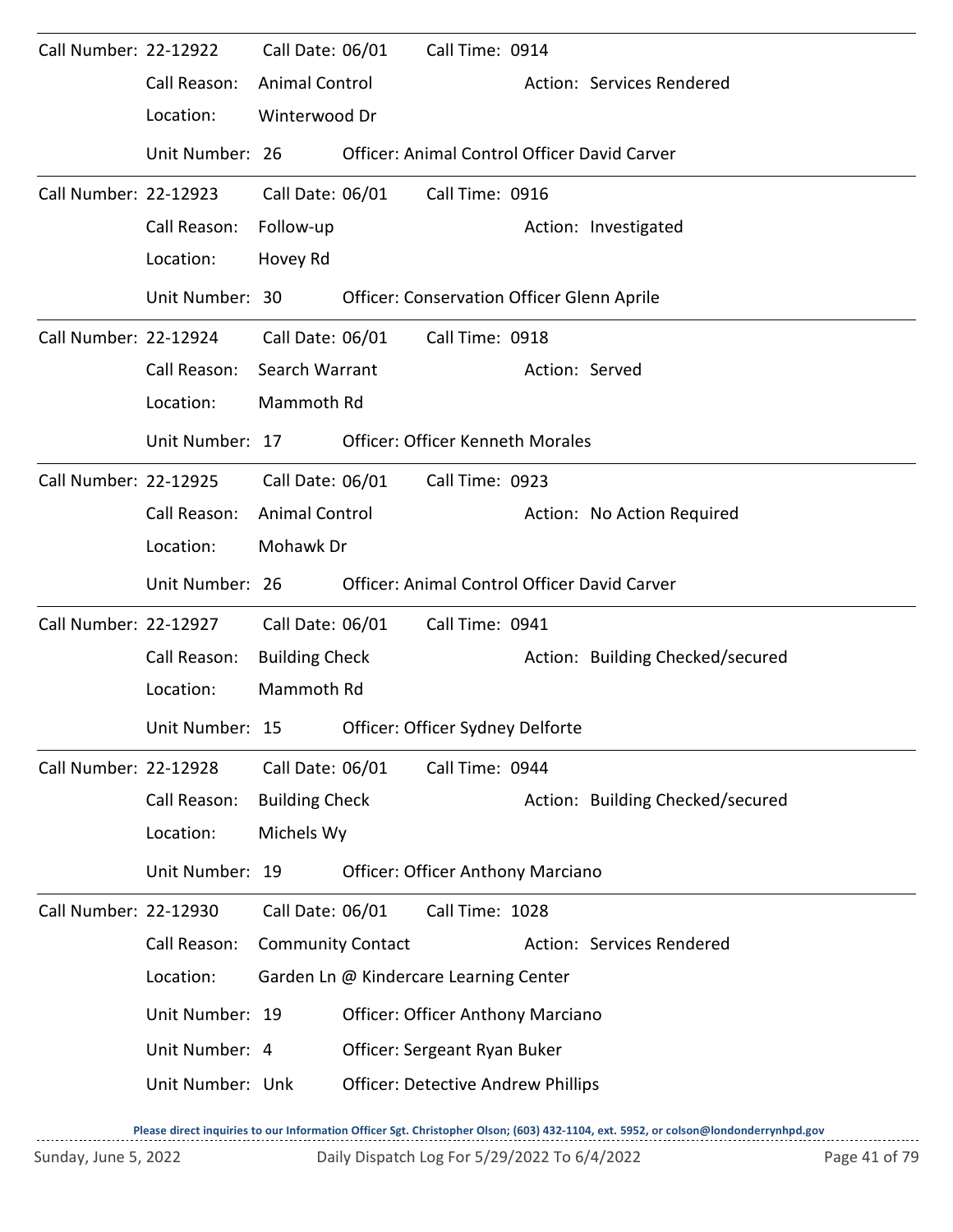| Call Number: 22-12932 |                                     | Call Date: 06/01           |                                | Call Time: 1039                                 |                                  |
|-----------------------|-------------------------------------|----------------------------|--------------------------------|-------------------------------------------------|----------------------------------|
|                       | Call Reason:                        | <b>Motor Vehicle Check</b> |                                |                                                 | Action: Investigated             |
|                       | Location:                           |                            | Nashua Rd @ Young Rd           |                                                 |                                  |
|                       | Unit Number: 17                     |                            |                                | Officer: Officer Kenneth Morales                |                                  |
| Call Number: 22-12933 |                                     | Call Date: 06/01           |                                | Call Time: 1048                                 |                                  |
|                       | Call Reason:                        | <b>Building Check</b>      |                                |                                                 | Action: Building Checked/secured |
|                       | Location:                           | Nashua Rd                  |                                |                                                 |                                  |
|                       | Unit Number: 17                     |                            |                                | <b>Officer: Officer Kenneth Morales</b>         |                                  |
| Call Number: 22-12935 |                                     | Call Date: 06/01           |                                | Call Time: 1050                                 |                                  |
|                       | Call Reason:                        | Disturbance                |                                |                                                 | Action: Peace Restored           |
|                       | Location:                           |                            | Nashua Rd @ Beato Auto Sales   |                                                 |                                  |
|                       | Unit Number: 17                     |                            |                                | <b>Officer: Officer Kenneth Morales</b>         |                                  |
| Call Number: 22-12939 |                                     | Call Date: 06/01           |                                | Call Time: 1148                                 |                                  |
|                       | Call Reason:                        |                            | Ohrv - Complaint/violation     |                                                 | Action: Could Not Locate         |
|                       | Location:                           | <b>Everts St</b>           |                                |                                                 |                                  |
|                       | Unit Number: 19                     |                            |                                | <b>Officer: Officer Anthony Marciano</b>        |                                  |
| Call Number: 22-12946 |                                     | Call Date: 06/01           |                                | Call Time: 1212                                 |                                  |
|                       | Call Reason:                        | <b>Medical Emergency</b>   |                                |                                                 | Action: Transported To Hospital  |
|                       | Location:                           | Pastor Dr                  |                                |                                                 |                                  |
|                       | Unit Number: 17                     |                            |                                | <b>Officer: Officer Kenneth Morales</b>         |                                  |
|                       | Unit Number: 4                      |                            |                                | Officer: Sergeant Ryan Buker                    |                                  |
|                       | Refer to Incident Number: 22-807-OF |                            |                                |                                                 |                                  |
| Call Number: 22-12947 |                                     | Call Date: 06/01           |                                | Call Time: 1223                                 |                                  |
|                       | Call Reason:                        | Motor Vehicle Complaint    |                                |                                                 | Action: Investigated             |
|                       | Location:                           |                            | Burton Dr @ Stoneyfield Yogurt |                                                 |                                  |
|                       | Unit Number: 15                     |                            |                                | Officer: Officer Sydney Delforte                |                                  |
|                       | Unit Number: 17                     |                            |                                | Officer: Officer Kenneth Morales                |                                  |
| Call Number: 22-12949 |                                     | Call Date: 06/01           |                                | Call Time: 1303                                 |                                  |
|                       | Call Reason:                        | <b>Medical Emergency</b>   |                                |                                                 | Action: Investigated             |
|                       | Location:                           |                            |                                | Airport Rd @ Manchester Boston Regional Airport |                                  |
|                       |                                     |                            |                                |                                                 |                                  |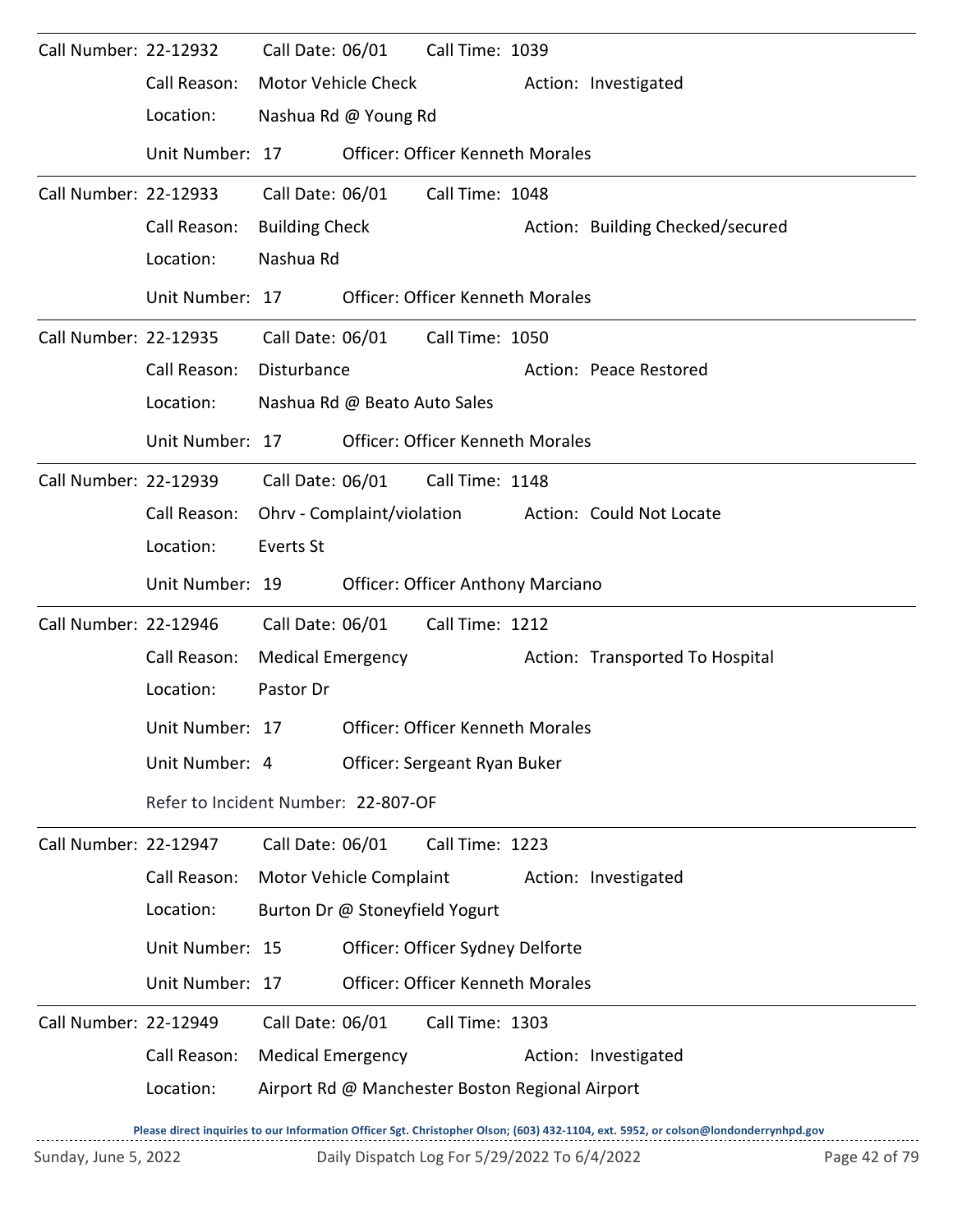|                       | Unit Number: Unk                    |                       | Officer: Officer John Perry |                                          |  |                                                            |  |  |
|-----------------------|-------------------------------------|-----------------------|-----------------------------|------------------------------------------|--|------------------------------------------------------------|--|--|
|                       | Refer to Incident Number: 22-813-OF |                       |                             |                                          |  |                                                            |  |  |
| Call Number: 22-12950 |                                     | Call Date: 06/01      |                             | Call Time: 1306                          |  |                                                            |  |  |
|                       | Call Reason:                        | Follow-up             |                             |                                          |  | Action: Investigated                                       |  |  |
|                       | Location:                           |                       | Elliot Wy @ Elliot Hospital |                                          |  |                                                            |  |  |
|                       | Unit Number: 19                     |                       |                             | <b>Officer: Officer Anthony Marciano</b> |  |                                                            |  |  |
| Call Number: 22-12951 |                                     | Call Date: 06/01      |                             | Call Time: 1324                          |  |                                                            |  |  |
|                       | Call Reason:                        | Animal Control        |                             |                                          |  | Action: Services Rendered                                  |  |  |
|                       | Location:                           | Mohawk Dr             |                             |                                          |  |                                                            |  |  |
|                       | Unit Number: 26                     |                       |                             |                                          |  | Officer: Animal Control Officer David Carver               |  |  |
| Call Number: 22-12952 |                                     | Call Date: 06/01      |                             | Call Time: 1443                          |  |                                                            |  |  |
|                       | Call Reason:                        | Alarm, Residence      |                             |                                          |  | Action: Investigated                                       |  |  |
|                       | Location:                           | Gordon Dr             |                             |                                          |  |                                                            |  |  |
|                       | Unit Number: 10                     |                       |                             | <b>Officer: Officer Cameron Verrier</b>  |  |                                                            |  |  |
|                       | Unit Number: 17                     |                       |                             |                                          |  | Officers: Officer Bryan Janeczko & Officer Tyler Macdonald |  |  |
| Call Number: 22-12953 |                                     | Call Date: 06/01      |                             | Call Time: 1448                          |  |                                                            |  |  |
|                       | Call Reason:                        |                       | Motor Vehicle Accident      |                                          |  | Action: Services Rendered                                  |  |  |
|                       | Location:                           |                       | Nashua Rd @ Renegades Pub   |                                          |  |                                                            |  |  |
|                       | Unit Number: 10                     |                       |                             | Officer: Officer Cameron Verrier         |  |                                                            |  |  |
|                       | Unit Number: 20                     |                       |                             | Officer: Officer Sarah Sabella           |  |                                                            |  |  |
| Call Number: 22-12954 |                                     | Call Date: 06/01      |                             | Call Time: 1458                          |  |                                                            |  |  |
|                       | Call Reason:                        | <b>Building Check</b> |                             |                                          |  | Action: Building Checked/secured                           |  |  |
|                       | Location:                           | Shasta Dr             |                             |                                          |  |                                                            |  |  |
|                       | Unit Number: 10                     |                       |                             | <b>Officer: Officer Cameron Verrier</b>  |  |                                                            |  |  |
| Call Number: 22-12955 |                                     | Call Date: 06/01      |                             | Call Time: 1514                          |  |                                                            |  |  |
|                       | Call Reason:                        | Juvenile Offenses     |                             |                                          |  | Action: Could Not Locate                                   |  |  |
|                       | Location:                           |                       |                             | Boulder Dr @ Kendallwood Condominiums    |  |                                                            |  |  |
|                       | Unit Number: 10                     |                       |                             | Officer: Officer Cameron Verrier         |  |                                                            |  |  |
|                       | Unit Number: 17                     |                       |                             |                                          |  | Officers: Officer Bryan Janeczko & Officer Tyler Macdonald |  |  |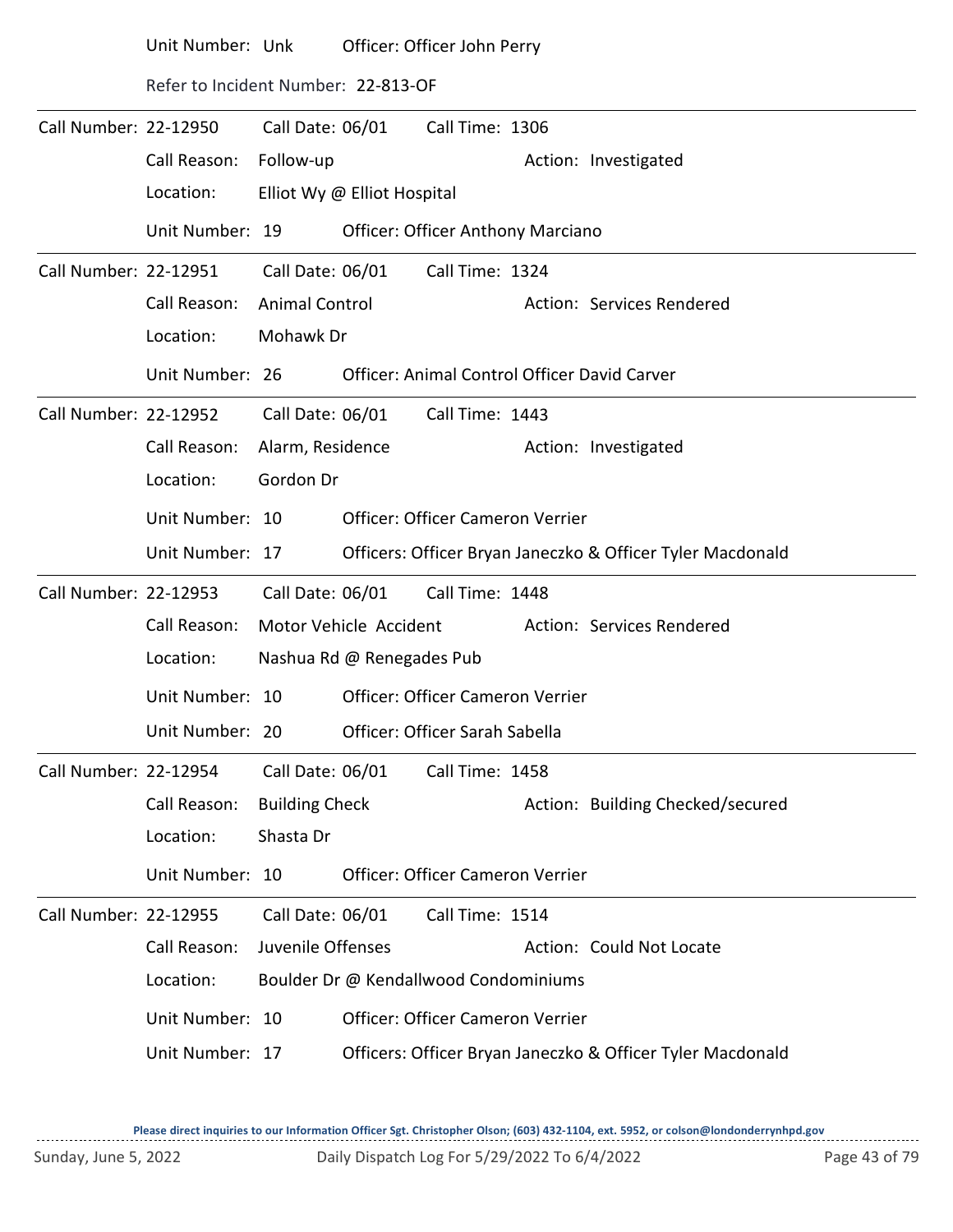| Call Number: 22-12956 |                                     | Call Date: 06/01           | Call Time: 1516                         |                                                            |
|-----------------------|-------------------------------------|----------------------------|-----------------------------------------|------------------------------------------------------------|
|                       | Call Reason:                        | Scam Phone/internet        |                                         | Action: Taken/refered To Other Agency                      |
|                       | Location:                           | Berkshire Ln               |                                         |                                                            |
|                       | Unit Number: 16                     |                            | Officer: Officer Keeley Bartolini       |                                                            |
| Call Number: 22-12957 |                                     | Call Date: 06/01           | Call Time: 1542                         |                                                            |
|                       | Call Reason:                        | <b>Medical Emergency</b>   |                                         | Action: Services Rendered                                  |
|                       | Location:                           |                            |                                         | Airport Rd @ Manchester Boston Regional Airport/terminal&g |
|                       | Unit Number: Unk                    |                            | <b>Officer: Detective Marvin Alfaro</b> |                                                            |
|                       | Refer to Incident Number: 22-808-OF |                            |                                         |                                                            |
| Call Number: 22-12958 |                                     | Call Date: 06/01           | Call Time: 1542                         |                                                            |
|                       | Call Reason:                        | <b>Suspicious Activity</b> |                                         | Action: Investigated                                       |
|                       | Location:                           |                            | Shenandoah Ave @ Yellowstone Dr         |                                                            |
|                       | Unit Number: 17                     |                            |                                         | Officers: Officer Bryan Janeczko & Officer Tyler Macdonald |
| Call Number: 22-12960 |                                     | Call Date: 06/01           | Call Time: 1609                         |                                                            |
|                       | Call Reason:                        | <b>Building Check</b>      |                                         | Action: Services Rendered                                  |
|                       | Location:                           | Memorial Dr                |                                         |                                                            |
|                       | Unit Number: 10                     |                            | Officer: Officer Cameron Verrier        |                                                            |
| Call Number: 22-12962 |                                     | Call Date: 06/01           | Call Time: 1622                         |                                                            |
|                       | Call Reason:                        | <b>Building Check</b>      |                                         | Action: Building Checked/secured                           |
|                       | Location:                           | Perkins Rd                 |                                         |                                                            |
|                       | Unit Number: 10                     |                            | Officer: Officer Cameron Verrier        |                                                            |
| Call Number: 22-12966 |                                     | Call Date: 06/01           | Call Time: 1657                         |                                                            |
|                       | Call Reason:                        | <b>Building Check</b>      |                                         | Action: Building Checked/secured                           |
|                       | Location:                           | Memorial Dr                |                                         |                                                            |
|                       | Unit Number: 17                     |                            |                                         | Officers: Officer Bryan Janeczko & Officer Tyler Macdonald |
| Call Number: 22-12968 |                                     | Call Date: 06/01           | Call Time: 1708                         |                                                            |
|                       | Call Reason:                        | Repossession               |                                         | Action: Vehicle Towed                                      |
|                       | Location:                           | <b>Tokanel Dr</b>          |                                         |                                                            |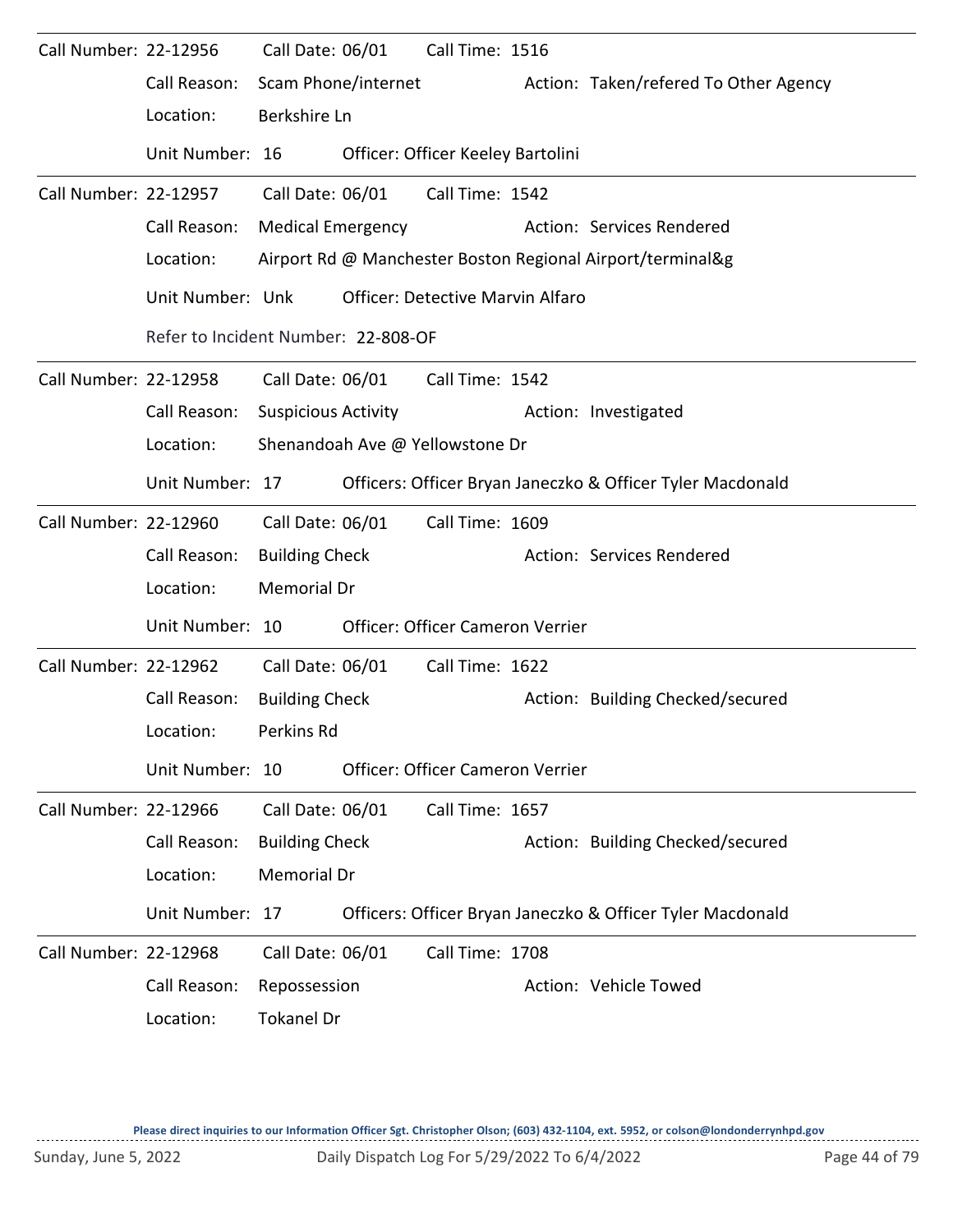| Call Number: 22-12969 |                                     | Call Date: 06/01             |  | Call Time: 1711                                 |  |                                                            |  |  |  |
|-----------------------|-------------------------------------|------------------------------|--|-------------------------------------------------|--|------------------------------------------------------------|--|--|--|
|                       | Call Reason:                        | Found/lost Property          |  |                                                 |  | Action: Services Rendered                                  |  |  |  |
|                       | Location:                           |                              |  | Michels Wy @ Market Basket #42                  |  |                                                            |  |  |  |
| Call Number: 22-12970 |                                     | Call Date: 06/01             |  | Call Time: 1719                                 |  |                                                            |  |  |  |
|                       | Call Reason:                        | Assist Citizen               |  |                                                 |  | Action: Services Rendered                                  |  |  |  |
|                       | Location:                           |                              |  | Airport Rd @ Manchester Boston Regional Airport |  |                                                            |  |  |  |
|                       | Unit Number: Unk                    |                              |  | <b>Officer: Detective Marvin Alfaro</b>         |  |                                                            |  |  |  |
|                       | Refer to Incident Number: 22-809-OF |                              |  |                                                 |  |                                                            |  |  |  |
| Call Number: 22-12972 |                                     | Call Date: 06/01             |  | Call Time: 1727                                 |  |                                                            |  |  |  |
|                       | Call Reason:                        | Assist Londonderry Fire Dept |  |                                                 |  | Action: Investigated                                       |  |  |  |
|                       | Location:                           |                              |  | Michels Wy @ Market Basket #42                  |  |                                                            |  |  |  |
|                       | Unit Number: 17                     |                              |  |                                                 |  | Officers: Officer Bryan Janeczko & Officer Tyler Macdonald |  |  |  |
|                       | Unit Number: 20                     |                              |  | Officer: Officer Sarah Sabella                  |  |                                                            |  |  |  |
|                       | Unit Number: 20                     |                              |  | Officer: Officer Sarah Sabella                  |  |                                                            |  |  |  |
| Call Number: 22-12973 |                                     | Call Date: 06/01             |  | Call Time: 1747                                 |  |                                                            |  |  |  |
|                       | Call Reason:                        | <b>Building Check</b>        |  |                                                 |  | Action: Building Checked/secured                           |  |  |  |
|                       | Location:                           | Rockingham Rd                |  |                                                 |  |                                                            |  |  |  |
|                       | Unit Number: 10                     |                              |  | Officer: Officer Cameron Verrier                |  |                                                            |  |  |  |
| Call Number: 22-12976 |                                     | Call Date: 06/01             |  | Call Time: 1803                                 |  |                                                            |  |  |  |
|                       | Call Reason:                        | <b>Building Check</b>        |  |                                                 |  | Action: Services Rendered                                  |  |  |  |
|                       | Location:                           | Michels Wy                   |  |                                                 |  |                                                            |  |  |  |
|                       | Unit Number: 17                     |                              |  |                                                 |  | Officers: Officer Bryan Janeczko & Officer Tyler Macdonald |  |  |  |
| Call Number: 22-12977 |                                     | Call Date: 06/01             |  | Call Time: 1812                                 |  |                                                            |  |  |  |
|                       | Call Reason:                        | Assist Citizen               |  |                                                 |  | Action: Services Rendered                                  |  |  |  |
|                       | Location:                           | Sunflower Ln                 |  |                                                 |  |                                                            |  |  |  |
|                       | Unit Number: 16                     |                              |  | Officer: Officer Keeley Bartolini               |  |                                                            |  |  |  |
|                       | Unit Number: 17                     |                              |  |                                                 |  | Officers: Officer Bryan Janeczko & Officer Tyler Macdonald |  |  |  |
|                       | Refer to Incident Number: 22-810-OF |                              |  |                                                 |  |                                                            |  |  |  |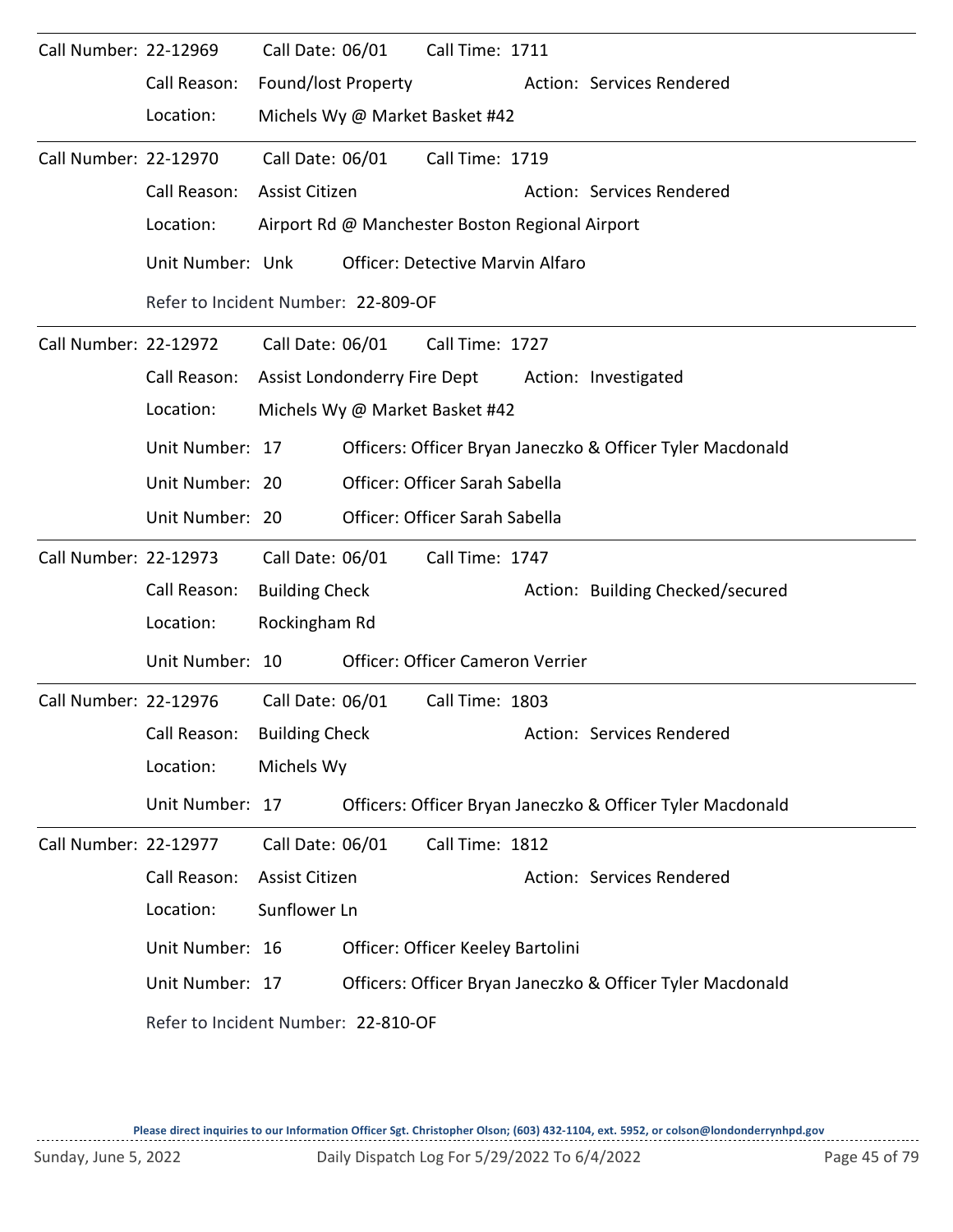| Call Number: 22-12978 |                 | Call Date: 06/01      |                              | Call Time: 1849                         |                                                            |
|-----------------------|-----------------|-----------------------|------------------------------|-----------------------------------------|------------------------------------------------------------|
|                       | Call Reason:    |                       | Assist Londonderry Fire Dept |                                         | Action: Services Rendered                                  |
|                       | Location:       | Hall Rd               |                              |                                         |                                                            |
|                       | Unit Number: 16 |                       |                              | Officer: Officer Keeley Bartolini       |                                                            |
| Call Number: 22-12979 |                 | Call Date: 06/01      |                              | Call Time: 1903                         |                                                            |
|                       | Call Reason:    | Follow-up             |                              |                                         | Action: Investigated                                       |
|                       | Location:       | Sunflower Ln          |                              |                                         |                                                            |
|                       | Unit Number: 17 |                       |                              |                                         | Officers: Officer Bryan Janeczko & Officer Tyler Macdonald |
| Call Number: 22-12981 |                 | Call Date: 06/01      |                              | Call Time: 1945                         |                                                            |
|                       | Call Reason:    | <b>Building Check</b> |                              |                                         | Action: Building Checked/secured                           |
|                       | Location:       | Garden Ln             |                              |                                         |                                                            |
|                       | Unit Number: 10 |                       |                              | <b>Officer: Officer Cameron Verrier</b> |                                                            |
| Call Number: 22-12982 |                 | Call Date: 06/01      |                              | Call Time: 2035                         |                                                            |
|                       | Call Reason:    | <b>Building Check</b> |                              |                                         | Action: Building Checked/secured                           |
|                       | Location:       | Garden Ln             |                              |                                         |                                                            |
|                       | Unit Number: 20 |                       |                              | Officer: Officer Sarah Sabella          |                                                            |
| Call Number: 22-12983 |                 | Call Date: 06/01      |                              | Call Time: 2039                         |                                                            |
|                       | Call Reason:    | <b>Building Check</b> |                              |                                         | Action: Building Checked/secured                           |
|                       | Location:       | Hampton Dr            |                              |                                         |                                                            |
|                       | Unit Number: 20 |                       |                              | Officer: Officer Sarah Sabella          |                                                            |
| Call Number: 22-12984 |                 | Call Date: 06/01      |                              | Call Time: 2044                         |                                                            |
|                       | Call Reason:    |                       | Motor Vehicle Accident       |                                         | Action: Services Rendered                                  |
|                       | Location:       | Rockingham Rd         |                              |                                         |                                                            |
|                       | Unit Number: 17 |                       |                              |                                         | Officers: Officer Bryan Janeczko & Officer Tyler Macdonald |
| Call Number: 22-12985 |                 | Call Date: 06/01      |                              | Call Time: 2045                         |                                                            |
|                       | Call Reason:    | <b>Building Check</b> |                              |                                         | Action: Building Checked/secured                           |
|                       | Location:       | Nashua Rd             |                              |                                         |                                                            |
|                       | Unit Number: 20 |                       |                              | Officer: Officer Sarah Sabella          |                                                            |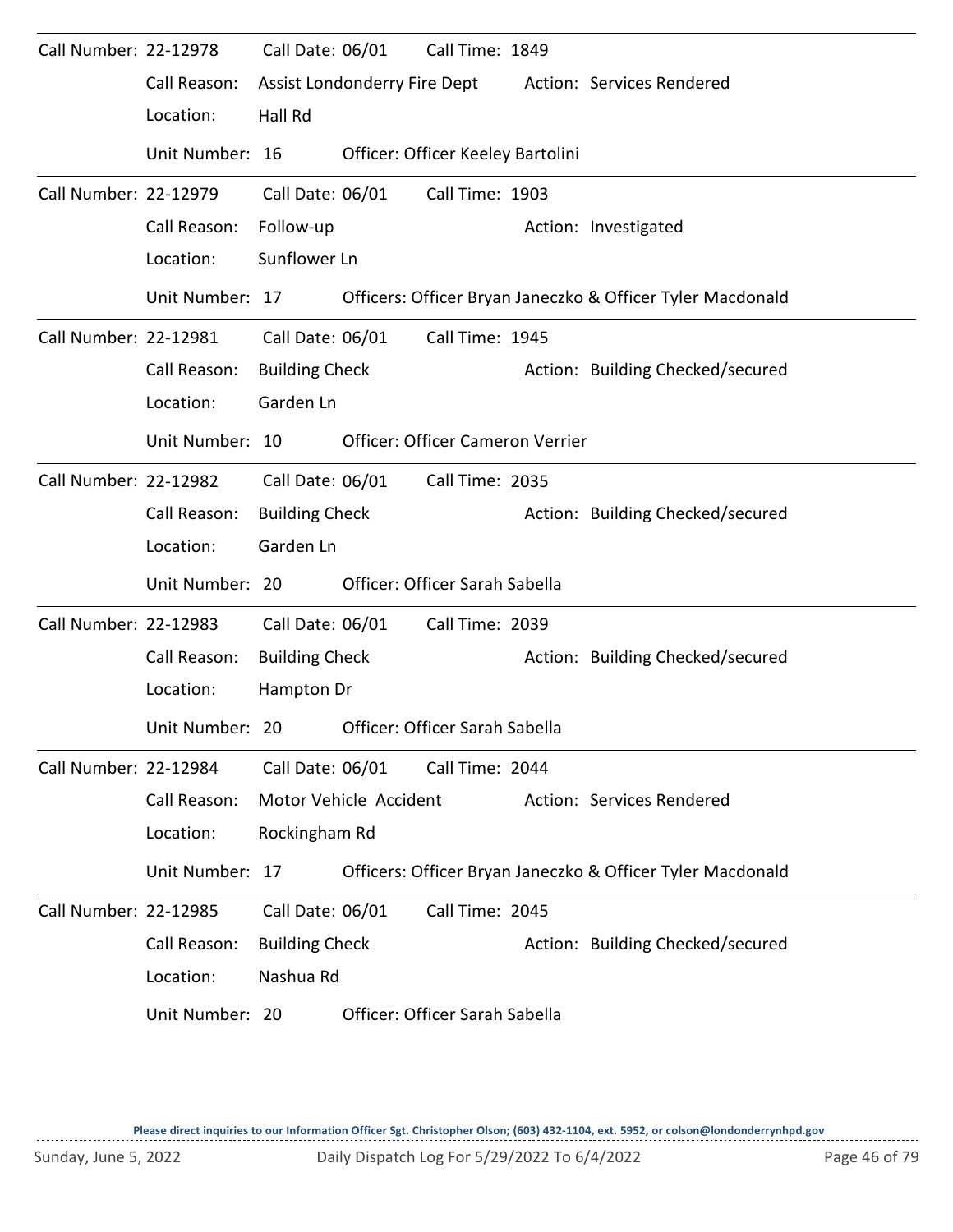| Call Number: 22-12986 |                                                              | Call Date: 06/01      |                         | Call Time: 2048                |                                  |
|-----------------------|--------------------------------------------------------------|-----------------------|-------------------------|--------------------------------|----------------------------------|
|                       | Call Reason:                                                 | <b>Building Check</b> |                         |                                | Action: Building Checked/secured |
|                       | Location:                                                    | Nashua Rd             |                         |                                |                                  |
|                       | Unit Number: 20                                              |                       |                         | Officer: Officer Sarah Sabella |                                  |
| Call Number: 22-12987 |                                                              | Call Date: 06/01      |                         | Call Time: 2137                |                                  |
|                       | Call Reason:                                                 | Soliciting            |                         |                                | Action: Services Rendered        |
|                       | Location:                                                    |                       | Orchard View Dr @ Shaws |                                |                                  |
| Call Number: 22-12988 |                                                              |                       | Call Date: 06/01        | Call Time: 2245                |                                  |
|                       | Call Reason:                                                 | <b>Building Check</b> |                         |                                | Action: Building Checked/secured |
|                       | Location:                                                    | Mammoth Rd            |                         |                                |                                  |
|                       | Unit Number: 16                                              |                       |                         | Officer: Officer Joanna Phan   |                                  |
| Call Number: 22-12990 |                                                              | Call Date: 06/01      |                         | Call Time: 2249                |                                  |
|                       | Call Reason:                                                 | <b>Building Check</b> |                         |                                | Action: Building Checked/secured |
|                       | Location:                                                    | Perkins Rd            |                         |                                |                                  |
|                       | Unit Number: 17                                              |                       |                         | Officer: Officer Trevor Guay   |                                  |
| Call Number: 22-12991 |                                                              | Call Date: 06/01      |                         | Call Time: 2249                |                                  |
|                       | Call Reason:                                                 | <b>Building Check</b> |                         |                                | Action: Building Checked/secured |
|                       | Location:                                                    | Rockingham Rd         |                         |                                |                                  |
|                       | Unit Number: 16                                              |                       |                         | Officer: Officer Joanna Phan   |                                  |
|                       | Call Number: 22-12992    Call Date: 06/01    Call Time: 2252 |                       |                         |                                |                                  |
|                       | Call Reason:                                                 | <b>Building Check</b> |                         |                                | Action: Building Checked/secured |
|                       | Location:                                                    | Rockingham Rd         |                         |                                |                                  |
|                       | Unit Number: 16                                              |                       |                         | Officer: Officer Joanna Phan   |                                  |
| Call Number: 22-12993 |                                                              | Call Date: 06/01      |                         | Call Time: 2256                |                                  |
|                       | Call Reason:                                                 | <b>Building Check</b> |                         |                                | Action: Services Rendered        |
|                       | Location:                                                    | Rockingham Rd         |                         |                                |                                  |
|                       | Unit Number: 16                                              |                       |                         | Officer: Officer Joanna Phan   |                                  |
| Call Number: 22-12994 |                                                              | Call Date: 06/01      |                         | Call Time: 2257                |                                  |
|                       | Call Reason:                                                 |                       | Motor Vehicle Check     |                                | Action: Building Checked/secured |
|                       | Location:                                                    |                       |                         | Nashua Rd @ Td Banknorth Bank  |                                  |
|                       |                                                              |                       |                         |                                |                                  |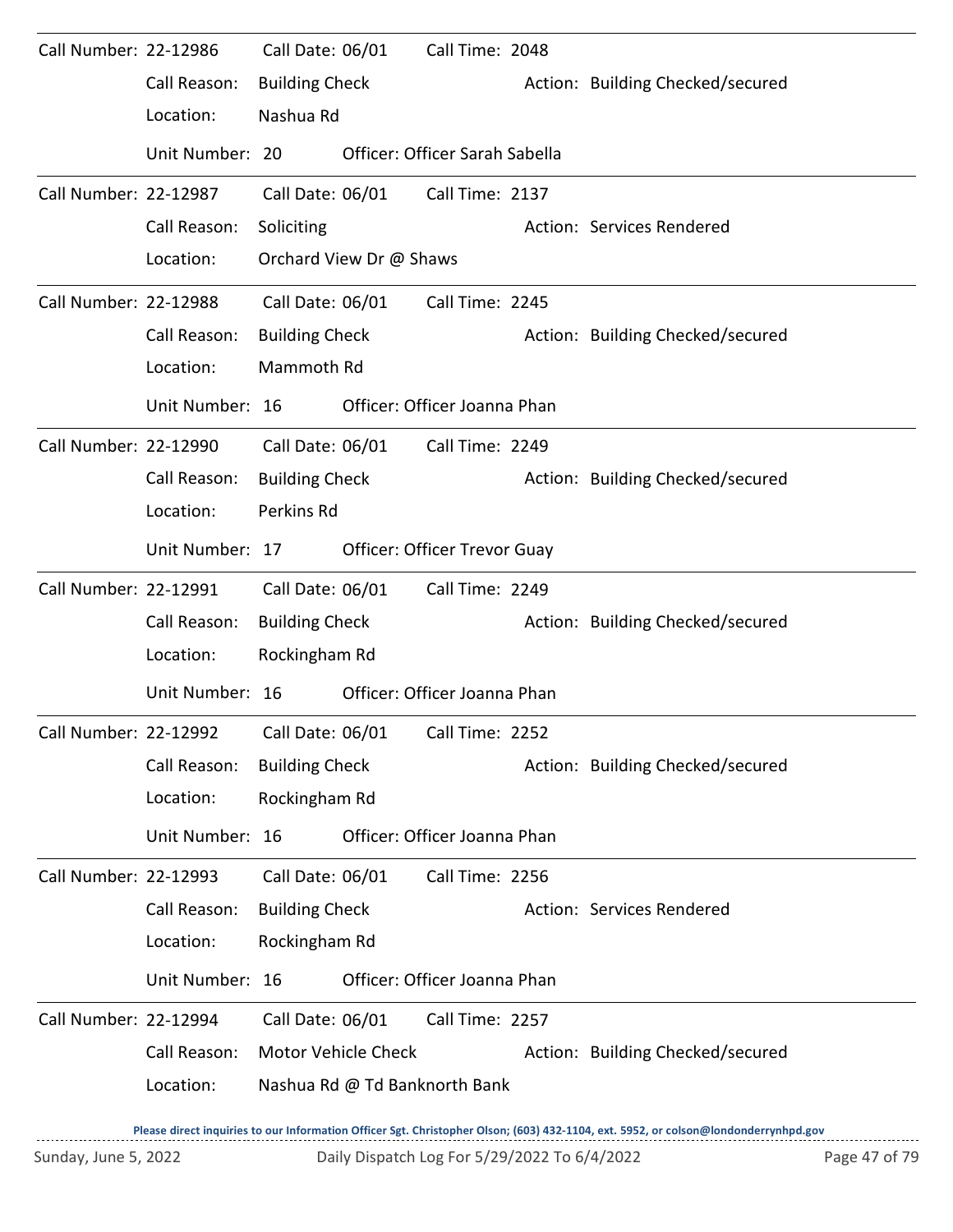|                       | Unit Number: 17 |                       |                              | <b>Officer: Officer Trevor Guay</b> |                                  |
|-----------------------|-----------------|-----------------------|------------------------------|-------------------------------------|----------------------------------|
| Call Number: 22-12995 |                 | Call Date: 06/01      |                              | Call Time: 2303                     |                                  |
|                       | Call Reason:    | <b>Building Check</b> |                              |                                     | Action: Building Checked/secured |
|                       | Location:       | Rockingham Rd         |                              |                                     |                                  |
|                       | Unit Number: 16 |                       |                              | Officer: Officer Joanna Phan        |                                  |
| Call Number: 22-12996 |                 | Call Date: 06/01      |                              | Call Time: 2305                     |                                  |
|                       | Call Reason:    | <b>Building Check</b> |                              |                                     | Action: Building Checked/secured |
|                       | Location:       | Rockingham Rd         |                              |                                     |                                  |
|                       | Unit Number: 19 |                       |                              | Officer: Officer Joshua Martin      |                                  |
| Call Number: 22-12997 |                 | Call Date: 06/01      |                              | Call Time: 2310                     |                                  |
|                       | Call Reason:    |                       | <b>Motor Vehicle Check</b>   |                                     | Action: Warning Issued           |
|                       | Location:       |                       | Independence Dr @ Rail Trail |                                     |                                  |
|                       | Unit Number: 16 |                       |                              | Officer: Officer Joanna Phan        |                                  |
| Call Number: 22-12998 |                 | Call Date: 06/01      |                              | Call Time: 2316                     |                                  |
|                       | Call Reason:    | <b>Building Check</b> |                              |                                     | Action: Building Checked/secured |
|                       | Location:       | Independence Dr       |                              |                                     |                                  |
|                       | Unit Number: 16 |                       |                              | Officer: Officer Joanna Phan        |                                  |
| Call Number: 22-13000 |                 | Call Date: 06/01      |                              | Call Time: 2318                     |                                  |
|                       | Call Reason:    | <b>Building Check</b> |                              |                                     | Action: Building Checked/secured |
|                       | Location:       | Nashua Rd             |                              |                                     |                                  |
|                       | Unit Number: 19 |                       |                              | Officer: Officer Joshua Martin      |                                  |
| Call Number: 22-13001 |                 | Call Date: 06/01      |                              | Call Time: 2318                     |                                  |
|                       | Call Reason:    | <b>Building Check</b> |                              |                                     | Action: Building Checked/secured |
|                       | Location:       | Independence Dr       |                              |                                     |                                  |
|                       | Unit Number: 16 |                       |                              | Officer: Officer Joanna Phan        |                                  |
| Call Number: 22-13002 |                 | Call Date: 06/01      |                              | Call Time: 2320                     |                                  |
|                       | Call Reason:    | <b>Building Check</b> |                              |                                     | Action: Building Checked/secured |
|                       | Location:       | Rockingham Rd         |                              |                                     |                                  |
|                       | Unit Number: 16 |                       |                              | Officer: Officer Joanna Phan        |                                  |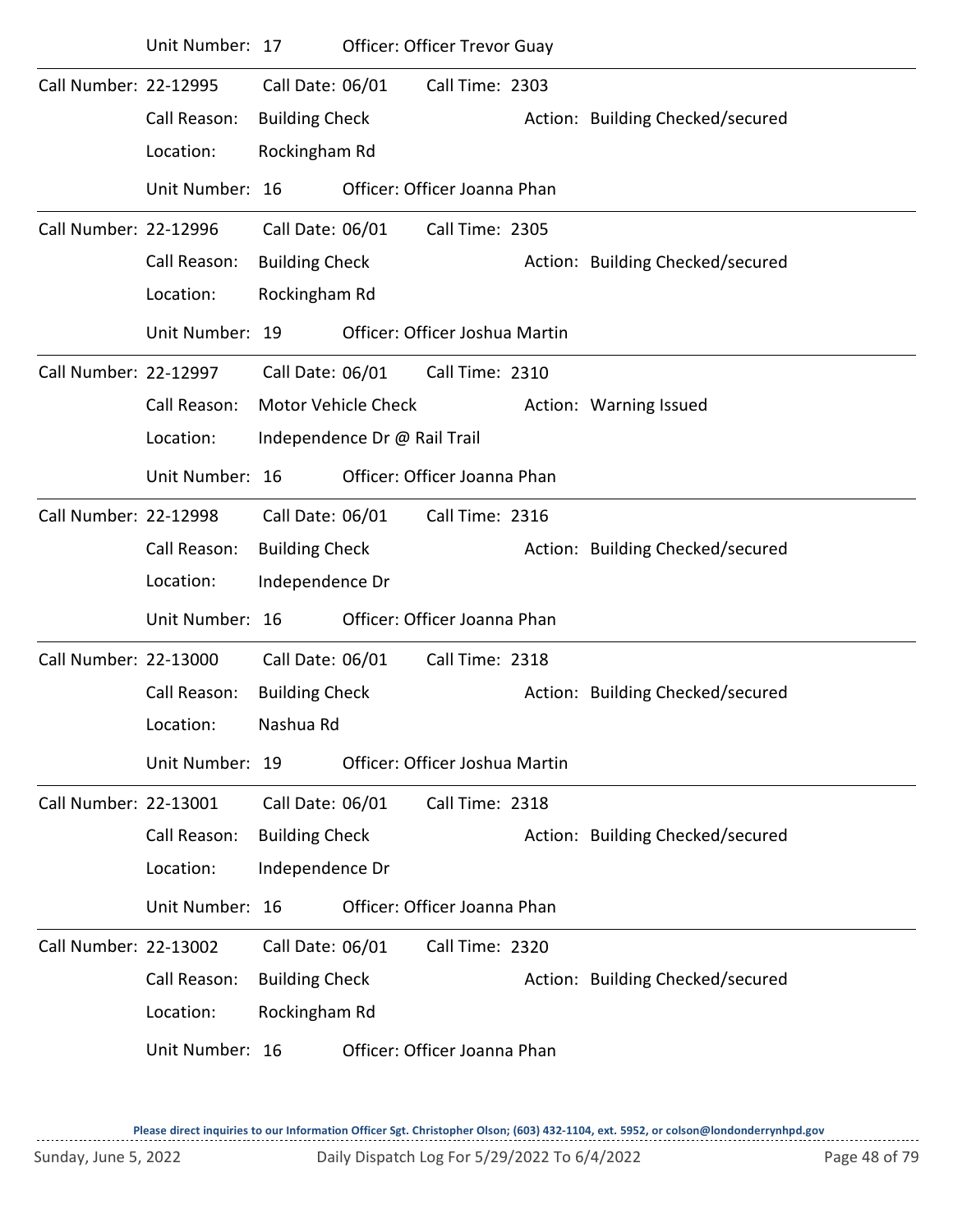| Call Number: 22-13004 |                  | Call Date: 06/01      |                             | Call Time: 2328                  |                                  |
|-----------------------|------------------|-----------------------|-----------------------------|----------------------------------|----------------------------------|
|                       | Call Reason:     |                       | Parking Violation/complaint |                                  | Action: Investigated             |
|                       | Location:        |                       | Alexander Rd @ Justin Cir   |                                  |                                  |
|                       | Unit Number: 16  |                       |                             | Officer: Officer Joanna Phan     |                                  |
| Call Number: 22-13006 |                  | Call Date: 06/01      |                             | Call Time: 2332                  |                                  |
|                       | Call Reason:     | <b>Building Check</b> |                             |                                  | Action: Building Checked/secured |
|                       | Location:        | Rockingham Rd         |                             |                                  |                                  |
|                       | Unit Number: 16  |                       |                             | Officer: Officer Joanna Phan     |                                  |
| Call Number: 22-13008 |                  | Call Date: 06/01      |                             | Call Time: 2345                  |                                  |
|                       | Call Reason:     | <b>Building Check</b> |                             |                                  | Action: Building Checked/secured |
|                       | Location:        | Kitty Hawk Lndg       |                             |                                  |                                  |
|                       | Unit Number: 4   |                       |                             | Officer: Sergeant James Freda    |                                  |
| Call Number: 22-13009 |                  | Call Date: 06/01      |                             | Call Time: 2351                  |                                  |
|                       | Call Reason:     | <b>Building Check</b> |                             |                                  | Action: Building Checked/secured |
|                       | Location:        | Orchard View Dr       |                             |                                  |                                  |
|                       | Unit Number: 19  |                       |                             | Officer: Officer Joshua Martin   |                                  |
| Call Number: 22-13011 |                  | Call Date: 06/01      |                             | Call Time: 2353                  |                                  |
|                       | Call Reason:     | <b>Building Check</b> |                             |                                  | Action: Building Checked/secured |
|                       | Location:        | Nashua Rd             |                             |                                  |                                  |
|                       | Unit Number: 19  |                       |                             | Officer: Officer Joshua Martin   |                                  |
| Call Number: 22-13012 |                  | Call Date: 06/01      |                             | Call Time: 2352                  |                                  |
|                       | Call Reason:     |                       | Motor Vehicle Check         |                                  | Action: Warning Issued           |
|                       | Location:        |                       |                             | Perimeter Rd @ Jewel Instruments |                                  |
|                       | Unit Number: Unk |                       |                             | Officer: Officer Randy Dyer      |                                  |
| Call Number: 22-13013 |                  | Call Date: 06/01      |                             | Call Time: 2359                  |                                  |
|                       | Call Reason:     |                       | Motor Vehicle Check         |                                  | Action: Warning Issued           |
|                       | Location:        | Memorial Dr           |                             |                                  |                                  |
|                       | Unit Number: 16  |                       |                             | Officer: Officer Joanna Phan     |                                  |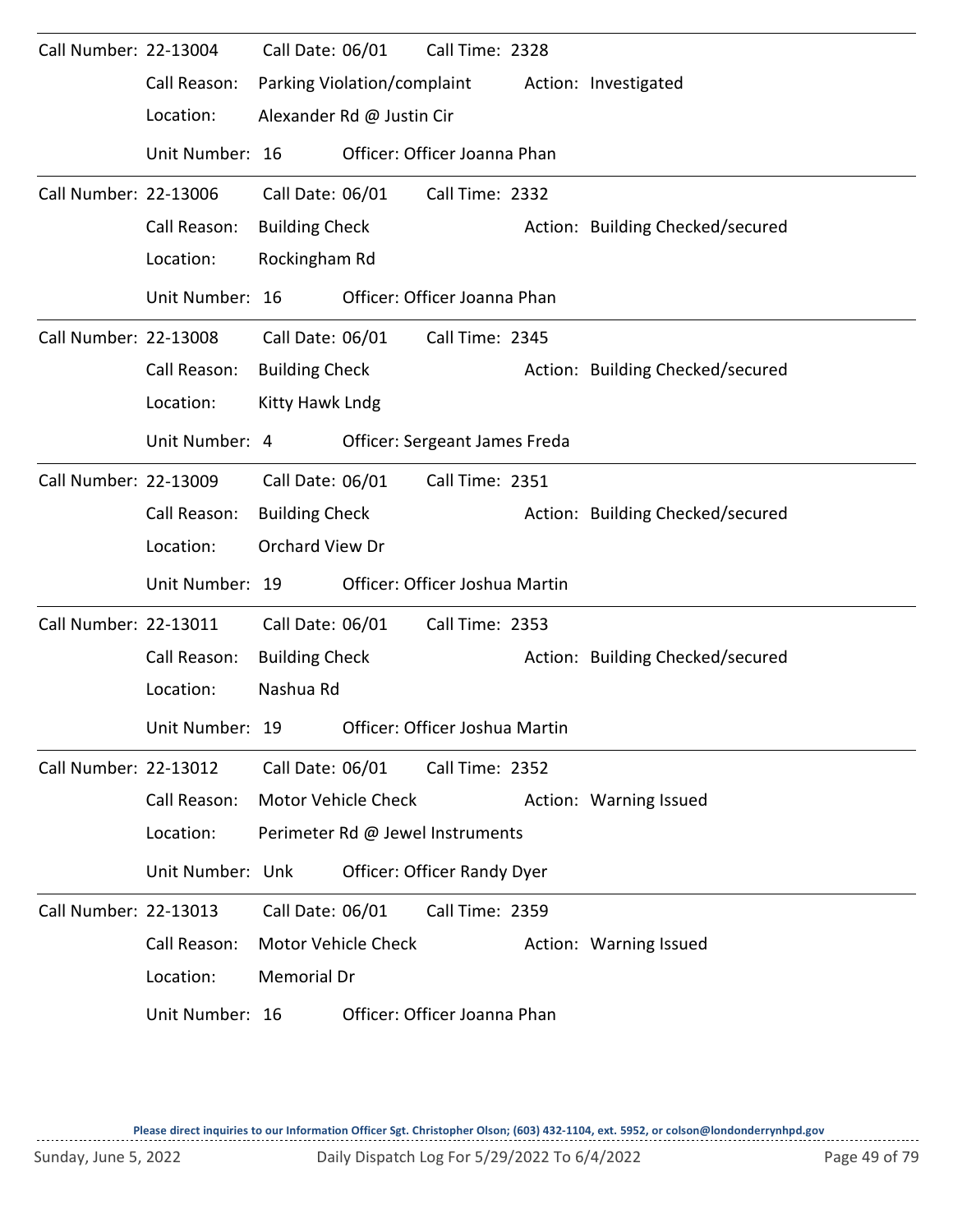| Call Number: 22-13015 |                                         | Call Date: 06/02           |                           | Call Time: 0004                |                          |                                  |  |  |  |
|-----------------------|-----------------------------------------|----------------------------|---------------------------|--------------------------------|--------------------------|----------------------------------|--|--|--|
|                       | Call Reason:                            | Pedestrian Check           |                           |                                |                          | Action: Investigated             |  |  |  |
|                       | Location:                               |                            | Mammoth Rd @ Midridge Cir |                                |                          |                                  |  |  |  |
|                       | Unit Number: 17                         |                            |                           | Officer: Officer Trevor Guay   |                          |                                  |  |  |  |
|                       | Unit Number: 19                         |                            |                           | Officer: Officer Joshua Martin |                          |                                  |  |  |  |
| Call Number: 22-13016 |                                         | Call Date: 06/02           |                           | Call Time: 0005                |                          |                                  |  |  |  |
|                       | Call Reason:                            |                            | Motor Vehicle Stop Arrest |                                |                          | Action: Citation Issued          |  |  |  |
|                       | Location:                               |                            | Nashua Rd @ Old Nashua Rd |                                |                          |                                  |  |  |  |
|                       | Unit Number: 19                         |                            |                           | Officer: Officer Joshua Martin |                          |                                  |  |  |  |
|                       | Unit Number: 4                          |                            |                           | Officer: Sergeant James Freda  |                          |                                  |  |  |  |
|                       | Arrest Number: 22-227-AR                |                            |                           |                                |                          |                                  |  |  |  |
|                       |                                         |                            |                           |                                | Date: 06/02              |                                  |  |  |  |
|                       |                                         | <b>Photo Not Available</b> |                           |                                | Time: 0005               |                                  |  |  |  |
|                       |                                         |                            |                           |                                |                          | Name: Barnaby, Dennis Roy        |  |  |  |
|                       |                                         |                            |                           |                                | Address: 10 Railroad Ave |                                  |  |  |  |
|                       |                                         |                            |                           |                                | <b>Derry, NH</b>         |                                  |  |  |  |
|                       |                                         |                            |                           |                                | Age: 20                  |                                  |  |  |  |
|                       | Charge #1: Tail Lamp And Reflectors, Mv |                            |                           |                                |                          |                                  |  |  |  |
| Call Number: 22-13017 |                                         | Call Date: 06/02           |                           | Call Time: 0010                |                          |                                  |  |  |  |
|                       | Call Reason:                            | <b>Building Check</b>      |                           |                                |                          | Action: Building Checked/secured |  |  |  |
|                       | Location:                               | Delta Dr                   |                           |                                |                          |                                  |  |  |  |
|                       | Unit Number: 16                         |                            |                           | Officer: Officer Joanna Phan   |                          |                                  |  |  |  |
| Call Number: 22-13018 |                                         | Call Date: 06/02           |                           | Call Time: 0012                |                          |                                  |  |  |  |
|                       | Call Reason:                            | <b>Building Check</b>      |                           |                                |                          | Action: Building Checked/secured |  |  |  |
|                       | Location:                               | Nelson Rd                  |                           |                                |                          |                                  |  |  |  |
|                       | Unit Number: 17                         |                            |                           | Officer: Officer Trevor Guay   |                          |                                  |  |  |  |
| Call Number: 22-13019 |                                         | Call Date: 06/02           |                           | Call Time: 0015                |                          |                                  |  |  |  |
|                       | Call Reason:                            | <b>Building Check</b>      |                           |                                |                          | Action: Building Checked/secured |  |  |  |
|                       | Location:                               | Planeview Dr               |                           |                                |                          |                                  |  |  |  |
|                       | Unit Number: 16                         |                            |                           | Officer: Officer Joanna Phan   |                          |                                  |  |  |  |
|                       |                                         |                            |                           |                                |                          |                                  |  |  |  |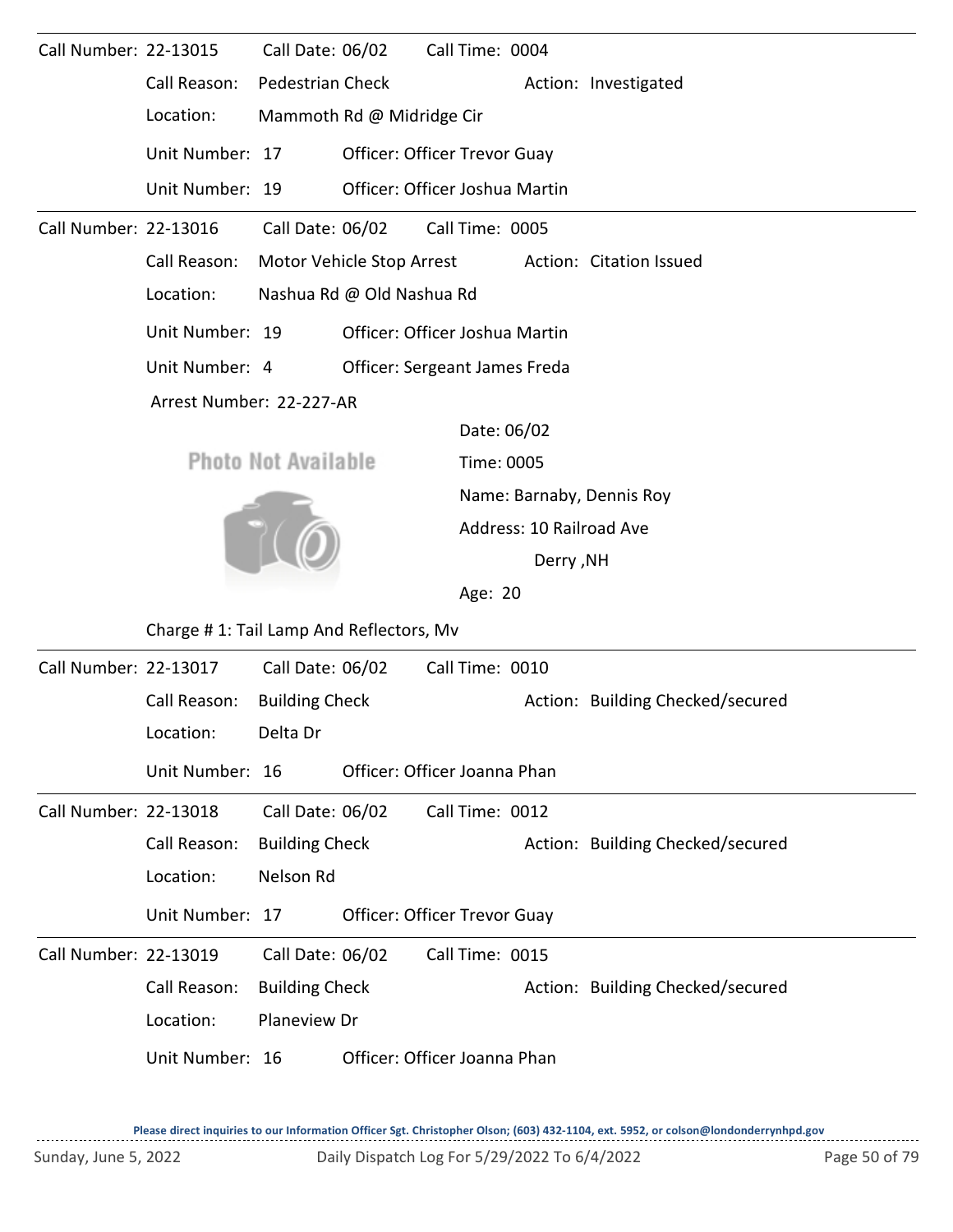| Call Number: 22-13020 |                 | Call Date: 06/02      | Call Time: 0016                     |                                  |
|-----------------------|-----------------|-----------------------|-------------------------------------|----------------------------------|
|                       | Call Reason:    | <b>Building Check</b> |                                     | Action: Building Checked/secured |
|                       | Location:       | Harvey Rd             |                                     |                                  |
|                       | Unit Number: 16 |                       | Officer: Officer Joanna Phan        |                                  |
| Call Number: 22-13021 |                 | Call Date: 06/02      | Call Time: 0019                     |                                  |
|                       | Call Reason:    | <b>Building Check</b> |                                     | Action: Building Checked/secured |
|                       | Location:       | Navigator Rd          |                                     |                                  |
|                       | Unit Number: 16 |                       | Officer: Officer Joanna Phan        |                                  |
| Call Number: 22-13022 |                 | Call Date: 06/02      | Call Time: 0021                     |                                  |
|                       | Call Reason:    | <b>Building Check</b> |                                     | Action: Investigated             |
|                       | Location:       | Nashua Rd             |                                     |                                  |
|                       | Unit Number: 17 |                       | <b>Officer: Officer Trevor Guay</b> |                                  |
| Call Number: 22-13023 |                 | Call Date: 06/02      | Call Time: 0025                     |                                  |
|                       | Call Reason:    | <b>Building Check</b> |                                     | Action: Building Checked/secured |
|                       | Location:       | Orchard View Dr       |                                     |                                  |
|                       | Unit Number: 17 |                       | Officer: Officer Trevor Guay        |                                  |
| Call Number: 22-13024 |                 | Call Date: 06/02      | Call Time: 0025                     |                                  |
|                       | Call Reason:    | <b>Building Check</b> |                                     | Action: Building Checked/secured |
|                       | Location:       | Sanborn Rd            |                                     |                                  |
|                       | Unit Number: 16 |                       | Officer: Officer Joanna Phan        |                                  |
| Call Number: 22-13025 |                 | Call Date: 06/02      | Call Time: 0026                     |                                  |
|                       | Call Reason:    | <b>Building Check</b> |                                     | Action: Building Checked/secured |
|                       | Location:       | Orchard View Dr       |                                     |                                  |
|                       | Unit Number: 17 |                       | <b>Officer: Officer Trevor Guay</b> |                                  |
| Call Number: 22-13026 |                 | Call Date: 06/02      | Call Time: 0029                     |                                  |
|                       | Call Reason:    | <b>Building Check</b> |                                     | Action: Building Checked/secured |
|                       | Location:       | Sanborn Rd            |                                     |                                  |
|                       | Unit Number: 16 |                       | Officer: Officer Joanna Phan        |                                  |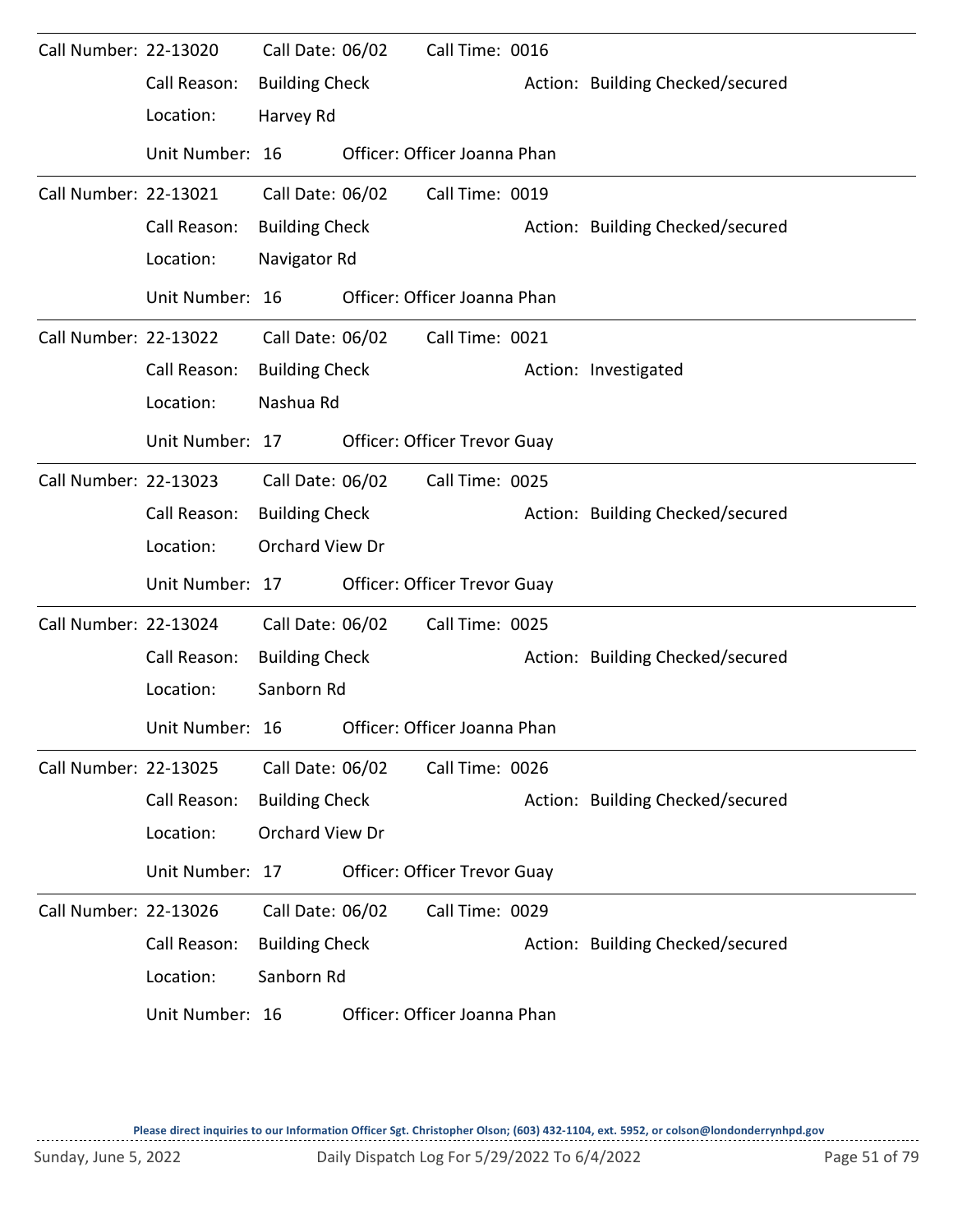| Call Number: 22-13027 |                 | Call Date: 06/02      |                        | Call Time: 0030                     |                                  |
|-----------------------|-----------------|-----------------------|------------------------|-------------------------------------|----------------------------------|
|                       | Call Reason:    | <b>Building Check</b> |                        |                                     | Action: Investigated             |
|                       | Location:       | Garden Ln             |                        |                                     |                                  |
|                       | Unit Number: 17 |                       |                        | <b>Officer: Officer Trevor Guay</b> |                                  |
| Call Number: 22-13028 |                 | Call Date: 06/02      |                        | Call Time: 0032                     |                                  |
|                       | Call Reason:    | <b>Building Check</b> |                        |                                     | Action: Building Checked/secured |
|                       | Location:       | Symmes Dr             |                        |                                     |                                  |
|                       | Unit Number: 16 |                       |                        | Officer: Officer Joanna Phan        |                                  |
| Call Number: 22-13030 |                 | Call Date: 06/02      |                        | Call Time: 0046                     |                                  |
|                       | Call Reason:    | <b>Building Check</b> |                        |                                     | Action: Building Checked/secured |
|                       | Location:       | Rockingham Rd         |                        |                                     |                                  |
|                       | Unit Number: 16 |                       |                        | Officer: Officer Joanna Phan        |                                  |
| Call Number: 22-13031 |                 | Call Date: 06/02      |                        | Call Time: 0056                     |                                  |
|                       | Call Reason:    |                       | Motor Vehicle Check    |                                     | Action: Investigated             |
|                       | Location:       |                       | Harvey Rd @ Rail Trail |                                     |                                  |
|                       | Unit Number: 17 |                       |                        | Officer: Officer Trevor Guay        |                                  |
| Call Number: 22-13032 |                 | Call Date: 06/02      |                        | Call Time: 0057                     |                                  |
|                       | Call Reason:    | <b>Building Check</b> |                        |                                     | Action: Building Checked/secured |
|                       | Location:       | Mammoth Rd            |                        |                                     |                                  |
|                       | Unit Number: 16 |                       |                        | Officer: Officer Joanna Phan        |                                  |
| Call Number: 22-13034 |                 | Call Date: 06/02      |                        | Call Time: 0119                     |                                  |
|                       | Call Reason:    | <b>Building Check</b> |                        |                                     | Action: Building Checked/secured |
|                       | Location:       | Hampton Dr            |                        |                                     |                                  |
|                       | Unit Number: 19 |                       |                        | Officer: Officer Joshua Martin      |                                  |
| Call Number: 22-13036 |                 | Call Date: 06/02      |                        | Call Time: 0141                     |                                  |
|                       | Call Reason:    | <b>Building Check</b> |                        |                                     | Action: Building Checked/secured |
|                       | Location:       | Litchfield Rd         |                        |                                     |                                  |
|                       | Unit Number: 16 |                       |                        | Officer: Officer Joanna Phan        |                                  |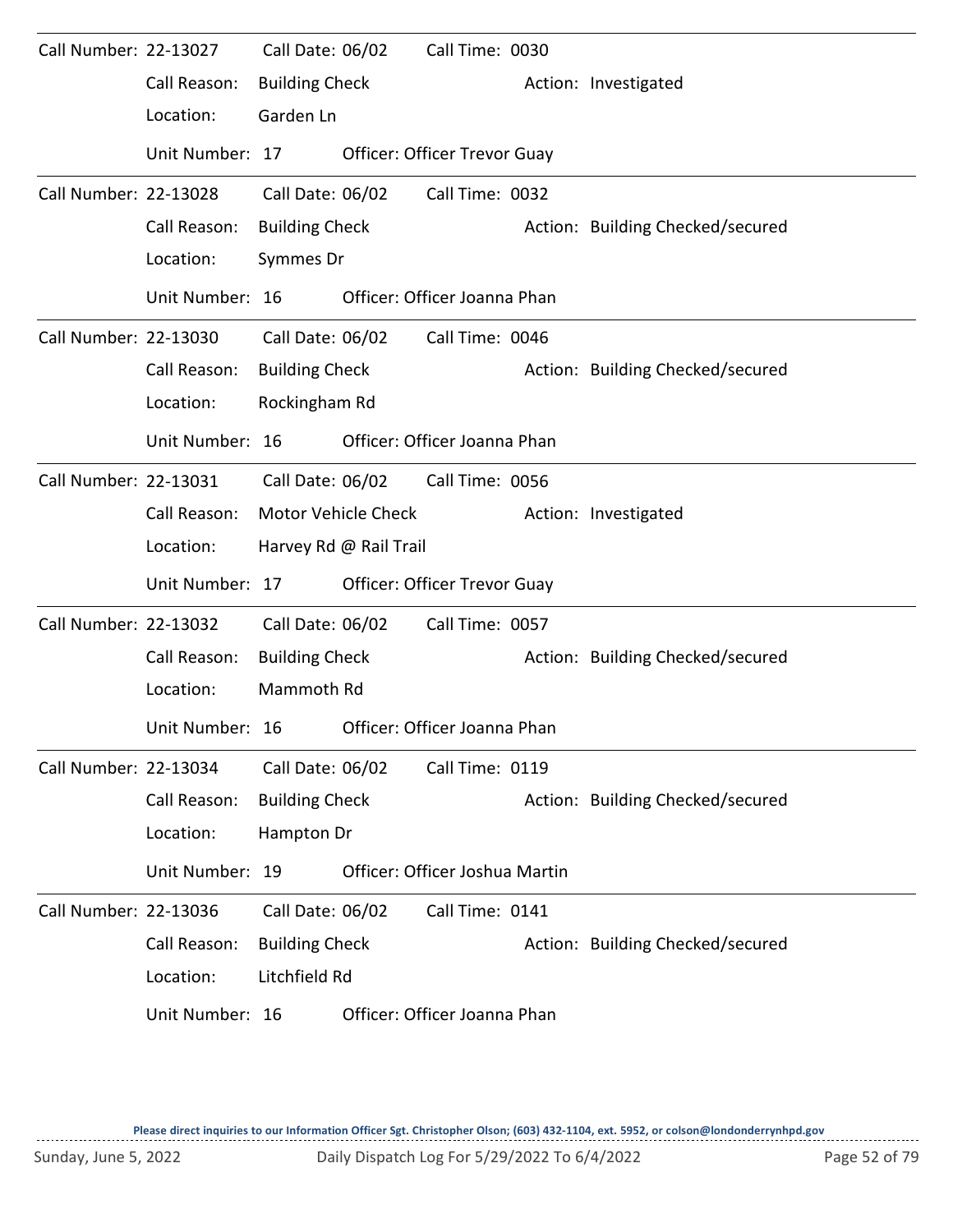| Call Number: 22-13037 |                                                  | Call Date: 06/02      |                                     | Call Time: 0145                          |  |                                        |  |  |  |
|-----------------------|--------------------------------------------------|-----------------------|-------------------------------------|------------------------------------------|--|----------------------------------------|--|--|--|
|                       | Call Reason:                                     | Prowler               |                                     |                                          |  | Action: Taken To Family/guardian/other |  |  |  |
|                       | Location:                                        | Seasons Ln            |                                     |                                          |  |                                        |  |  |  |
|                       | Unit Number: 16                                  |                       |                                     | Officer: Officer Joanna Phan             |  |                                        |  |  |  |
|                       | Unit Number: 17                                  |                       |                                     | <b>Officer: Officer Trevor Guay</b>      |  |                                        |  |  |  |
|                       | Unit Number: 19                                  |                       |                                     | Officer: Officer Joshua Martin           |  |                                        |  |  |  |
|                       | Unit Number: 4                                   |                       |                                     | Officer: Sergeant James Freda            |  |                                        |  |  |  |
|                       |                                                  |                       | Refer to Incident Number: 22-812-OF |                                          |  |                                        |  |  |  |
| Call Number: 22-13038 |                                                  | Call Date: 06/02      |                                     | Call Time: 0636                          |  |                                        |  |  |  |
|                       | Call Reason:                                     | <b>Building Check</b> |                                     |                                          |  | Action: Building Checked/secured       |  |  |  |
|                       | Location:                                        | Shasta Dr             |                                     |                                          |  |                                        |  |  |  |
|                       | Unit Number: 19                                  |                       |                                     | <b>Officer: Officer Anthony Marciano</b> |  |                                        |  |  |  |
| Call Number: 22-13039 |                                                  | Call Date: 06/02      |                                     | Call Time: 0718                          |  |                                        |  |  |  |
|                       | Call Reason:                                     | Assist Citizen        |                                     |                                          |  | Action: Investigated                   |  |  |  |
|                       | Location:                                        |                       | Nashua Rd @ Mammoth Rd              |                                          |  |                                        |  |  |  |
|                       | Unit Number: 10                                  |                       |                                     | Officer: Officer Tyler Macdonald         |  |                                        |  |  |  |
| Call Number: 22-13040 |                                                  | Call Date: 06/02      |                                     | Call Time: 0729                          |  |                                        |  |  |  |
|                       | Call Reason:                                     | <b>Building Check</b> |                                     |                                          |  | Action: Building Checked/secured       |  |  |  |
|                       | Location:                                        | Rockingham Rd         |                                     |                                          |  |                                        |  |  |  |
|                       | Unit Number: 17 Officer: Detective Marvin Alfaro |                       |                                     |                                          |  |                                        |  |  |  |
| Call Number: 22-13041 |                                                  | Call Date: 06/02      |                                     | Call Time: 0747                          |  |                                        |  |  |  |
|                       | Call Reason:                                     | <b>Building Check</b> |                                     |                                          |  | Action: Building Checked/secured       |  |  |  |
|                       | Location:                                        | <b>Memorial Dr</b>    |                                     |                                          |  |                                        |  |  |  |
|                       | Unit Number: 17                                  |                       |                                     | Officer: Detective Marvin Alfaro         |  |                                        |  |  |  |
| Call Number: 22-13042 |                                                  | Call Date: 06/02      |                                     | Call Time: 0749                          |  |                                        |  |  |  |
|                       | Call Reason:                                     | Motor Vehicle Check   |                                     |                                          |  | Action: Investigated                   |  |  |  |
|                       | Location:                                        | Delta Dr              |                                     |                                          |  |                                        |  |  |  |
|                       | Unit Number: 17                                  |                       |                                     | <b>Officer: Detective Marvin Alfaro</b>  |  |                                        |  |  |  |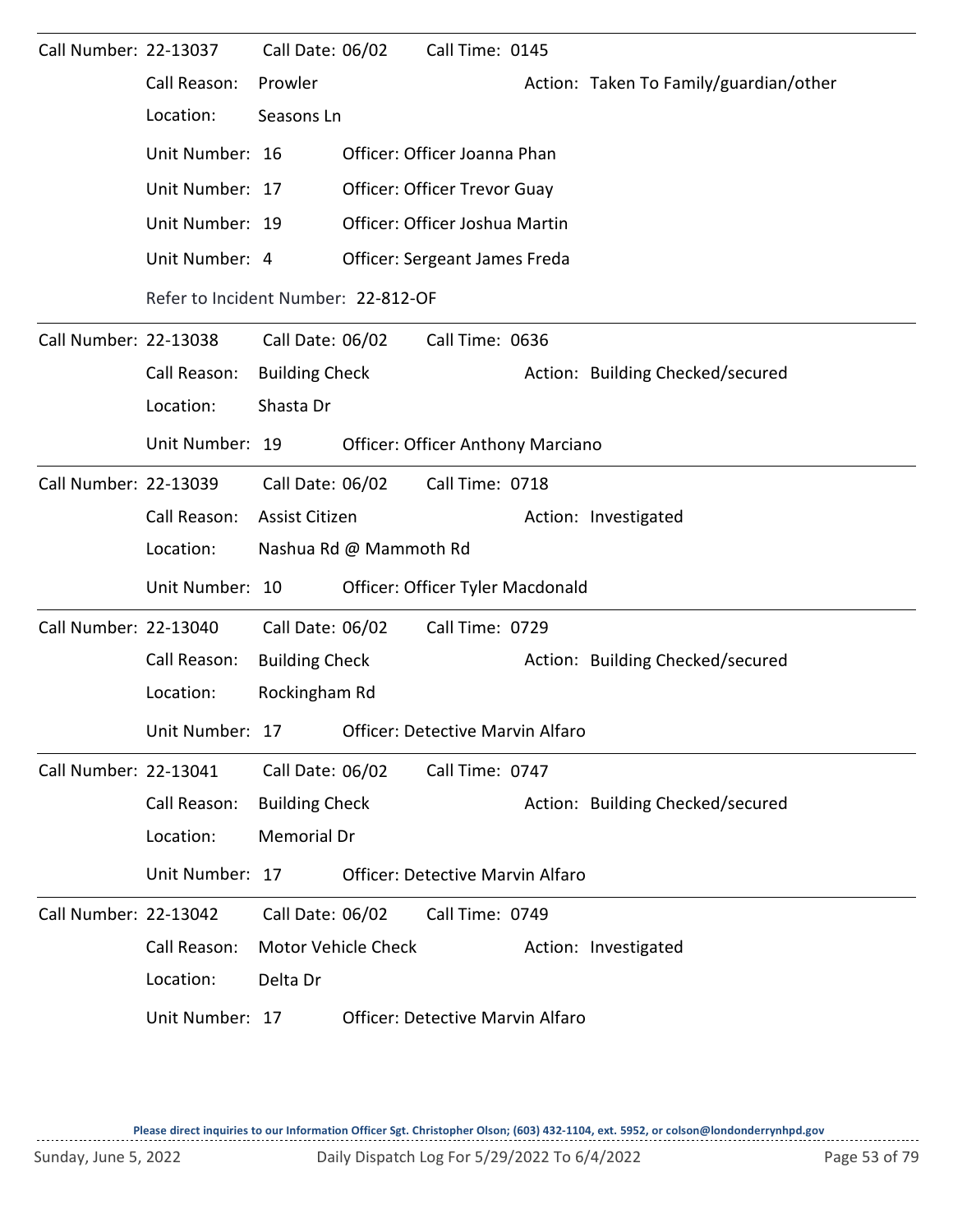| Call Number: 22-13043 |                  | Call Date: 06/02                    |  | Call Time: 0749                          |  |                                                  |  |  |  |  |
|-----------------------|------------------|-------------------------------------|--|------------------------------------------|--|--------------------------------------------------|--|--|--|--|
|                       | Call Reason:     | <b>Building Check</b>               |  |                                          |  | Action: Building Checked/secured                 |  |  |  |  |
|                       | Location:        | Orchard View Dr                     |  |                                          |  |                                                  |  |  |  |  |
|                       | Unit Number: 10  |                                     |  | Officer: Officer Tyler Macdonald         |  |                                                  |  |  |  |  |
| Call Number: 22-13044 |                  | Call Date: 06/02                    |  | Call Time: 0754                          |  |                                                  |  |  |  |  |
|                       | Call Reason:     | Mv Lockout                          |  |                                          |  | Action: Services Rendered                        |  |  |  |  |
|                       | Location:        |                                     |  | Mammoth Rd @ Londonderry Middle School   |  |                                                  |  |  |  |  |
|                       | Unit Number: 24  |                                     |  | Officer: Officer Sean Benoit             |  |                                                  |  |  |  |  |
|                       |                  | Refer to Incident Number: 22-814-OF |  |                                          |  |                                                  |  |  |  |  |
| Call Number: 22-13045 |                  | Call Date: 06/02                    |  | Call Time: 0758                          |  |                                                  |  |  |  |  |
|                       | Call Reason:     | School Check/walk-thru              |  |                                          |  | Action: Building Checked/secured                 |  |  |  |  |
|                       | Location:        | South Rd @ Londonderry South School |  |                                          |  |                                                  |  |  |  |  |
|                       | Unit Number: 10  |                                     |  | Officer: Officer Tyler Macdonald         |  |                                                  |  |  |  |  |
| Call Number: 22-13046 |                  | Call Date: 06/02                    |  | Call Time: 0804                          |  |                                                  |  |  |  |  |
|                       | Call Reason:     |                                     |  |                                          |  | Parking Violation/complaint Action: Investigated |  |  |  |  |
|                       | Location:        | Memorial Dr                         |  |                                          |  |                                                  |  |  |  |  |
|                       | Unit Number: 17  |                                     |  | Officer: Detective Marvin Alfaro         |  |                                                  |  |  |  |  |
| Call Number: 22-13047 |                  | Call Date: 06/02                    |  | Call Time: 0807                          |  |                                                  |  |  |  |  |
|                       | Call Reason:     | <b>Suspicious Activity</b>          |  |                                          |  | Action: Investigated                             |  |  |  |  |
|                       | Location:        | School House Rd                     |  |                                          |  |                                                  |  |  |  |  |
|                       | Unit Number: Unk |                                     |  | Officer: Captain Timothy O'donaghue      |  |                                                  |  |  |  |  |
| Call Number: 22-13048 |                  | Call Date: 06/02                    |  | Call Time: 0833                          |  |                                                  |  |  |  |  |
|                       | Call Reason:     | Follow-up                           |  |                                          |  | Action: Investigated                             |  |  |  |  |
|                       | Location:        | @ Elliot Hospital                   |  |                                          |  |                                                  |  |  |  |  |
|                       | Unit Number: 19  |                                     |  | <b>Officer: Officer Anthony Marciano</b> |  |                                                  |  |  |  |  |
| Call Number: 22-13049 |                  | Call Date: 06/02                    |  | Call Time: 0834                          |  |                                                  |  |  |  |  |
|                       | Call Reason:     | <b>Building Check</b>               |  |                                          |  | Action: Building Checked/secured                 |  |  |  |  |
|                       | Location:        | Shasta Dr                           |  |                                          |  |                                                  |  |  |  |  |
|                       | Unit Number: 17  |                                     |  | <b>Officer: Detective Marvin Alfaro</b>  |  |                                                  |  |  |  |  |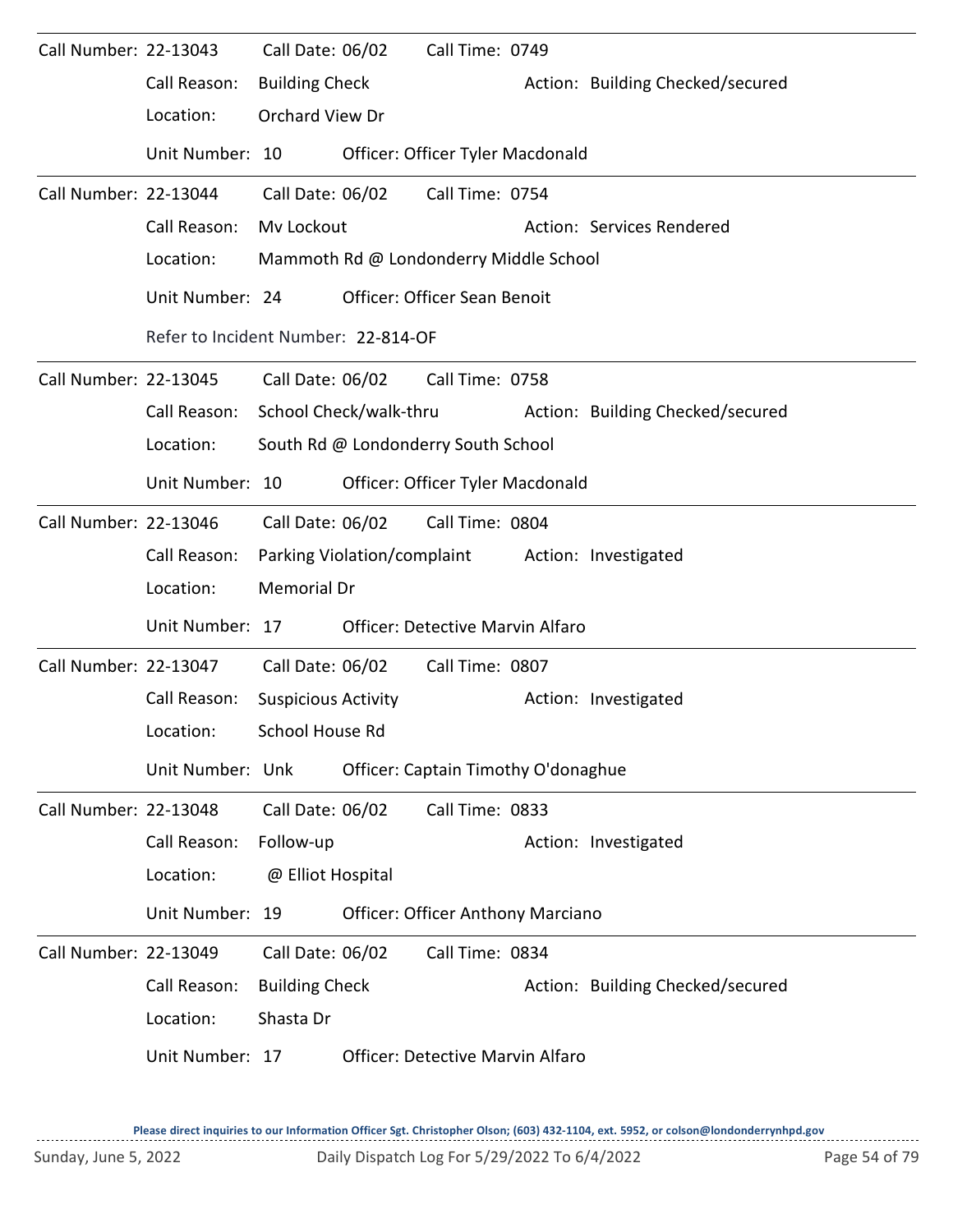| Call Number: 22-13050 |                 | Call Date: 06/02       |                                     | Call Time: 0844                            |  |                                  |  |  |  |
|-----------------------|-----------------|------------------------|-------------------------------------|--------------------------------------------|--|----------------------------------|--|--|--|
|                       | Call Reason:    |                        | School Check/walk-thru              |                                            |  | Action: Building Checked/secured |  |  |  |
|                       | Location:       |                        |                                     | Mammoth Rd @ Londonderry Middle School     |  |                                  |  |  |  |
|                       | Unit Number: 17 |                        |                                     | <b>Officer: Detective Marvin Alfaro</b>    |  |                                  |  |  |  |
| Call Number: 22-13051 |                 | Call Date: 06/02       |                                     | Call Time: 0931                            |  |                                  |  |  |  |
|                       | Call Reason:    | <b>Building Check</b>  |                                     |                                            |  | Action: Building Checked/secured |  |  |  |
|                       | Location:       | Orchard View Dr        |                                     |                                            |  |                                  |  |  |  |
|                       | Unit Number: 10 |                        |                                     | Officer: Officer Tyler Macdonald           |  |                                  |  |  |  |
| Call Number: 22-13052 |                 | Call Date: 06/02       |                                     | Call Time: 1006                            |  |                                  |  |  |  |
|                       | Call Reason:    | Trespassing            |                                     |                                            |  | Action: Services Rendered        |  |  |  |
|                       | Location:       | Seasons Ln             |                                     |                                            |  |                                  |  |  |  |
|                       | Unit Number: 17 |                        |                                     | <b>Officer: Detective Marvin Alfaro</b>    |  |                                  |  |  |  |
| Call Number: 22-13053 |                 | Call Date: 06/02       |                                     | Call Time: 1020                            |  |                                  |  |  |  |
|                       | Call Reason:    | School Check/walk-thru | Action: Building Checked/secured    |                                            |  |                                  |  |  |  |
|                       | Location:       |                        | South Rd @ Londonderry South School |                                            |  |                                  |  |  |  |
|                       | Unit Number: 10 |                        |                                     | Officer: Officer Tyler Macdonald           |  |                                  |  |  |  |
| Call Number: 22-13055 |                 | Call Date: 06/02       |                                     | Call Time: 1031                            |  |                                  |  |  |  |
|                       | Call Reason:    | Follow-up              |                                     |                                            |  | Action: Investigated             |  |  |  |
|                       | Location:       |                        |                                     | Mammoth Rd @ Londonderry Police Department |  |                                  |  |  |  |
|                       | Unit Number: 19 |                        |                                     | <b>Officer: Officer Anthony Marciano</b>   |  |                                  |  |  |  |
| Call Number: 22-13056 |                 | Call Date: 06/02       |                                     | Call Time: 1032                            |  |                                  |  |  |  |
|                       | Call Reason:    |                        | Assist Londonderry Fire Dept        |                                            |  | Action: Investigated             |  |  |  |
|                       | Location:       | Capitol Hill Dr        |                                     |                                            |  |                                  |  |  |  |
|                       | Unit Number: 10 |                        |                                     | Officer: Officer Tyler Macdonald           |  |                                  |  |  |  |
|                       | Unit Number: 17 |                        |                                     | Officer: Detective Marvin Alfaro           |  |                                  |  |  |  |
|                       | Unit Number: 4  |                        |                                     | Officer: Sergeant Ryan Buker               |  |                                  |  |  |  |
| Call Number: 22-13057 |                 | Call Date: 06/02       |                                     | Call Time: 1028                            |  |                                  |  |  |  |
|                       | Call Reason:    | Alarm, Residence       |                                     |                                            |  | Action: No Action Required       |  |  |  |
|                       | Location:       | King Arthur Dr         |                                     |                                            |  |                                  |  |  |  |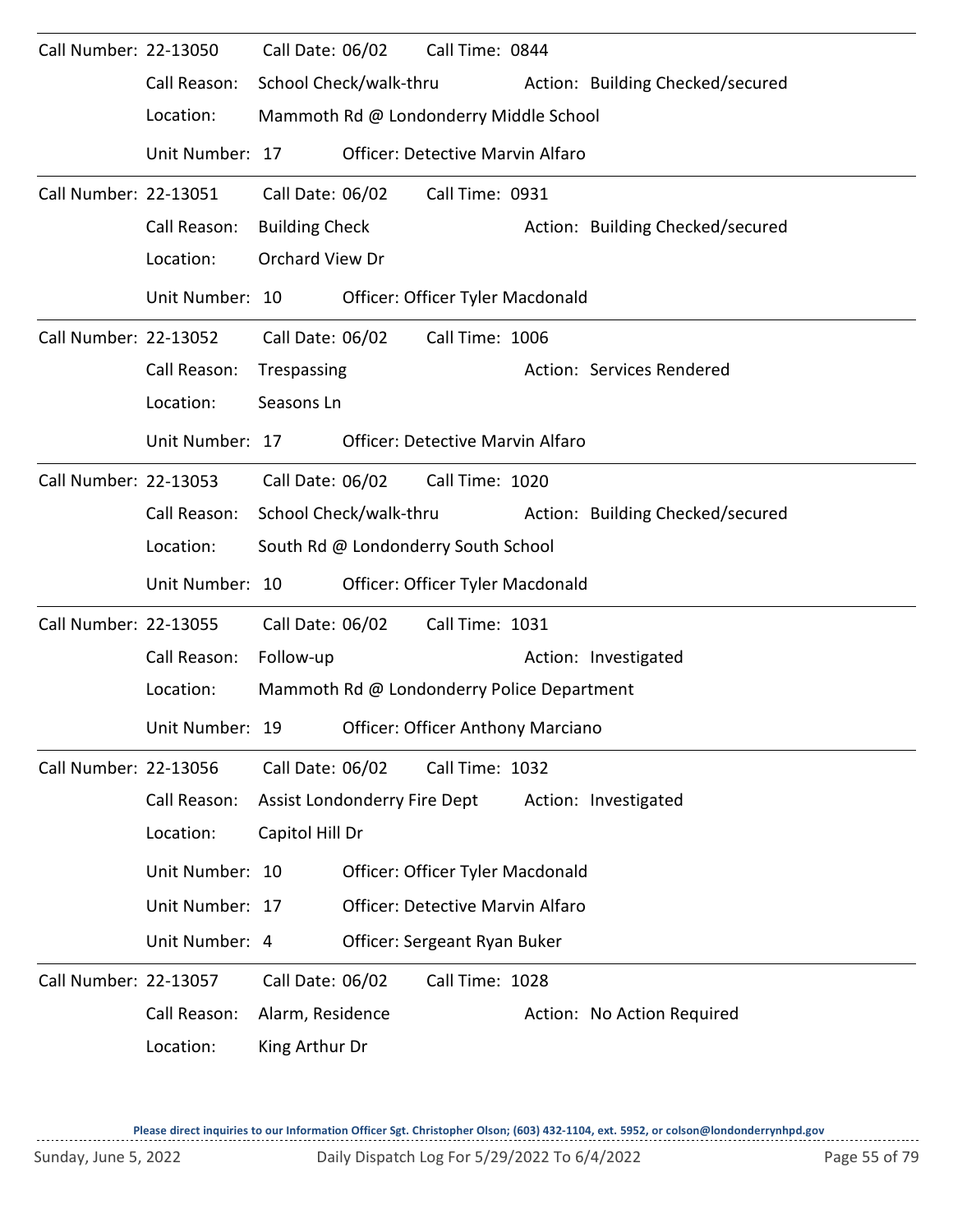| Call Number: 22-13058 |                 | Call Date: 06/02                    |                                  | Call Time: 1049                              |  |                                  |  |  |  |  |
|-----------------------|-----------------|-------------------------------------|----------------------------------|----------------------------------------------|--|----------------------------------|--|--|--|--|
|                       | Call Reason:    |                                     | Assist Londonderry Fire Dept     |                                              |  | Action: Services Rendered        |  |  |  |  |
|                       | Location:       |                                     |                                  | Michels Wy @ Market Basket #42               |  |                                  |  |  |  |  |
|                       | Unit Number: 10 |                                     |                                  | Officer: Officer Tyler Macdonald             |  |                                  |  |  |  |  |
|                       | Unit Number: 4  |                                     |                                  | Officer: Sergeant Ryan Buker                 |  |                                  |  |  |  |  |
| Call Number: 22-13059 |                 | Call Date: 06/02                    |                                  | Call Time: 1114                              |  |                                  |  |  |  |  |
|                       | Call Reason:    | Follow-up                           |                                  |                                              |  | Action: Investigated             |  |  |  |  |
|                       | Location:       | Seasons Ln                          |                                  |                                              |  |                                  |  |  |  |  |
|                       | Unit Number: 17 |                                     |                                  | <b>Officer: Detective Marvin Alfaro</b>      |  |                                  |  |  |  |  |
| Call Number: 22-13060 |                 |                                     | Call Date: 06/02                 | Call Time: 1115                              |  |                                  |  |  |  |  |
|                       | Call Reason:    |                                     | Motor Vehicle Accident           |                                              |  | Action: Investigated             |  |  |  |  |
|                       | Location:       | Akira Wy @ L3harris                 |                                  |                                              |  |                                  |  |  |  |  |
|                       | Unit Number: 17 |                                     |                                  | Officer: Detective Marvin Alfaro             |  |                                  |  |  |  |  |
|                       |                 | Refer to Incident Number: 22-815-OF |                                  |                                              |  |                                  |  |  |  |  |
| Call Number: 22-13061 |                 |                                     | Call Date: 06/02                 | Call Time: 1122                              |  |                                  |  |  |  |  |
|                       | Call Reason:    | School Check/walk-thru              | Action: Building Checked/secured |                                              |  |                                  |  |  |  |  |
|                       | Location:       |                                     |                                  | Sanborn Rd @ Londonderry North School        |  |                                  |  |  |  |  |
|                       | Unit Number: 4  |                                     |                                  | Officer: Sergeant Ryan Buker                 |  |                                  |  |  |  |  |
| Call Number: 22-13062 |                 | Call Date: 06/02                    |                                  | Call Time: 1136                              |  |                                  |  |  |  |  |
|                       | Call Reason:    | <b>Building Check</b>               |                                  |                                              |  | Action: Building Checked/secured |  |  |  |  |
|                       | Location:       | Garden Ln                           |                                  |                                              |  |                                  |  |  |  |  |
|                       | Unit Number: 10 |                                     |                                  | Officer: Officer Tyler Macdonald             |  |                                  |  |  |  |  |
| Call Number: 22-13063 |                 | Call Date: 06/02                    |                                  | Call Time: 1132                              |  |                                  |  |  |  |  |
|                       | Call Reason:    | <b>Suspicious Activity</b>          |                                  |                                              |  | Action: Investigated             |  |  |  |  |
|                       | Location:       |                                     |                                  | Rockingham Rd @ Convenience Plus Londonderry |  |                                  |  |  |  |  |
|                       | Unit Number: 13 |                                     |                                  | Officer: Officer Ryan Maclean                |  |                                  |  |  |  |  |
|                       | Unit Number: 4  |                                     |                                  | Officer: Sergeant Ryan Buker                 |  |                                  |  |  |  |  |
| Call Number: 22-13064 |                 | Call Date: 06/02                    |                                  | Call Time: 1227                              |  |                                  |  |  |  |  |
|                       | Call Reason:    | Found/lost Property                 |                                  |                                              |  | Action: Services Rendered        |  |  |  |  |
|                       | Location:       |                                     |                                  | Mammoth Rd @ Moose Hill Orchards             |  |                                  |  |  |  |  |
|                       |                 |                                     |                                  |                                              |  |                                  |  |  |  |  |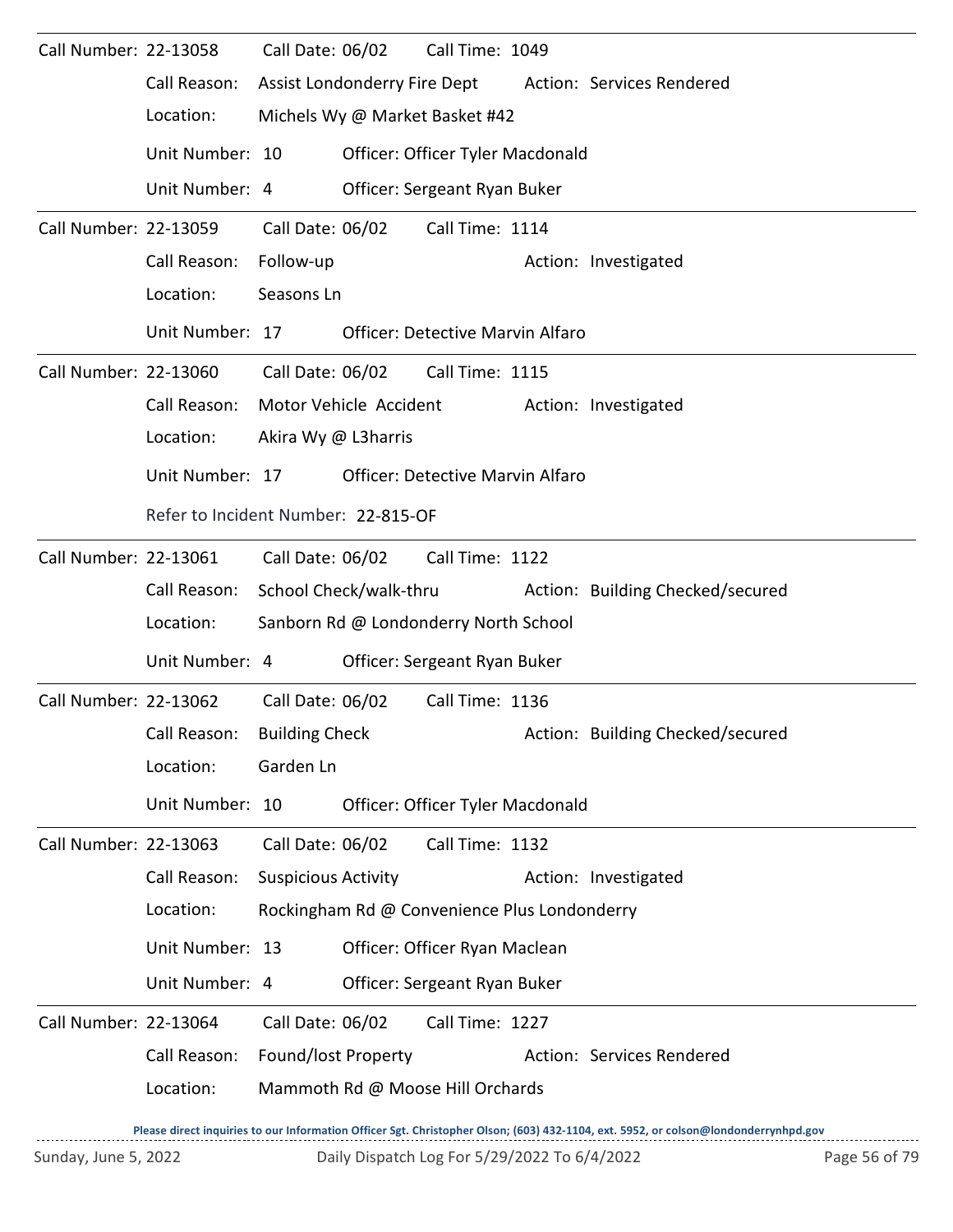|                       | Unit Number: 10  |                       |                           | Officer: Officer Tyler Macdonald          |                |                                                            |
|-----------------------|------------------|-----------------------|---------------------------|-------------------------------------------|----------------|------------------------------------------------------------|
| Call Number: 22-13065 |                  | Call Date: 06/02      |                           | Call Time: 1250                           |                |                                                            |
|                       | Call Reason:     | Soliciting            |                           |                                           |                | Action: Investigated                                       |
|                       | Location:        | Sunflower Ln          |                           |                                           |                |                                                            |
|                       | Unit Number: 4   |                       |                           | Officer: Sergeant Ryan Buker              |                |                                                            |
| Call Number: 22-13066 |                  | Call Date: 06/02      |                           | Call Time: 1322                           |                |                                                            |
|                       | Call Reason:     | Disabled Mv           |                           |                                           |                | Action: Services Rendered                                  |
|                       | Location:        |                       | Gilcreast Rd @ Home Depot |                                           |                |                                                            |
|                       | Unit Number: 10  |                       |                           | Officer: Officer Tyler Macdonald          |                |                                                            |
| Call Number: 22-13067 |                  | Call Date: 06/02      |                           | Call Time: 1330                           |                |                                                            |
|                       | Call Reason:     |                       | Serve Restraining Order   |                                           | Action: Served |                                                            |
|                       | Location:        | <b>Bridle Pt</b>      |                           |                                           |                |                                                            |
|                       | Unit Number: 17  |                       |                           | <b>Officer: Detective Marvin Alfaro</b>   |                |                                                            |
|                       | Unit Number: 19  |                       |                           | <b>Officer: Officer Anthony Marciano</b>  |                |                                                            |
| Call Number: 22-13068 |                  | Call Date: 06/02      |                           | Call Time: 1401                           |                |                                                            |
|                       | Call Reason:     | Follow-up             |                           |                                           |                | Action: Investigated                                       |
|                       | Location:        | Woodside Dr           |                           |                                           |                |                                                            |
|                       | Unit Number: Unk |                       |                           | <b>Officer: Detective Andrew Phillips</b> |                |                                                            |
| Call Number: 22-13069 |                  | Call Date: 06/02      |                           | Call Time: 1458                           |                |                                                            |
|                       | Call Reason:     | <b>Building Check</b> |                           |                                           |                | Action: Services Rendered                                  |
|                       | Location:        | Shasta Dr             |                           |                                           |                |                                                            |
|                       | Unit Number: 16  |                       |                           | Officer: Officer Joanna Phan              |                |                                                            |
| Call Number: 22-13076 |                  | Call Date: 06/02      |                           | Call Time: 1622                           |                |                                                            |
|                       | Call Reason:     | <b>Building Check</b> |                           |                                           |                | Action: Services Rendered                                  |
|                       | Location:        | Shasta Dr             |                           |                                           |                |                                                            |
|                       | Unit Number: 17  |                       |                           |                                           |                | Officers: Officer Bryan Janeczko & Officer Tyler Macdonald |
| Call Number: 22-13079 |                  | Call Date: 06/02      |                           | Call Time: 1640                           |                |                                                            |
|                       | Call Reason:     | <b>Building Check</b> |                           |                                           |                | Action: Services Rendered                                  |
|                       | Location:        | Memorial Dr           |                           |                                           |                |                                                            |
|                       | Unit Number: 17  |                       |                           |                                           |                | Officers: Officer Bryan Janeczko & Officer Tyler Macdonald |
|                       |                  |                       |                           |                                           |                |                                                            |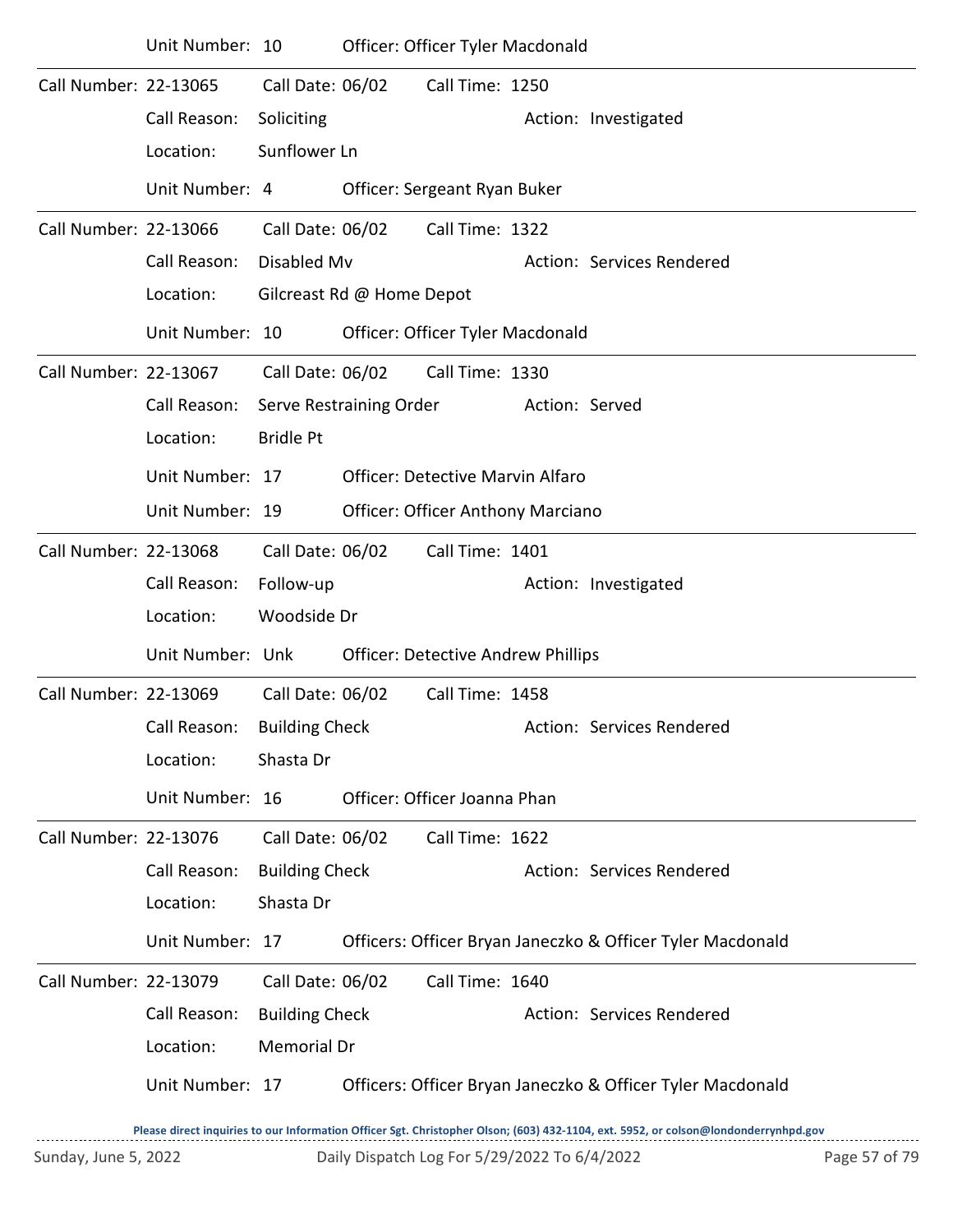| Call Number: 22-13080 |                                     | Call Date: 06/02      |                                   | Call Time: 1645                         |                                                            |
|-----------------------|-------------------------------------|-----------------------|-----------------------------------|-----------------------------------------|------------------------------------------------------------|
|                       | Call Reason:                        | <b>Building Check</b> |                                   |                                         | Action: Building Checked/secured                           |
|                       | Location:                           | Perkins Rd            |                                   |                                         |                                                            |
|                       | Unit Number: 10                     |                       |                                   | <b>Officer: Officer Cameron Verrier</b> |                                                            |
| Call Number: 22-13082 |                                     | Call Date: 06/02      |                                   | Call Time: 1654                         |                                                            |
|                       | Call Reason:                        |                       | Larceny /forgery/ Fraud           |                                         | Action: Services Rendered                                  |
|                       | Location:                           | Homestead Ln          |                                   |                                         |                                                            |
|                       | Unit Number: 10                     |                       |                                   | Officer: Officer Cameron Verrier        |                                                            |
| Call Number: 22-13083 |                                     | Call Date: 06/02      |                                   | Call Time: 1713                         |                                                            |
|                       | Call Reason:                        | Follow-up             |                                   |                                         | Action: Services Rendered                                  |
|                       | Location:                           | Sunflower Ln          |                                   |                                         |                                                            |
|                       | Unit Number: 17                     |                       |                                   |                                         | Officers: Officer Bryan Janeczko & Officer Tyler Macdonald |
| Call Number: 22-13085 |                                     | Call Date: 06/02      |                                   | Call Time: 1730                         |                                                            |
|                       | Call Reason:                        | Assist Citizen        |                                   |                                         | Action: Services Rendered                                  |
|                       | Location:                           | <b>Acropolis Ave</b>  |                                   |                                         |                                                            |
|                       | Unit Number: 10                     |                       |                                   | <b>Officer: Officer Cameron Verrier</b> |                                                            |
| Call Number: 22-13086 |                                     | Call Date: 06/02      |                                   | Call Time: 1800                         |                                                            |
|                       | Call Reason:                        | Scam Phone/internet   |                                   |                                         | Action: Services Rendered                                  |
|                       | Location:                           | Sara Beth Ln          |                                   |                                         |                                                            |
|                       | Unit Number: 10                     |                       |                                   | Officer: Officer Cameron Verrier        |                                                            |
|                       | Refer to Incident Number: 22-817-OF |                       |                                   |                                         |                                                            |
| Call Number: 22-13087 |                                     | Call Date: 06/02      |                                   | Call Time: 1807                         |                                                            |
|                       | Call Reason:                        |                       | <b>Involuntary Emer Admission</b> |                                         | Action: Services Rendered                                  |
|                       | Location:                           | Stony Point Dr        |                                   |                                         |                                                            |
|                       | Unit Number: 12                     |                       |                                   | Officer: Officer Muzafer Aku            |                                                            |
|                       | Unit Number: 16                     |                       |                                   | Officer: Officer Joanna Phan            |                                                            |
|                       | Unit Number: 16                     |                       |                                   | Officer: Officer Joanna Phan            |                                                            |
|                       | Unit Number: 17                     |                       |                                   |                                         | Officers: Officer Bryan Janeczko & Officer Tyler Macdonald |
|                       | Unit Number: 2                      |                       |                                   | Officer: Lieutenant Jason Teufel        |                                                            |
|                       | Unit Number: 4                      |                       |                                   | <b>Officer: Sergeant Justin Hallock</b> |                                                            |
|                       |                                     |                       |                                   |                                         |                                                            |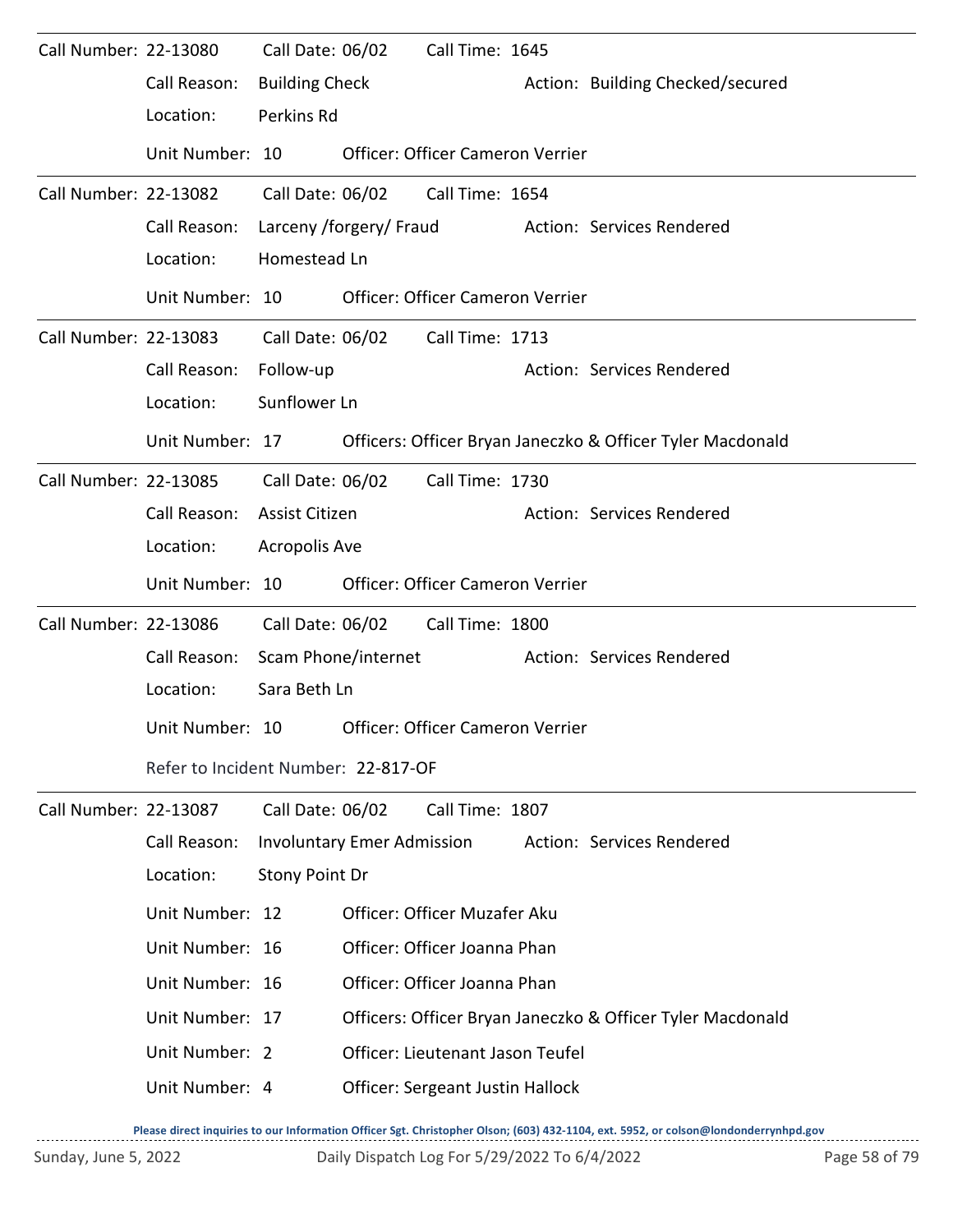Refer to Incident Number: 22-819-OF

| Call Number: 22-13088 |                                     | Call Date: 06/02           |                          | Call Time: 1812                         |  |                                                                                                                                     |  |  |
|-----------------------|-------------------------------------|----------------------------|--------------------------|-----------------------------------------|--|-------------------------------------------------------------------------------------------------------------------------------------|--|--|
|                       | Call Reason:                        |                            |                          | Motor Vehicle Complaint                 |  | Action: Investigated                                                                                                                |  |  |
|                       | Location:                           |                            |                          | Michels Wy @ Market Basket #42          |  |                                                                                                                                     |  |  |
|                       | Unit Number: 12                     |                            |                          | Officer: Officer Muzafer Aku            |  |                                                                                                                                     |  |  |
|                       | Unit Number: 16                     |                            |                          | Officer: Officer Joanna Phan            |  |                                                                                                                                     |  |  |
|                       | Unit Number: 17                     |                            |                          |                                         |  | Officers: Officer Bryan Janeczko & Officer Tyler Macdonald                                                                          |  |  |
| Call Number: 22-13089 |                                     | Call Date: 06/02           |                          | Call Time: 1815                         |  |                                                                                                                                     |  |  |
|                       | Call Reason:                        | Abandoned Mv               |                          |                                         |  | Action: Services Rendered                                                                                                           |  |  |
|                       | Location:                           | Pendleton Ln               |                          |                                         |  |                                                                                                                                     |  |  |
| Call Number: 22-13090 |                                     | Call Date: 06/02           |                          | Call Time: 1845                         |  |                                                                                                                                     |  |  |
|                       | Call Reason:                        | <b>Suspicious Activity</b> |                          |                                         |  | Action: Investigated                                                                                                                |  |  |
|                       | Location:                           | <b>Bridle Pt</b>           |                          |                                         |  |                                                                                                                                     |  |  |
|                       | Unit Number: 10                     |                            |                          | <b>Officer: Officer Cameron Verrier</b> |  |                                                                                                                                     |  |  |
| Call Number: 22-13092 |                                     | Call Date: 06/02           |                          | Call Time: 1904                         |  |                                                                                                                                     |  |  |
|                       | Call Reason:                        |                            | Motor Vehicle Complaint  |                                         |  | Action: Services Rendered                                                                                                           |  |  |
|                       | Location:                           |                            | Nashua Rd @ Wendy's      |                                         |  |                                                                                                                                     |  |  |
| Call Number: 22-13093 |                                     | Call Date: 06/02           |                          | Call Time: 2029                         |  |                                                                                                                                     |  |  |
|                       | Call Reason:                        | Found/lost Property        |                          |                                         |  | Action: Services Rendered                                                                                                           |  |  |
|                       | Location:                           |                            |                          | Mammoth Rd @ Saint Jude's Church        |  |                                                                                                                                     |  |  |
|                       | Unit Number: 10                     |                            |                          | Officer: Officer Cameron Verrier        |  |                                                                                                                                     |  |  |
|                       | Refer to Incident Number: 22-818-OF |                            |                          |                                         |  |                                                                                                                                     |  |  |
| Call Number: 22-13094 |                                     | Call Date: 06/02           |                          | Call Time: 2045                         |  |                                                                                                                                     |  |  |
|                       | Call Reason:                        |                            | Motor Vehicle Complaint  |                                         |  | Action: Services Rendered                                                                                                           |  |  |
|                       | Location:                           |                            | Rockingham Rd @ Rt 93    |                                         |  |                                                                                                                                     |  |  |
|                       | Unit Number: 10                     |                            |                          | Officer: Officer Cameron Verrier        |  |                                                                                                                                     |  |  |
| Call Number: 22-13095 |                                     | Call Date: 06/02           |                          | Call Time: 2128                         |  |                                                                                                                                     |  |  |
|                       | Call Reason:                        | Disturbance                |                          |                                         |  | Action: Services Rendered                                                                                                           |  |  |
|                       | Location:                           |                            | Nelson Rd @ Lafa Complex |                                         |  |                                                                                                                                     |  |  |
|                       | Unit Number: 12                     |                            |                          | Officer: Officer Muzafer Aku            |  |                                                                                                                                     |  |  |
|                       |                                     |                            |                          |                                         |  | Please direct inquiries to our Information Officer Sgt. Christopher Olson; (603) 432-1104, ext. 5952, or colson@londonderrynhpd.gov |  |  |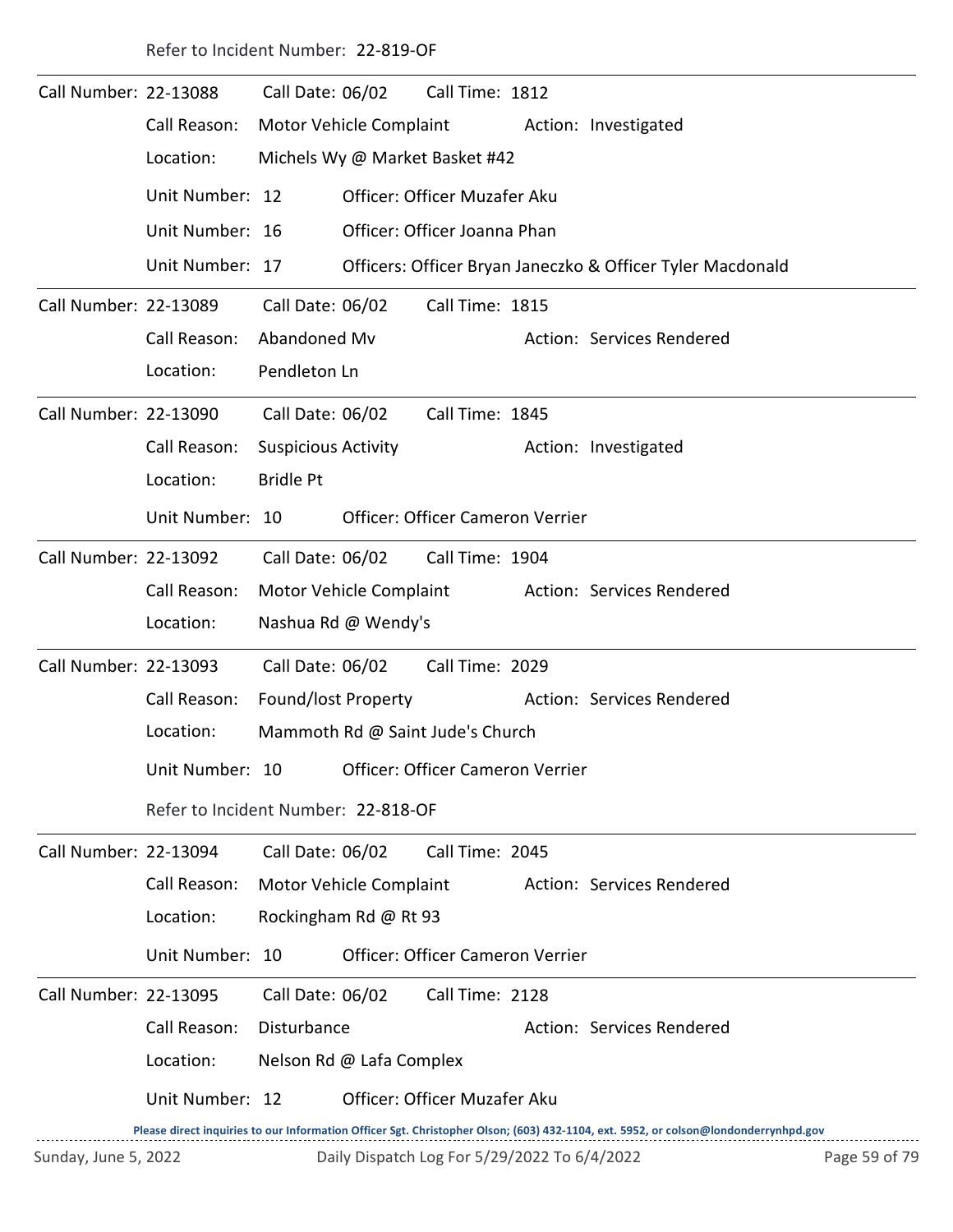| Call Number: 22-13096 |                 | Call Date: 06/02      |                             | Call Time: 2150                        |  |                                  |  |  |  |  |
|-----------------------|-----------------|-----------------------|-----------------------------|----------------------------------------|--|----------------------------------|--|--|--|--|
|                       | Call Reason:    |                       | <b>Domestic Disturbance</b> |                                        |  | Action: Investigated             |  |  |  |  |
|                       | Location:       | Old Nashua Rd         |                             |                                        |  |                                  |  |  |  |  |
|                       | Unit Number: 10 |                       |                             | Officer: Officer Cameron Verrier       |  |                                  |  |  |  |  |
|                       | Unit Number: 16 |                       |                             | Officer: Officer Joanna Phan           |  |                                  |  |  |  |  |
| Call Number: 22-13097 |                 | Call Date: 06/02      |                             | Call Time: 2247                        |  |                                  |  |  |  |  |
|                       | Call Reason:    | Alarm, Business       |                             |                                        |  | Action: Building Checked/secured |  |  |  |  |
|                       | Location:       | Nashua Rd             |                             |                                        |  |                                  |  |  |  |  |
|                       | Unit Number: 17 |                       |                             | <b>Officer: Officer Trevor Guay</b>    |  |                                  |  |  |  |  |
|                       | Unit Number: 19 |                       |                             | Officer: Officer Joshua Martin         |  |                                  |  |  |  |  |
| Call Number: 22-13098 |                 | Call Date: 06/02      |                             | Call Time: 2303                        |  |                                  |  |  |  |  |
|                       | Call Reason:    | <b>Building Check</b> |                             |                                        |  | Action: Building Checked/secured |  |  |  |  |
|                       | Location:       |                       | Hampton Dr                  |                                        |  |                                  |  |  |  |  |
|                       | Unit Number: 17 |                       |                             | <b>Officer: Officer Trevor Guay</b>    |  |                                  |  |  |  |  |
| Call Number: 22-13102 |                 | Call Date: 06/02      |                             | Call Time: 2346                        |  |                                  |  |  |  |  |
|                       | Call Reason:    | <b>Building Check</b> |                             |                                        |  | Action: Building Checked/secured |  |  |  |  |
|                       | Location:       | Mammoth Rd            |                             |                                        |  |                                  |  |  |  |  |
|                       | Unit Number: 16 |                       |                             | Officer: Officer Joanna Phan           |  |                                  |  |  |  |  |
| Call Number: 22-13104 |                 | Call Date: 06/03      |                             | Call Time: 0017                        |  |                                  |  |  |  |  |
|                       | Call Reason:    |                       | Motor Vehicle Check         |                                        |  | Action: Warning Issued           |  |  |  |  |
|                       | Location:       |                       |                             | Hampton Dr @ Hannaford Food & Drug     |  |                                  |  |  |  |  |
|                       | Unit Number: 19 |                       |                             | Officer: Officer Joshua Martin         |  |                                  |  |  |  |  |
|                       | Unit Number: 4  |                       |                             | Officer: Sergeant James Freda          |  |                                  |  |  |  |  |
| Call Number: 22-13105 |                 | Call Date: 06/03      |                             | Call Time: 0041                        |  |                                  |  |  |  |  |
|                       | Call Reason:    |                       | Motor Vehicle Check         |                                        |  | Action: Investigated             |  |  |  |  |
|                       | Location:       |                       |                             | Mammoth Rd @ Londonderry Middle School |  |                                  |  |  |  |  |
|                       | Unit Number: 17 |                       |                             | Officer: Officer Trevor Guay           |  |                                  |  |  |  |  |
| Call Number: 22-13106 |                 | Call Date: 06/03      |                             | Call Time: 0043                        |  |                                  |  |  |  |  |
|                       | Call Reason:    | <b>Building Check</b> |                             |                                        |  | Action: Building Checked/secured |  |  |  |  |
|                       | Location:       | Mammoth Rd            |                             |                                        |  |                                  |  |  |  |  |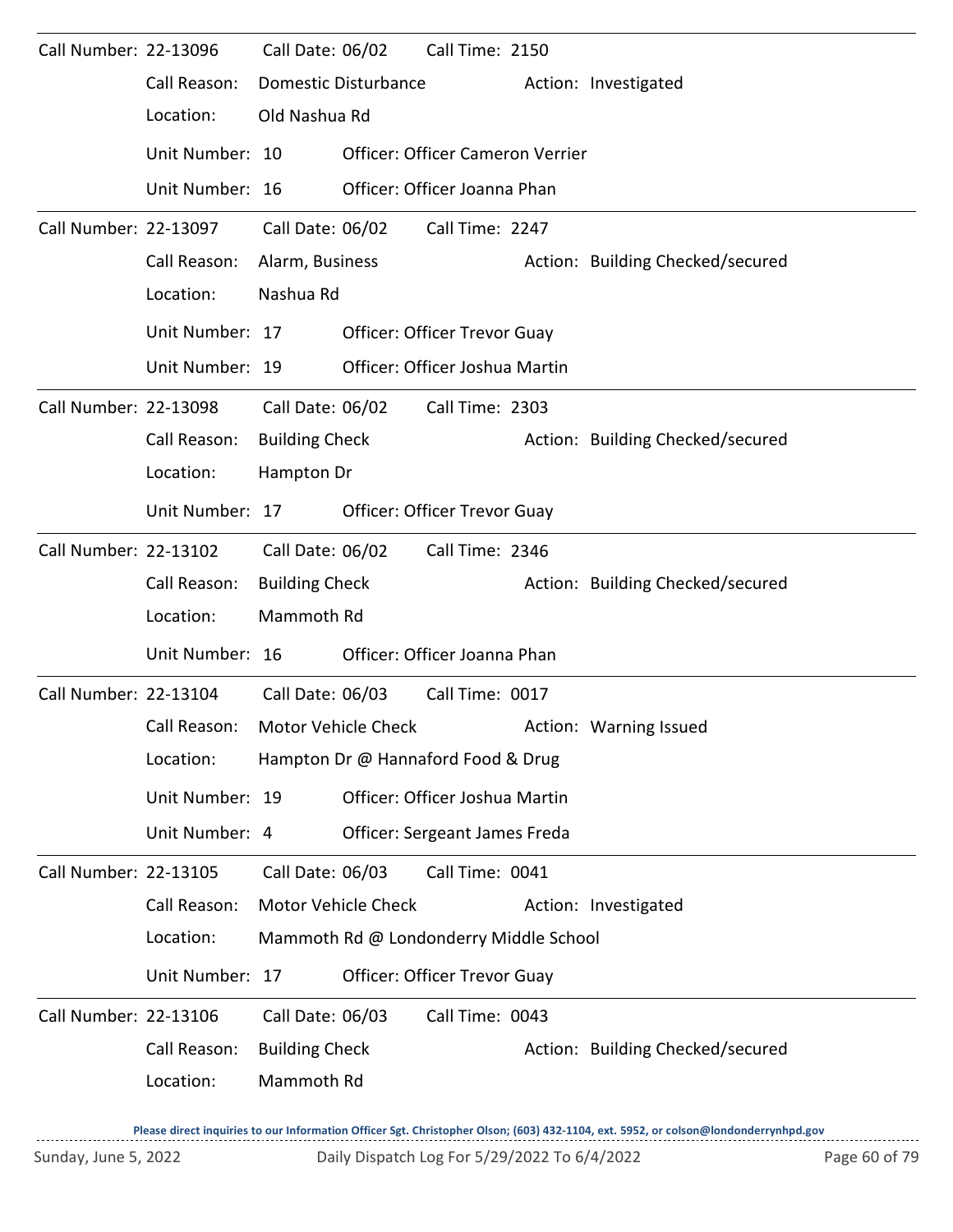|                       | Unit Number: 17 |                       |                      | <b>Officer: Officer Trevor Guay</b> |                                  |
|-----------------------|-----------------|-----------------------|----------------------|-------------------------------------|----------------------------------|
| Call Number: 22-13107 |                 | Call Date: 06/03      |                      | Call Time: 0045                     |                                  |
|                       | Call Reason:    | <b>Building Check</b> |                      |                                     | Action: Building Checked/secured |
|                       | Location:       | Nelson Rd             |                      |                                     |                                  |
|                       | Unit Number: 17 |                       |                      | Officer: Officer Trevor Guay        |                                  |
| Call Number: 22-13109 |                 | Call Date: 06/03      |                      | Call Time: 0055                     |                                  |
|                       | Call Reason:    | <b>Building Check</b> |                      |                                     | Action: Building Checked/secured |
|                       | Location:       | Nashua Rd             |                      |                                     |                                  |
|                       | Unit Number: 4  |                       |                      | Officer: Sergeant James Freda       |                                  |
| Call Number: 22-13111 |                 | Call Date: 06/03      |                      | Call Time: 0105                     |                                  |
|                       | Call Reason:    | <b>Building Check</b> |                      |                                     | Action: Building Checked/secured |
|                       | Location:       | Nashua Rd             |                      |                                     |                                  |
|                       | Unit Number: 4  |                       |                      | Officer: Sergeant James Freda       |                                  |
| Call Number: 22-13112 |                 | Call Date: 06/03      |                      | Call Time: 0105                     |                                  |
|                       | Call Reason:    | <b>Building Check</b> |                      |                                     | Action: Building Checked/secured |
|                       | Location:       | Memorial Dr           |                      |                                     |                                  |
|                       | Unit Number: 16 |                       |                      | Officer: Officer Joanna Phan        |                                  |
| Call Number: 22-13114 |                 | Call Date: 06/03      |                      | Call Time: 0113                     |                                  |
|                       | Call Reason:    |                       | Motor Vehicle Check  |                                     | Action: Services Rendered        |
|                       | Location:       |                       | Hampton Dr @ Alltown |                                     |                                  |
|                       | Unit Number: 17 |                       |                      | Officer: Officer Trevor Guay        |                                  |
|                       | Unit Number: 19 |                       |                      | Officer: Officer Joshua Martin      |                                  |
| Call Number: 22-13115 |                 | Call Date: 06/03      |                      | Call Time: 0141                     |                                  |
|                       | Call Reason:    | <b>Building Check</b> |                      |                                     | Action: Building Checked/secured |
|                       | Location:       | Rockingham Rd         |                      |                                     |                                  |
|                       | Unit Number: 19 |                       |                      | Officer: Officer Joshua Martin      |                                  |
| Call Number: 22-13116 |                 | Call Date: 06/03      |                      | Call Time: 0159                     |                                  |
|                       | Call Reason:    | <b>Building Check</b> |                      |                                     | Action: Building Checked/secured |
|                       | Location:       | West Rd               |                      |                                     |                                  |
|                       | Unit Number: 17 |                       |                      | Officer: Officer Trevor Guay        |                                  |
|                       |                 |                       |                      |                                     |                                  |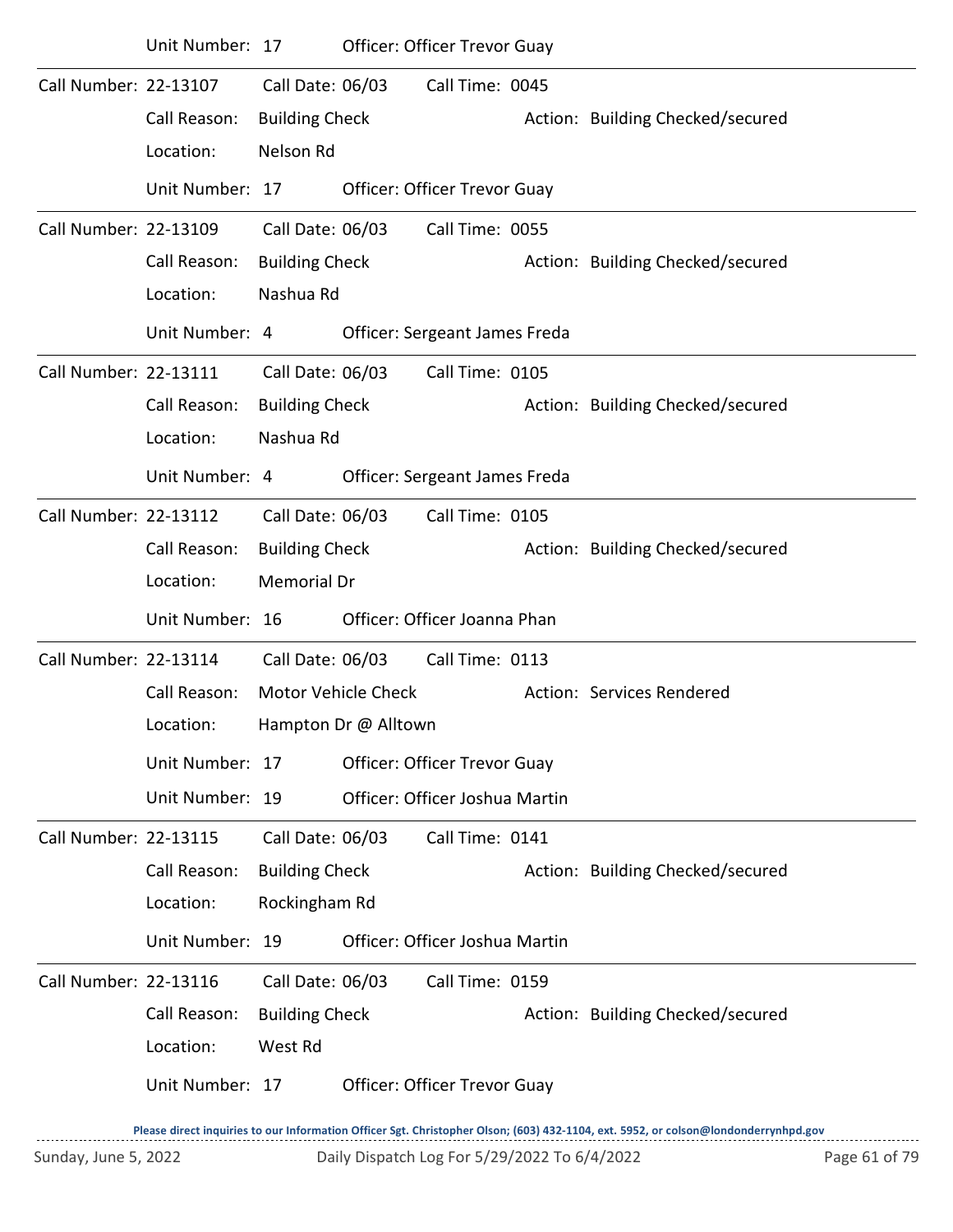| Call Number: 22-13117        |                 | Call Date: 06/03      | Call Time: 0200                |                                  |
|------------------------------|-----------------|-----------------------|--------------------------------|----------------------------------|
|                              | Call Reason:    | <b>Building Check</b> |                                | Action: Building Checked/secured |
|                              | Location:       | <b>Planeview Dr</b>   |                                |                                  |
|                              | Unit Number: 16 |                       | Officer: Officer Joanna Phan   |                                  |
| Call Number: 22-13118        |                 | Call Date: 06/03      | Call Time: 0204                |                                  |
|                              | Call Reason:    | <b>Building Check</b> |                                | Action: Building Checked/secured |
|                              | Location:       | Navigator Rd          |                                |                                  |
|                              | Unit Number: 16 |                       | Officer: Officer Joanna Phan   |                                  |
| Call Number: 22-13119        |                 | Call Date: 06/03      | Call Time: 0211                |                                  |
|                              | Call Reason:    | <b>Building Check</b> |                                | Action: Building Checked/secured |
|                              | Location:       | Sanborn Rd            |                                |                                  |
|                              | Unit Number: 16 |                       | Officer: Officer Joanna Phan   |                                  |
| Call Number: 22-13120        |                 | Call Date: 06/03      | Call Time: 0213                |                                  |
|                              | Call Reason:    | <b>Building Check</b> |                                | Action: Building Checked/secured |
|                              | Location:       | Sanborn Rd            |                                |                                  |
|                              | Unit Number: 16 |                       | Officer: Officer Joanna Phan   |                                  |
| Call Number: 22-13121        |                 | Call Date: 06/03      | Call Time: 0214                |                                  |
|                              | Call Reason:    | <b>Building Check</b> |                                | Action: Building Checked/secured |
|                              | Location:       | Garden Ln             |                                |                                  |
|                              | Unit Number: 19 |                       | Officer: Officer Joshua Martin |                                  |
| <b>Call Number: 22-13122</b> |                 | Call Date: 06/03      | Call Time: 0215                |                                  |
|                              | Call Reason:    | <b>Building Check</b> |                                | Action: Building Checked/secured |
|                              | Location:       | Rockingham Rd         |                                |                                  |
|                              | Unit Number: 16 |                       | Officer: Officer Joanna Phan   |                                  |
| Call Number: 22-13123        |                 | Call Date: 06/03      | Call Time: 0216                |                                  |
|                              | Call Reason:    | <b>Building Check</b> |                                | Action: Building Checked/secured |
|                              | Location:       | Rockingham Rd         |                                |                                  |
|                              | Unit Number: 16 |                       | Officer: Officer Joanna Phan   |                                  |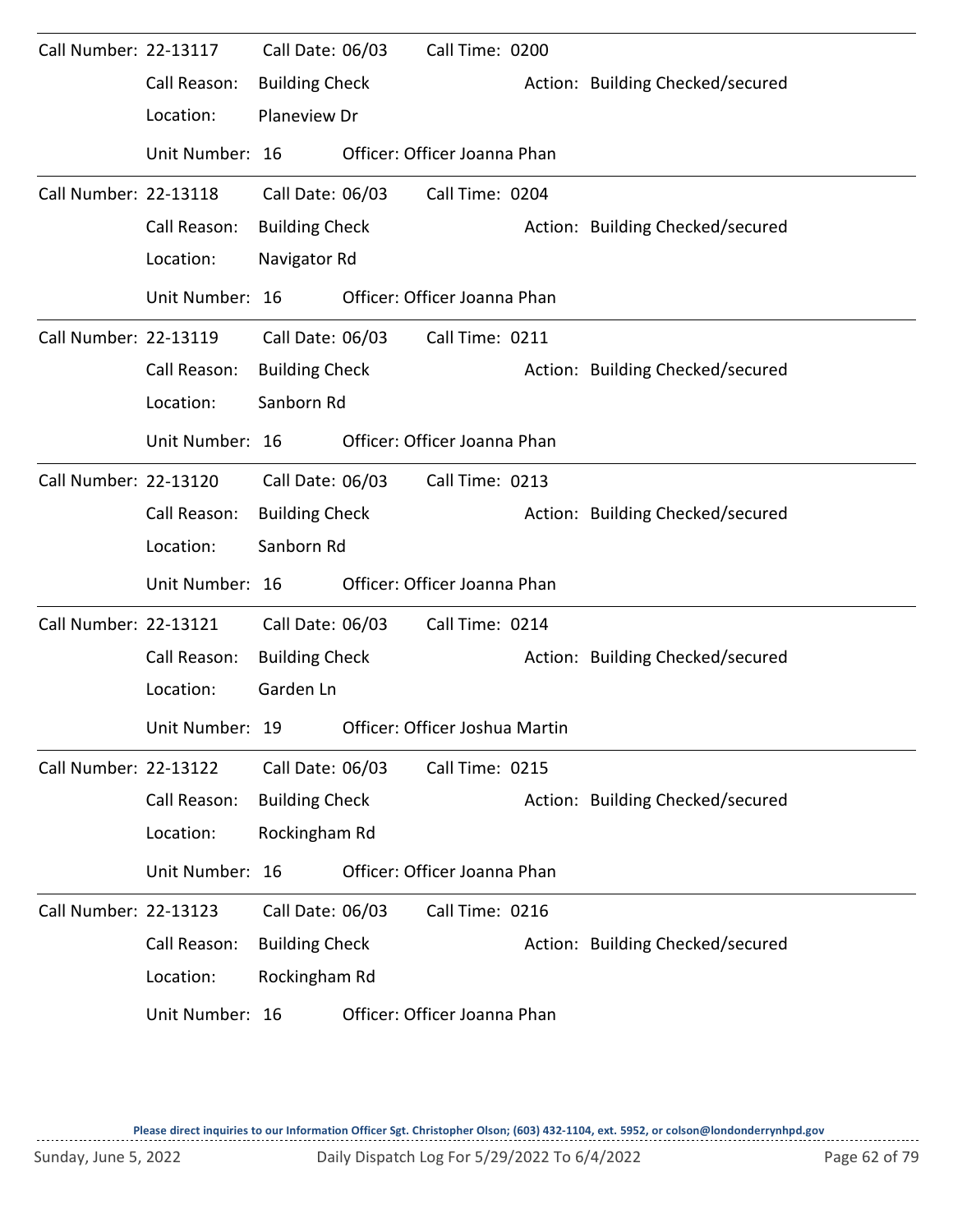| Call Number: 22-13124        |                 | Call Date: 06/03      | Call Time: 0217                     |                                  |
|------------------------------|-----------------|-----------------------|-------------------------------------|----------------------------------|
|                              | Call Reason:    | <b>Building Check</b> |                                     | Action: Building Checked/secured |
|                              | Location:       | Rockingham Rd         |                                     |                                  |
|                              | Unit Number: 16 |                       | Officer: Officer Joanna Phan        |                                  |
| <b>Call Number: 22-13125</b> |                 | Call Date: 06/03      | Call Time: 0218                     |                                  |
|                              | Call Reason:    | <b>Building Check</b> |                                     | Action: Building Checked/secured |
|                              | Location:       | Rockingham Rd         |                                     |                                  |
|                              | Unit Number: 17 |                       | Officer: Officer Trevor Guay        |                                  |
| Call Number: 22-13126        |                 | Call Date: 06/03      | Call Time: 0219                     |                                  |
|                              | Call Reason:    | <b>Building Check</b> |                                     | Action: Building Checked/secured |
|                              | Location:       | Rockingham Rd         |                                     |                                  |
|                              | Unit Number: 16 |                       | Officer: Officer Joanna Phan        |                                  |
| Call Number: 22-13127        |                 | Call Date: 06/03      | Call Time: 0220                     |                                  |
|                              | Call Reason:    | <b>Building Check</b> |                                     | Action: Building Checked/secured |
|                              | Location:       | Symmes Dr             |                                     |                                  |
|                              | Unit Number: 16 |                       | Officer: Officer Joanna Phan        |                                  |
| Call Number: 22-13128        |                 | Call Date: 06/03      | Call Time: 0220                     |                                  |
|                              | Call Reason:    | <b>Building Check</b> |                                     | Action: Building Checked/secured |
|                              | Location:       | Rockingham Rd         |                                     |                                  |
|                              | Unit Number: 17 |                       | <b>Officer: Officer Trevor Guay</b> |                                  |
| Call Number: 22-13129        |                 | Call Date: 06/03      | Call Time: 0228                     |                                  |
|                              | Call Reason:    | <b>Building Check</b> |                                     | Action: Building Checked/secured |
|                              | Location:       | Perkins Rd            |                                     |                                  |
|                              | Unit Number: 17 |                       | Officer: Officer Trevor Guay        |                                  |
| Call Number: 22-13130        |                 | Call Date: 06/03      | Call Time: 0231                     |                                  |
|                              | Call Reason:    | <b>Building Check</b> |                                     | Action: Building Checked/secured |
|                              | Location:       | Rockingham Rd         |                                     |                                  |
|                              | Unit Number: 16 |                       | Officer: Officer Joanna Phan        |                                  |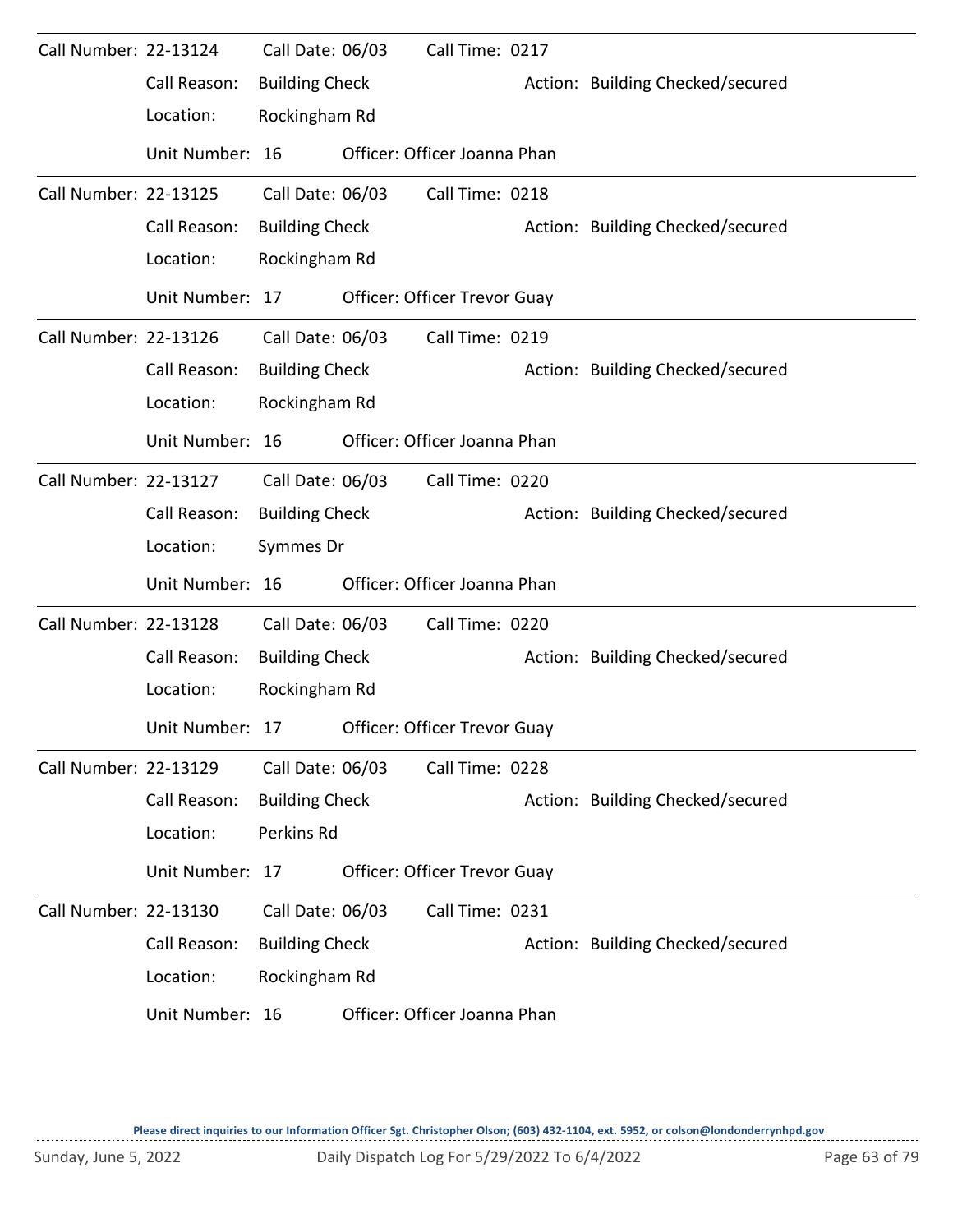| Call Number: 22-13131        |                 | Call Date: 06/03      |                             | Call Time: 0235                           |                                                              |
|------------------------------|-----------------|-----------------------|-----------------------------|-------------------------------------------|--------------------------------------------------------------|
|                              | Call Reason:    | <b>Building Check</b> |                             |                                           | Action: Building Checked/secured                             |
|                              | Location:       | Independence Dr       |                             |                                           |                                                              |
|                              | Unit Number: 16 |                       |                             | Officer: Officer Joanna Phan              |                                                              |
| <b>Call Number: 22-13132</b> |                 | Call Date: 06/03      |                             | Call Time: 0237                           |                                                              |
|                              | Call Reason:    | <b>Building Check</b> |                             |                                           | Action: Building Checked/secured                             |
|                              | Location:       | Independence Dr       |                             |                                           |                                                              |
|                              | Unit Number: 16 |                       |                             | Officer: Officer Joanna Phan              |                                                              |
| Call Number: 22-13133        |                 |                       | Call Date: 06/03            | Call Time: 0244                           |                                                              |
|                              | Call Reason:    |                       |                             |                                           | Assist Londonderry Fire Dept Action: Transported To Hospital |
|                              | Location:       | Shawnee Pl            |                             |                                           |                                                              |
|                              | Unit Number: 16 |                       |                             | Officer: Officer Joanna Phan              |                                                              |
|                              | Unit Number: 17 |                       |                             | Officer: Officer Trevor Guay              |                                                              |
|                              | Unit Number: 19 |                       |                             | Officer: Officer Joshua Martin            |                                                              |
| Call Number: 22-13134        |                 | Call Date: 06/03      |                             | Call Time: 0631                           |                                                              |
|                              |                 |                       |                             |                                           |                                                              |
|                              | Call Reason:    |                       | Motor Vehicle Accident      |                                           | Action: Services Rendered                                    |
|                              | Location:       |                       | Nashua Rd @ Shell Food Mart |                                           |                                                              |
|                              | Unit Number: 17 |                       |                             | Officer: Officer Trevor Guay              |                                                              |
| Call Number: 22-13135        |                 | Call Date: 06/03      |                             | Call Time: 0641                           |                                                              |
|                              | Call Reason:    | Be On The Lookout     |                             |                                           | Action: Could Not Locate                                     |
|                              | Location:       |                       | Mammoth Rd @ Windham T/I    |                                           |                                                              |
|                              | Unit Number: 13 |                       |                             | <b>Officer: Detective Andrew Phillips</b> |                                                              |
|                              | Unit Number: 17 |                       |                             | Officer: Officer Trevor Guay              |                                                              |
|                              | Unit Number: 19 |                       |                             | Officer: Officer Sydney Delforte          |                                                              |
|                              | Unit Number: 24 |                       |                             | Officer: Officer Sean Benoit              |                                                              |
|                              | Unit Number: 4  |                       |                             | <b>Officer: Sergeant Randy Duguay</b>     |                                                              |
| Call Number: 22-13136        |                 | Call Date: 06/03      |                             | Call Time: 0727                           |                                                              |
|                              | Call Reason:    | <b>Building Check</b> |                             |                                           | Action: Building Checked/secured                             |
|                              | Location:       | Rockingham Rd         |                             |                                           |                                                              |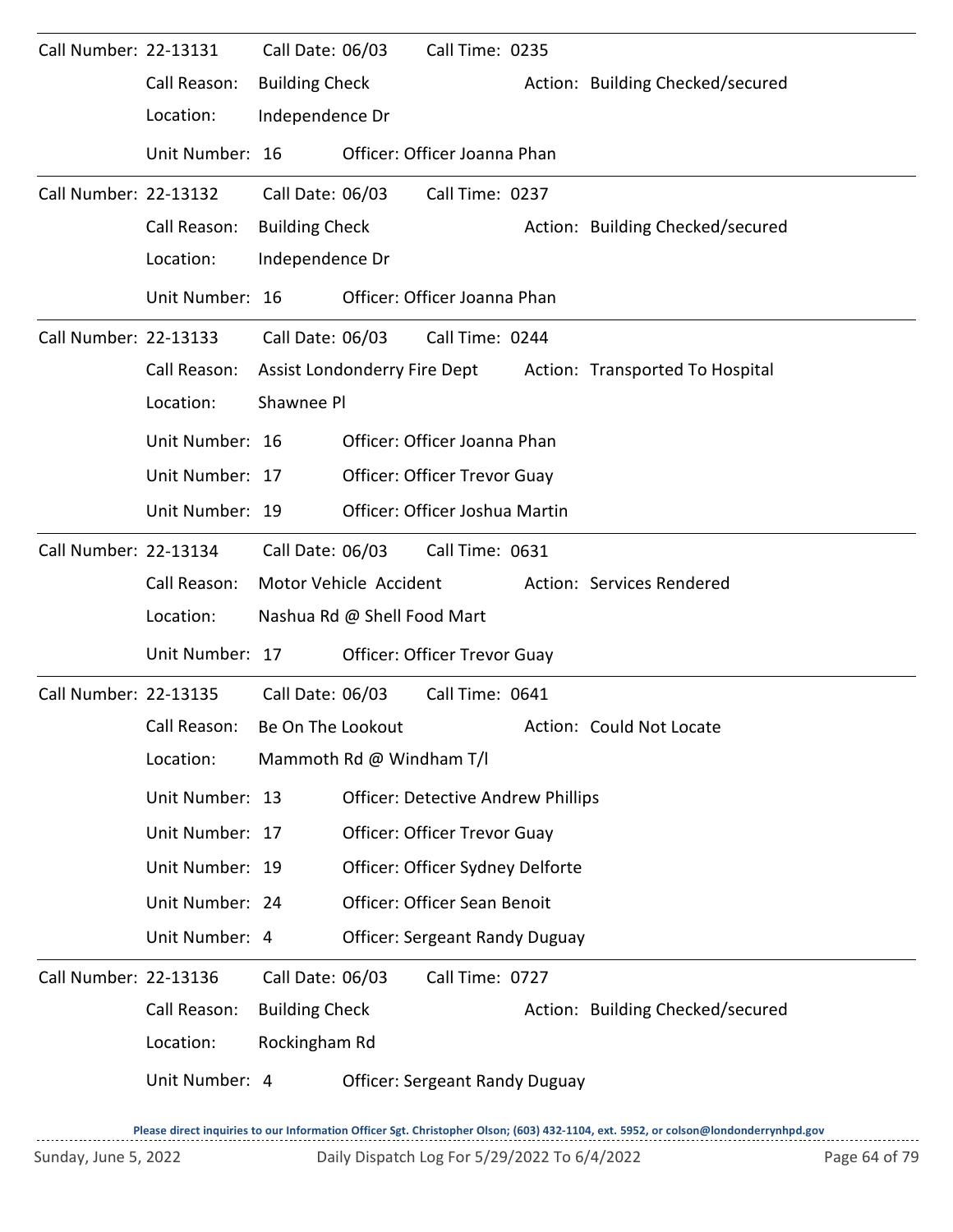| Call Number: 22-13137 |                 | Call Date: 06/03      |                         | Call Time: 0747                           |                |                                  |
|-----------------------|-----------------|-----------------------|-------------------------|-------------------------------------------|----------------|----------------------------------|
|                       | Call Reason:    | <b>Building Check</b> |                         |                                           |                | Action: Building Checked/secured |
|                       | Location:       | Mammoth Rd            |                         |                                           |                |                                  |
|                       | Unit Number: 13 |                       |                         | <b>Officer: Detective Andrew Phillips</b> |                |                                  |
| Call Number: 22-13138 |                 | Call Date: 06/03      |                         | Call Time: 0750                           |                |                                  |
|                       | Call Reason:    | <b>Building Check</b> |                         |                                           |                | Action: Building Checked/secured |
|                       | Location:       | Mammoth Rd            |                         |                                           |                |                                  |
|                       | Unit Number: 13 |                       |                         | <b>Officer: Detective Andrew Phillips</b> |                |                                  |
| Call Number: 22-13139 |                 | Call Date: 06/03      |                         | Call Time: 0900                           |                |                                  |
|                       | Call Reason:    | <b>Building Check</b> |                         |                                           |                | Action: Building Checked/secured |
|                       | Location:       | <b>Memorial Dr</b>    |                         |                                           |                |                                  |
|                       | Unit Number: 19 |                       |                         | Officer: Officer Sydney Delforte          |                |                                  |
| Call Number: 22-13140 |                 | Call Date: 06/03      |                         | Call Time: 0904                           |                |                                  |
|                       | Call Reason:    | Follow-up             |                         |                                           |                | Action: Investigated             |
|                       | Location:       | <b>Bridle Pt</b>      |                         |                                           |                |                                  |
|                       | Unit Number: 13 |                       |                         | <b>Officer: Detective Andrew Phillips</b> |                |                                  |
| Call Number: 22-13141 |                 | Call Date: 06/03      |                         | Call Time: 0910                           |                |                                  |
|                       | Call Reason:    |                       | Serve Restraining Order |                                           | Action: Served |                                  |
|                       | Location:       | <b>Sterling Dr</b>    |                         |                                           |                |                                  |
|                       | Unit Number: 19 |                       |                         | Officer: Officer Sydney Delforte          |                |                                  |
| Call Number: 22-13142 |                 | Call Date: 06/03      |                         | Call Time: 0913                           |                |                                  |
|                       | Call Reason:    | Disturbance           |                         |                                           |                | Action: Arrest(s) Made           |
|                       | Location:       |                       |                         | Mammoth Rd @ Londonderry High School      |                |                                  |
|                       | Unit Number: 13 |                       |                         | <b>Officer: Detective Andrew Phillips</b> |                |                                  |
|                       | Unit Number: 17 |                       |                         | Officer: Officer Trevor Guay              |                |                                  |
|                       | Unit Number: 17 |                       |                         | Officer: Officer Trevor Guay              |                |                                  |
|                       | Unit Number: 20 |                       |                         | Officer: Officer Daniel Perry             |                |                                  |
|                       | Unit Number: 20 |                       |                         | Officer: Officer Daniel Perry             |                |                                  |
|                       | Unit Number: 23 |                       |                         | Officer: Officer Michael Tufo             |                |                                  |
|                       |                 |                       |                         |                                           |                |                                  |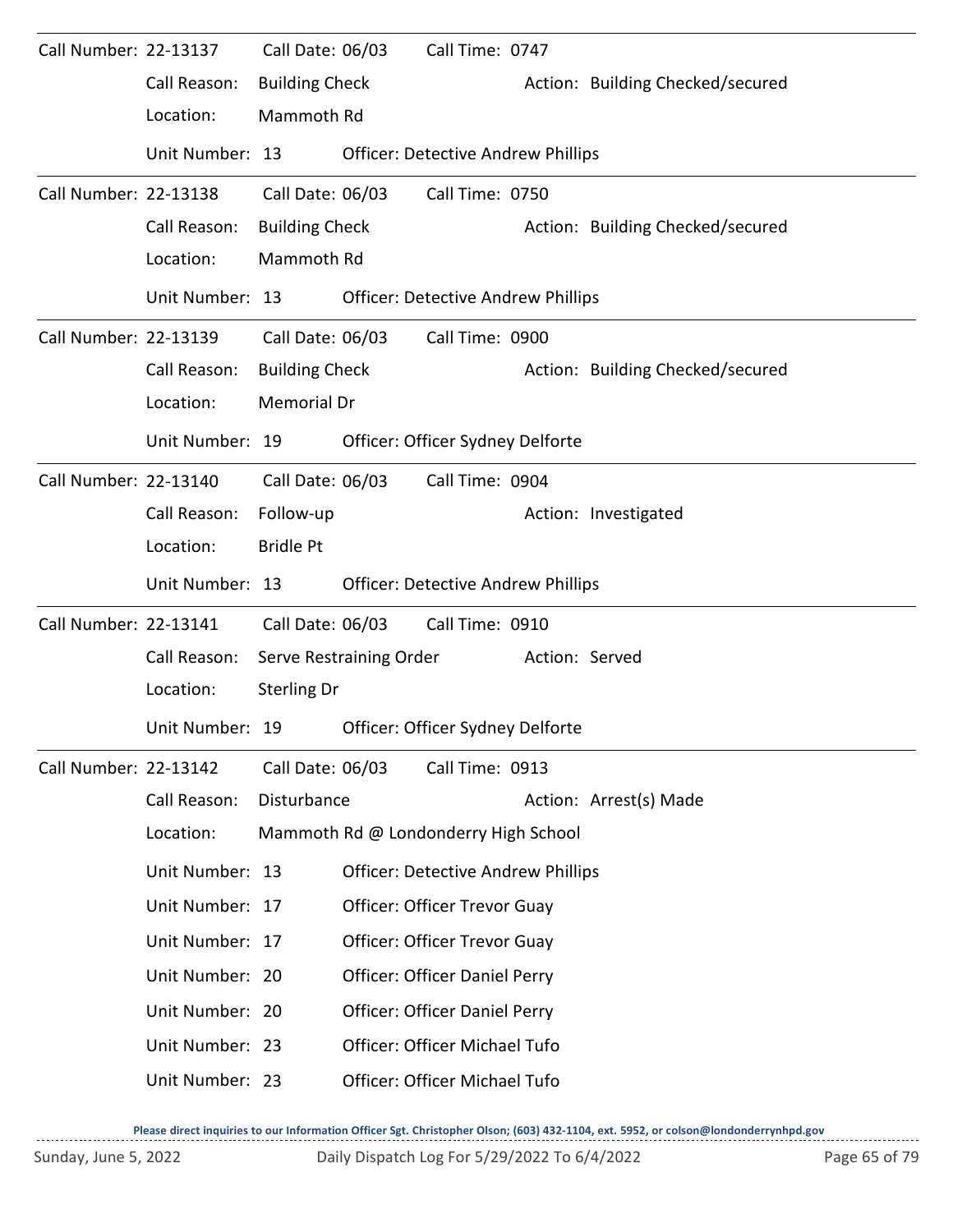|                       | Unit Number: 4                      |                             |                         | <b>Officer: Sergeant Randy Duguay</b>      |                                                                                                                                     |
|-----------------------|-------------------------------------|-----------------------------|-------------------------|--------------------------------------------|-------------------------------------------------------------------------------------------------------------------------------------|
|                       | Unit Number: 4                      |                             |                         | <b>Officer: Sergeant Randy Duguay</b>      |                                                                                                                                     |
|                       | Unit Number: 4                      |                             |                         | <b>Officer: Sergeant Randy Duguay</b>      |                                                                                                                                     |
| Call Number: 22-13143 |                                     | Call Date: 06/03            |                         | Call Time: 0931                            |                                                                                                                                     |
|                       | Call Reason:                        | Assist Citizen              |                         |                                            | Action: Services Rendered                                                                                                           |
|                       | Location:                           | Wilson Rd                   |                         |                                            |                                                                                                                                     |
|                       | Unit Number: 19                     |                             |                         | Officer: Officer Sydney Delforte           |                                                                                                                                     |
| Call Number: 22-13144 |                                     | Call Date: 06/03            |                         | Call Time: 0935                            |                                                                                                                                     |
|                       | Call Reason:                        | <b>Criminal Threatening</b> |                         |                                            | Action: Investigated                                                                                                                |
|                       | Location:                           |                             | Olde Country Village Rd |                                            |                                                                                                                                     |
|                       | Refer to Incident Number: 22-820-OF |                             |                         |                                            |                                                                                                                                     |
| Call Number: 22-13145 |                                     | Call Date: 06/03            |                         | Call Time: 0938                            |                                                                                                                                     |
|                       | Call Reason:                        | <b>Criminal Threatening</b> |                         |                                            | Action: Investigated                                                                                                                |
|                       | Location:                           | Hillcrest Dr                |                         |                                            |                                                                                                                                     |
|                       | Unit Number: 24                     |                             |                         | <b>Officer: Officer Sean Benoit</b>        |                                                                                                                                     |
|                       | Refer to Incident Number: 22-821-OF |                             |                         |                                            |                                                                                                                                     |
| Call Number: 22-13147 |                                     | Call Date: 06/03            |                         | Call Time: 1039                            |                                                                                                                                     |
|                       | Call Reason:                        | Suicide Attempt/threat      |                         |                                            | Action: Services Rendered                                                                                                           |
|                       | Location:                           |                             |                         | Golen Dr @ The Grand Estate At Londonderry |                                                                                                                                     |
|                       | Unit Number: 13                     |                             |                         | <b>Officer: Detective Andrew Phillips</b>  |                                                                                                                                     |
|                       | Unit Number: 17                     |                             |                         | Officer: Officer Trevor Guay               |                                                                                                                                     |
|                       | Unit Number: 19                     |                             |                         | Officer: Officer Sydney Delforte           |                                                                                                                                     |
| Call Number: 22-13150 |                                     | Call Date: 06/03            |                         | Call Time: 1126                            |                                                                                                                                     |
|                       | Call Reason:                        | School Check/walk-thru      |                         |                                            | Action: Building Checked/secured                                                                                                    |
|                       | Location:                           |                             |                         | Sanborn Rd @ Londonderry North School      |                                                                                                                                     |
|                       | Unit Number: 4                      |                             |                         | <b>Officer: Sergeant Randy Duguay</b>      |                                                                                                                                     |
| Call Number: 22-13153 |                                     | Call Date: 06/03            |                         | Call Time: 1143                            |                                                                                                                                     |
|                       | Call Reason:                        | <b>Building Check</b>       |                         |                                            | Action: Building Checked/secured                                                                                                    |
|                       | Location:                           | Memorial Dr                 |                         |                                            |                                                                                                                                     |
|                       | Unit Number: 4                      |                             |                         | <b>Officer: Sergeant Randy Duguay</b>      |                                                                                                                                     |
|                       |                                     |                             |                         |                                            | Dlasse direct inquiries to our Information Officer Sat, Christopher Olson: (603) 432-1104, ext, 5952, or colson@londonderrynhad.gov |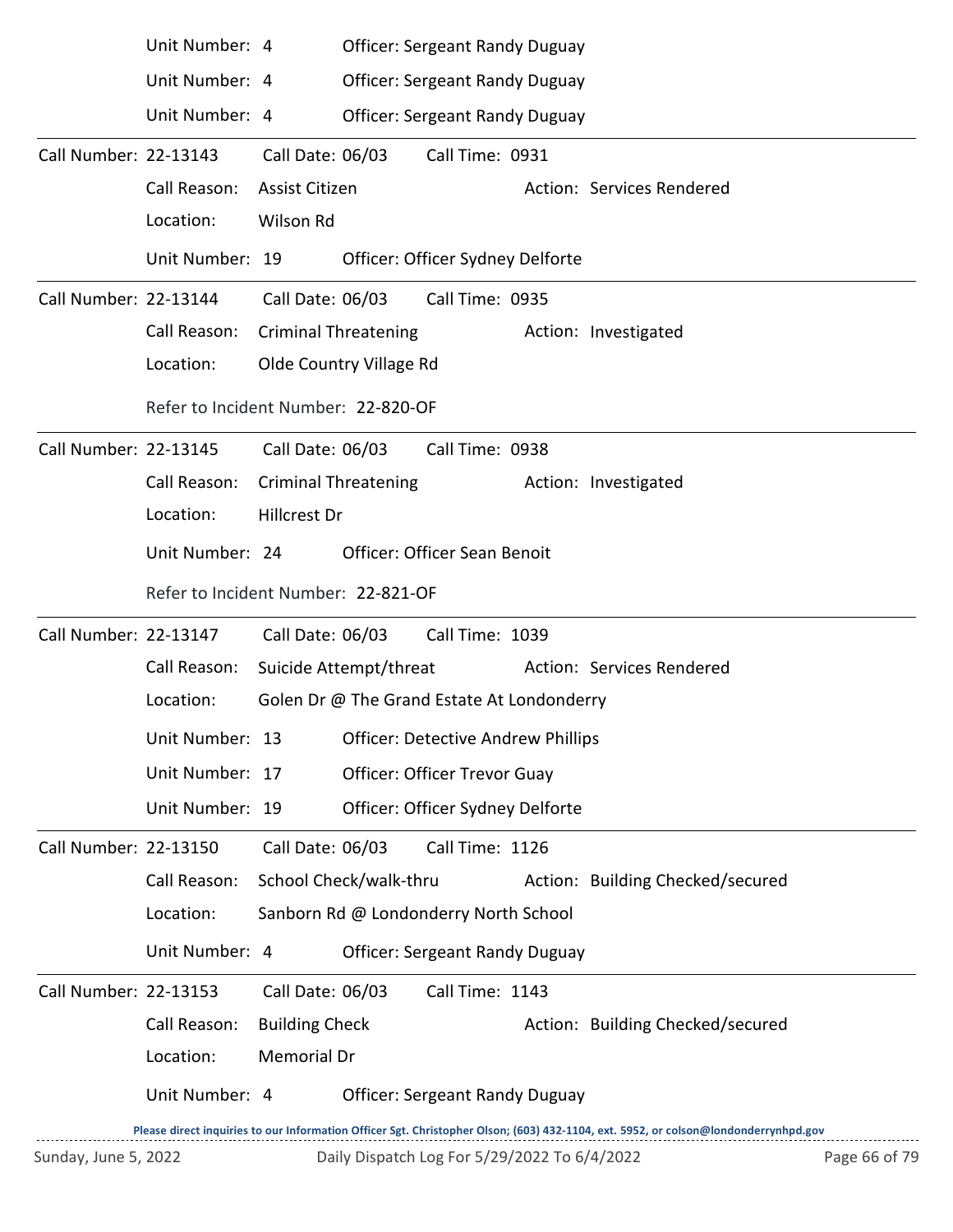| Call Number: 22-13154 |                 | Call Date: 06/03       |                              | Call Time: 1143                           |                                  |
|-----------------------|-----------------|------------------------|------------------------------|-------------------------------------------|----------------------------------|
|                       | Call Reason:    | Complaint              |                              |                                           | Action: Investigated             |
|                       | Location:       | Seasons Ln             |                              |                                           |                                  |
|                       | Unit Number: 19 |                        |                              | Officer: Officer Sydney Delforte          |                                  |
| Call Number: 22-13156 |                 | Call Date: 06/03       |                              | Call Time: 1148                           |                                  |
|                       | Call Reason:    |                        | Motor Vehicle Accident       |                                           | Action: Services Rendered        |
|                       | Location:       |                        | Nashua Rd @ Home Depot       |                                           |                                  |
|                       | Unit Number: 17 |                        |                              | Officer: Officer Trevor Guay              |                                  |
| Call Number: 22-13157 |                 | Call Date: 06/03       |                              | Call Time: 1151                           |                                  |
|                       | Call Reason:    | <b>Burglary</b>        |                              |                                           | Action: Building Checked/secured |
|                       | Location:       | Alexander Rd           |                              |                                           |                                  |
|                       | Unit Number: 13 |                        |                              | <b>Officer: Detective Andrew Phillips</b> |                                  |
|                       | Unit Number: 17 |                        |                              | Officer: Officer Trevor Guay              |                                  |
|                       | Unit Number: 4  |                        |                              | <b>Officer: Sergeant Randy Duguay</b>     |                                  |
| Call Number: 22-13160 |                 | Call Date: 06/03       |                              | Call Time: 1221                           |                                  |
|                       | Call Reason:    | School Check/walk-thru |                              |                                           | Action: Building Checked/secured |
|                       | Location:       |                        |                              | South Rd @ Londonderry South School       |                                  |
|                       | Unit Number: 4  |                        |                              | <b>Officer: Sergeant Randy Duguay</b>     |                                  |
| Call Number: 22-13161 |                 | Call Date: 06/03       |                              | Call Time: 1232                           |                                  |
|                       | Call Reason:    | <b>Building Check</b>  |                              |                                           | Action: Building Checked/secured |
|                       | Location:       | Nelson Rd              |                              |                                           |                                  |
|                       | Unit Number: 17 |                        |                              | <b>Officer: Officer Trevor Guay</b>       |                                  |
| Call Number: 22-13162 |                 | Call Date: 06/03       |                              | Call Time: 1251                           |                                  |
|                       | Call Reason:    |                        | Motor Vehicle Accident       |                                           | Action: Services Rendered        |
|                       | Location:       |                        | Adams Rd @ Deer Crossing Cir |                                           |                                  |
|                       | Unit Number: 4  |                        |                              | <b>Officer: Sergeant Randy Duguay</b>     |                                  |
| Call Number: 22-13163 |                 | Call Date: 06/03       |                              | Call Time: 1320                           |                                  |
|                       | Call Reason:    | Disturbance            |                              |                                           | Action: Investigated             |
|                       | Location:       | Seasons Ln             |                              |                                           |                                  |
|                       | Unit Number: 19 |                        |                              | Officer: Officer Sydney Delforte          |                                  |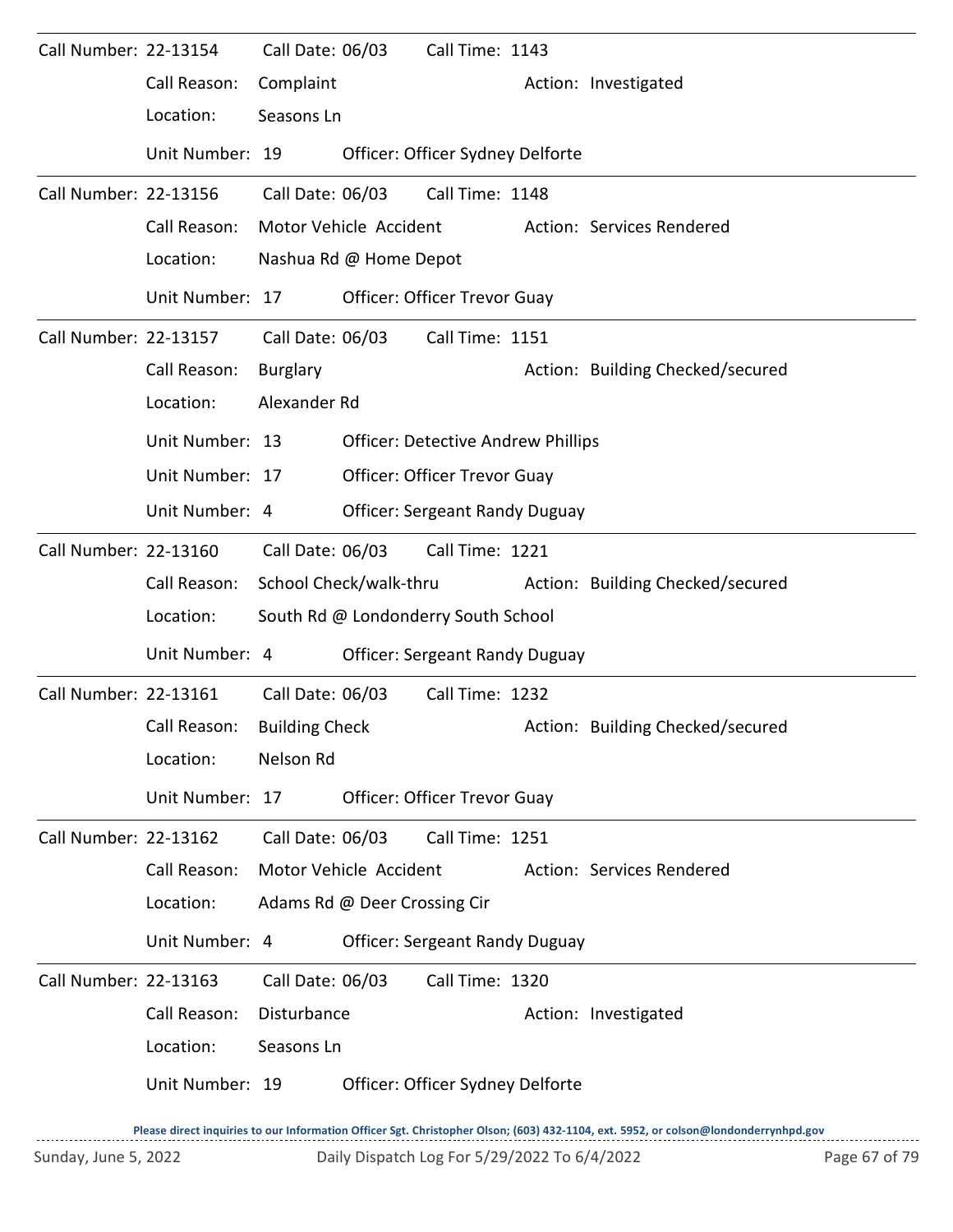|                       | Refer to Incident Number: 22-823-OF |                             |  |                                        |  |                                                            |  |  |  |
|-----------------------|-------------------------------------|-----------------------------|--|----------------------------------------|--|------------------------------------------------------------|--|--|--|
| Call Number: 22-13164 |                                     | Call Date: 06/03            |  | Call Time: 1407                        |  |                                                            |  |  |  |
|                       | Call Reason:                        | Alarm, School               |  |                                        |  | Action: False, Human Error                                 |  |  |  |
|                       | Location:                           | Mammoth Rd                  |  |                                        |  |                                                            |  |  |  |
|                       | Unit Number: 23                     |                             |  | <b>Officer: Officer Michael Tufo</b>   |  |                                                            |  |  |  |
| Call Number: 22-13165 |                                     | Call Date: 06/03            |  | Call Time: 1430                        |  |                                                            |  |  |  |
|                       | Call Reason:                        | Parking Violation/complaint |  |                                        |  | Action: No Action Required                                 |  |  |  |
|                       | Location:                           | Seasons Ln                  |  |                                        |  |                                                            |  |  |  |
|                       | Unit Number: 23                     |                             |  | Officer: Officer Michael Tufo          |  |                                                            |  |  |  |
| Call Number: 22-13166 |                                     | Call Date: 06/03            |  | Call Time: 1432                        |  |                                                            |  |  |  |
|                       | Call Reason:                        | <b>Domestic Disturbance</b> |  |                                        |  | Action: Arrest(s) Made                                     |  |  |  |
|                       | Location:                           | Orchard View Dr @ Shaws     |  |                                        |  |                                                            |  |  |  |
|                       | Unit Number: 10                     |                             |  | <b>Officer: Officer James Defelice</b> |  |                                                            |  |  |  |
|                       | Unit Number: 17                     |                             |  |                                        |  | Officers: Officer Bryan Janeczko & Officer Tyler Macdonald |  |  |  |
|                       | Unit Number: 2                      |                             |  | Officer: Lieutenant Jason Teufel       |  |                                                            |  |  |  |
|                       | Unit Number: 20                     |                             |  | Officer: Officer Sarah Sabella         |  |                                                            |  |  |  |
|                       | Unit Number: 22                     |                             |  | Officer: Officer Daniel Perry          |  |                                                            |  |  |  |
|                       | Unit Number: 23                     |                             |  | <b>Officer: Officer Michael Tufo</b>   |  |                                                            |  |  |  |
|                       | Unit Number: 3                      |                             |  | <b>Officer: Officer Matthew Morin</b>  |  |                                                            |  |  |  |
|                       | Unit Number: 4                      |                             |  | Officer: Sergeant Jason Archambault    |  |                                                            |  |  |  |
|                       | Arrest Number: 22-229-AR            |                             |  |                                        |  |                                                            |  |  |  |



Time: 1440 Name: Degree, Christopher Lee Age: 42 Date: 06/03 Nashua ,NH Address: 7 Saint James Pl , Apt. 714

Charge # 1: Resist Arrest/detention

| Call Number: 22-13167 | Call Date: 06/03            | Call Time: 1508                  |
|-----------------------|-----------------------------|----------------------------------|
|                       | Call Reason: Building Check | Action: Building Checked/secured |
| Location:             | Nashua Rd                   |                                  |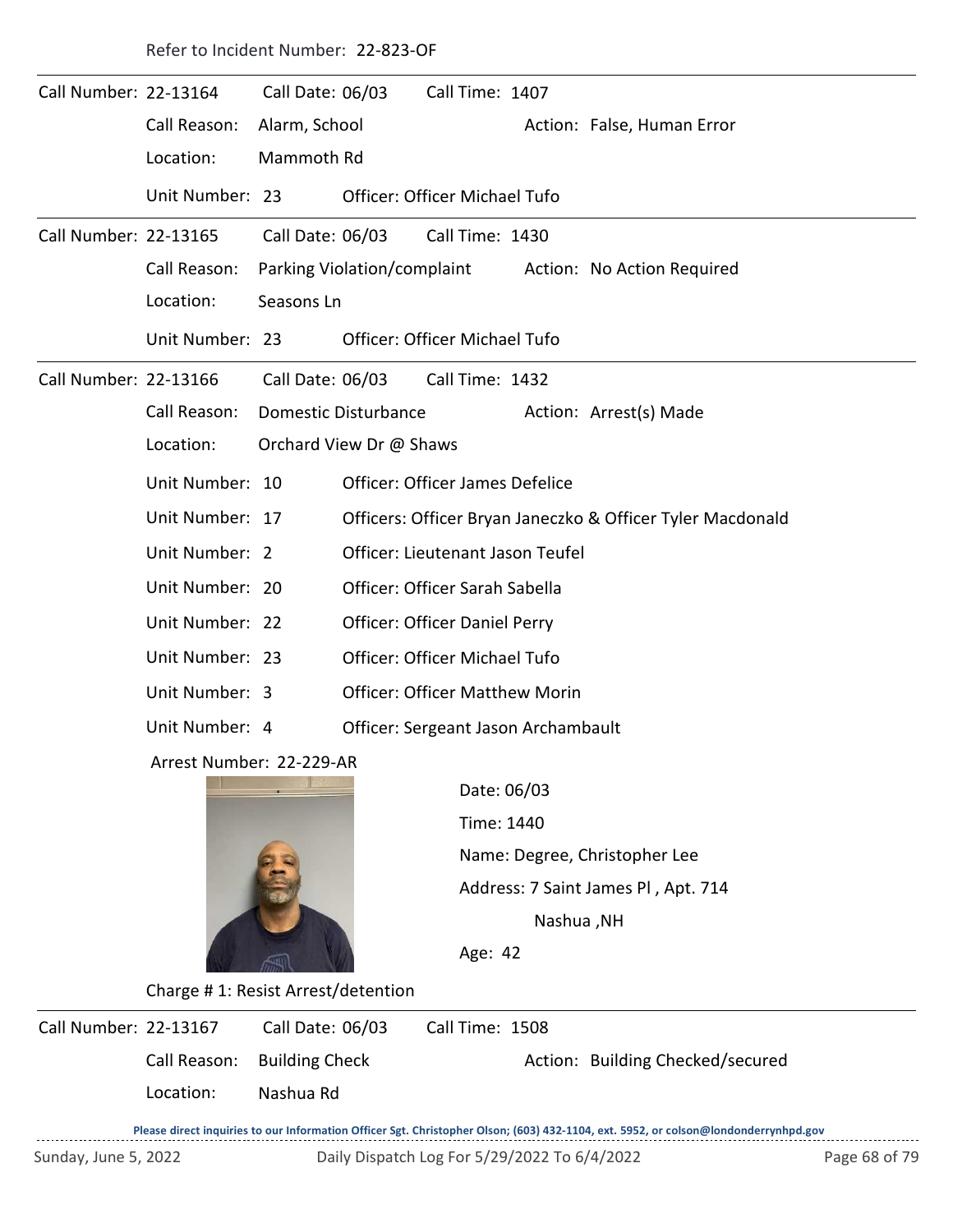|                       | Unit Number: 20                     |                       | Officer: Officer Sarah Sabella         |                 |                                  |
|-----------------------|-------------------------------------|-----------------------|----------------------------------------|-----------------|----------------------------------|
| Call Number: 22-13168 |                                     | Call Date: 06/03      |                                        | Call Time: 1511 |                                  |
|                       | Call Reason:                        | <b>Building Check</b> |                                        |                 | Action: Building Checked/secured |
|                       | Location:                           | Shasta Dr             |                                        |                 |                                  |
|                       | Unit Number: 10                     |                       | <b>Officer: Officer James Defelice</b> |                 |                                  |
| Call Number: 22-13169 |                                     | Call Date: 06/03      |                                        | Call Time: 1514 |                                  |
|                       | Call Reason:                        | Civil Issue           |                                        |                 | Action: Investigated             |
|                       | Location:                           |                       | Nashua Rd @ Beato Auto Sales           |                 |                                  |
|                       | Unit Number: 20                     |                       | Officer: Officer Sarah Sabella         |                 |                                  |
| Call Number: 22-13170 |                                     |                       | Call Date: 06/03 Call Time: 1522       |                 |                                  |
|                       | Call Reason:                        |                       | Motor Vehicle Accident                 |                 | Action: Investigated             |
|                       | Location:                           | Falcon Rd             |                                        |                 |                                  |
|                       | Unit Number: 10                     |                       | <b>Officer: Officer James Defelice</b> |                 |                                  |
|                       | Unit Number: 3                      |                       | <b>Officer: Officer Matthew Morin</b>  |                 |                                  |
|                       | Unit Number: 3                      |                       | <b>Officer: Officer Matthew Morin</b>  |                 |                                  |
| Call Number: 22-13171 |                                     | Call Date: 06/03      |                                        | Call Time: 1530 |                                  |
|                       | Call Reason:                        | Scam Phone/internet   |                                        |                 | Action: Investigated             |
|                       | Location:                           | Jefferson Dr          |                                        |                 |                                  |
|                       | Unit Number: 19                     |                       | Officer: Officer Sarah Sabella         |                 |                                  |
|                       | Refer to Incident Number: 22-824-OF |                       |                                        |                 |                                  |
| Call Number: 22-13172 |                                     | Call Date: 06/03      |                                        | Call Time: 1533 |                                  |
|                       | Call Reason:                        | Abandoned Mv          |                                        |                 | Action: Investigated             |
|                       | Location:                           | Betty Ln              |                                        |                 |                                  |
|                       | Unit Number: 3                      |                       | <b>Officer: Officer Matthew Morin</b>  |                 |                                  |
| Call Number: 22-13173 |                                     | Call Date: 06/03      |                                        | Call Time: 1545 |                                  |
|                       | Call Reason:                        | <b>Welfare Check</b>  |                                        |                 | Action: Investigated             |
|                       | Location:                           | Preserve Dr           |                                        |                 |                                  |
|                       | Unit Number: 10                     |                       | Officer: Officer James Defelice        |                 |                                  |
|                       | Unit Number: 19                     |                       | Officer: Officer Sarah Sabella         |                 |                                  |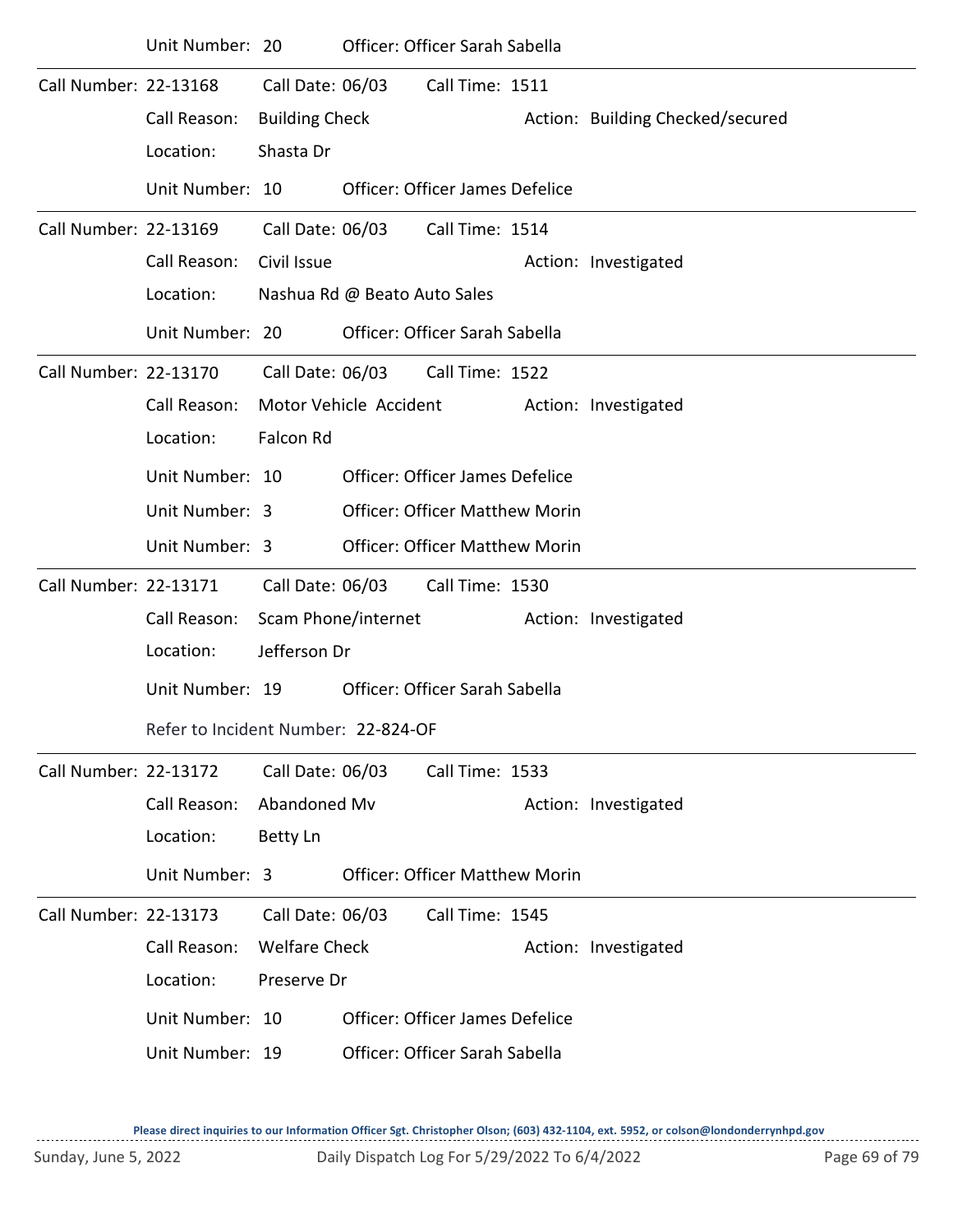| Call Number: 22-13174 |                                     | Call Date: 06/03           |                           | Call Time: 1635                        |                                                                                                                                     |
|-----------------------|-------------------------------------|----------------------------|---------------------------|----------------------------------------|-------------------------------------------------------------------------------------------------------------------------------------|
|                       | Call Reason:                        | Assist Citizen             |                           |                                        | Action: Investigated                                                                                                                |
|                       | Location:                           |                            |                           | Mammoth Rd @ Londonderry High School   |                                                                                                                                     |
|                       | Unit Number: 10                     |                            |                           | Officer: Officer James Defelice        |                                                                                                                                     |
|                       | Unit Number: 3                      |                            |                           | <b>Officer: Officer Matthew Morin</b>  |                                                                                                                                     |
|                       | Refer to Incident Number: 22-825-OF |                            |                           |                                        |                                                                                                                                     |
| Call Number: 22-13175 |                                     | Call Date: 06/03           |                           | Call Time: 1645                        |                                                                                                                                     |
|                       | Call Reason:                        | <b>Suspicious Activity</b> |                           |                                        | Action: Investigated                                                                                                                |
|                       | Location:                           | <b>Aviation Park Dr</b>    |                           |                                        |                                                                                                                                     |
|                       | Unit Number: Unk                    |                            |                           | Officer: Officer Muzafer Aku           |                                                                                                                                     |
| Call Number: 22-13176 |                                     |                            | Call Date: 06/03          | Call Time: 1703                        |                                                                                                                                     |
|                       | Call Reason:                        | Abandoned 911              |                           |                                        | Action: Investigated                                                                                                                |
|                       | Location:                           | Stonehenge Rd              |                           |                                        |                                                                                                                                     |
|                       | Unit Number: 17                     |                            |                           |                                        | Officers: Officer Bryan Janeczko & Officer Tyler Macdonald                                                                          |
|                       | Unit Number: 19                     |                            |                           | Officer: Officer Sarah Sabella         |                                                                                                                                     |
| Call Number: 22-13177 |                                     | Call Date: 06/03           |                           | Call Time: 1716                        |                                                                                                                                     |
|                       | Call Reason:                        |                            |                           | Involuntary Emer Admission             | Action: Not Served                                                                                                                  |
|                       | Location:                           | Stony Point Dr             |                           |                                        |                                                                                                                                     |
|                       | Unit Number: 10                     |                            |                           | <b>Officer: Officer James Defelice</b> |                                                                                                                                     |
|                       | Unit Number: 17                     |                            |                           |                                        | Officers: Officer Bryan Janeczko & Officer Tyler Macdonald                                                                          |
|                       | Unit Number: 2                      |                            |                           | Officer: Lieutenant Jason Teufel       |                                                                                                                                     |
|                       | Unit Number: 2                      |                            |                           | Officer: Lieutenant Jason Teufel       |                                                                                                                                     |
|                       | Unit Number: 3                      |                            |                           | <b>Officer: Officer Matthew Morin</b>  |                                                                                                                                     |
|                       | Unit Number: 4                      |                            |                           | Officer: Sergeant Jason Archambault    |                                                                                                                                     |
|                       | Unit Number: 4                      |                            |                           | Officer: Sergeant Jason Archambault    |                                                                                                                                     |
|                       | Unit Number: Unk                    |                            |                           | Officer: Officer Muzafer Aku           |                                                                                                                                     |
|                       | Refer to Incident Number: 22-826-OF |                            |                           |                                        |                                                                                                                                     |
| Call Number: 22-13178 |                                     | Call Date: 06/03           |                           | Call Time: 1723                        |                                                                                                                                     |
|                       | Call Reason:                        | Disturbance                |                           |                                        | Action: Peace Restored                                                                                                              |
|                       | Location:                           |                            | Rockingham Rd @ Weini Spa |                                        |                                                                                                                                     |
|                       |                                     |                            |                           |                                        | Please direct inquiries to our Information Officer Sgt. Christopher Olson; (603) 432-1104, ext. 5952, or colson@londonderrynhpd.gov |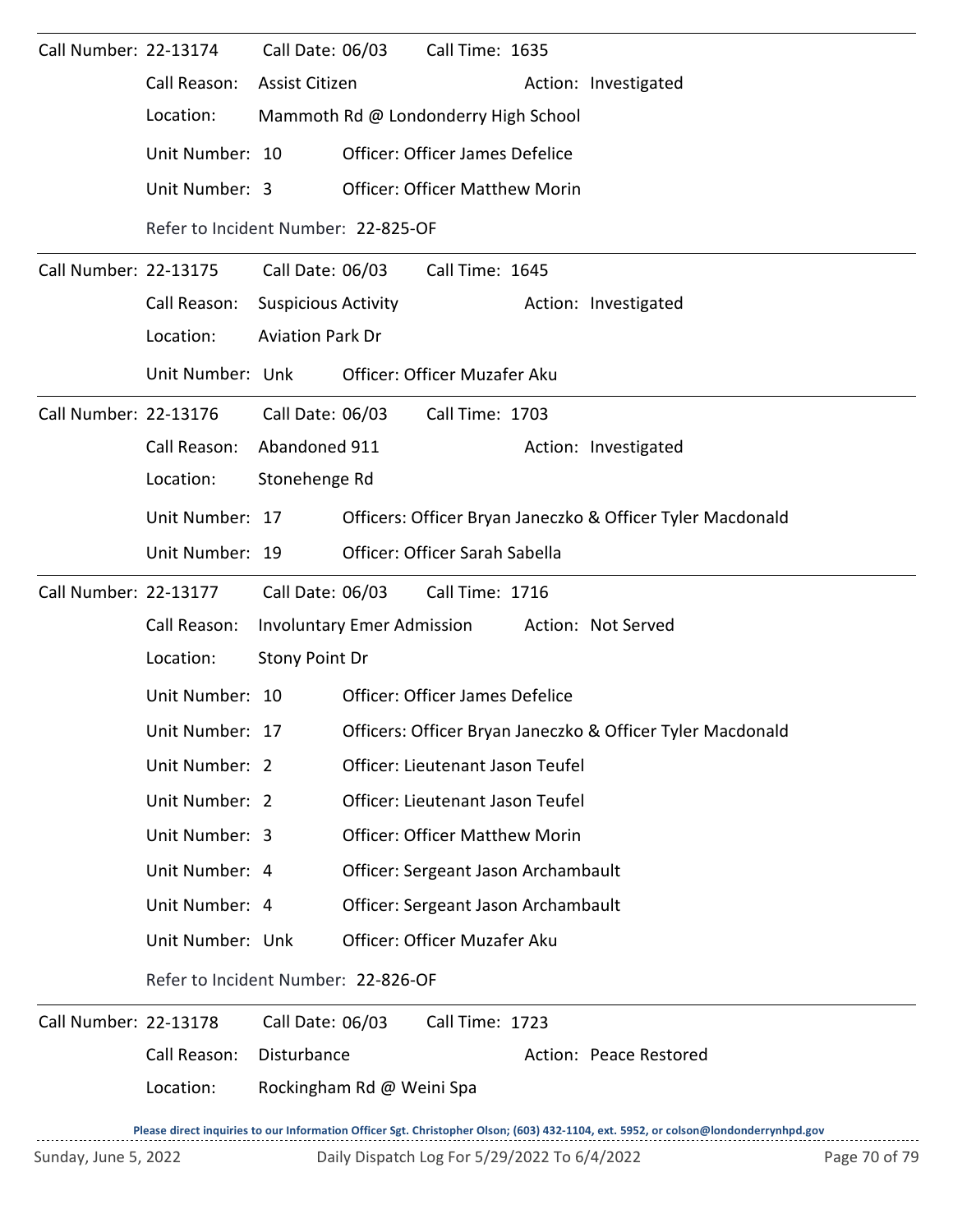|                       | Unit Number: 17  |                            |                           |                                           | Officers: Officer Bryan Janeczko & Officer Tyler Macdonald |
|-----------------------|------------------|----------------------------|---------------------------|-------------------------------------------|------------------------------------------------------------|
|                       | Unit Number: 19  |                            |                           | Officer: Officer Sarah Sabella            |                                                            |
| Call Number: 22-13179 |                  | Call Date: 06/03           |                           | Call Time: 1739                           |                                                            |
|                       | Call Reason:     | Motor Vehicle Accident     |                           |                                           | Action: Vehicle Towed                                      |
|                       | Location:        | Rockingham Rd              |                           |                                           |                                                            |
|                       | Unit Number: 19  |                            |                           | Officer: Officer Sarah Sabella            |                                                            |
| Call Number: 22-13180 |                  |                            |                           | Call Date: 06/03 Call Time: 1806          |                                                            |
|                       | Call Reason:     |                            |                           | Medical Emergency                         | Action: Transported To Hospital                            |
|                       | Location:        |                            |                           | Harvey Rd @ Pipe Dream Brewing            |                                                            |
|                       | Unit Number: 13  |                            |                           | <b>Officer: Detective Andrew Phillips</b> |                                                            |
| Call Number: 22-13181 |                  |                            |                           | Call Date: 06/03 Call Time: 1827          |                                                            |
|                       | Call Reason:     |                            |                           |                                           | Motor Vehicle Accident Action: Investigated                |
|                       | Location:        |                            |                           | Nashua Rd @ At&t Wireless Services        |                                                            |
|                       | Unit Number: 9   |                            |                           | Officer: Officer Rafael Ribeiro           |                                                            |
| Call Number: 22-13182 |                  | Call Date: 06/03           |                           | Call Time: 1920                           |                                                            |
|                       | Call Reason:     | <b>Building Check</b>      |                           |                                           | Action: Building Checked/secured                           |
|                       | Location:        | Nashua Rd                  |                           |                                           |                                                            |
|                       | Unit Number: 4   |                            |                           | Officer: Sergeant Jason Archambault       |                                                            |
| Call Number: 22-13183 |                  | Call Date: 06/03           |                           | Call Time: 2003                           |                                                            |
|                       | Call Reason:     | Follow-up                  |                           |                                           | Action: Peace Restored                                     |
|                       | Location:        |                            | Rockingham Rd @ Weini Spa |                                           |                                                            |
|                       | Unit Number: 17  |                            |                           |                                           | Officers: Officer Bryan Janeczko & Officer Tyler Macdonald |
| Call Number: 22-13186 |                  | Call Date: 06/03           |                           | Call Time: 2104                           |                                                            |
|                       | Call Reason:     | <b>Suspicious Activity</b> |                           |                                           | Action: Services Rendered                                  |
|                       | Location:        |                            |                           | Navigator Rd @ Aviation Museum            |                                                            |
|                       | Unit Number: 9   |                            |                           | Officer: Officer Rafael Ribeiro           |                                                            |
|                       | Unit Number: Unk |                            |                           | <b>Officer: Sergeant Timothy Moran</b>    |                                                            |
| Call Number: 22-13187 |                  | Call Date: 06/03           |                           | Call Time: 2211                           |                                                            |
|                       | Call Reason:     | <b>Pedestrian Check</b>    |                           |                                           | Action: Could Not Locate                                   |
|                       | Location:        | Griffin Rd                 |                           |                                           |                                                            |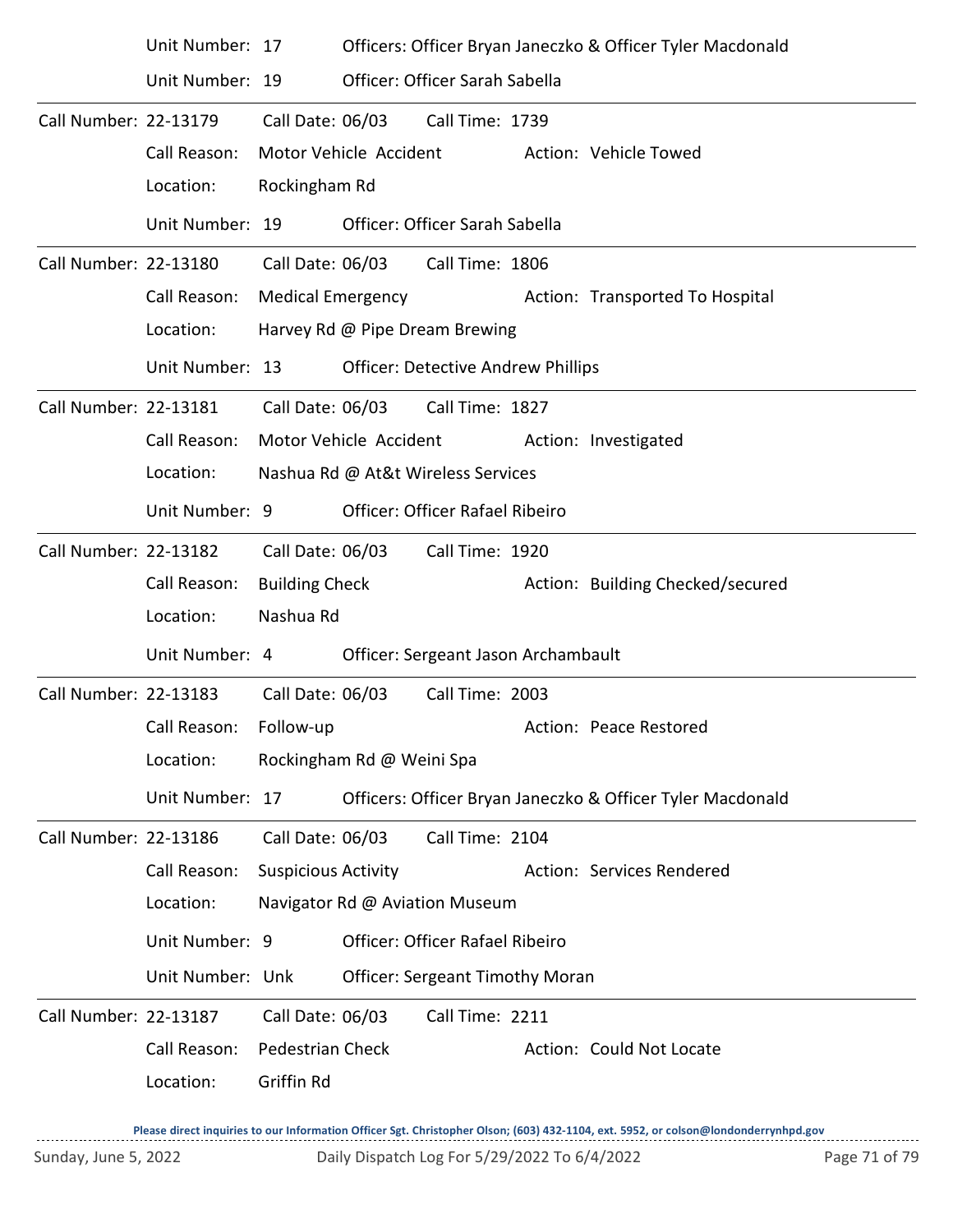|                       | Unit Number: 19                                  |                                                       | Officer: Officer Joshua Martin                            |                 |                       |                                  |  |
|-----------------------|--------------------------------------------------|-------------------------------------------------------|-----------------------------------------------------------|-----------------|-----------------------|----------------------------------|--|
| Call Number: 22-13188 |                                                  | Call Date: 06/03                                      |                                                           | Call Time: 2238 |                       |                                  |  |
|                       | Call Reason:                                     | <b>Domestic Disturbance</b><br>Action: Arrest(s) Made |                                                           |                 |                       |                                  |  |
|                       | Location:                                        | Rockingham Rd @ The Stumble Inn                       |                                                           |                 |                       |                                  |  |
|                       | Unit Number: 16                                  | Officer: Officer Trevor Guay                          |                                                           |                 |                       |                                  |  |
|                       | Unit Number: 17                                  |                                                       | Officers: Officer Brandon Gauthier & Officer Nathan Slack |                 |                       |                                  |  |
|                       | Unit Number: 19                                  |                                                       | Officer: Officer Joshua Martin                            |                 |                       |                                  |  |
|                       | Unit Number: 9                                   |                                                       | <b>Officer: Officer Rafael Ribeiro</b>                    |                 |                       |                                  |  |
|                       | Arrest Number: 22-230-AR                         |                                                       |                                                           |                 |                       |                                  |  |
|                       |                                                  |                                                       |                                                           |                 | Date: 06/03           |                                  |  |
|                       |                                                  |                                                       |                                                           | Time: 2318      |                       |                                  |  |
|                       |                                                  |                                                       |                                                           |                 | Name: Simpson, Sean M |                                  |  |
|                       |                                                  |                                                       |                                                           |                 | Address: 9 Scenic Dr  |                                  |  |
|                       |                                                  |                                                       |                                                           |                 | <b>Derry, NH</b>      |                                  |  |
|                       |                                                  |                                                       |                                                           |                 |                       |                                  |  |
|                       | Charge # 1: Dv; Simple Assault; Physical Contact |                                                       |                                                           |                 |                       |                                  |  |
| Call Number: 22-13189 |                                                  | Call Date: 06/03                                      |                                                           | Call Time: 2324 |                       |                                  |  |
|                       | Call Reason:                                     | <b>Welfare Check</b>                                  |                                                           |                 |                       | Action: No Action Required       |  |
|                       | Location:                                        | Wiley Hill Rd                                         |                                                           |                 |                       |                                  |  |
|                       | Unit Number: 9                                   |                                                       | <b>Officer: Officer Rafael Ribeiro</b>                    |                 |                       |                                  |  |
| Call Number: 22-13190 |                                                  | Call Date: 06/03                                      |                                                           | Call Time: 2359 |                       |                                  |  |
|                       | Call Reason:                                     | <b>Building Check</b>                                 |                                                           |                 |                       | Action: Building Checked/secured |  |
|                       | Location:                                        | Garden Ln                                             |                                                           |                 |                       |                                  |  |
|                       | Unit Number: 9                                   |                                                       | <b>Officer: Officer Rafael Ribeiro</b>                    |                 |                       |                                  |  |
| Call Number: 22-13191 |                                                  | Call Date: 06/03                                      |                                                           | Call Time: 2359 |                       |                                  |  |
|                       | Call Reason:                                     | <b>K9 Training</b>                                    |                                                           |                 |                       | Action: No Action Required       |  |
|                       | Location:                                        | Garden Ln @ Park And Ride South                       |                                                           |                 |                       |                                  |  |
|                       | Unit Number: 9                                   |                                                       | Officer: Officer Rafael Ribeiro                           |                 |                       |                                  |  |
| Call Number: 22-13192 |                                                  | Call Date: 06/04                                      |                                                           | Call Time: 0200 |                       |                                  |  |
|                       | Call Reason:                                     |                                                       | Motor Vehicle Check                                       |                 |                       | Action: Investigated             |  |
|                       | Location:                                        |                                                       | Nashua Rd @ Wendy's                                       |                 |                       |                                  |  |
|                       |                                                  |                                                       |                                                           |                 |                       |                                  |  |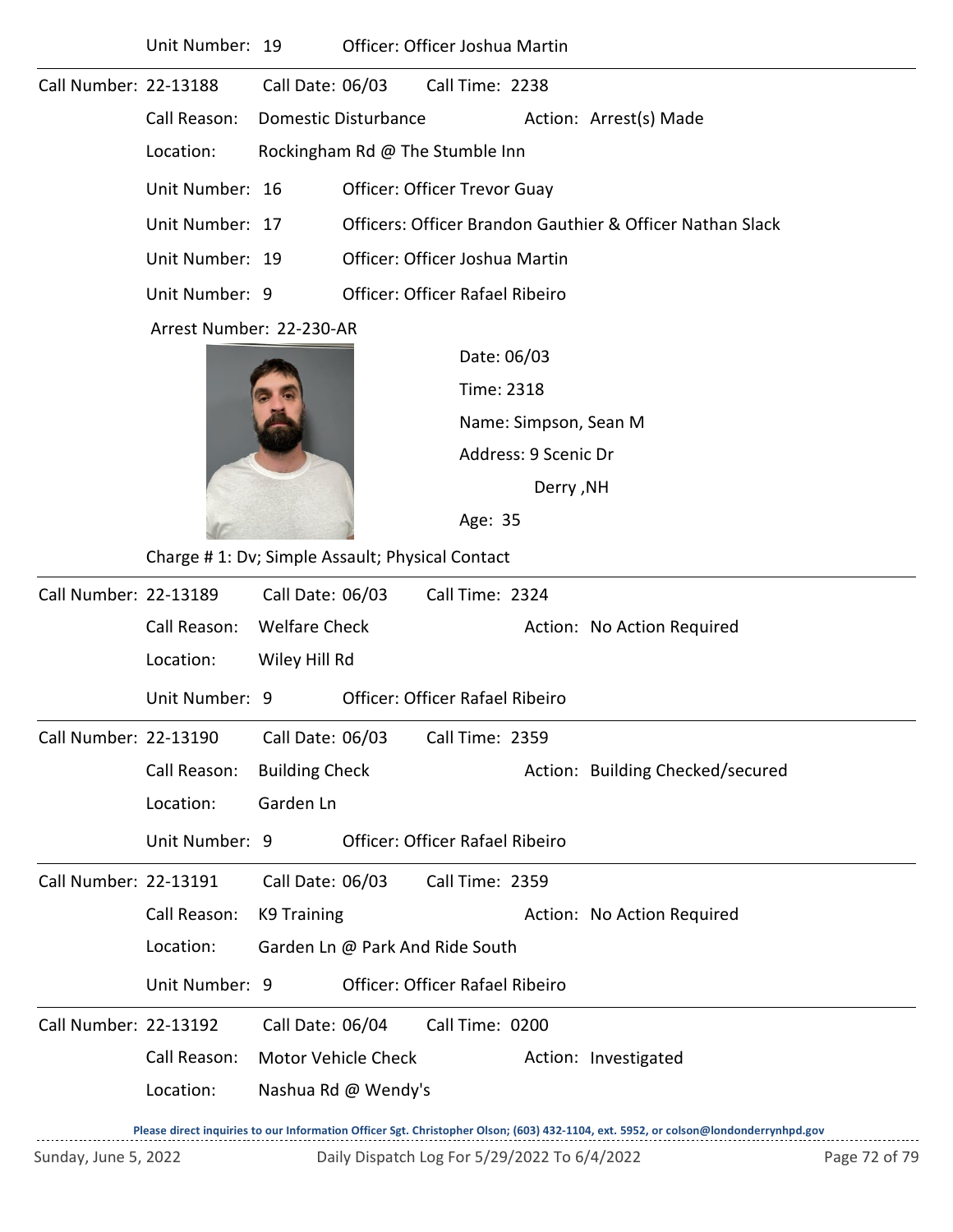|                       | Unit Number: 16                     |                       |                                | <b>Officer: Officer Trevor Guay</b> |  |                                                           |
|-----------------------|-------------------------------------|-----------------------|--------------------------------|-------------------------------------|--|-----------------------------------------------------------|
|                       | Unit Number: 17                     |                       |                                |                                     |  | Officers: Officer Brandon Gauthier & Officer Nathan Slack |
|                       | Unit Number: 19                     |                       | Officer: Officer Joshua Martin |                                     |  |                                                           |
|                       | Refer to Incident Number: 22-827-OF |                       |                                |                                     |  |                                                           |
| Call Number: 22-13193 |                                     | Call Date: 06/04      |                                | Call Time: 0205                     |  |                                                           |
|                       | Call Reason:                        | Disturbance           |                                |                                     |  | Action: Investigated                                      |
|                       | Location:                           | Perkins Rd            |                                |                                     |  |                                                           |
|                       | Unit Number: 17                     |                       |                                |                                     |  | Officers: Officer Brandon Gauthier & Officer Nathan Slack |
| Call Number: 22-13194 |                                     | Call Date: 06/04      |                                | Call Time: 0233                     |  |                                                           |
|                       | Call Reason:                        | Complaint             |                                |                                     |  | Action: Services Rendered                                 |
|                       | Location:                           | Adams Rd              |                                |                                     |  |                                                           |
|                       | Unit Number: 16                     |                       |                                | <b>Officer: Officer Trevor Guay</b> |  |                                                           |
|                       | Unit Number: 17                     |                       |                                |                                     |  | Officers: Officer Brandon Gauthier & Officer Nathan Slack |
|                       | Unit Number: 19                     |                       |                                | Officer: Officer Joshua Martin      |  |                                                           |
| Call Number: 22-13195 |                                     | Call Date: 06/04      |                                | Call Time: 0404                     |  |                                                           |
|                       | Call Reason:                        | Alarm, Business       |                                |                                     |  | Action: False, Human Error                                |
|                       | Location:                           | Shasta Dr             |                                |                                     |  |                                                           |
| Call Number: 22-13196 |                                     | Call Date: 06/04      |                                | Call Time: 0816                     |  |                                                           |
|                       | Call Reason:                        | Alarm, Hold-up        |                                |                                     |  | Action: Investigated                                      |
|                       | Location:                           | Mammoth Rd            |                                |                                     |  |                                                           |
|                       | Unit Number: 10                     |                       |                                | Officer: Officer Tyler Macdonald    |  |                                                           |
|                       | Unit Number: 13                     |                       |                                | Officer: Officer Paul Mueller       |  |                                                           |
| Call Number: 22-13199 |                                     | Call Date: 06/04      |                                | Call Time: 0838                     |  |                                                           |
|                       | Call Reason:                        | <b>Building Check</b> |                                |                                     |  | Action: Building Checked/secured                          |
|                       | Location:                           | <b>Memorial Dr</b>    |                                |                                     |  |                                                           |
|                       | Unit Number: 10                     |                       |                                | Officer: Officer Tyler Macdonald    |  |                                                           |
| Call Number: 22-13203 |                                     | Call Date: 06/04      |                                | Call Time: 0923                     |  |                                                           |
|                       | Call Reason:                        |                       | Motor Vehicle Check            |                                     |  | Action: Investigated                                      |
|                       | Location:                           | Harvey Rd @ Hilltop   |                                |                                     |  |                                                           |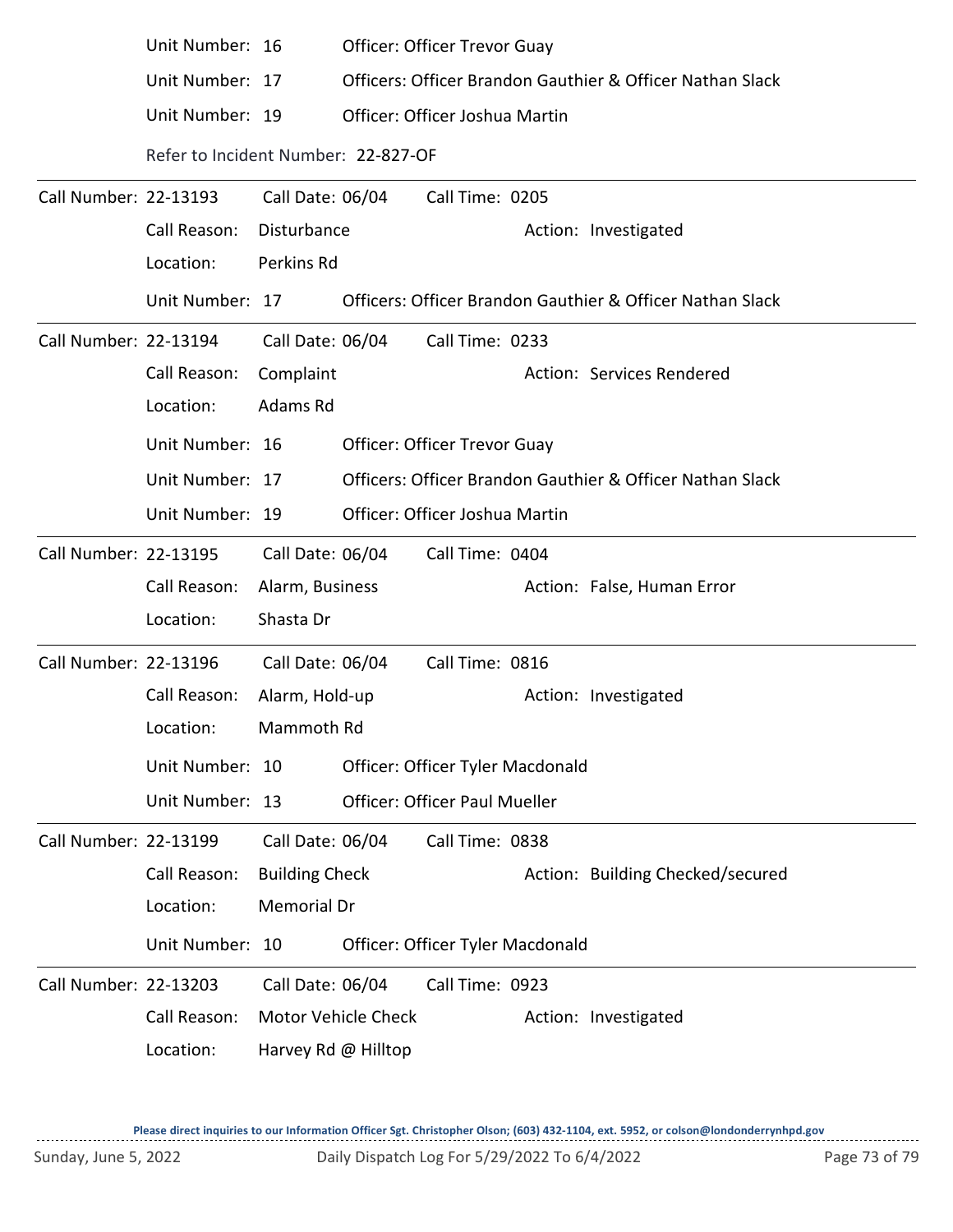|                       | Unit Number: 10  |                        | Officer: Officer Tyler Macdonald                    |                 |  |                           |  |  |  |
|-----------------------|------------------|------------------------|-----------------------------------------------------|-----------------|--|---------------------------|--|--|--|
|                       | Unit Number: Unk |                        | Officer: Officer John Perry                         |                 |  |                           |  |  |  |
| Call Number: 22-13204 |                  | Call Date: 06/04       |                                                     | Call Time: 0947 |  |                           |  |  |  |
|                       | Call Reason:     |                        | Motor Vehicle Accident                              |                 |  | Action: Investigated      |  |  |  |
|                       | Location:        | Adams Rd               |                                                     |                 |  |                           |  |  |  |
|                       | Unit Number: 13  |                        | <b>Officer: Officer Paul Mueller</b>                |                 |  |                           |  |  |  |
| Call Number: 22-13206 |                  |                        | Call Date: 06/04 Call Time: 1118                    |                 |  |                           |  |  |  |
|                       | Call Reason:     |                        | Motor Vehicle Check                                 |                 |  | Action: Services Rendered |  |  |  |
|                       | Location:        | Nashua Rd              |                                                     |                 |  |                           |  |  |  |
|                       | Unit Number: 21  |                        | Officer: Officer Sydney Delforte                    |                 |  |                           |  |  |  |
| Call Number: 22-13209 |                  | Call Date: 06/04       |                                                     | Call Time: 1148 |  |                           |  |  |  |
|                       | Call Reason:     |                        | Motor Vehicle Accident                              |                 |  | Action: Investigated      |  |  |  |
|                       | Location:        |                        | Gilcreast Rd @ Ford Of Londonderry Collision Center |                 |  |                           |  |  |  |
|                       | Unit Number: 21  |                        | Officer: Officer Sydney Delforte                    |                 |  |                           |  |  |  |
| Call Number: 22-13210 |                  | Call Date: 06/04       |                                                     | Call Time: 1211 |  |                           |  |  |  |
|                       | Call Reason:     | <b>Identity Theft</b>  |                                                     |                 |  | Action: Services Rendered |  |  |  |
|                       | Location:        | <b>Constitution Dr</b> |                                                     |                 |  |                           |  |  |  |
|                       | Unit Number: 13  |                        | <b>Officer: Officer Paul Mueller</b>                |                 |  |                           |  |  |  |
| Call Number: 22-13211 |                  | Call Date: 06/04       |                                                     | Call Time: 1225 |  |                           |  |  |  |
|                       | Call Reason:     | <b>Assist Citizen</b>  |                                                     |                 |  | Action: Arrest(s) Made    |  |  |  |
|                       | Location:        | Stony Point Dr         |                                                     |                 |  |                           |  |  |  |
|                       | Unit Number: 10  |                        | Officer: Officer Tyler Macdonald                    |                 |  |                           |  |  |  |
|                       | Unit Number: 13  |                        | Officer: Officer Paul Mueller                       |                 |  |                           |  |  |  |
|                       | Unit Number: 21  |                        | Officer: Officer Sydney Delforte                    |                 |  |                           |  |  |  |
|                       | Unit Number: 21  |                        | Officer: Officer Sydney Delforte                    |                 |  |                           |  |  |  |
|                       | Unit Number: 4   |                        | <b>Officer: Sergeant Randy Duguay</b>               |                 |  |                           |  |  |  |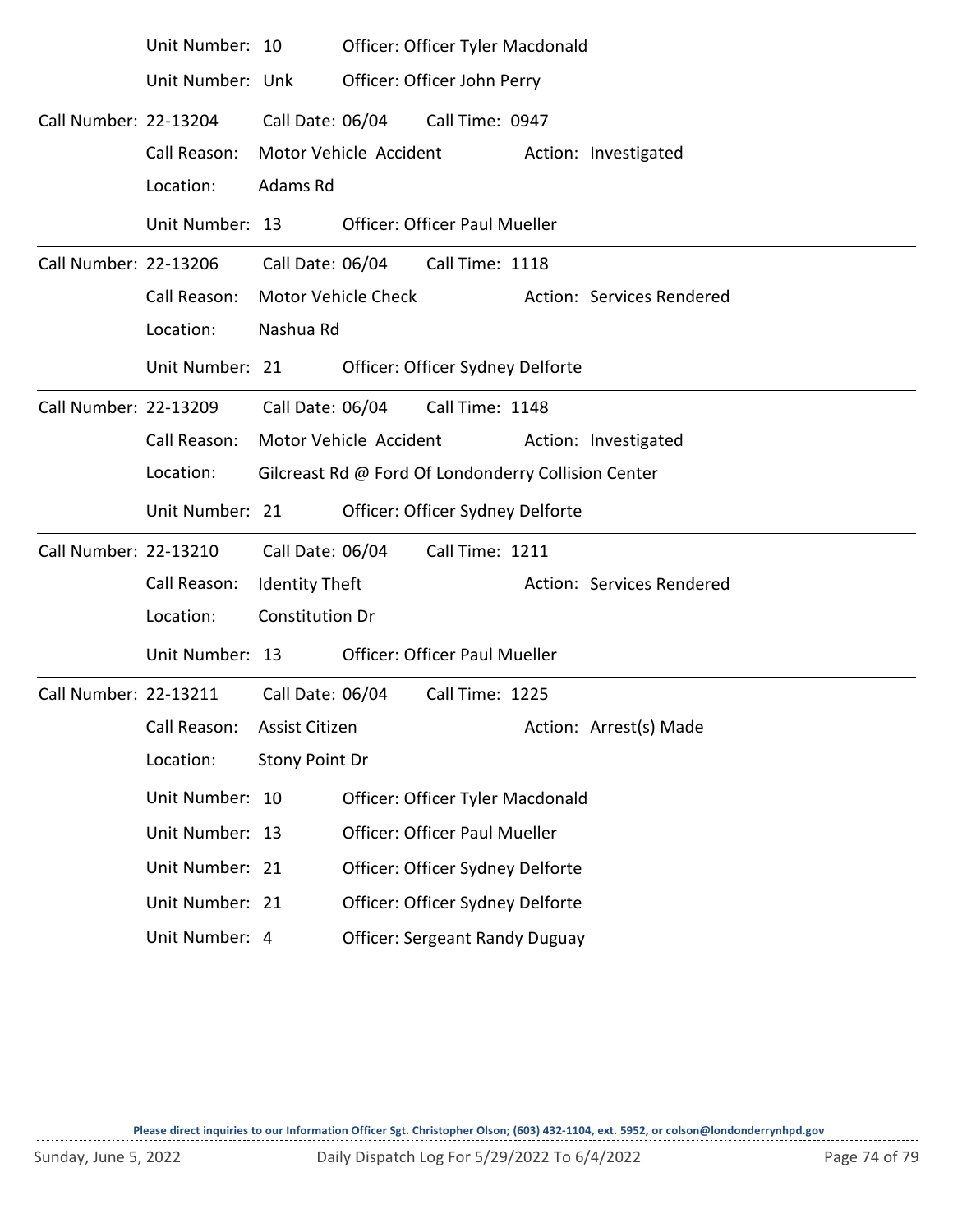|                              | Arrest Number: 22-231-AR                         |                                |                                      |                                 |                 |                                         |                                                            |  |  |  |
|------------------------------|--------------------------------------------------|--------------------------------|--------------------------------------|---------------------------------|-----------------|-----------------------------------------|------------------------------------------------------------|--|--|--|
|                              |                                                  |                                |                                      | Date: 06/04<br>Time: 1245       |                 |                                         |                                                            |  |  |  |
|                              |                                                  |                                |                                      |                                 |                 |                                         |                                                            |  |  |  |
|                              |                                                  |                                |                                      | Name: Hopkins, Jason Mark Howes |                 |                                         |                                                            |  |  |  |
|                              |                                                  |                                |                                      | Address: 7 Stony Point Dr       |                 |                                         |                                                            |  |  |  |
|                              |                                                  |                                | Londonderry, NH<br>Age: 40           |                                 |                 |                                         |                                                            |  |  |  |
|                              |                                                  |                                |                                      |                                 |                 |                                         |                                                            |  |  |  |
|                              | Charge #1: Involuntary Emergency Admission (iea) |                                |                                      |                                 |                 |                                         |                                                            |  |  |  |
| Call Number: 22-13212        |                                                  | Call Date: 06/04               |                                      |                                 | Call Time: 1316 |                                         |                                                            |  |  |  |
|                              | Call Reason:                                     | <b>Welfare Check</b>           |                                      |                                 |                 |                                         | Action: Investigated                                       |  |  |  |
|                              | Location:                                        | Fieldstone Dr                  |                                      |                                 |                 |                                         |                                                            |  |  |  |
|                              | Unit Number: 13                                  |                                | <b>Officer: Officer Paul Mueller</b> |                                 |                 |                                         |                                                            |  |  |  |
|                              | Unit Number: 21                                  |                                |                                      |                                 |                 | Officer: Officer Sydney Delforte        |                                                            |  |  |  |
| Call Number: 22-13213        |                                                  | Call Date: 06/04               |                                      |                                 | Call Time: 1407 |                                         |                                                            |  |  |  |
|                              | Call Reason:                                     | <b>Animal Control</b>          |                                      |                                 |                 |                                         | Action: Services Rendered                                  |  |  |  |
|                              | Location:                                        | Michels Wy @ Market Basket #42 |                                      |                                 |                 |                                         |                                                            |  |  |  |
|                              | Unit Number: 19                                  |                                |                                      |                                 |                 | <b>Officer: Officer Kenneth Morales</b> |                                                            |  |  |  |
| <b>Call Number: 22-13217</b> |                                                  | Call Date: 06/04               |                                      |                                 | Call Time: 1513 |                                         |                                                            |  |  |  |
|                              | Call Reason:                                     | <b>Suspicious Activity</b>     |                                      |                                 |                 |                                         | Action: Investigated                                       |  |  |  |
|                              | Location:                                        | Litchfield Rd                  |                                      |                                 |                 |                                         |                                                            |  |  |  |
|                              | Unit Number: 17                                  |                                |                                      |                                 |                 |                                         | Officers: Officer Bryan Janeczko & Officer Tyler Macdonald |  |  |  |
| Call Number: 22-13226        |                                                  | Call Date: 06/04               |                                      |                                 | Call Time: 1603 |                                         |                                                            |  |  |  |
|                              | Call Reason:                                     | Alarm, Business                |                                      |                                 |                 |                                         | Action: Building Checked/secured                           |  |  |  |
|                              | Location:                                        | <b>Tinker Ave</b>              |                                      |                                 |                 |                                         |                                                            |  |  |  |
|                              | Unit Number: 17                                  |                                |                                      |                                 |                 |                                         | Officers: Officer Bryan Janeczko & Officer Tyler Macdonald |  |  |  |
|                              | Unit Number: 3                                   |                                |                                      |                                 |                 | <b>Officer: Officer Matthew Morin</b>   |                                                            |  |  |  |
| Call Number: 22-13229        |                                                  | Call Date: 06/04               |                                      |                                 | Call Time: 1631 |                                         |                                                            |  |  |  |
|                              | Call Reason:                                     | Pedestrian Check               |                                      |                                 |                 |                                         | Action: Investigated                                       |  |  |  |
|                              | Location:                                        | Hampton Dr @ Alltown           |                                      |                                 |                 |                                         |                                                            |  |  |  |

**Please direct inquiries to our Information Officer Sgt. Christopher Olson; (603) 432-1104, ext. 5952, or colson@londonderrynhpd.gov**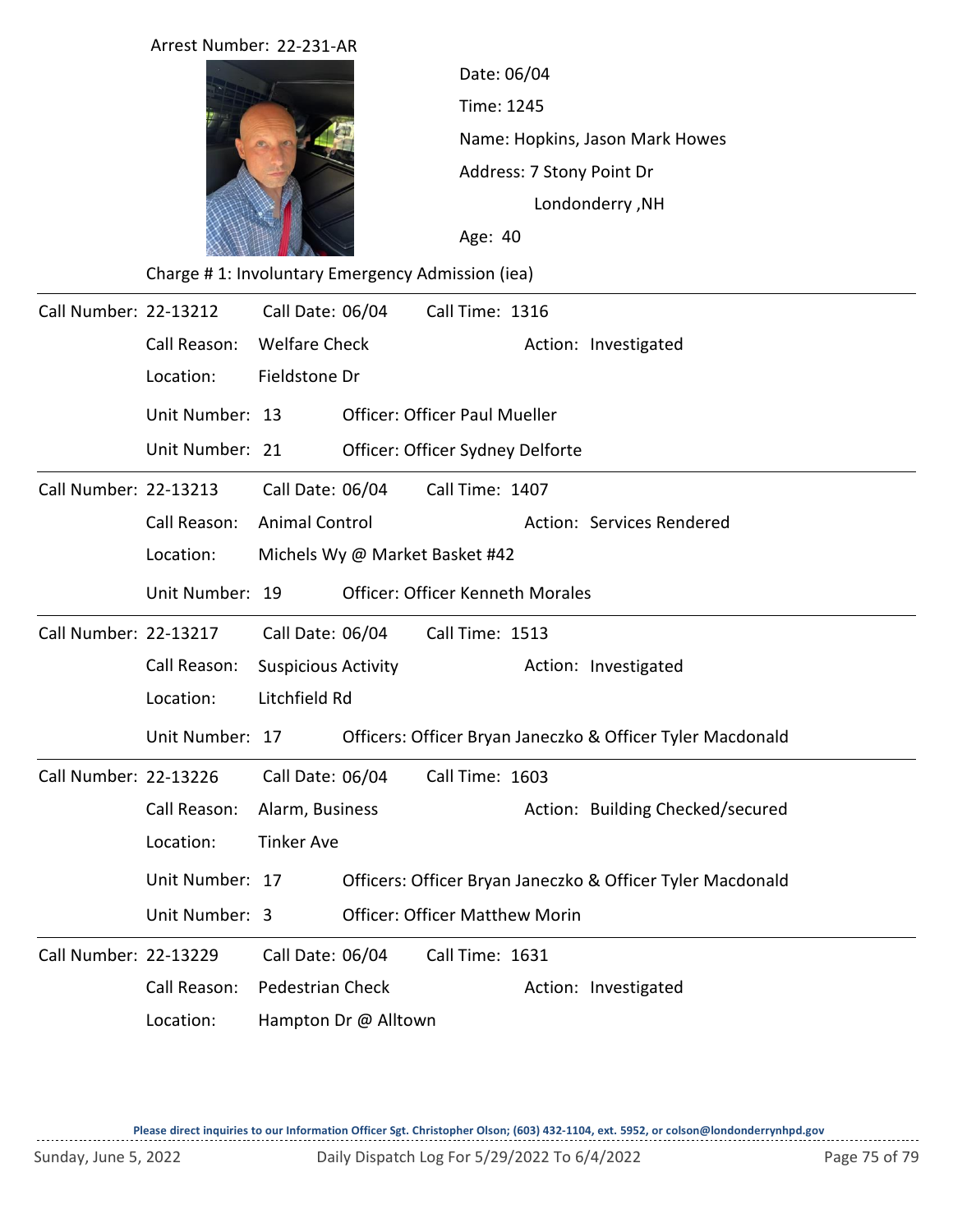|                       | Unit Number: 16                                        |                            |                     | <b>Officer: Officer Trevor Guay</b>          |  |                                                            |
|-----------------------|--------------------------------------------------------|----------------------------|---------------------|----------------------------------------------|--|------------------------------------------------------------|
|                       | Unit Number: 19                                        |                            |                     | <b>Officer: Officer Kenneth Morales</b>      |  |                                                            |
|                       | Unit Number: 3                                         |                            |                     | <b>Officer: Officer Matthew Morin</b>        |  |                                                            |
| Call Number: 22-13230 |                                                        | Call Date: 06/04           |                     | Call Time: 1637                              |  |                                                            |
|                       | Call Reason:                                           | <b>Building Check</b>      |                     |                                              |  | Action: Building Checked/secured                           |
|                       | Location:                                              | Nashua Rd                  |                     |                                              |  |                                                            |
|                       | Unit Number: 19                                        |                            |                     | <b>Officer: Officer Kenneth Morales</b>      |  |                                                            |
| Call Number: 22-13233 |                                                        |                            |                     | Call Date: 06/04 Call Time: 1650             |  |                                                            |
|                       | Call Reason:                                           |                            | Motor Vehicle Check |                                              |  | Action: Investigated                                       |
|                       | Location:                                              |                            |                     | Orchard View Dr @ Amc Classic Londonderry 10 |  |                                                            |
|                       | Unit Number: 3                                         |                            |                     | <b>Officer: Officer Matthew Morin</b>        |  |                                                            |
| Call Number: 22-13235 |                                                        |                            | Call Date: 06/04    | Call Time: 1655                              |  |                                                            |
|                       | Call Reason:                                           |                            | Motor Vehicle Check |                                              |  | Action: Services Rendered                                  |
|                       | Location:                                              | Memorial Dr                |                     |                                              |  |                                                            |
|                       | Unit Number: 17                                        |                            |                     |                                              |  | Officers: Officer Bryan Janeczko & Officer Tyler Macdonald |
| Call Number: 22-13237 |                                                        | Call Date: 06/04           |                     | Call Time: 1722                              |  |                                                            |
|                       | Call Reason:                                           | <b>Building Check</b>      |                     |                                              |  | Action: Building Checked/secured                           |
|                       | Location:                                              | Perkins Rd                 |                     |                                              |  |                                                            |
|                       | Unit Number: 17                                        |                            |                     |                                              |  | Officers: Officer Bryan Janeczko & Officer Tyler Macdonald |
|                       | Call Number: 22-13241 Call Date: 06/04 Call Time: 1823 |                            |                     |                                              |  |                                                            |
|                       | Call Reason:                                           | K9 Training                |                     |                                              |  | Action: Services Rendered                                  |
|                       | Location:                                              |                            |                     | Mammoth Rd @ Londonderry Police Department   |  |                                                            |
|                       | Unit Number: 3                                         |                            |                     | <b>Officer: Officer Matthew Morin</b>        |  |                                                            |
| Call Number: 22-13242 |                                                        | Call Date: 06/04           |                     | Call Time: 1840                              |  |                                                            |
|                       | Call Reason:                                           | <b>Building Check</b>      |                     |                                              |  | Action: Building Checked/secured                           |
|                       | Location:                                              | Rockingham Rd              |                     |                                              |  |                                                            |
|                       | Unit Number: 17                                        |                            |                     |                                              |  | Officers: Officer Bryan Janeczko & Officer Tyler Macdonald |
| Call Number: 22-13245 |                                                        | Call Date: 06/04           |                     | Call Time: 1914                              |  |                                                            |
|                       | Call Reason:                                           | <b>Suspicious Activity</b> |                     |                                              |  | Action: Investigated                                       |
|                       | Location:                                              | <b>Mountain Home Rd</b>    |                     |                                              |  |                                                            |

**Please direct inquiries to our Information Officer Sgt. Christopher Olson; (603) 432-1104, ext. 5952, or colson@londonderrynhpd.gov**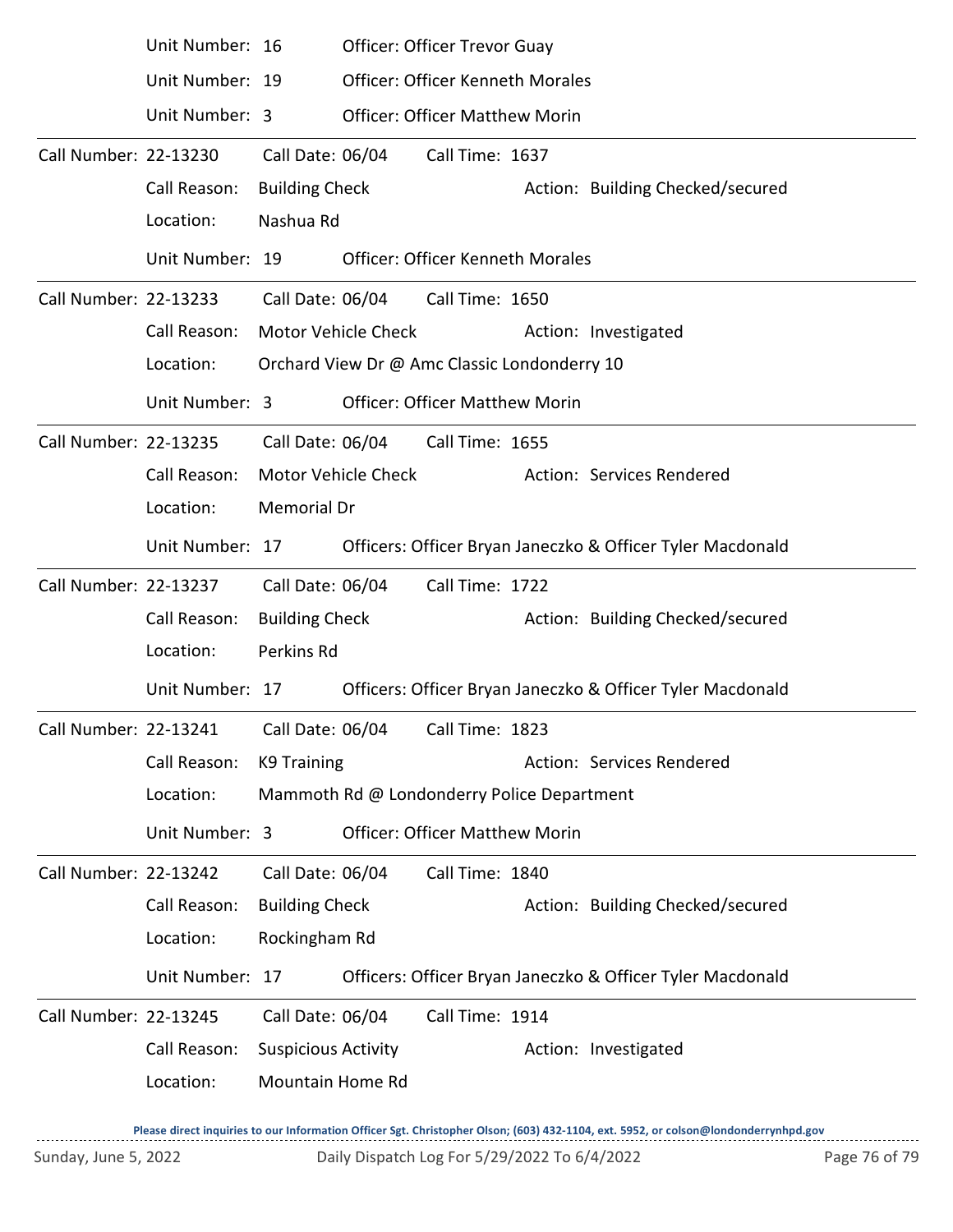|                              | Unit Number: 17                     |                       | Officers: Officer Bryan Janeczko & Officer Tyler Macdonald |
|------------------------------|-------------------------------------|-----------------------|------------------------------------------------------------|
|                              | Unit Number: 3                      |                       | <b>Officer: Officer Matthew Morin</b>                      |
|                              | Refer to Incident Number: 22-829-OF |                       |                                                            |
| Call Number: 22-13246        |                                     | Call Date: 06/04      | Call Time: 1935                                            |
|                              | Call Reason:                        |                       | Motor Vehicle Check<br>Action: Services Rendered           |
|                              | Location:                           | Memorial Dr           |                                                            |
|                              | Unit Number: 4                      |                       | <b>Officer: Sergeant Garrett Malloy</b>                    |
| Call Number: 22-13248        |                                     | Call Date: 06/04      | Call Time: 1946                                            |
|                              | Call Reason:                        | Disturbance           | Action: Peace Restored                                     |
|                              | Location:                           |                       | Main St @ 603 Brewery, Llc                                 |
|                              | Unit Number: 17                     |                       | Officers: Officer Bryan Janeczko & Officer Tyler Macdonald |
|                              | Unit Number: 19                     |                       | <b>Officer: Officer Kenneth Morales</b>                    |
|                              | Unit Number: 21                     |                       | Officer: Officer Sydney Delforte                           |
| Call Number: 22-13250        |                                     | Call Date: 06/04      | Call Time: 1955                                            |
|                              | Call Reason:                        | <b>Building Check</b> | Action: Building Checked/secured                           |
|                              | Location:                           | Nashua Rd             |                                                            |
|                              | Unit Number: 3                      |                       | <b>Officer: Officer Matthew Morin</b>                      |
| Call Number: 22-13251        |                                     | Call Date: 06/04      | Call Time: 1956                                            |
|                              | Call Reason: Animal Control         |                       | Action: Services Rendered                                  |
|                              | Location: Grove St                  |                       |                                                            |
|                              | Unit Number: 19                     |                       | <b>Officer: Officer Kenneth Morales</b>                    |
| <b>Call Number: 22-13252</b> |                                     | Call Date: 06/04      | Call Time: 2005                                            |
|                              | Call Reason:                        | <b>Building Check</b> | Action: Building Checked/secured                           |
|                              | Location:                           | Orchard View Dr       |                                                            |
|                              | Unit Number: 3                      |                       | <b>Officer: Officer Matthew Morin</b>                      |
| Call Number: 22-13253        |                                     | Call Date: 06/04      | Call Time: 2011                                            |
|                              | Call Reason:                        |                       | Motor Vehicle Complaint<br>Action: Could Not Locate        |
|                              | Location:                           |                       | Pillsbury Rd @ Gilcreast Rd                                |
|                              | Unit Number: 16                     |                       | Officer: Officer Trevor Guay                               |
|                              | Unit Number: 3                      |                       | <b>Officer: Officer Matthew Morin</b>                      |
|                              |                                     |                       |                                                            |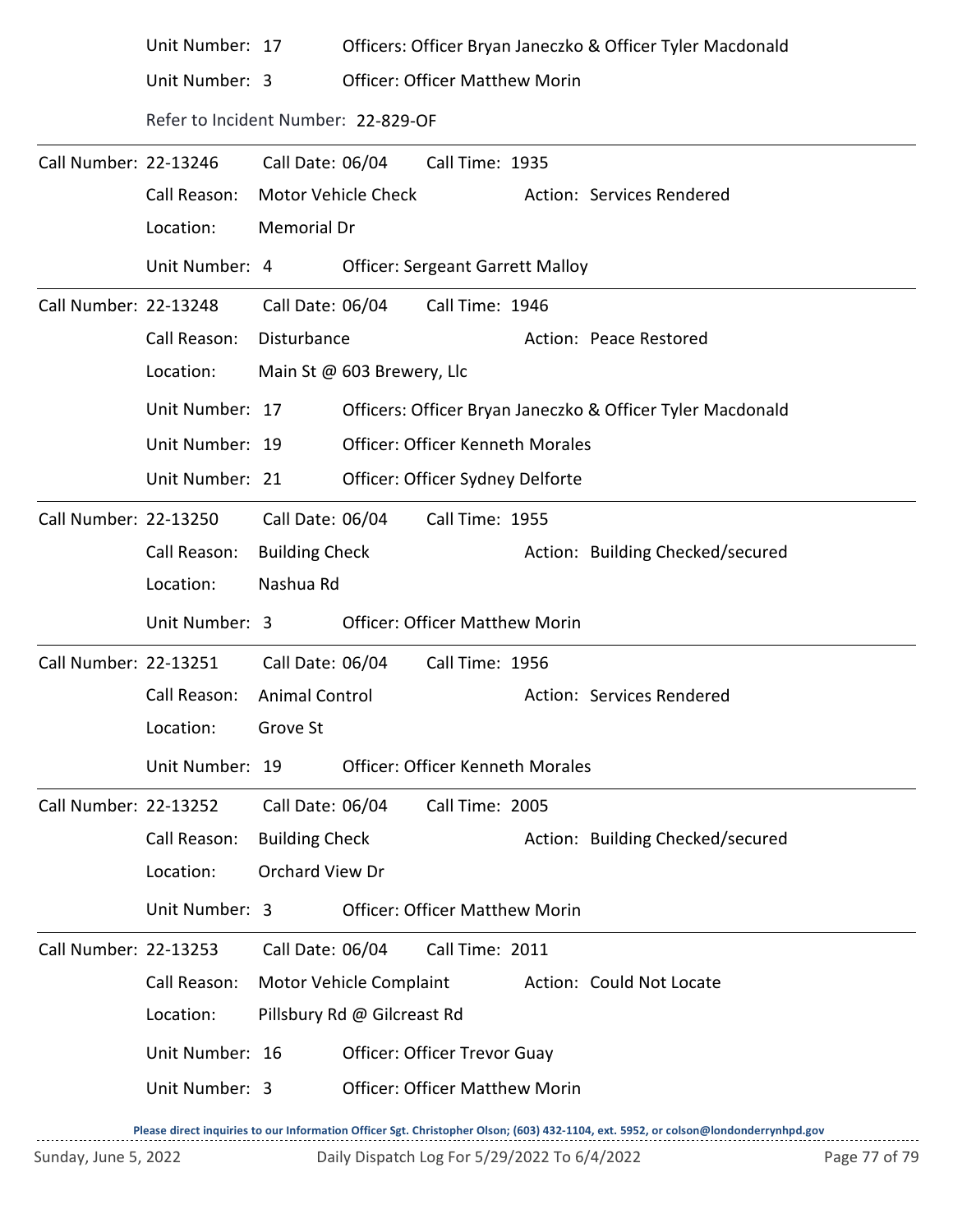| Call Number: 22-13254        |                          | Call Date: 06/04                                     |                             | Call Time: 2030                         |                                      |                                                            |  |  |  |  |  |
|------------------------------|--------------------------|------------------------------------------------------|-----------------------------|-----------------------------------------|--------------------------------------|------------------------------------------------------------|--|--|--|--|--|
|                              | Call Reason:             |                                                      | Motor Vehicle Check         |                                         |                                      | Action: Warning Issued                                     |  |  |  |  |  |
|                              | Location:                |                                                      | Wiley Hill Rd @ Power Lines |                                         |                                      |                                                            |  |  |  |  |  |
|                              | Unit Number: 4           |                                                      |                             | <b>Officer: Sergeant Garrett Malloy</b> |                                      |                                                            |  |  |  |  |  |
| <b>Call Number: 22-13255</b> |                          | Call Date: 06/04                                     |                             | Call Time: 2033                         |                                      |                                                            |  |  |  |  |  |
|                              | Call Reason:             | Disturbance                                          |                             |                                         | Action: Arrest(s) Made               |                                                            |  |  |  |  |  |
|                              | Location:                |                                                      | Main St @ 603 Brewery, Llc  |                                         |                                      |                                                            |  |  |  |  |  |
|                              | Unit Number: 16          |                                                      |                             | Officer: Officer Trevor Guay            |                                      |                                                            |  |  |  |  |  |
|                              | Unit Number: 21          |                                                      |                             | Officer: Officer Sydney Delforte        |                                      |                                                            |  |  |  |  |  |
|                              | Unit Number: 3           |                                                      |                             | <b>Officer: Officer Matthew Morin</b>   |                                      |                                                            |  |  |  |  |  |
|                              | Arrest Number: 22-232-AR |                                                      |                             |                                         |                                      |                                                            |  |  |  |  |  |
|                              |                          |                                                      |                             | Date: 06/04                             |                                      |                                                            |  |  |  |  |  |
|                              |                          |                                                      |                             | Time: 2044                              |                                      |                                                            |  |  |  |  |  |
|                              |                          |                                                      |                             |                                         | Name: Whaley, Joshua R               |                                                            |  |  |  |  |  |
|                              |                          |                                                      |                             |                                         | Address: 4 Garvins Falls Rd, Apt. 26 |                                                            |  |  |  |  |  |
|                              |                          |                                                      |                             |                                         | Concord, NH                          |                                                            |  |  |  |  |  |
|                              |                          | Age: 35                                              |                             |                                         |                                      |                                                            |  |  |  |  |  |
|                              |                          | Charge #1: Dui - Impairment                          |                             |                                         |                                      |                                                            |  |  |  |  |  |
| Call Number: 22-13256        |                          | Call Date: 06/04                                     |                             | Call Time: 2115                         |                                      |                                                            |  |  |  |  |  |
|                              | Call Reason:             | <b>Building Check</b>                                |                             |                                         |                                      | Action: Building Checked/secured                           |  |  |  |  |  |
|                              | Location:                | Perkins Rd                                           |                             |                                         |                                      |                                                            |  |  |  |  |  |
|                              | Unit Number: 17          |                                                      |                             |                                         |                                      | Officers: Officer Bryan Janeczko & Officer Tyler Macdonald |  |  |  |  |  |
| Call Number: 22-13258        |                          | Call Date: 06/04                                     |                             | Call Time: 2126                         |                                      |                                                            |  |  |  |  |  |
|                              | Call Reason:             | <b>Motor Vehicle Check</b><br>Action: Warning Issued |                             |                                         |                                      |                                                            |  |  |  |  |  |
|                              | Location:                | Memorial Dr                                          |                             |                                         |                                      |                                                            |  |  |  |  |  |
|                              | Unit Number: 17          |                                                      |                             |                                         |                                      | Officers: Officer Bryan Janeczko & Officer Tyler Macdonald |  |  |  |  |  |
| Call Number: 22-13259        |                          | Call Date: 06/04                                     |                             | Call Time: 2131                         |                                      |                                                            |  |  |  |  |  |
|                              | Call Reason:             | <b>Pedestrian Check</b>                              |                             |                                         |                                      | Action: Services Rendered                                  |  |  |  |  |  |
|                              | Location:                |                                                      |                             | Garden Ln @ Park And Ride South         |                                      |                                                            |  |  |  |  |  |
|                              | Unit Number: 3           |                                                      |                             | <b>Officer: Officer Matthew Morin</b>   |                                      |                                                            |  |  |  |  |  |